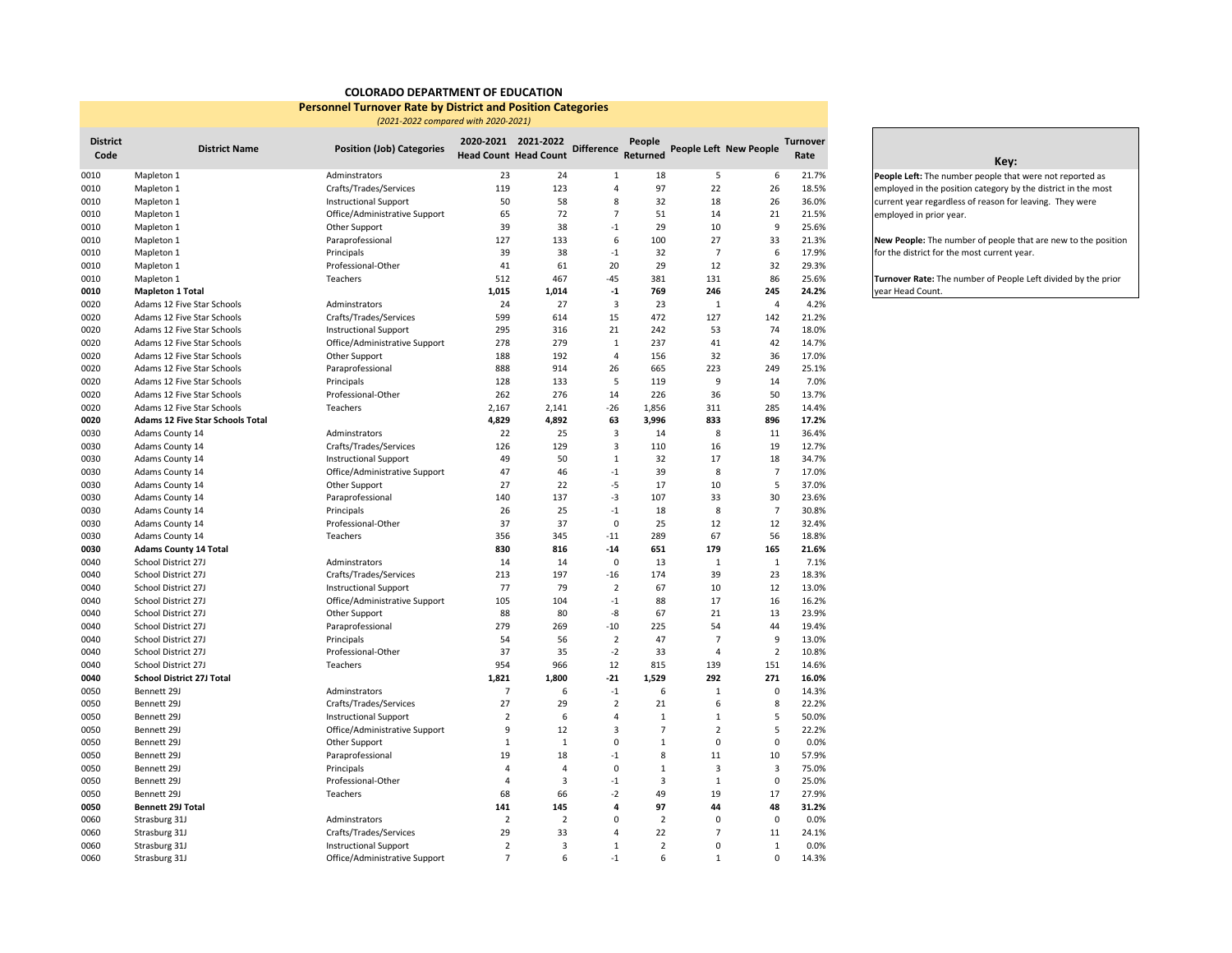| 0060         | Strasburg 31J                           | Other Support                 | 3              | $\mathbf 1$    | $-2$           | $1\,$          | $\overline{2}$          | $\pmb{0}$               | 66.7%  |
|--------------|-----------------------------------------|-------------------------------|----------------|----------------|----------------|----------------|-------------------------|-------------------------|--------|
| 0060         | Strasburg 31J                           | Paraprofessional              | 21             | 31             | 10             | 13             | 8                       | 18                      | 38.1%  |
| 0060         | Strasburg 31J                           | Principals                    | 5              | 5              | 0              | $\overline{4}$ | $\mathbf{1}$            | $\mathbf{1}$            | 20.0%  |
| 0060         | Strasburg 31J                           | Professional-Other            | $\overline{3}$ | $\overline{3}$ | 0              | $\overline{2}$ | $\mathbf{1}$            | $\mathbf{1}$            | 33.3%  |
| 0060         | Strasburg 31J                           | Teachers                      | 67             | 68             | $\mathbf{1}$   | 57             | 10                      | 11                      | 14.9%  |
| 0060         | <b>Strasburg 31J Total</b>              |                               | 139            | 152            | 13             | 109            | 30                      | 43                      | 21.6%  |
| 0070         | Westminster Public Schools              | Adminstrators                 | 28             | 24             | -4             | 23             | 5                       | $\mathbf{1}$            | 17.9%  |
| 0070         | Westminster Public Schools              | Crafts/Trades/Services        | 130            | 122            | -8             | 110            | 20                      | 12                      | 15.4%  |
| 0070         | Westminster Public Schools              | <b>Instructional Support</b>  | 44             | 41             | $-3$           | 31             | 13                      | 10                      | 29.5%  |
| 0070         | Westminster Public Schools              | Office/Administrative Support | 85             | 92             | $\overline{7}$ | 78             | $\overline{7}$          | 14                      | 8.2%   |
| 0070         | Westminster Public Schools              | Other Support                 | 40             | 37             | -3             | 34             | 6                       | 3                       | 15.0%  |
| 0070         | Westminster Public Schools              | Paraprofessional              | 178            | 175            | -3             | 136            | 42                      | 39                      | 23.6%  |
|              |                                         |                               | 34             | 34             | 0              |                | $\overline{4}$          | $\overline{4}$          |        |
| 0070<br>0070 | Westminster Public Schools              | Principals                    |                | 32             | 6              | 30             | $\overline{4}$          |                         | 11.8%  |
|              | Westminster Public Schools              | Professional-Other            | 26             |                |                | 22             |                         | 10                      | 15.4%  |
| 0070         | Westminster Public Schools              | Teachers                      | 504            | 483            | $-21$          | 426            | 78                      | 57                      | 15.5%  |
| 0070         | <b>Westminster Public Schools Total</b> |                               | 1,069          | 1,040          | -29            | 890            | 179                     | 150                     | 16.7%  |
| 0100         | Alamosa RE-11J                          | Adminstrators                 | $\mathbf{1}$   | $\overline{2}$ | $\mathbf 1$    | $\mathbf 0$    | $\mathbf{1}$            | $\overline{2}$          | 100.0% |
| 0100         | Alamosa RE-11J                          | Crafts/Trades/Services        | 54             | 61             | $\overline{7}$ | 51             | 3                       | 10                      | 5.6%   |
| 0100         | Alamosa RE-11J                          | <b>Instructional Support</b>  | 14             | 18             | 4              | 10             | $\overline{a}$          | 8                       | 28.6%  |
| 0100         | Alamosa RE-11J                          | Office/Administrative Support | 16             | 16             | 0              | 13             | $\overline{\mathbf{3}}$ | 3                       | 18.8%  |
| 0100         | Alamosa RE-11J                          | Other Support                 | 8              | 6              | $-2$           | 6              | $\overline{2}$          | $\pmb{0}$               | 25.0%  |
| 0100         | Alamosa RE-11J                          | Paraprofessional              | 34             | 41             | $\overline{7}$ | 26             | 8                       | 15                      | 23.5%  |
| 0100         | Alamosa RE-11J                          | Principals                    | 8              | 10             | $\overline{2}$ | 8              | $\mathbf 0$             | $\overline{2}$          | 0.0%   |
| 0100         | Alamosa RE-11J                          | Professional-Other            | 12             | 10             | $-2$           | $\overline{7}$ | 5                       | $\overline{\mathbf{3}}$ | 41.7%  |
| 0100         | Alamosa RE-11J                          | Teachers                      | 139            | 135            | $-4$           | 113            | 26                      | 22                      | 18.7%  |
| 0100         | Alamosa RE-11J Total                    |                               | 286            | 299            | 13             | 234            | 52                      | 65                      | 18.2%  |
| 0110         | Sangre De Cristo Re-22J                 | Adminstrators                 | $1\,$          | $\mathbf 1$    | 0              | $\mathbf 0$    | $\mathbf{1}$            | $\mathbf 1$             | 100.0% |
| 0110         | Sangre De Cristo Re-22J                 | Crafts/Trades/Services        | 11             | 11             | 0              | 9              | $\overline{2}$          | $\overline{2}$          | 18.2%  |
| 0110         | Sangre De Cristo Re-22J                 | <b>Instructional Support</b>  | $\overline{4}$ | $\overline{4}$ | 0              | 3              | $\mathbf{1}$            | $\mathbf 1$             | 25.0%  |
| 0110         | Sangre De Cristo Re-22J                 | Office/Administrative Support | 3              | 3              | $\mathbf 0$    | $\overline{2}$ | $\mathbf{1}$            | $\mathbf 1$             | 33.3%  |
| 0110         | Sangre De Cristo Re-22J                 | Other Support                 | $\overline{2}$ | $\mathbf{1}$   | $-1$           | $\mathbf{1}$   | $\mathbf{1}$            | 0                       | 50.0%  |
| 0110         | Sangre De Cristo Re-22J                 | Paraprofessional              | $\overline{3}$ | $\overline{2}$ | $-1$           | $\overline{2}$ | $\mathbf{1}$            | 0                       | 33.3%  |
| 0110         | Sangre De Cristo Re-22J                 | Principals                    | $\mathbf{1}$   | $\mathbf 1$    | 0              | $\mathbf{1}$   | $\pmb{0}$               | 0                       | 0.0%   |
| 0110         | Sangre De Cristo Re-22J                 | Professional-Other            | $\mathbf{1}$   | $\mathbf{1}$   | $\mathbf 0$    | $\mathbf{1}$   | $\mathbf 0$             | 0                       | 0.0%   |
| 0110         | Sangre De Cristo Re-22J                 | Teachers                      | 28             | 27             | $-1$           | 23             | 5                       | 4                       | 17.9%  |
| 0110         | Sangre De Cristo Re-22J Total           |                               | 54             | 51             | $-3$           | 42             | 12                      | 9                       | 22.2%  |
| 0120         | Englewood 1                             | Adminstrators                 | 16             | 13             | $-3$           | 12             | $\overline{4}$          | $\mathbf{1}$            | 25.0%  |
| 0120         | Englewood 1                             | Crafts/Trades/Services        | 58             | 55             | $-3$           | 44             | 14                      | 11                      | 24.1%  |
| 0120         | Englewood 1                             | <b>Instructional Support</b>  | 16             | 19             | 3              | 10             | 6                       | 9                       | 37.5%  |
| 0120         | Englewood 1                             | Office/Administrative Support | 36             | 32             | -4             | 27             | 9                       | 5                       | 25.0%  |
| 0120         | Englewood 1                             | Other Support                 | 23             | 23             | 0              | 18             | 5                       | 5                       | 21.7%  |
| 0120         | Englewood 1                             | Paraprofessional              | 91             | 97             | 6              | 63             | 28                      | 34                      | 30.8%  |
| 0120         | Englewood 1                             | Principals                    | 16             | 15             | $-1$           | 14             | $\overline{2}$          | $\mathbf 1$             | 12.5%  |
| 0120         | Englewood 1                             | Professional-Other            | 15             | 17             | $\overline{2}$ | 8              | $\overline{7}$          | 9                       | 46.7%  |
| 0120         | Englewood 1                             | Teachers                      | 189            | 186            | $-3$           | 153            | 36                      | 33                      | 19.0%  |
| 0120         | <b>Englewood 1 Total</b>                |                               | 460            | 457            | $-3$           | 349            | 111                     | 108                     | 24.1%  |
| 0123         | Sheridan <sub>2</sub>                   | Adminstrators                 | 13             | 11             | $-2$           | 8              | 5                       | $\overline{\mathbf{3}}$ | 38.5%  |
| 0123         | Sheridan <sub>2</sub>                   | Crafts/Trades/Services        | 39             | 41             | $\overline{2}$ | 30             | $\overline{9}$          | 11                      | 23.1%  |
| 0123         | Sheridan <sub>2</sub>                   | <b>Instructional Support</b>  | 13             | 14             | $\mathbf 1$    | 11             | $\overline{2}$          | 3                       | 15.4%  |
| 0123         | Sheridan <sub>2</sub>                   | Office/Administrative Support | 11             | 13             | $\overline{2}$ | $\overline{7}$ | $\overline{4}$          | 6                       | 36.4%  |
|              |                                         |                               |                |                | $^{\text{-}1}$ | 9              | $\mathsf 3$             | $\overline{2}$          | 25.0%  |
| 0123         | Sheridan 2                              | Other Support                 | 12<br>52       | 11<br>39       |                |                | 26                      |                         |        |
| 0123         | Sheridan <sub>2</sub>                   | Paraprofessional              |                |                | $-13$          | 26             | $\mathbf 0$             | 13                      | 50.0%  |
| 0123         | Sheridan <sub>2</sub>                   | Principals                    | 5              | 8              | 3              | 5              |                         | 3                       | 0.0%   |
| 0123         | Sheridan <sub>2</sub>                   | Professional-Other            | 17             | 17             | 0              | 12             | 5                       | 5                       | 29.4%  |
| 0123         | Sheridan <sub>2</sub>                   | Teachers                      | 87             | 84             | $-3$           | 62             | 25                      | 22                      | 28.7%  |
| 0123         | Sheridan 2 Total                        |                               | 249            | 238            | $-11$          | 170            | 79                      | 68                      | 31.7%  |
| 0130         | Cherry Creek 5                          | Adminstrators                 | 49             | 51             | $\overline{2}$ | 45             | $\overline{4}$          | 6                       | 8.2%   |
| 0130         | Cherry Creek 5                          | Crafts/Trades/Services        | 811            | 786            | $-25$          | 644            | 167                     | 142                     | 20.6%  |
| 0130         | Cherry Creek 5                          | <b>Instructional Support</b>  | 339            | 366            | 27             | 258            | 81                      | 108                     | 23.9%  |
| 0130         | Cherry Creek 5                          | Office/Administrative Support | 547            | 511            | $-36$          | 425            | 122                     | 86                      | 22.3%  |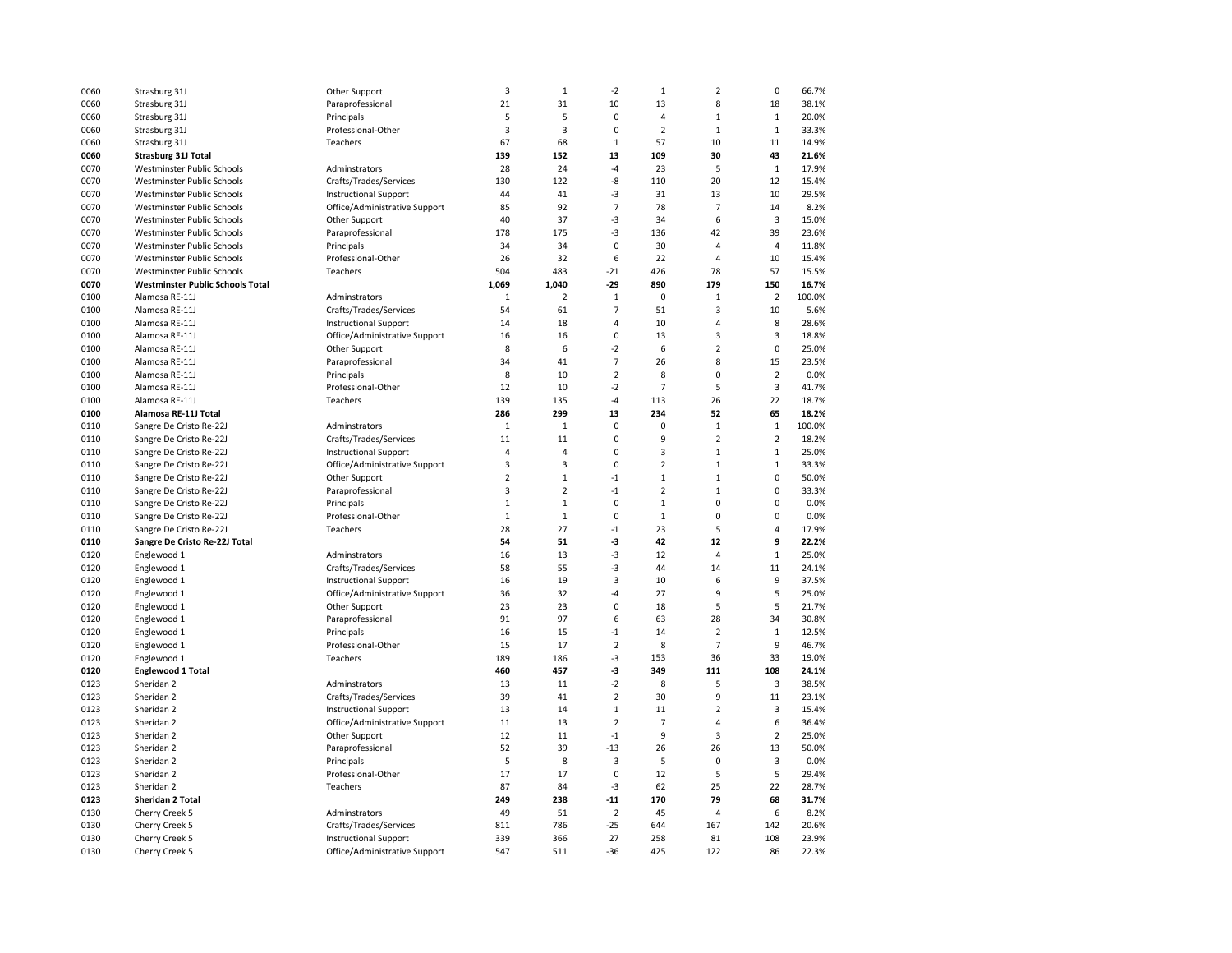| 0130 | Cherry Creek 5               | Other Support                 | 430            | 446            | 16             | 369            | 61             | 77             | 14.2%  |
|------|------------------------------|-------------------------------|----------------|----------------|----------------|----------------|----------------|----------------|--------|
| 0130 | Cherry Creek 5               | Paraprofessional              | 1,548          | 1,514          | $-34$          | 1,135          | 413            | 379            | 26.7%  |
| 0130 | Cherry Creek 5               | Principals                    | 126            | 126            | $\mathbf 0$    | 103            | 23             | 23             | 18.3%  |
| 0130 | Cherry Creek 5               | Professional-Other            | 225            | 280            | 55             | 176            | 49             | 104            | 21.8%  |
| 0130 | Cherry Creek 5               | Teachers                      | 3,484          | 3,318          | $-166$         | 2,931          | 553            | 387            | 15.9%  |
| 0130 | <b>Cherry Creek 5 Total</b>  |                               | 7,559          | 7,398          | $-161$         | 6,086          | 1,473          | 1.312          | 19.5%  |
| 0140 | Littleton 6                  | Adminstrators                 | 32             | 33             | $\mathbf{1}$   | 26             | 6              | $\overline{7}$ | 18.8%  |
| 0140 | Littleton 6                  | Crafts/Trades/Services        | 267            | 248            | $-19$          | 206            | 61             | 42             | 22.8%  |
| 0140 | Littleton 6                  | <b>Instructional Support</b>  | 72             | 57             | $-15$          | 49             | 23             | 8              | 31.9%  |
| 0140 | Littleton 6                  | Office/Administrative Support | 151            | 142            | -9             | 116            | 35             | 26             | 23.2%  |
| 0140 | Littleton 6                  | Other Support                 | 111            | 113            | $\overline{2}$ | 99             | 12             | 14             | 10.8%  |
| 0140 |                              | Paraprofessional              | 452            | 446            | $-6$           | 309            | 143            | 137            | 31.6%  |
| 0140 | Littleton 6<br>Littleton 6   | Principals                    | 52             | 58             | 6              | 43             | 9              | 15             | 17.3%  |
|      |                              |                               |                |                |                |                | 9              |                |        |
| 0140 | Littleton 6                  | Professional-Other            | 47             | 50             | 3              | 38             |                | 12             | 19.1%  |
| 0140 | Littleton 6                  | Teachers                      | 871            | 816            | $-55$          | 732            | 139            | 84             | 16.0%  |
| 0140 | <b>Littleton 6 Total</b>     |                               | 2,055          | 1,963          | -92            | 1,618          | 437            | 345            | 21.3%  |
| 0170 | Deer Trail 26J               | Adminstrators                 | $1\,$          | $\mathbf 1$    | $\pmb{0}$      | $\mathbf 1$    | $\mathbf 0$    | $\pmb{0}$      | 0.0%   |
| 0170 | Deer Trail 26J               | Crafts/Trades/Services        | 8              | 9              | $\mathbf{1}$   | $\overline{7}$ | $\mathbf{1}$   | $\mathbf 2$    | 12.5%  |
| 0170 | Deer Trail 26J               | <b>Instructional Support</b>  | $\overline{2}$ | 0              | $-2$           | 0              | $\overline{2}$ | $\pmb{0}$      | 100.0% |
| 0170 | Deer Trail 26J               | Office/Administrative Support | 3              | 3              | 0              | 3              | 0              | 0              | 0.0%   |
| 0170 | Deer Trail 26J               | Other Support                 | $1\,$          | $\mathbf 1$    | 0              | $\mathbf 1$    | 0              | $\pmb{0}$      | 0.0%   |
| 0170 | Deer Trail 26J               | Paraprofessional              | 9              | 9              | 0              | 6              | 3              | 3              | 33.3%  |
| 0170 | Deer Trail 26J               | Principals                    | $\mathbf 0$    | 0              | 0              | 0              | 0              | $\mathbf 0$    | 0.0%   |
| 0170 | Deer Trail 26J               | Professional-Other            | $\mathbf{1}$   | 0              | $-1$           | 0              | $\mathbf 1$    | $\pmb{0}$      | 100.0% |
| 0170 | Deer Trail 26J               | Teachers                      | 21             | 18             | $-3$           | 15             | 6              | 3              | 28.6%  |
| 0170 | Deer Trail 26J Total         |                               | 46             | 41             | -5             | 33             | 13             | 8              | 28.3%  |
| 0180 | Adams-Arapahoe 28J           | Adminstrators                 | 54             | 53             | $^{\text{-}1}$ | 32             | 22             | 21             | 40.7%  |
| 0180 | Adams-Arapahoe 28J           | Crafts/Trades/Services        | 646            | 587            | $-59$          | 506            | 140            | 81             | 21.7%  |
| 0180 | Adams-Arapahoe 28J           | <b>Instructional Support</b>  | 402            | 417            | 15             | 328            | 74             | 89             | 18.4%  |
| 0180 | Adams-Arapahoe 28J           | Office/Administrative Support | 333            | 319            | $-14$          | 273            | 60             | 46             | 18.0%  |
| 0180 | Adams-Arapahoe 28J           | Other Support                 | 322            | 322            | $\mathbf 0$    | 248            | 74             | 74             | 23.0%  |
| 0180 | Adams-Arapahoe 28J           | Paraprofessional              | 984            | 939            | $-45$          | 705            | 279            | 234            | 28.4%  |
| 0180 | Adams-Arapahoe 28J           | Principals                    | 170            | 162            | -8             | 142            | 28             | 20             | 16.5%  |
| 0180 | Adams-Arapahoe 28J           | Professional-Other            | 354            | 387            | 33             | 311            | 43             | 76             | 12.1%  |
| 0180 | Adams-Arapahoe 28J           | Teachers                      | 2,406          | 2,419          | 13             | 2,006          | 400            | 413            | 16.6%  |
| 0180 | Adams-Arapahoe 28J Total     |                               | 5,671          | 5,605          | -66            | 4,551          | 1,120          | 1,054          | 19.7%  |
| 0190 | Byers 32J                    | Adminstrators                 | 8              | 9              | $\,1\,$        | 8              | $\mathbf 0$    | $\mathbf{1}$   | 0.0%   |
| 0190 | Byers 32J                    | Crafts/Trades/Services        | 15             | 14             | $-1$           | 13             | $\overline{2}$ | $\mathbf{1}$   | 13.3%  |
| 0190 | Byers 32J                    | <b>Instructional Support</b>  | 5              | 5              | $\mathbf 0$    | $\overline{4}$ | $\mathbf 1$    | $\mathbf{1}$   | 20.0%  |
| 0190 | Byers 32J                    | Office/Administrative Support | $\overline{4}$ | 3              | $-1$           | 3              | $\mathbf{1}$   | $\mathbf 0$    | 25.0%  |
| 0190 | Byers 32J                    | Other Support                 | $\overline{4}$ | $\overline{2}$ | $-2$           | $\overline{2}$ | $\overline{2}$ | $\mathbf 0$    | 50.0%  |
| 0190 | Byers 32J                    | Paraprofessional              | 33             | 34             | $1\,$          | 20             | 13             | 14             | 39.4%  |
| 0190 |                              |                               | 5              | 8              | 3              |                | $\mathbf 0$    | 3              | 0.0%   |
|      | Byers 32J                    | Principals                    |                |                | $\overline{2}$ | 5              | $\mathbf 0$    | $\overline{2}$ | 0.0%   |
| 0190 | Byers 32J                    | Professional-Other            | $\mathbf{1}$   | 3<br>125       |                | $\mathbf{1}$   | 31             |                |        |
| 0190 | Byers 32J                    | Teachers                      | 114            |                | 11             | 83             |                | 42             | 27.2%  |
| 0190 | <b>Byers 32J Total</b>       |                               | 189            | 203            | 14             | 139            | 50             | 64             | 26.5%  |
| 0220 | Archuleta County 50 Jt       | Adminstrators                 | 6              | 7              | $1\,$          | 5              | $\mathbf 1$    | $\overline{2}$ | 16.7%  |
| 0220 | Archuleta County 50 Jt       | Crafts/Trades/Services        | 45             | 43             | $-2$           | 35             | 10             | 8              | 22.2%  |
| 0220 | Archuleta County 50 Jt       | <b>Instructional Support</b>  | 11             | 13             | $\overline{2}$ | $\overline{7}$ | $\overline{4}$ | 6              | 36.4%  |
| 0220 | Archuleta County 50 Jt       | Office/Administrative Support | 12             | 13             | $\mathbf{1}$   | 10             | $\overline{2}$ | 3              | 16.7%  |
| 0220 | Archuleta County 50 Jt       | Other Support                 | 6              | 6              | 0              | $\overline{4}$ | $\overline{2}$ | $\overline{2}$ | 33.3%  |
| 0220 | Archuleta County 50 Jt       | Paraprofessional              | 37             | 35             | $-2$           | 19             | 18             | 16             | 48.6%  |
| 0220 | Archuleta County 50 Jt       | Principals                    | 8              | 8              | 0              | 6              | $\overline{2}$ | $\overline{2}$ | 25.0%  |
| 0220 | Archuleta County 50 Jt       | Professional-Other            | 8              | 10             | $\overline{2}$ | $\overline{7}$ | $\mathbf 1$    | 3              | 12.5%  |
| 0220 | Archuleta County 50 Jt       | Teachers                      | 118            | 116            | $-2$           | 100            | 18             | 16             | 15.3%  |
| 0220 | Archuleta County 50 Jt Total |                               | 251            | 251            | 0              | 193            | 58             | 58             | 23.1%  |
| 0230 | Walsh RE-1                   | Adminstrators                 | $\mathbf{1}$   | $\mathbf 1$    | 0              | $\mathbf 1$    | $\Omega$       | $\mathbf 0$    | 0.0%   |
| 0230 | Walsh RE-1                   | Crafts/Trades/Services        | 9              | 8              | $-1$           | 8              | $\mathbf{1}$   | $\mathbf 0$    | 11.1%  |
| 0230 | Walsh RE-1                   | <b>Instructional Support</b>  | $\pmb{0}$      | 0              | 0              | 0              | 0              | 0              | 0.0%   |
| 0230 | Walsh RE-1                   | Office/Administrative Support | 3              | 3              | 0              | 2              | $\mathbf{1}$   | $\mathbf{1}$   | 33.3%  |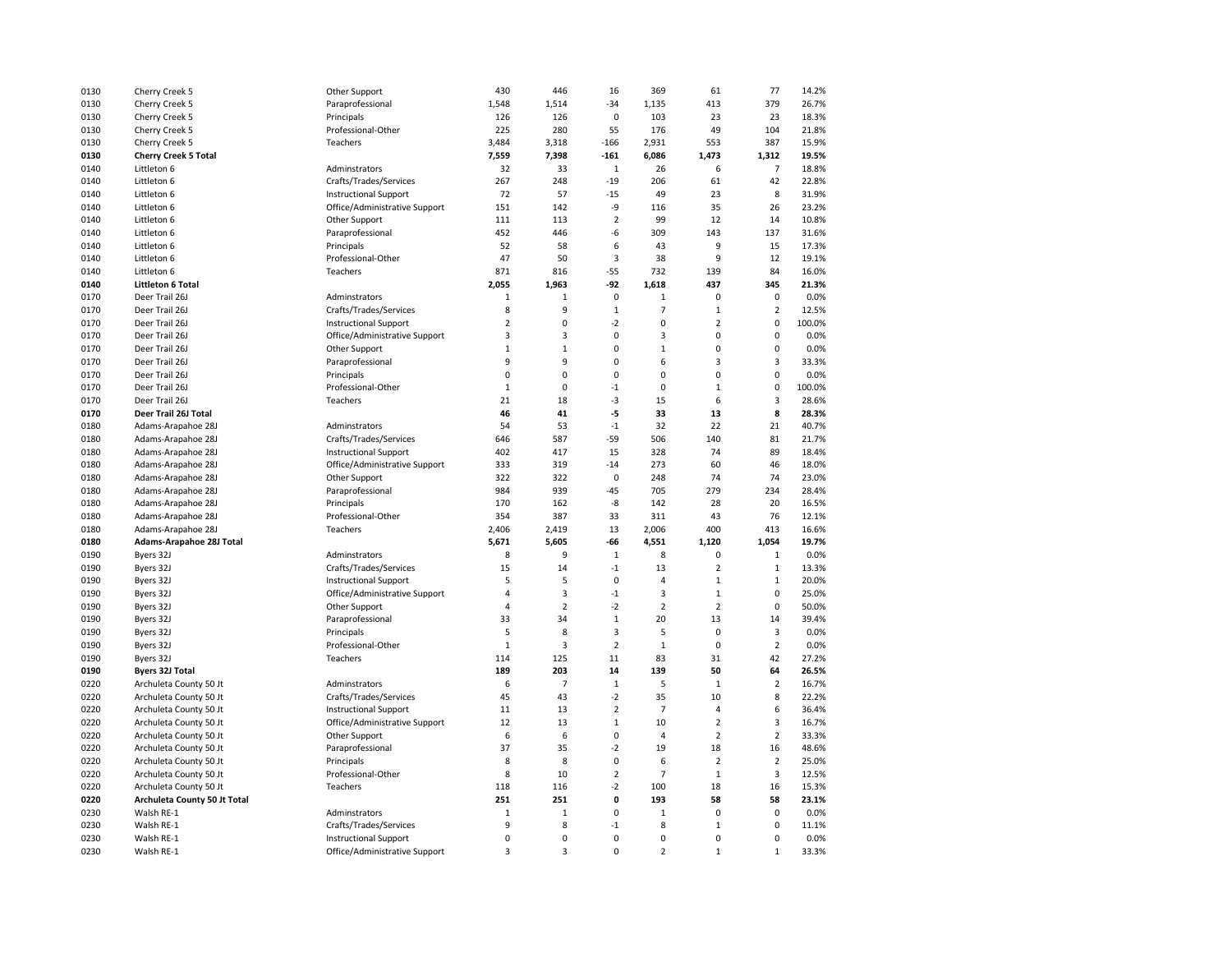| 0230 | Walsh RE-1                    | Other Support                 | 0              | 0              | $\pmb{0}$               | 0              | 0                        | 0                       | 0.0%   |
|------|-------------------------------|-------------------------------|----------------|----------------|-------------------------|----------------|--------------------------|-------------------------|--------|
| 0230 | Walsh RE-1                    | Paraprofessional              | 5              | 3              | $-2$                    | $\mathbf 1$    | 4                        | $\overline{2}$          | 80.0%  |
| 0230 | Walsh RE-1                    | Principals                    | $\mathbf{1}$   | $\mathbf{1}$   | 0                       | $\mathbf{1}$   | 0                        | 0                       | 0.0%   |
| 0230 | Walsh RE-1                    | Professional-Other            | $\mathbf{1}$   | $\overline{2}$ | $\mathbf{1}$            | $\mathbf{1}$   | 0                        | $\mathbf{1}$            | 0.0%   |
| 0230 | Walsh RE-1                    | Teachers                      | 18             | 19             | $\mathbf{1}$            | 16             | $\overline{2}$           | 3                       | 11.1%  |
| 0230 | Walsh RE-1 Total              |                               | 38             | 37             | $-1$                    | 30             | 8                        | 7                       | 21.1%  |
| 0240 | Pritchett RE-3                | Adminstrators                 | $\overline{2}$ | 3              | $\,1\,$                 | $\overline{2}$ | 0                        | $\mathbf 1$             | 0.0%   |
| 0240 | Pritchett RE-3                | Crafts/Trades/Services        | 5              | 4              | $-1$                    | 4              | $\mathbf 1$              | 0                       | 20.0%  |
| 0240 | Pritchett RE-3                | <b>Instructional Support</b>  | 3              | 4              | $\mathbf{1}$            | 3              | 0                        | $\mathbf{1}$            | 0.0%   |
| 0240 | Pritchett RE-3                | Office/Administrative Support | $\mathbf 0$    | $\mathbf 0$    | 0                       | 0              | 0                        | $\mathbf 0$             | 0.0%   |
| 0240 | Pritchett RE-3                | Other Support                 | 0              | 0              | 0                       | 0              | 0                        | 0                       | 0.0%   |
| 0240 | Pritchett RE-3                | Paraprofessional              | 1              | 1              | 0                       | $\mathbf 1$    | 0                        | 0                       | 0.0%   |
| 0240 | Pritchett RE-3                | Principals                    | 0              | 0              | 0                       | 0              | 0                        | 0                       | 0.0%   |
| 0240 | Pritchett RE-3                | Professional-Other            | 0              | $\mathbf 0$    | 0                       | 0              | 0                        | $\mathbf 0$             | 0.0%   |
|      |                               | Teachers                      |                |                | 0                       |                | 0                        | 0                       |        |
| 0240 | Pritchett RE-3                |                               | 10             | 10             |                         | 10             |                          |                         | 0.0%   |
| 0240 | Pritchett RE-3 Total          |                               | 21             | 22             | $\mathbf 1$             | 20             | $\mathbf 1$              | $\overline{\mathbf{2}}$ | 4.8%   |
| 0250 | Springfield RE-4              | Adminstrators                 | 1              | $\mathbf 1$    | $\pmb{0}$               | $\mathbf 1$    | 0                        | 0                       | 0.0%   |
| 0250 | Springfield RE-4              | Crafts/Trades/Services        | 10             | 9              | $-1$                    | 5              | 5                        | 4                       | 50.0%  |
| 0250 | Springfield RE-4              | <b>Instructional Support</b>  | $\overline{2}$ | $\overline{2}$ | $\pmb{0}$               | $\overline{2}$ | 0                        | 0                       | 0.0%   |
| 0250 | Springfield RE-4              | Office/Administrative Support | 3              | 3              | 0                       | 3              | 0                        | $\mathbf 0$             | 0.0%   |
| 0250 | Springfield RE-4              | Other Support                 | $\,1\,$        | $\mathbf 1$    | $\pmb{0}$               | $\mathbf 1$    | 0                        | 0                       | 0.0%   |
| 0250 | Springfield RE-4              | Paraprofessional              | 12             | 11             | $-1$                    | 10             | $\overline{2}$           | $\mathbf{1}$            | 16.7%  |
| 0250 | Springfield RE-4              | Principals                    | $\overline{2}$ | $\overline{2}$ | $\pmb{0}$               | $\mathbf 1$    | $\mathbf 1$              | $\mathbf{1}$            | 50.0%  |
| 0250 | Springfield RE-4              | Professional-Other            | 5              | 5              | 0                       | 4              | $\mathbf 1$              | $\mathbf 1$             | 20.0%  |
| 0250 | Springfield RE-4              | Teachers                      | 27             | 28             | $\mathbf{1}$            | 26             | $\mathbf{1}$             | $\mathbf 2$             | 3.7%   |
| 0250 | <b>Springfield RE-4 Total</b> |                               | 63             | 62             | $^{\text{{\small -1}}}$ | 53             | 10                       | 9                       | 15.9%  |
| 0260 | Vilas RE-5                    | Adminstrators                 | $1\,$          | $\mathbf 1$    | 0                       | $\mathbf 1$    | $\mathbf 0$              | $\pmb{0}$               | 0.0%   |
| 0260 | Vilas RE-5                    | Crafts/Trades/Services        | $\overline{4}$ | 4              | $\mathbf 0$             | $\overline{2}$ | $\overline{2}$           | $\overline{2}$          | 50.0%  |
| 0260 | Vilas RE-5                    | <b>Instructional Support</b>  | $\mathbf 0$    | $\mathbf 0$    | $\mathbf 0$             | 0              | 0                        | $\mathbf 0$             | 0.0%   |
| 0260 | Vilas RE-5                    | Office/Administrative Support | 3              | 3              | $\mathbf 0$             | 3              | 0                        | $\Omega$                | 0.0%   |
| 0260 | Vilas RE-5                    | Other Support                 | 0              | $\mathbf 0$    | $\mathbf 0$             | 0              | 0                        | $\mathbf 0$             | 0.0%   |
| 0260 | Vilas RE-5                    | Paraprofessional              | $\overline{7}$ | $\overline{7}$ | 0                       | 4              | 3                        | 3                       | 42.9%  |
| 0260 | Vilas RE-5                    | Principals                    | $\mathbf{1}$   | $\mathbf{1}$   | 0                       | $\mathbf{1}$   | 0                        | $\mathbf 0$             | 0.0%   |
| 0260 | Vilas RE-5                    | Professional-Other            | $\mathbf 0$    | $\mathbf 0$    | $\mathbf 0$             | 0              | 0                        | $\Omega$                | 0.0%   |
| 0260 | Vilas RE-5                    | Teachers                      | 8              | 10             | $\overline{2}$          | 6              | $\overline{2}$           | $\overline{a}$          | 25.0%  |
| 0260 | Vilas RE-5 Total              |                               | 24             | 26             | $\overline{2}$          | 17             | $\overline{\phantom{a}}$ | 9                       | 29.2%  |
| 0270 | Campo RE-6                    | Adminstrators                 | $\mathbf 1$    | $\mathbf{1}$   | 0                       | $\mathbf{1}$   | 0                        | $\mathbf 0$             | 0.0%   |
| 0270 | Campo RE-6                    | Crafts/Trades/Services        | $\overline{4}$ | $\overline{4}$ | $\mathbf 0$             | 4              | 0                        | $\mathbf 0$             | 0.0%   |
| 0270 | Campo RE-6                    | <b>Instructional Support</b>  | $\mathbf 0$    | $\mathbf 0$    | 0                       | 0              | 0                        | $\mathbf 0$             | 0.0%   |
| 0270 | Campo RE-6                    | Office/Administrative Support | $\overline{2}$ | $\overline{2}$ | 0                       | $\overline{2}$ | 0                        | 0                       | 0.0%   |
| 0270 | Campo RE-6                    | Other Support                 | 0              | 0              | $\pmb{0}$               | 0              | 0                        | 0                       | 0.0%   |
| 0270 | Campo RE-6                    | Paraprofessional              | $\overline{7}$ | 5              | $-2$                    | 5              | $\overline{2}$           | 0                       | 28.6%  |
| 0270 | Campo RE-6                    | Principals                    | $\mathbf 1$    | $\mathbf 1$    | 0                       | $\mathbf 1$    | 0                        | $\mathbf 0$             | 0.0%   |
| 0270 | Campo RE-6                    | Professional-Other            | 0              | $\mathbf 0$    | 0                       | 0              | 0                        | $\mathbf 0$             | 0.0%   |
| 0270 | Campo RE-6                    | Teachers                      | 10             | 10             | $\mathbf 0$             | 8              | $\overline{2}$           | $\overline{2}$          | 20.0%  |
| 0270 | Campo RE-6 Total              |                               | 25             | 23             | $-2$                    | 21             | 4                        | $\mathbf{2}$            | 16.0%  |
| 0290 | Las Animas RE-1               | Adminstrators                 | 6              | 5              | $-1$                    | $\overline{2}$ | 4                        | 3                       | 66.7%  |
| 0290 | Las Animas RE-1               | Crafts/Trades/Services        | 18             | 12             | -6                      | 11             | $\overline{7}$           | $\mathbf 1$             | 38.9%  |
| 0290 | Las Animas RE-1               | <b>Instructional Support</b>  | 5              | 9              | 4                       | $\overline{4}$ | $\mathbf 1$              | 5                       | 20.0%  |
| 0290 | Las Animas RE-1               | Office/Administrative Support | 25             | $\overline{7}$ | $-18$                   | 3              | 22                       | 4                       | 88.0%  |
| 0290 | Las Animas RE-1               | Other Support                 | 0              | 0              | $\pmb{0}$               | 0              | $\mathbf 0$              | 0                       | 0.0%   |
| 0290 | Las Animas RE-1               | Paraprofessional              | 107            | 49             | -58                     | 22             | 85                       | 27                      | 79.4%  |
| 0290 | Las Animas RE-1               | Principals                    | 8              | 5              | $-3$                    | $\overline{2}$ | 6                        | 3                       | 75.0%  |
| 0290 | Las Animas RE-1               | Professional-Other            | 17             | 9              | -8                      | $\overline{4}$ | 13                       | 5                       | 76.5%  |
|      |                               |                               |                |                |                         |                | 13                       | 21                      | 35.1%  |
| 0290 | Las Animas RE-1               | Teachers                      | 37<br>223      | 45             | 8                       | 24<br>72       | 151                      |                         |        |
| 0290 | Las Animas RE-1 Total         |                               |                | 141            | -82                     |                |                          | 69                      | 67.7%  |
| 0310 | McClave Re-2                  | Adminstrators                 | $\mathbf 1$    | $\mathbf 1$    | $\pmb{0}$               | 0              | $\mathbf 1$              | $\,1\,$                 | 100.0% |
| 0310 | McClave Re-2                  | Crafts/Trades/Services        | 9              | 9              | $\mathbf 0$             | 8              | $\mathbf 1$              | $\mathbf{1}$            | 11.1%  |
| 0310 | McClave Re-2                  | <b>Instructional Support</b>  | $\overline{2}$ | $\mathbf 2$    | 0                       | $\overline{2}$ | $\mathbf 0$              | $\mathbf 0$             | 0.0%   |
| 0310 | McClave Re-2                  | Office/Administrative Support | 3              | 3              | 0                       | 3              | $\mathbf 0$              | $\mathbf 0$             | 0.0%   |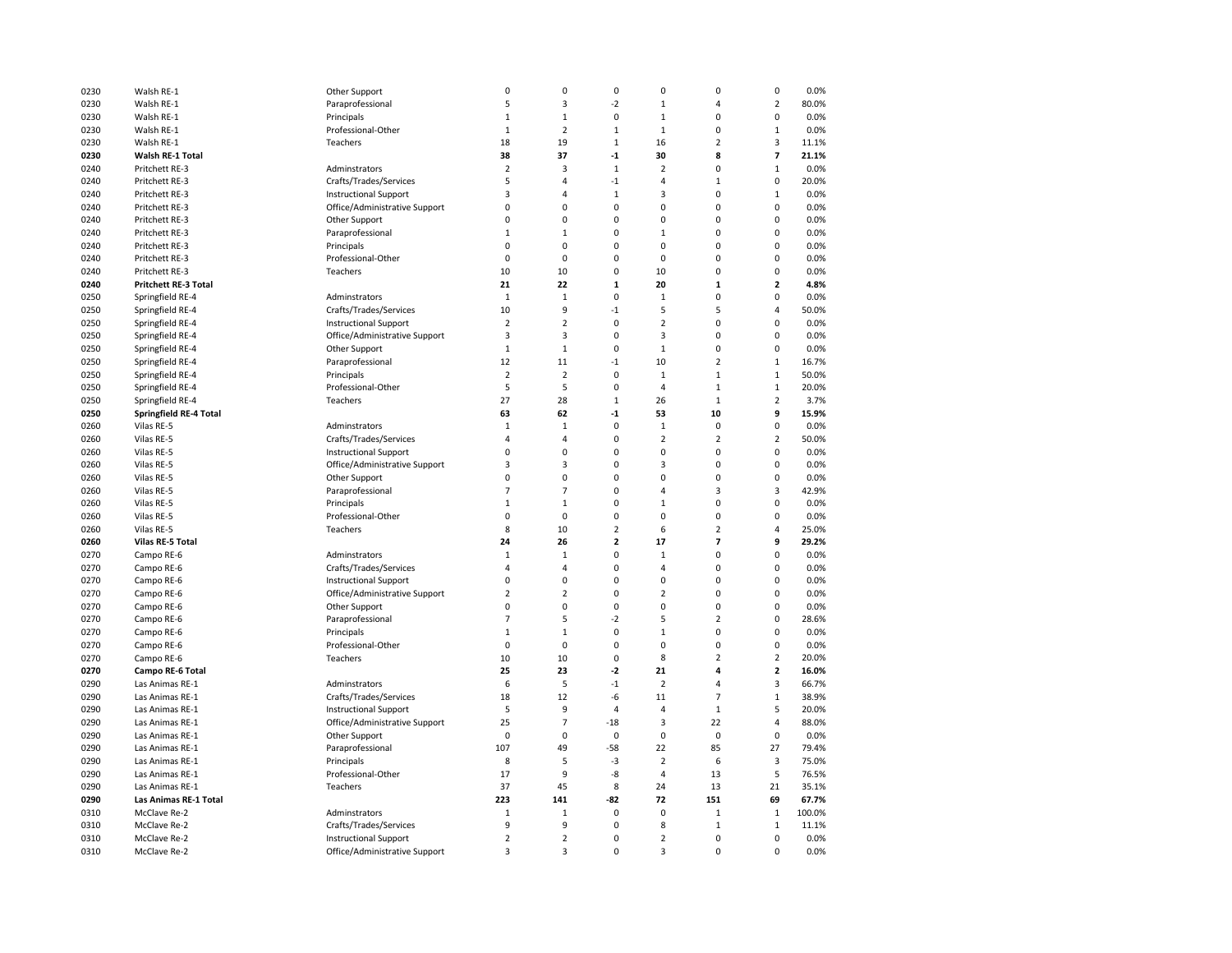| 0310 | McClave Re-2                     | Other Support                 | $\pmb{0}$      | 0              | 0                       | 0              | 0              | $\pmb{0}$      | 0.0%   |
|------|----------------------------------|-------------------------------|----------------|----------------|-------------------------|----------------|----------------|----------------|--------|
| 0310 | McClave Re-2                     | Paraprofessional              | $\overline{7}$ | 12             | 5                       | 6              | $\mathbf 1$    | 6              | 14.3%  |
| 0310 | McClave Re-2                     | Principals                    | $\mathbf{1}$   | $\mathbf{1}$   | 0                       | 0              | $\mathbf{1}$   | $\mathbf{1}$   | 100.0% |
| 0310 | McClave Re-2                     | Professional-Other            | $\mathbf{1}$   | $\mathbf{1}$   | 0                       | $\mathbf{1}$   | 0              | $\mathbf 0$    | 0.0%   |
| 0310 | McClave Re-2                     | Teachers                      | 23             | 20             | -3                      | 17             | 6              | 3              | 26.1%  |
| 0310 | <b>McClave Re-2 Total</b>        |                               | 47             | 49             | $\overline{\mathbf{c}}$ | 37             | 10             | 12             | 21.3%  |
| 0470 | St Vrain Valley RE1J             | Adminstrators                 | 54             | 58             | 4                       | 50             | $\overline{4}$ | 8              | 7.4%   |
| 0470 | St Vrain Valley RE1J             | Crafts/Trades/Services        | 506            | 522            | 16                      | 409            | 97             | 113            | 19.2%  |
| 0470 | St Vrain Valley RE1J             | <b>Instructional Support</b>  | 192            | 200            | 8                       | 162            | 30             | 38             | 15.6%  |
|      |                                  |                               |                |                |                         |                |                |                |        |
| 0470 | St Vrain Valley RE1J             | Office/Administrative Support | 282            | 274            | -8                      | 237            | 45             | 37             | 16.0%  |
| 0470 | St Vrain Valley RE1J             | Other Support                 | 126            | 127            | $1\,$                   | 111            | 15             | 16             | 11.9%  |
| 0470 | St Vrain Valley RE1J             | Paraprofessional              | 715            | 748            | 33                      | 514            | 201            | 234            | 28.1%  |
| 0470 | St Vrain Valley RE1J             | Principals                    | 102            | 105            | 3                       | 94             | 8              | 11             | 7.8%   |
| 0470 | St Vrain Valley RE1J             | Professional-Other            | 149            | 153            | 4                       | 136            | 13             | 17             | 8.7%   |
| 0470 | St Vrain Valley RE1J             | Teachers                      | 1,950          | 1,909          | -41                     | 1,710          | 240            | 199            | 12.3%  |
| 0470 | St Vrain Valley RE1J Total       |                               | 4,076          | 4,096          | 20                      | 3,423          | 653            | 673            | 16.0%  |
| 0480 | Boulder Valley Re 2              | Adminstrators                 | 68             | 68             | $\pmb{0}$               | 54             | 14             | 14             | 20.6%  |
| 0480 | Boulder Valley Re 2              | Crafts/Trades/Services        | 588            | 579            | -9                      | 479            | 109            | 100            | 18.5%  |
| 0480 | Boulder Valley Re 2              | <b>Instructional Support</b>  | 203            | 247            | 44                      | 174            | 29             | 73             | 14.3%  |
| 0480 | Boulder Valley Re 2              | Office/Administrative Support | 265            | 265            | $\pmb{0}$               | 226            | 39             | 39             | 14.7%  |
| 0480 | Boulder Valley Re 2              | Other Support                 | 151            | 152            | $\,1\,$                 | 131            | 20             | 21             | 13.2%  |
| 0480 | Boulder Valley Re 2              | Paraprofessional              | 801            | 857            | 56                      | 588            | 213            | 269            | 26.6%  |
| 0480 | Boulder Valley Re 2              | Principals                    | 104            | 108            | $\overline{4}$          | 91             | 13             | 17             | 12.5%  |
| 0480 | Boulder Valley Re 2              | Professional-Other            | 193            | 211            | 18                      | 158            | 35             | 53             | 18.1%  |
| 0480 | Boulder Valley Re 2              | Teachers                      | 1,832          | 1,818          | $-14$                   | 1,635          | 197            | 183            | 10.8%  |
| 0480 | <b>Boulder Valley Re 2 Total</b> |                               | 4,205          | 4,305          | 100                     | 3,536          | 669            | 769            | 15.9%  |
| 0490 | Buena Vista R-31                 | Adminstrators                 | 3              | 3              | $\pmb{0}$               | 3              | $\mathbf 0$    | $\pmb{0}$      | 0.0%   |
| 0490 | Buena Vista R-31                 | Crafts/Trades/Services        | 30             | 27             | -3                      | 18             | 12             | $\overline{9}$ | 40.0%  |
| 0490 | Buena Vista R-31                 | <b>Instructional Support</b>  | $\overline{7}$ | $\overline{7}$ | 0                       | 6              | $\mathbf{1}$   | $\mathbf{1}$   | 14.3%  |
| 0490 | Buena Vista R-31                 | Office/Administrative Support | $\overline{7}$ | 4              | $-3$                    | $\overline{4}$ | 3              | $\mathbf 0$    | 42.9%  |
| 0490 | Buena Vista R-31                 | Other Support                 | 6              | 5              | $^{\text{-}1}$          | 3              | 3              | $\overline{2}$ | 50.0%  |
| 0490 | Buena Vista R-31                 | Paraprofessional              | 43             | 37             | -6                      | 26             | 17             | 11             | 39.5%  |
| 0490 | Buena Vista R-31                 | Principals                    | 5              | 5              | 0                       | 5              | 0              | 0              | 0.0%   |
| 0490 | Buena Vista R-31                 | Professional-Other            | 16             | 17             | $\mathbf{1}$            | 13             | 3              | $\overline{4}$ | 18.8%  |
| 0490 | Buena Vista R-31                 | Teachers                      | 76             | 76             | 0                       | 67             | 9              | 9              | 11.8%  |
| 0490 | Buena Vista R-31 Total           |                               | 193            | 181            | $-12$                   | 145            | 48             | 36             | 24.9%  |
| 0500 | Salida R-32                      | Adminstrators                 | 9              | 8              | $-1$                    | 5              | 4              | 3              | 44.4%  |
| 0500 | Salida R-32                      | Crafts/Trades/Services        | 35             | 31             | -4                      | 22             | 13             | 9              | 37.1%  |
|      |                                  |                               |                |                | $-1$                    |                | 5              | $\overline{4}$ | 35.7%  |
| 0500 | Salida R-32                      | <b>Instructional Support</b>  | 14             | 13             |                         | 9              | 5              |                |        |
| 0500 | Salida R-32                      | Office/Administrative Support | 15             | 14             | $^{\text{-}1}$          | 10             |                | $\sqrt{4}$     | 33.3%  |
| 0500 | Salida R-32                      | Other Support                 | 12             | 13             | $\mathbf 1$             | 12             | 0              | $\mathbf{1}$   | 0.0%   |
| 0500 | Salida R-32                      | Paraprofessional              | 39             | 38             | $-1$                    | 24             | 15             | 14             | 38.5%  |
| 0500 | Salida R-32                      | Principals                    | 3              | 3              | 0                       | $\overline{2}$ | $\mathbf 1$    | $\mathbf{1}$   | 33.3%  |
| 0500 | Salida R-32                      | Professional-Other            | 6              | 6              | 0                       | 5              | $\mathbf 1$    | $\mathbf 1$    | 16.7%  |
| 0500 | Salida R-32                      | Teachers                      | 103            | 97             | -6                      | 87             | 16             | 10             | 15.5%  |
| 0500 | Salida R-32 Total                |                               | 236            | 223            | $-13$                   | 176            | 60             | 47             | 25.4%  |
| 0510 | Kit Carson R-1                   | Adminstrators                 | $\mathbf{1}$   | $\mathbf 1$    | $\pmb{0}$               | $\mathbf{1}$   | 0              | $\pmb{0}$      | 0.0%   |
| 0510 | Kit Carson R-1                   | Crafts/Trades/Services        | $\overline{7}$ | 9              | $\overline{2}$          | 6              | $\mathbf 1$    | $\mathsf 3$    | 14.3%  |
| 0510 | Kit Carson R-1                   | <b>Instructional Support</b>  | $\overline{2}$ | 3              | $\mathbf 1$             | $\overline{2}$ | 0              | $\mathbf{1}$   | 0.0%   |
| 0510 | Kit Carson R-1                   | Office/Administrative Support | $\overline{2}$ | $\overline{2}$ | 0                       | $\overline{2}$ | 0              | $\mathbf 0$    | 0.0%   |
| 0510 | Kit Carson R-1                   | Other Support                 | $\mathbf{1}$   | $\mathbf 1$    | 0                       | $\mathbf{1}$   | 0              | $\mathbf 0$    | 0.0%   |
| 0510 | Kit Carson R-1                   | Paraprofessional              | $\overline{2}$ | $\overline{2}$ | 0                       | $\mathbf 1$    | $\mathbf{1}$   | $\mathbf{1}$   | 50.0%  |
| 0510 | Kit Carson R-1                   | Principals                    | $\mathbf{1}$   | $1\,$          | 0                       | $\mathbf{1}$   | 0              | $\pmb{0}$      | 0.0%   |
| 0510 | Kit Carson R-1                   | Professional-Other            | 0              | 0              | 0                       | 0              | 0              | $\mathbf 0$    | 0.0%   |
| 0510 | Kit Carson R-1                   | Teachers                      | 17             | 19             | $\overline{2}$          | 16             | $\mathbf{1}$   | 3              | 5.9%   |
| 0510 | Kit Carson R-1 Total             |                               | 33             | 38             | 5                       | 30             | 3              | 8              | 9.1%   |
| 0520 | Cheyenne County Re-5             | Adminstrators                 | $\,1\,$        | $\mathbf 1$    | 0                       | $\mathbf 1$    | 0              | 0              | 0.0%   |
| 0520 | Cheyenne County Re-5             | Crafts/Trades/Services        | 8              | 8              | 0                       | 8              | 0              | 0              | 0.0%   |
| 0520 | Cheyenne County Re-5             | <b>Instructional Support</b>  | $\mathbf{1}$   | 0              | $-1$                    | 0              | $\mathbf{1}$   | $\mathbf 0$    | 100.0% |
| 0520 | Cheyenne County Re-5             | Office/Administrative Support | $\overline{3}$ | 3              | 0                       | 3              | 0              | $\mathbf 0$    | 0.0%   |
|      |                                  |                               |                |                |                         |                |                |                |        |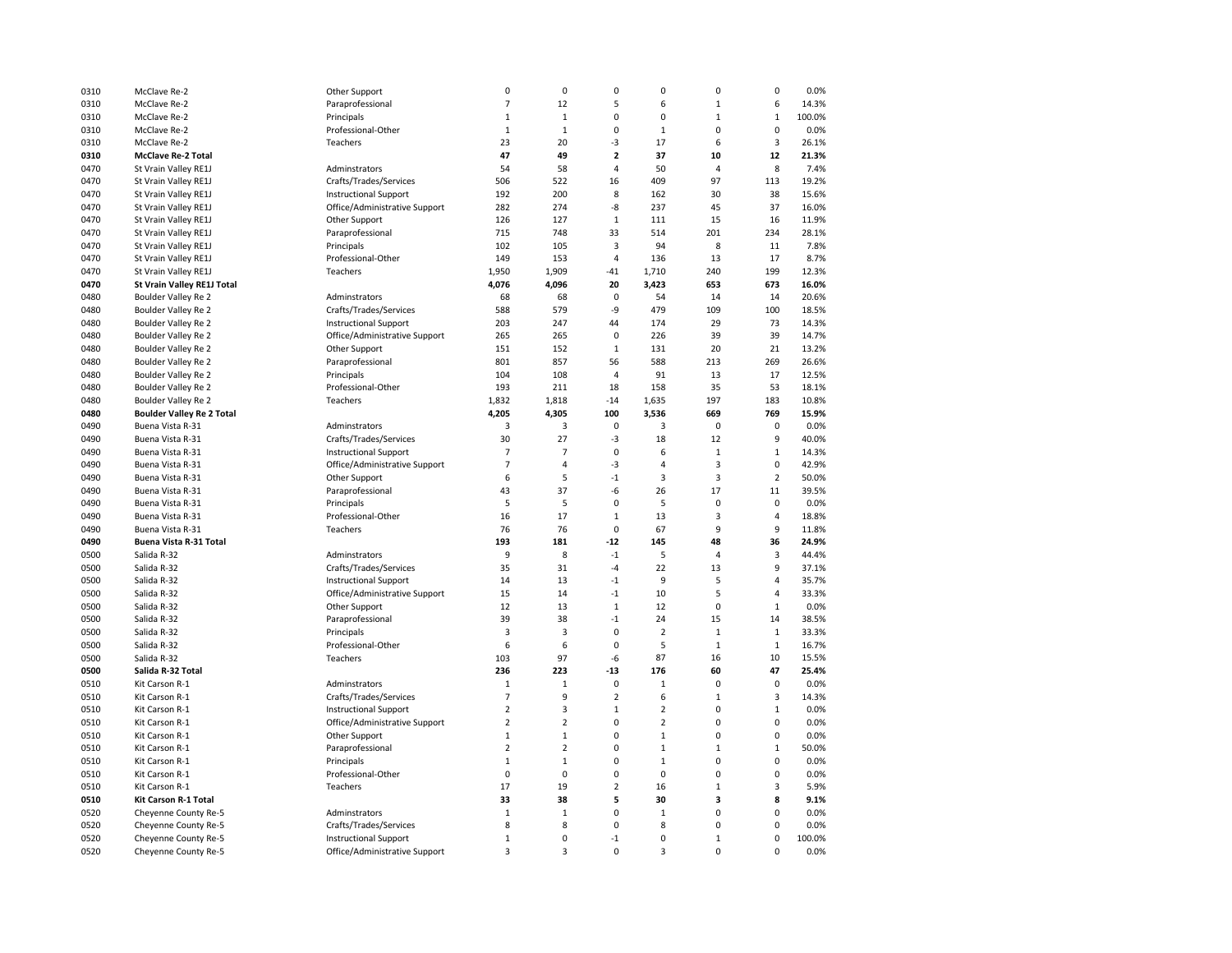| 0520 | Cheyenne County Re-5              | Other Support                 | $\mathbf{1}$            | $\mathbf{1}$   | 0              | $\mathbf 0$    | $\mathbf{1}$            | $\mathbf{1}$   | 100.0% |
|------|-----------------------------------|-------------------------------|-------------------------|----------------|----------------|----------------|-------------------------|----------------|--------|
| 0520 | Cheyenne County Re-5              | Paraprofessional              | 12                      | 11             | $-1$           | 8              | $\overline{4}$          | 3              | 33.3%  |
| 0520 | Cheyenne County Re-5              | Principals                    | $\mathbf{1}$            | $\mathbf{1}$   | 0              | $\mathbf{1}$   | $\mathbf 0$             | 0              | 0.0%   |
| 0520 | Cheyenne County Re-5              | Professional-Other            | $\mathbf{1}$            | 0              | $-1$           | $\mathbf 0$    | $\mathbf{1}$            | $\mathbf 0$    | 100.0% |
| 0520 | Cheyenne County Re-5              | Teachers                      | 18                      | 17             | $-1$           | 13             | 5                       | 4              | 27.8%  |
| 0520 | <b>Cheyenne County Re-5 Total</b> |                               | 46                      | 42             | $-4$           | 34             | 12                      | 8              | 26.1%  |
| 0540 | Clear Creek RE-1                  | Adminstrators                 | $\overline{7}$          | 5              | $-2$           | $\overline{3}$ | $\overline{4}$          | $\overline{2}$ | 57.1%  |
| 0540 | Clear Creek RE-1                  | Crafts/Trades/Services        | 33                      | 26             | $-7$           | 21             | 12                      | 5              | 36.4%  |
| 0540 | Clear Creek RE-1                  | <b>Instructional Support</b>  | 6                       | $\overline{4}$ | $-2$           | 3              | $\overline{3}$          | $\mathbf 1$    | 50.0%  |
| 0540 | Clear Creek RE-1                  | Office/Administrative Support | 10                      | 8              | $-2$           | 5              | 5                       | 3              | 50.0%  |
| 0540 | Clear Creek RE-1                  | Other Support                 | $\overline{2}$          | $\mathbf 1$    | $^{\text{-}1}$ | $\mathbf 0$    | $\overline{2}$          | $\mathbf{1}$   | 100.0% |
| 0540 | Clear Creek RE-1                  | Paraprofessional              | 22                      | 18             | $-4$           | 11             | 11                      | $\overline{7}$ | 50.0%  |
| 0540 | Clear Creek RE-1                  | Principals                    | $\overline{4}$          | 6              | $\overline{2}$ | 3              | $\mathbf{1}$            | 3              | 25.0%  |
| 0540 | Clear Creek RE-1                  | Professional-Other            | 6                       | 6              | 0              | $\overline{2}$ | $\overline{4}$          | 4              | 66.7%  |
| 0540 | Clear Creek RE-1                  | Teachers                      | 57                      | 55             | $-2$           | 43             | 14                      | 12             | 24.6%  |
|      | <b>Clear Creek RE-1 Total</b>     |                               | 147                     | 129            | $-18$          | 91             | 56                      | 38             | 38.1%  |
| 0540 |                                   |                               | $\mathbf{1}$            | $\mathbf 1$    | $\mathbf 0$    | $\mathbf{1}$   | $\mathbf 0$             | $\mathbf 0$    | 0.0%   |
| 0550 | North Conejos RE-1J               | Adminstrators                 |                         |                |                |                |                         |                |        |
| 0550 | North Conejos RE-1J               | Crafts/Trades/Services        | 26                      | 26             | 0              | 23             | 3                       | 3              | 11.5%  |
| 0550 | North Conejos RE-1J               | <b>Instructional Support</b>  | 3                       | 3              | $\mathbf 0$    | 3              | $\mathbf 0$             | 0              | 0.0%   |
| 0550 | North Conejos RE-1J               | Office/Administrative Support | $\overline{7}$          | $\overline{7}$ | $\Omega$       | $\overline{7}$ | $\mathbf 0$             | 0              | 0.0%   |
| 0550 | North Conejos RE-1J               | Other Support                 | $\mathbf{1}$            | $\mathbf 1$    | $\mathbf 0$    | $1\,$          | $\Omega$                | 0              | 0.0%   |
| 0550 | North Conejos RE-1J               | Paraprofessional              | 10                      | 14             | 4              | 6              | $\overline{4}$          | 8              | 40.0%  |
| 0550 | North Conejos RE-1J               | Principals                    | 6                       | 6              | 0              | 6              | $\mathbf 0$             | 0              | 0.0%   |
| 0550 | North Conejos RE-1J               | Professional-Other            | $\mathbf{1}$            | $\overline{2}$ | $\mathbf{1}$   | $1\,$          | $\mathbf 0$             | $\mathbf 1$    | 0.0%   |
| 0550 | North Conejos RE-1J               | Teachers                      | 73                      | 74             | $\mathbf{1}$   | 67             | 6                       | $\overline{7}$ | 8.2%   |
| 0550 | North Conejos RE-1J Total         |                               | 128                     | 134            | 6              | 115            | 13                      | 19             | 10.2%  |
| 0560 | Sanford 6J                        | Adminstrators                 | $1\,$                   | $\mathbf 1$    | $\Omega$       | $1\,$          | $\mathbf 0$             | 0              | 0.0%   |
| 0560 | Sanford 6J                        | Crafts/Trades/Services        | 13                      | 13             | $\Omega$       | 12             | $\mathbf{1}$            | $\mathbf 1$    | 7.7%   |
| 0560 | Sanford 6J                        | <b>Instructional Support</b>  | 3                       | 3              | $\Omega$       | $\overline{3}$ | $\mathbf 0$             | 0              | 0.0%   |
| 0560 | Sanford 6J                        | Office/Administrative Support | $\overline{3}$          | $\overline{4}$ | $\mathbf{1}$   | $\overline{3}$ | $\mathbf 0$             | $\mathbf{1}$   | 0.0%   |
| 0560 | Sanford 6J                        | Other Support                 | $\mathbf{1}$            | $\overline{2}$ | $\mathbf 1$    | $1\,$          | $\pmb{0}$               | $\mathbf{1}$   | 0.0%   |
| 0560 | Sanford 6J                        | Paraprofessional              | 11                      | 15             | 4              | 9              | $\overline{2}$          | 6              | 18.2%  |
| 0560 | Sanford 6J                        | Principals                    | $\overline{2}$          | $\overline{2}$ | 0              | $\overline{2}$ | $\mathbf 0$             | 0              | 0.0%   |
| 0560 | Sanford 6J                        | Professional-Other            | $\mathbf 0$             | $\mathbf 0$    | $\mathbf 0$    | $\mathbf 0$    | $\mathbf 0$             | 0              | 0.0%   |
| 0560 | Sanford 6J                        | Teachers                      | 25                      | 26             | $\mathbf{1}$   | 23             | $\overline{2}$          | 3              | 8.0%   |
| 0560 | Sanford 6J Total                  |                               | 59                      | 66             | 7              | 54             | 5                       | 12             | 8.5%   |
| 0580 | South Conejos RE-10               | Adminstrators                 | $\overline{2}$          | $\mathbf{1}$   | $-1$           | $\mathbf{1}$   | $\mathbf{1}$            | 0              | 50.0%  |
| 0580 | South Conejos RE-10               | Crafts/Trades/Services        | 5                       | 9              | 4              | 3              | $\overline{2}$          | 6              | 40.0%  |
| 0580 | South Conejos RE-10               | <b>Instructional Support</b>  | $\overline{4}$          | 5              | $\mathbf 1$    | $\overline{2}$ | $\overline{2}$          | 3              | 50.0%  |
| 0580 | South Conejos RE-10               | Office/Administrative Support | $\overline{2}$          | $\mathbf{1}$   | $-1$           | $\mathbf{1}$   | $\mathbf{1}$            | 0              | 50.0%  |
| 0580 | South Conejos RE-10               | Other Support                 | $\overline{2}$          | $\mathbf{1}$   | $-1$           | $\mathbf 0$    | $\overline{2}$          | $\overline{1}$ | 100.0% |
| 0580 | South Conejos RE-10               | Paraprofessional              | 5                       | 11             | 6              | $\overline{2}$ | $\overline{\mathbf{3}}$ | 9              | 60.0%  |
| 0580 | South Conejos RE-10               | Principals                    | $\mathbf{1}$            | $\mathbf{1}$   | 0              | $\mathbf{1}$   | $\pmb{0}$               | 0              | 0.0%   |
| 0580 | South Conejos RE-10               | Professional-Other            | $\overline{4}$          | $\overline{4}$ | $\mathbf 0$    | $1\,$          | 3                       | 3              | 75.0%  |
| 0580 | South Conejos RE-10               | Teachers                      | 15                      | 18             | 3              | 12             | 3                       | 6              | 20.0%  |
| 0580 | South Conejos RE-10 Total         |                               | 40                      | 51             | 11             | 23             | 17                      | 28             | 42.5%  |
| 0640 | Centennial R-1                    | Adminstrators                 | $1\,$                   | $\mathbf{1}$   | $\mathbf 0$    | $\mathbf{1}$   | $\mathbf 0$             | $\mathbf 0$    | 0.0%   |
| 0640 | Centennial R-1                    | Crafts/Trades/Services        | $\overline{7}$          | 5              | $-2$           | $\overline{4}$ | 3                       | $\mathbf{1}$   | 42.9%  |
| 0640 | Centennial R-1                    | <b>Instructional Support</b>  | $\overline{4}$          | 3              | $-1$           | 3              | $1\,$                   | 0              | 25.0%  |
| 0640 | Centennial R-1                    | Office/Administrative Support | $\mathbf{1}$            | $\mathbf 2$    | $\mathbf{1}$   | $\mathbf{1}$   | $\mathbf 0$             | $\mathbf 1$    | 0.0%   |
| 0640 | Centennial R-1                    | Other Support                 | $\mathbf 0$             | $\pmb{0}$      | $\mathbf 0$    | $\mathbf 0$    | $\pmb{0}$               | 0              | 0.0%   |
| 0640 | Centennial R-1                    | Paraprofessional              | 9                       | 10             | $\mathbf 1$    | 8              | $\mathbf{1}$            | $\mathbf 2$    | 11.1%  |
| 0640 | Centennial R-1                    | Principals                    | $\mathbf{1}$            | $\mathbf 2$    | $\mathbf{1}$   | $\mathbf{1}$   | $\pmb{0}$               | $\mathbf{1}$   | 0.0%   |
|      | Centennial R-1                    | Professional-Other            | 3                       | 3              | 0              | 3              | $\mathbf 0$             | 0              | 0.0%   |
| 0640 | Centennial R-1                    | Teachers                      | 17                      | 17             | 0              | 14             | $\overline{3}$          |                |        |
| 0640 |                                   |                               |                         |                |                |                |                         | 3              | 17.6%  |
| 0640 | <b>Centennial R-1 Total</b>       |                               | 43                      | 43             | 0              | 35             | 8                       | 8              | 18.6%  |
| 0740 | Sierra Grande R-30                | Adminstrators                 | $\overline{2}$          | $\overline{2}$ | 0              | $\overline{2}$ | $\mathbf 0$             | 0              | 0.0%   |
| 0740 | Sierra Grande R-30                | Crafts/Trades/Services        | 9                       | 10             | $\mathbf{1}$   | 9              | $\mathbf 0$             | $\mathbf 1$    | 0.0%   |
| 0740 | Sierra Grande R-30                | <b>Instructional Support</b>  | $\Delta$                | $\overline{4}$ | 0              | 3              | $\mathbf{1}$            | $\mathbf{1}$   | 25.0%  |
| 0740 | Sierra Grande R-30                | Office/Administrative Support | $\overline{\mathbf{4}}$ | $\overline{a}$ | 0              | 3              | $\mathbf{1}$            | $\mathbf{1}$   | 25.0%  |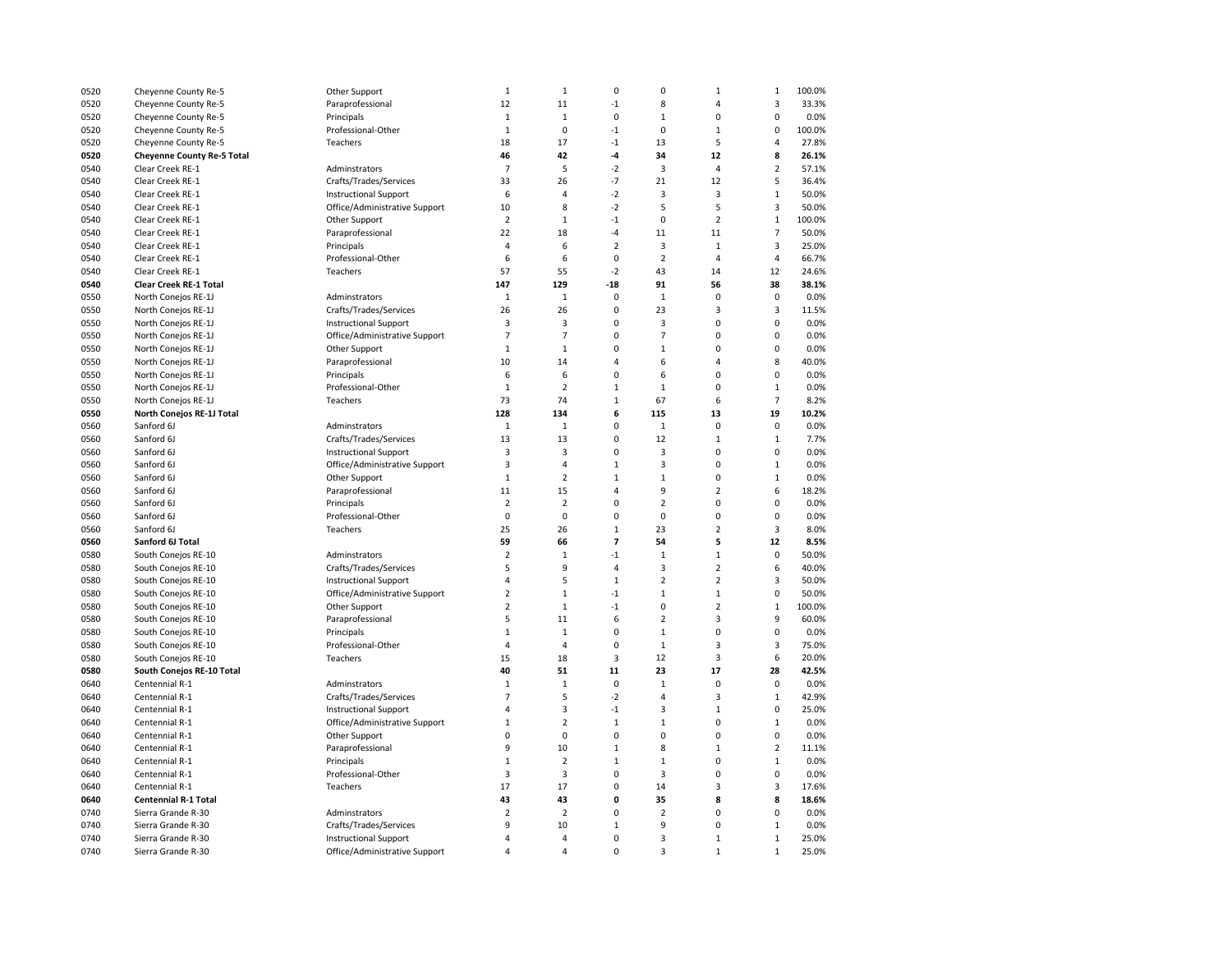| 0740 | Sierra Grande R-30                             | Other Support                 | $\mathbf 1$    | $\mathbf{1}$   | $\pmb{0}$      | 0                       | $\mathbf 1$    | $\mathbf 1$    | 100.0% |
|------|------------------------------------------------|-------------------------------|----------------|----------------|----------------|-------------------------|----------------|----------------|--------|
| 0740 | Sierra Grande R-30                             | Paraprofessional              | 8              | 9              | $\mathbf{1}$   | 6                       | $\overline{2}$ | 3              | 25.0%  |
| 0740 | Sierra Grande R-30                             | Principals                    | $\overline{2}$ | $\overline{2}$ | 0              | $\overline{2}$          | 0              | 0              | 0.0%   |
| 0740 | Sierra Grande R-30                             | Professional-Other            | $\overline{3}$ | 3              | 0              | 3                       | 0              | $\mathbf 0$    | 0.0%   |
| 0740 | Sierra Grande R-30                             | Teachers                      | 26             | 22             | $-4$           | 21                      | 5              | $\mathbf{1}$   | 19.2%  |
| 0740 | Sierra Grande R-30 Total                       |                               | 59             | 57             | $-2$           | 49                      | 10             | 8              | 16.9%  |
| 0770 | Crowley County RE-1-J                          | Adminstrators                 | $\mathbf 1$    | $\mathbf 1$    | 0              | $\mathbf 1$             | 0              | 0              | 0.0%   |
| 0770 | Crowley County RE-1-J                          | Crafts/Trades/Services        | $\overline{7}$ | 6              | $-1$           | 4                       | 3              | $\overline{2}$ | 42.9%  |
| 0770 | Crowley County RE-1-J                          | <b>Instructional Support</b>  | $\overline{2}$ | $\overline{2}$ | $\mathbf 0$    | $\overline{2}$          | 0              | $\mathbf 0$    | 0.0%   |
|      |                                                |                               |                |                |                |                         |                |                |        |
| 0770 | Crowley County RE-1-J                          | Office/Administrative Support | 4              | 5              | $\mathbf 1$    | 4                       | 0              | $\mathbf 1$    | 0.0%   |
| 0770 | Crowley County RE-1-J                          | Other Support                 | $\mathbf 1$    | $\mathbf 1$    | 0              | $\mathbf 1$             | 0              | 0              | 0.0%   |
| 0770 | Crowley County RE-1-J                          | Paraprofessional              | 15             | 14             | $-1$           | 12                      | 3              | $\overline{2}$ | 20.0%  |
| 0770 | Crowley County RE-1-J                          | Principals                    | $\overline{2}$ | $\overline{2}$ | 0              | $\overline{2}$          | 0              | 0              | 0.0%   |
| 0770 | Crowley County RE-1-J                          | Professional-Other            | $\mathbf 0$    | $\mathbf 0$    | $\mathbf 0$    | 0                       | 0              | $\mathbf 0$    | 0.0%   |
| 0770 | Crowley County RE-1-J                          | Teachers                      | 26             | 24             | $-2$           | 24                      | $\overline{2}$ | 0              | 7.7%   |
| 0770 | <b>Crowley County RE-1-J Total</b>             |                               | 58             | 55             | -3             | 50                      | 8              | 5              | 13.8%  |
| 0860 | Custer County School District C-1              | Adminstrators                 | $\overline{2}$ | 3              | $\mathbf{1}$   | $\overline{2}$          | 0              | $\mathbf 1$    | 0.0%   |
| 0860 | Custer County School District C-1              | Crafts/Trades/Services        | 10             | 11             | $\mathbf{1}$   | $\overline{7}$          | 3              | $\sqrt{4}$     | 30.0%  |
| 0860 | Custer County School District C-1              | <b>Instructional Support</b>  | 3              | 3              | 0              | $\overline{\mathbf{c}}$ | $\mathbf{1}$   | $\mathbf 1$    | 33.3%  |
| 0860 | Custer County School District C-1              | Office/Administrative Support | 3              | 3              | 0              | $\mathbf 1$             | $\mathbf 2$    | $\mathbf 2$    | 66.7%  |
| 0860 | Custer County School District C-1              | Other Support                 | 0              | 0              | $\pmb{0}$      | 0                       | 0              | $\mathbf 0$    | 0.0%   |
| 0860 | Custer County School District C-1              | Paraprofessional              | 13             | 12             | $-1$           | 6                       | $\overline{7}$ | 6              | 53.8%  |
| 0860 | Custer County School District C-1              | Principals                    | $\mathbf 1$    | $\mathbf 2$    | $\mathbf{1}$   | $\mathbf{1}$            | $\mathbf 0$    | $\mathbf 1$    | 0.0%   |
| 0860 | Custer County School District C-1              | Professional-Other            | $\overline{7}$ | $\overline{7}$ | $\pmb{0}$      | $\overline{7}$          | $\pmb{0}$      | $\pmb{0}$      | 0.0%   |
| 0860 | Custer County School District C-1              | Teachers                      | 27             | 28             | $\mathbf{1}$   | 17                      | 10             | 11             | 37.0%  |
| 0860 | <b>Custer County School District C-1 Total</b> |                               | 66             | 69             | 3              | 43                      | 23             | 26             | 34.8%  |
| 0870 | Delta County 50(J)                             | Adminstrators                 | 10             | 10             | $\mathbf 0$    | 6                       | $\overline{4}$ | $\overline{4}$ | 40.0%  |
| 0870 | Delta County 50(J)                             | Crafts/Trades/Services        | 135            | 127            | $-8$           | 106                     | 29             | 21             | 21.5%  |
| 0870 | Delta County 50(J)                             | <b>Instructional Support</b>  | 31             | 30             | $\mathbf{-1}$  | 26                      | 5              | $\overline{4}$ | 16.1%  |
| 0870 | Delta County 50(J)                             | Office/Administrative Support | 49             | 46             | $-3$           | 36                      | 13             | 10             | 26.5%  |
| 0870 | Delta County 50(J)                             | Other Support                 | 21             | 21             | $\mathbf 0$    | 13                      | 8              | 8              | 38.1%  |
| 0870 | Delta County 50(J)                             | Paraprofessional              | 183            | 210            | 27             | 136                     | 47             | 74             | 25.7%  |
| 0870 | Delta County 50(J)                             | Principals                    | 27             | 27             | $\pmb{0}$      | 22                      | 5              | 5              | 18.5%  |
| 0870 | Delta County 50(J)                             | Professional-Other            | 28             | 27             | $-1$           | 19                      | 9              | 8              | 32.1%  |
| 0870 | Delta County 50(J)                             | Teachers                      | 280            | 280            | 0              | 228                     | 52             | 52             | 18.6%  |
| 0870 |                                                |                               | 764            | 778            | 14             | 592                     | 172            | 186            | 22.5%  |
|      | Delta County 50(J) Total                       | Adminstrators                 | 432            | 493            | 61             | 304                     | 128            | 189            | 29.6%  |
| 0880 | Denver County 1                                |                               |                |                |                |                         |                |                |        |
| 0880 | Denver County 1                                | Crafts/Trades/Services        | 1,790          | 1,636          | $-154$         | 1,394                   | 396            | 242            | 22.1%  |
| 0880 | Denver County 1                                | <b>Instructional Support</b>  | 1,161          | 1,090          | $-71$          | 758                     | 403            | 332            | 34.7%  |
| 0880 | Denver County 1                                | Office/Administrative Support | 585            | 566            | $-19$          | 441                     | 144            | 125            | 24.6%  |
| 0880 | Denver County 1                                | Other Support                 | 636            | 639            | 3              | 508                     | 128            | 131            | 20.1%  |
| 0880 | Denver County 1                                | Paraprofessional              | 2,299          | 2,269          | $-30$          | 1,545                   | 754            | 724            | 32.8%  |
| 0880 | Denver County 1                                | Principals                    | 511            | 512            | $\mathbf 1$    | 408                     | 103            | 104            | 20.2%  |
| 0880 | Denver County 1                                | Professional-Other            | 1,395          | 1,374          | $-21$          | 997                     | 398            | 377            | 28.5%  |
| 0880 | Denver County 1                                | Teachers                      | 6,427          | 6,468          | 41             | 5,346                   | 1,081          | 1,122          | 16.8%  |
| 0880 | Denver County 1 Total                          |                               | 15,236         | 15,047         | $-189$         | 11,701                  | 3,535          | 3,346          | 23.2%  |
| 0890 | Dolores County RE No.2                         | Adminstrators                 | $\overline{2}$ | $\mathbf 1$    | $\mathbf{-1}$  | $\mathbf 1$             | $\mathbf 1$    | $\mathsf 0$    | 50.0%  |
| 0890 | Dolores County RE No.2                         | Crafts/Trades/Services        | 10             | 12             | $\overline{2}$ | 10                      | 0              | $\overline{2}$ | 0.0%   |
| 0890 | Dolores County RE No.2                         | <b>Instructional Support</b>  | 0              | $\mathbf 1$    | $\mathbf{1}$   | 0                       | 0              | $1\,$          | 0.0%   |
| 0890 | Dolores County RE No.2                         | Office/Administrative Support | $\overline{4}$ | 4              | 0              | 3                       | $\mathbf 1$    | $\mathbf 1$    | 25.0%  |
| 0890 | Dolores County RE No.2                         | Other Support                 | $\overline{2}$ | $\mathbf 2$    | $\pmb{0}$      | $\overline{\mathbf{c}}$ | 0              | 0              | 0.0%   |
| 0890 | Dolores County RE No.2                         | Paraprofessional              | 10             | 9              | $^{\text{-}1}$ | 5                       | 5              | 4              | 50.0%  |
| 0890 | Dolores County RE No.2                         | Principals                    | $\overline{2}$ | $\overline{2}$ | $\pmb{0}$      | $\overline{2}$          | 0              | 0              | 0.0%   |
| 0890 | Dolores County RE No.2                         | Professional-Other            | 3              | $\overline{2}$ | $-1$           | $\mathbf 1$             | $\overline{2}$ | $\mathbf 1$    | 66.7%  |
| 0890 | Dolores County RE No.2                         | Teachers                      | 21             | 22             | $\mathbf{1}$   | 19                      | $\overline{2}$ | 3              | 9.5%   |
| 0890 | <b>Dolores County RE No.2 Total</b>            |                               | 54             | 55             | $\mathbf 1$    | 43                      | 11             | 12             | 20.4%  |
| 0900 | Douglas County Re 1                            | Adminstrators                 | 24             | 27             | 3              | 21                      | 3              | 6              | 12.5%  |
| 0900 | Douglas County Re 1                            | Crafts/Trades/Services        | 827            | 828            | $\mathbf{1}$   | 640                     | 187            | 188            | 22.6%  |
| 0900 | Douglas County Re 1                            | <b>Instructional Support</b>  | 564            | 579            | 15             | 460                     | 104            | 119            | 18.4%  |
| 0900 | Douglas County Re 1                            | Office/Administrative Support | 488            | 487            | $-1$           | 390                     | 98             | 97             | 20.1%  |
|      |                                                |                               |                |                |                |                         |                |                |        |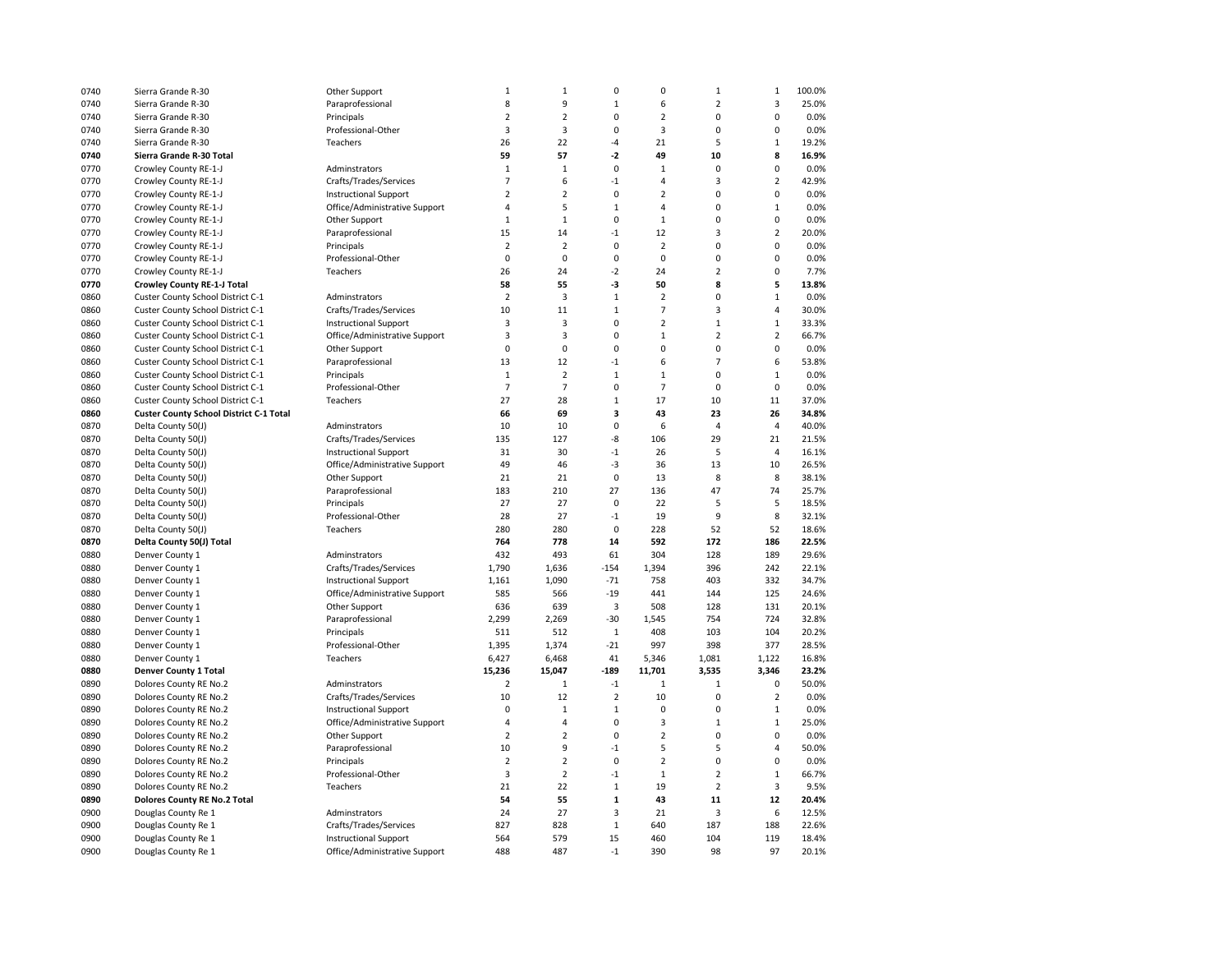| 0900 | Douglas County Re 1                    | Other Support                 | 420            | 427            | $\overline{7}$           | 338            | 82             | 89             | 19.5%  |
|------|----------------------------------------|-------------------------------|----------------|----------------|--------------------------|----------------|----------------|----------------|--------|
| 0900 | Douglas County Re 1                    | Paraprofessional              | 1,694          | 1,693          | $\mathbf{-1}$            | 1,236          | 458            | 457            | 27.0%  |
| 0900 | Douglas County Re 1                    | Principals                    | 218            | 217            | $-1$                     | 191            | 27             | 26             | 12.4%  |
| 0900 | Douglas County Re 1                    | Professional-Other            | 408            | 410            | $\overline{2}$           | 334            | 74             | 76             | 18.1%  |
| 0900 | Douglas County Re 1                    | Teachers                      | 3,700          | 3,682          | $-18$                    | 3,090          | 610            | 592            | 16.5%  |
| 0900 | Douglas County Re 1 Total              |                               | 8,343          | 8,350          | $\overline{\phantom{a}}$ | 6,700          | 1,643          | 1,650          | 19.7%  |
| 0910 | Eagle County RE 50                     | Adminstrators                 | 12             | 13             | $\mathbf 1$              | 11             | $\mathbf{1}$   | $\overline{2}$ | 8.3%   |
| 0910 | Eagle County RE 50                     | Crafts/Trades/Services        | 121            | 117            | -4                       | 94             | 27             | 23             | 22.3%  |
| 0910 | Eagle County RE 50                     |                               | 42             | 48             | 6                        | 36             | 6              | 12             | 14.3%  |
| 0910 |                                        | <b>Instructional Support</b>  | 68             | 69             | $\mathbf{1}$             | 56             | 12             | 13             | 17.6%  |
|      | Eagle County RE 50                     | Office/Administrative Support |                |                |                          |                |                |                |        |
| 0910 | Eagle County RE 50                     | Other Support                 | 27             | 25             | $-2$                     | 18             | 9              | $\overline{7}$ | 33.3%  |
| 0910 | Eagle County RE 50                     | Paraprofessional              | 159            | 163            | 4                        | 108            | 51             | 55             | 32.1%  |
| 0910 | Eagle County RE 50                     | Principals                    | 30             | 32             | $\overline{2}$           | 27             | 3              | 5              | 10.0%  |
| 0910 | Eagle County RE 50                     | Professional-Other            | 32             | 36             | 4                        | 25             | $\overline{7}$ | 11             | 21.9%  |
| 0910 | Eagle County RE 50                     | Teachers                      | 511            | 538            | 27                       | 429            | 82             | 109            | 16.0%  |
| 0910 | <b>Eagle County RE 50 Total</b>        |                               | 1,002          | 1,041          | 39                       | 804            | 198            | 237            | 19.8%  |
| 0920 | Elizabeth School District              | Adminstrators                 | 9              | 11             | $\overline{2}$           | $\overline{7}$ | $\overline{2}$ | 4              | 22.2%  |
| 0920 | Elizabeth School District              | Crafts/Trades/Services        | 65             | 60             | $-5$                     | 53             | 12             | $\overline{7}$ | 18.5%  |
| 0920 | Elizabeth School District              | <b>Instructional Support</b>  | 14             | 17             | 3                        | 11             | 3              | 6              | 21.4%  |
| 0920 | Elizabeth School District              | Office/Administrative Support | 26             | 24             | $-2$                     | 23             | 3              | $\,1\,$        | 11.5%  |
| 0920 | Elizabeth School District              | Other Support                 | 12             | 16             | $\overline{4}$           | 10             | $\overline{2}$ | 6              | 16.7%  |
| 0920 | Elizabeth School District              | Paraprofessional              | 74             | 88             | 14                       | 52             | 22             | 36             | 29.7%  |
| 0920 | Elizabeth School District              | Principals                    | 8              | 9              | $\mathbf{1}$             | $\overline{7}$ | $\mathbf{1}$   | $\overline{2}$ | 12.5%  |
| 0920 | Elizabeth School District              | Professional-Other            | 12             | 13             | $\mathbf 1$              | 11             | $\mathbf 1$    | $\overline{2}$ | 8.3%   |
| 0920 | Elizabeth School District              | Teachers                      | 152            | 159            | $\overline{7}$           | 133            | 19             | 26             | 12.5%  |
| 0920 | <b>Elizabeth School District Total</b> |                               | 372            | 397            | 25                       | 307            | 65             | 90             | 17.5%  |
| 0930 | Kiowa C-2                              | Adminstrators                 | $\mathbf 2$    | $\,1\,$        | $-1$                     | 0              | $\overline{2}$ | $\mathbf{1}$   | 100.0% |
| 0930 | Kiowa C-2                              | Crafts/Trades/Services        | $\overline{7}$ | 8              | $\mathbf{1}$             | 5              | $\overline{2}$ | 3              | 28.6%  |
| 0930 | Kiowa C-2                              | <b>Instructional Support</b>  | $\mathbf 1$    | $\mathbf{1}$   | $\mathbf 0$              | 0              | $\mathbf 1$    | $\mathbf 1$    | 100.0% |
| 0930 | Kiowa C-2                              | Office/Administrative Support | 4              | $\overline{4}$ | $\mathbf 0$              | $\overline{2}$ | $\overline{2}$ | $\overline{2}$ | 50.0%  |
| 0930 | Kiowa C-2                              | Other Support                 | $\mathbf 1$    | $\mathbf 1$    | $\pmb{0}$                | $\mathbf 1$    | 0              | $\mathbf 0$    | 0.0%   |
| 0930 | Kiowa C-2                              | Paraprofessional              | 15             | 12             | $-3$                     | 9              | 6              | 3              | 40.0%  |
| 0930 | Kiowa C-2                              | Principals                    | $\mathbf 1$    | $\mathbf{1}$   | 0                        | 0              | $\mathbf{1}$   | $1\,$          | 100.0% |
| 0930 | Kiowa C-2                              | Professional-Other            | $\mathbf{1}$   | $\mathbf 0$    | $-1$                     | 0              | $\mathbf 1$    | $\mathbf 0$    | 100.0% |
| 0930 | Kiowa C-2                              | Teachers                      | 21             | 19             | $-2$                     | 12             | 9              | $\overline{7}$ | 42.9%  |
| 0930 | Kiowa C-2 Total                        |                               | 53             | 47             | -6                       | 29             | 24             | 18             | 45.3%  |
|      |                                        |                               |                | $\mathbf{1}$   | 0                        | $\mathbf{1}$   | 0              | 0              |        |
| 0940 | Big Sandy 100J                         | Adminstrators                 | $\mathbf{1}$   |                | $\mathbf 0$              |                | $\overline{2}$ | $\overline{2}$ | 0.0%   |
| 0940 | Big Sandy 100J                         | Crafts/Trades/Services        | 15             | 15             |                          | 13             |                |                | 13.3%  |
| 0940 | Big Sandy 100J                         | <b>Instructional Support</b>  | 3              | 3              | 0                        | 3              | 0              | 0              | 0.0%   |
| 0940 | Big Sandy 100J                         | Office/Administrative Support | 3              | 3              | 0                        | 3              | 0              | 0              | 0.0%   |
| 0940 | Big Sandy 100J                         | Other Support                 | 0              | 0              | 0                        | 0              | 0              | 0              | 0.0%   |
| 0940 | Big Sandy 100J                         | Paraprofessional              | 3              | 6              | 3                        | $\overline{2}$ | $\mathbf 1$    | 4              | 33.3%  |
| 0940 | Big Sandy 100J                         | Principals                    | $\overline{2}$ | $\overline{2}$ | 0                        | $\overline{2}$ | 0              | $\mathbf 0$    | 0.0%   |
| 0940 | Big Sandy 100J                         | Professional-Other            | $\mathbf 0$    | $\mathbf 0$    | 0                        | 0              | 0              | $\mathbf 0$    | 0.0%   |
| 0940 | Big Sandy 100J                         | Teachers                      | 30             | 30             | 0                        | 26             | 4              | $\overline{4}$ | 13.3%  |
| 0940 | Big Sandy 100J Total                   |                               | 57             | 60             | 3                        | 50             | 7              | 10             | 12.3%  |
| 0950 | Elbert 200                             | Adminstrators                 | $\mathbf 1$    | 1              | 0                        | $\mathbf 1$    | 0              | 0              | 0.0%   |
| 0950 | Elbert 200                             | Crafts/Trades/Services        | 9              | 9              | 0                        | 6              | 3              | 3              | 33.3%  |
| 0950 | Elbert 200                             | <b>Instructional Support</b>  | 0              | 0              | 0                        | 0              | 0              | $\mathbf 0$    | 0.0%   |
| 0950 | Elbert 200                             | Office/Administrative Support | 5              | 4              | $^{\text{-}1}$           | 4              | $\mathbf 1$    | 0              | 20.0%  |
| 0950 | Elbert 200                             | Other Support                 | 0              | 1              | $\mathbf 1$              | 0              | 0              | $\mathbf 1$    | 0.0%   |
| 0950 | Elbert 200                             | Paraprofessional              | 9              | 11             | $\overline{2}$           | 7              | $\overline{2}$ | 4              | 22.2%  |
| 0950 | Elbert 200                             | Principals                    | 3              | 3              | 0                        | 3              | 0              | 0              | 0.0%   |
| 0950 | Elbert 200                             | Professional-Other            | $1\,$          | $\overline{2}$ | $\mathbf{1}$             | $\mathbf 1$    | $\mathbf 0$    | $\mathbf 1$    | 0.0%   |
| 0950 | Elbert 200                             | Teachers                      | 23             | 23             | $\pmb{0}$                | 16             | $\overline{7}$ | $\overline{7}$ | 30.4%  |
| 0950 | Elbert 200 Total                       |                               | 51             | 54             | 3                        | 38             | 13             | 16             | 25.5%  |
| 0960 | Agate 300                              | Adminstrators                 | $\mathbf 1$    | $\mathbf 1$    | 0                        | 0              | $\mathbf 1$    | $\,1\,$        | 100.0% |
| 0960 | Agate 300                              | Crafts/Trades/Services        | 5              | 5              | $\mathbf 0$              | 4              | $\mathbf 1$    | $1\,$          | 20.0%  |
| 0960 | Agate 300                              | <b>Instructional Support</b>  | 0              | $\mathbf 0$    | 0                        | 0              | $\mathbf 0$    | $\mathbf 0$    | 0.0%   |
| 0960 | Agate 300                              | Office/Administrative Support | $\mathbf 0$    | 0              | 0                        | 0              | $\mathbf 0$    | $\mathbf 0$    | 0.0%   |
|      |                                        |                               |                |                |                          |                |                |                |        |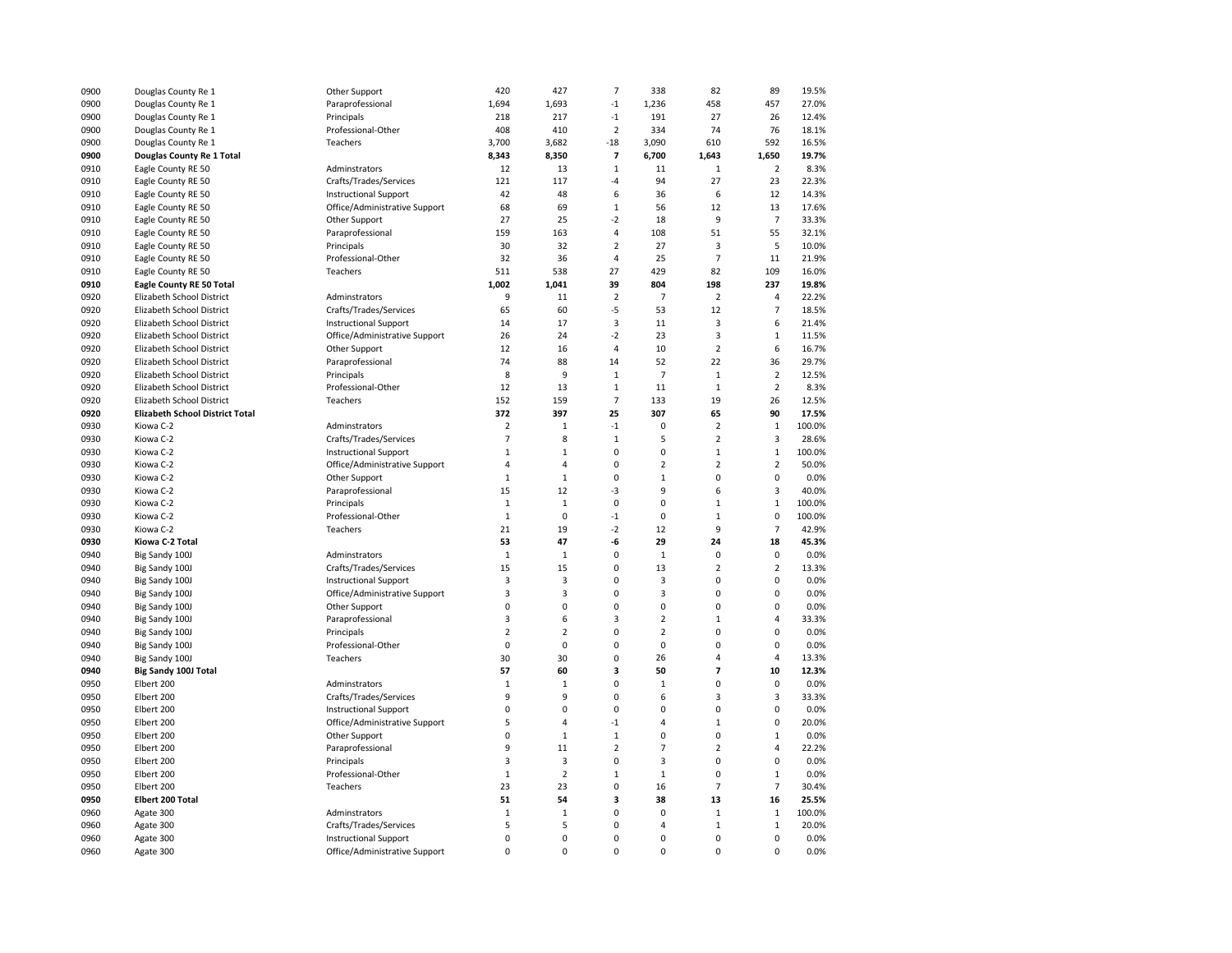| 0960         | Agate 300                                    | Other Support                                                 | 0              | 0              | $\pmb{0}$               | 0              | 0              | 0              | 0.0%           |
|--------------|----------------------------------------------|---------------------------------------------------------------|----------------|----------------|-------------------------|----------------|----------------|----------------|----------------|
| 0960         | Agate 300                                    | Paraprofessional                                              | $\overline{2}$ | 3              | $\mathbf 1$             | $\mathbf 1$    | $\mathbf 1$    | $\overline{2}$ | 50.0%          |
| 0960         | Agate 300                                    | Principals                                                    | $\mathbf{1}$   | $\mathbf{1}$   | 0                       | $\mathbf{1}$   | 0              | 0              | 0.0%           |
| 0960         | Agate 300                                    | Professional-Other                                            | $\overline{2}$ | $\overline{2}$ | 0                       | $\mathbf{1}$   | $\mathbf{1}$   | $\mathbf{1}$   | 50.0%          |
| 0960         | Agate 300                                    | Teachers                                                      | 9              | 9              | 0                       | 6              | 3              | 3              | 33.3%          |
| 0960         | Agate 300 Total                              |                                                               | 20             | 21             | $\mathbf{1}$            | 13             | $\overline{7}$ | 8              | 35.0%          |
| 0970         | Calhan RJ-1                                  | Adminstrators                                                 | $1\,$          | $\mathbf 1$    | $\pmb{0}$               | $\mathbf 1$    | 0              | 0              | 0.0%           |
| 0970         | Calhan RJ-1                                  | Crafts/Trades/Services                                        | 15             | 14             | $-1$                    | 10             | 5              | $\overline{4}$ | 33.3%          |
| 0970         | Calhan RJ-1                                  | <b>Instructional Support</b>                                  | $\overline{4}$ | 3              | $-1$                    | 3              | $\mathbf{1}$   | 0              | 25.0%          |
| 0970         | Calhan RJ-1                                  | Office/Administrative Support                                 | $\overline{4}$ | 5              | $\mathbf{1}$            | 4              | 0              | $\mathbf{1}$   | 0.0%           |
| 0970         | Calhan RJ-1                                  | Other Support                                                 | $\mathbf 0$    | $\mathbf 0$    | $\mathbf 0$             | 0              | 0              | $\mathbf 0$    | 0.0%           |
| 0970         | Calhan RJ-1                                  | Paraprofessional                                              | 12             | 11             | $^{\text{{\small -1}}}$ | 8              | 4              | 3              | 33.3%          |
| 0970         | Calhan RJ-1                                  | Principals                                                    | $\overline{2}$ | 3              | $1\,$                   | $\overline{2}$ | 0              | $\mathbf{1}$   | 0.0%           |
| 0970         | Calhan RJ-1                                  | Professional-Other                                            | 3              | 3              | 0                       | 3              | 0              | $\mathbf 0$    | 0.0%           |
|              |                                              | Teachers                                                      |                | 34             |                         | 29             | $\overline{7}$ | 5              | 19.4%          |
| 0970         | Calhan RJ-1                                  |                                                               | 36<br>77       |                | $-2$<br>$-3$            |                | 17             | 14             |                |
| 0970         | Calhan RJ-1 Total                            |                                                               |                | 74             |                         | 60             |                |                | 22.1%          |
| 0980         | Harrison 2                                   | Adminstrators                                                 | 33             | 35             | $\overline{2}$          | 24             | 9              | 11             | 27.3%          |
| 0980         | Harrison 2                                   | Crafts/Trades/Services                                        | 224            | 221            | $-3$                    | 164            | 60             | 57             | 26.8%          |
| 0980         | Harrison 2                                   | <b>Instructional Support</b>                                  | 94             | 114            | 20                      | 72             | 22             | 42             | 23.4%          |
| 0980         | Harrison 2                                   | Office/Administrative Support                                 | 111            | 117            | 6                       | 87             | 24             | 30             | 21.6%          |
| 0980         | Harrison 2                                   | Other Support                                                 | 55             | 54             | $-1$                    | 40             | 15             | 14             | 27.3%          |
| 0980         | Harrison 2                                   | Paraprofessional                                              | 286            | 294            | 8                       | 168            | 118            | 126            | 41.3%          |
| 0980         | Harrison 2                                   | Principals                                                    | 62             | 72             | 10                      | 58             | 4              | 14             | 6.5%           |
| 0980         | Harrison 2                                   | Professional-Other                                            | 89             | 95             | 6                       | 74             | 15             | 21             | 16.9%          |
| 0980         | Harrison 2                                   | Teachers                                                      | 736            | 833            | 97                      | 564            | 172            | 269            | 23.4%          |
| 0980         | <b>Harrison 2 Total</b>                      |                                                               | 1,690          | 1,835          | 145                     | 1,251          | 439            | 584            | 26.0%          |
| 0990         | Widefield 3                                  | Adminstrators                                                 | 16             | 12             | $-4$                    | 11             | 5              | $\,1\,$        | 31.3%          |
| 0990         | Widefield 3                                  | Crafts/Trades/Services                                        | 212            | 200            | $-12$                   | 179            | 33             | 21             | 15.6%          |
| 0990         | Widefield 3                                  | <b>Instructional Support</b>                                  | 62             | 60             | $-2$                    | 47             | 15             | 13             | 24.2%          |
| 0990         | Widefield 3                                  | Office/Administrative Support                                 | 83             | 84             | $\mathbf{1}$            | 67             | 16             | 17             | 19.3%          |
| 0990         | Widefield 3                                  | Other Support                                                 | 54             | 55             | $\mathbf 1$             | 39             | 15             | 16             | 27.8%          |
| 0990         | Widefield 3                                  | Paraprofessional                                              | 189            | 177            | $-12$                   | 135            | 54             | 42             | 28.6%          |
|              |                                              |                                                               |                |                |                         |                |                |                |                |
| 0990         | Widefield 3                                  | Principals                                                    | 35             | 37             | $\overline{2}$          | 27             | 8              | 10             | 22.9%          |
| 0990         | Widefield 3                                  | Professional-Other                                            | 37             | 36             | $-1$                    | 28             | 9              | 8              | 24.3%          |
| 0990         | Widefield 3                                  | Teachers                                                      | 600            | 589            | $-11$                   | 481            | 119            | 108            | 19.8%          |
| 0990         | <b>Widefield 3 Total</b>                     |                                                               |                | 1,250          | $-38$                   |                | 274            | 236            | 21.3%          |
| 1000         | Fountain 8                                   | Adminstrators                                                 | 1,288<br>20    | 20             | $\mathbf 0$             | 1,014<br>17    | 3              | 3              | 15.0%          |
| 1000         |                                              |                                                               | 136            | 133            | $-3$                    | 100            | 36             | 33             | 26.5%          |
|              | Fountain 8                                   | Crafts/Trades/Services                                        |                |                | 25                      |                |                |                |                |
| 1000         | Fountain 8                                   | <b>Instructional Support</b>                                  | 48             | 73             | 0                       | 36<br>60       | 12<br>16       | 37             | 25.0%          |
| 1000         | Fountain 8                                   | Office/Administrative Support                                 | 76             | 76<br>53       | $-4$                    | 34             | 23             | 16<br>19       | 21.1%<br>40.4% |
| 1000<br>1000 | Fountain 8<br>Fountain 8                     | Other Support                                                 | 57<br>175      |                | 5                       | 121            | 54             | 59             | 30.9%          |
|              |                                              | Paraprofessional                                              |                | 180            |                         |                |                |                |                |
| 1000         | Fountain 8                                   | Principals                                                    | 33             | 37             | $\overline{4}$          | 32             | $\mathbf{1}$   | 5              | 3.0%           |
| 1000         | Fountain 8                                   | Professional-Other                                            | 21             | 21             | $\pmb{0}$               | 16             | 5              | 5              | 23.8%          |
| 1000         | Fountain 8                                   | Teachers                                                      | 516            | 526            | 10                      | 398            | 118            | 128            | 22.9%          |
| 1000         | <b>Fountain 8 Total</b>                      |                                                               | 1,082          | 1,119          | 37                      | 814            | 268            | 305            | 24.8%          |
| 1010         | Colorado Springs 11                          | Adminstrators                                                 | 38             | 37             | $-1$                    | 31             | $\overline{7}$ | 6              | 18.4%          |
| 1010         | Colorado Springs 11                          | Crafts/Trades/Services                                        | 652            | 587            | $-65$                   | 504            | 148            | 83             | 22.7%          |
| 1010         | Colorado Springs 11                          | <b>Instructional Support</b>                                  | 310            | 338            | 28                      | 241            | 69             | 97             | 22.3%          |
| 1010         | Colorado Springs 11                          | Office/Administrative Support                                 | 274            | 267            | $-7$                    | 210            | 64             | 57             | 23.4%          |
| 1010         | Colorado Springs 11                          | Other Support                                                 | 113            | 110            | -3                      | 83             | 30             | 27             | 26.5%          |
| 1010         | Colorado Springs 11                          | Paraprofessional                                              | 507            | 508            | $\mathbf{1}$            | 358            | 149            | 150            | 29.4%          |
| 1010         | Colorado Springs 11                          | Principals                                                    | 94             | 94             | 0                       | 79             | 15             | 15             | 16.0%          |
| 1010         | Colorado Springs 11                          | Professional-Other                                            | 130            | 136            | 6                       | 112            | 18             | 24             | 13.8%          |
| 1010         | Colorado Springs 11                          | Teachers                                                      | 1,550          | 1,496          | -54                     | 1,279          | 271            | 217            | 17.5%          |
| 1010         | <b>Colorado Springs 11 Total</b>             |                                                               | 3,668          | 3,573          | -95                     | 2,897          | 771            | 676            | 21.0%          |
| 1020         | Cheyenne Mountain 12                         | Adminstrators                                                 | 15             | 10             | $-5$                    | 8              | $\overline{7}$ | $\overline{2}$ | 46.7%          |
| 1020         | Cheyenne Mountain 12                         | Crafts/Trades/Services                                        | 77             | 61             | -16                     | 49             | 28             | 12             | 36.4%          |
| 1020<br>1020 | Cheyenne Mountain 12<br>Cheyenne Mountain 12 | <b>Instructional Support</b><br>Office/Administrative Support | 25<br>42       | 19<br>28       | -6<br>$-14$             | 14<br>25       | 11<br>17       | 5<br>3         | 44.0%<br>40.5% |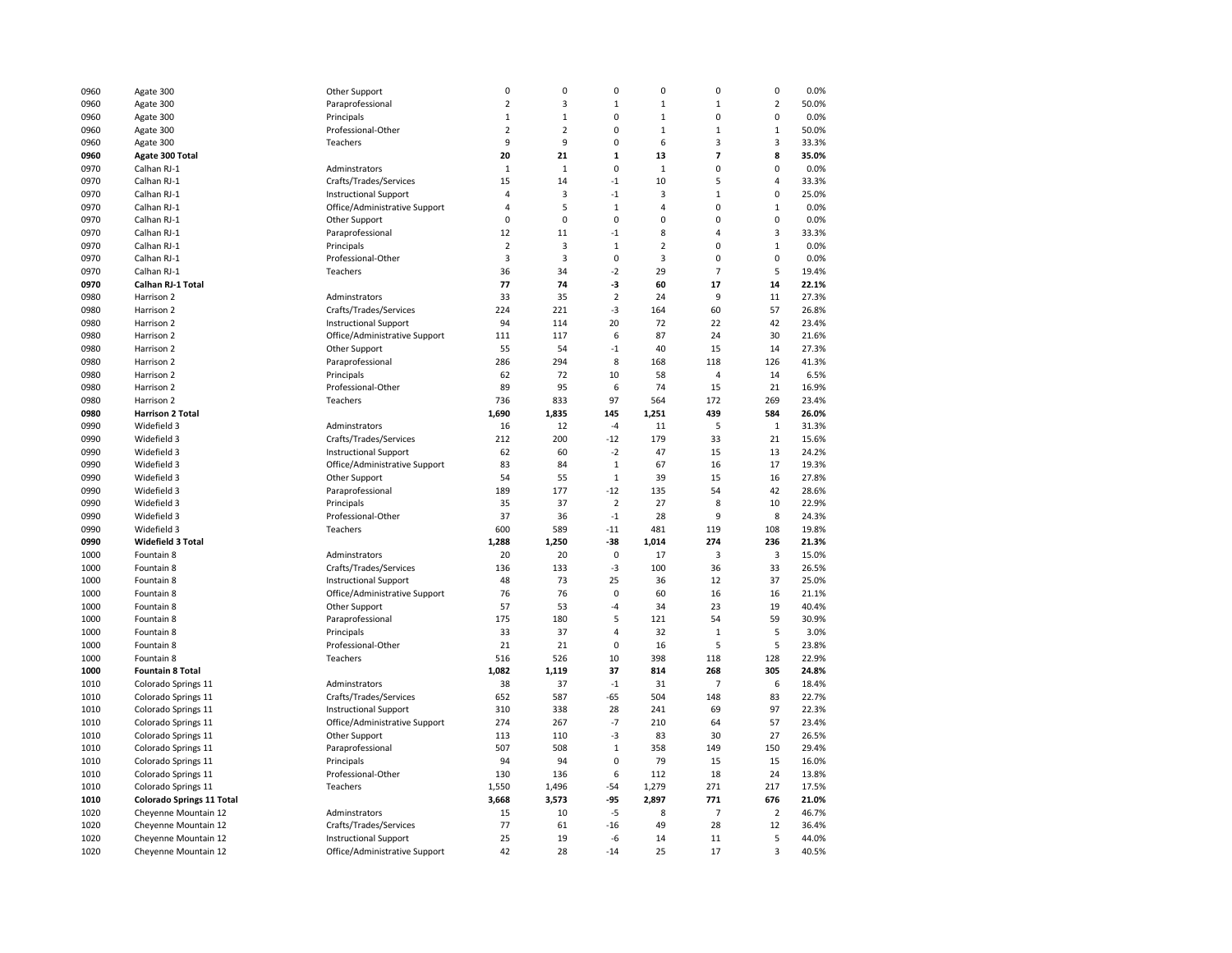| 1020 | Cheyenne Mountain 12              | Other Support                 | 26             | 24                      | $-2$                     | 18             | 8              | 6              | 30.8%  |
|------|-----------------------------------|-------------------------------|----------------|-------------------------|--------------------------|----------------|----------------|----------------|--------|
| 1020 | Cheyenne Mountain 12              | Paraprofessional              | 127            | 78                      | $-49$                    | 50             | 77             | 28             | 60.6%  |
| 1020 | Cheyenne Mountain 12              | Principals                    | 18             | 13                      | $-5$                     | 12             | 6              | $1\,$          | 33.3%  |
| 1020 | Cheyenne Mountain 12              | Professional-Other            | 15             | 15                      | 0                        | 8              | $\overline{7}$ | $\overline{7}$ | 46.7%  |
| 1020 | Cheyenne Mountain 12              | Teachers                      | 362            | 256                     | $-106$                   | 212            | 150            | 44             | 41.4%  |
| 1020 | <b>Cheyenne Mountain 12 Total</b> |                               | 707            | 504                     | $-203$                   | 396            | 311            | 108            | 44.0%  |
| 1030 | Manitou Springs 14                | Adminstrators                 | $\overline{2}$ | 4                       | $\overline{2}$           | $\overline{2}$ | 0              | $\overline{2}$ | 0.0%   |
| 1030 | Manitou Springs 14                | Crafts/Trades/Services        | 35             | 36                      | $\mathbf 1$              | 28             | $\overline{7}$ | 8              | 20.0%  |
| 1030 | Manitou Springs 14                | <b>Instructional Support</b>  | 9              | 9                       | $\mathbf 0$              | 5              | 4              | 4              | 44.4%  |
| 1030 | Manitou Springs 14                | Office/Administrative Support | 16             | 15                      | $-1$                     | 14             | $\overline{2}$ | $\mathbf 1$    | 12.5%  |
| 1030 | Manitou Springs 14                | Other Support                 | 6              | 5                       | $-1$                     | 3              | 3              | $\overline{2}$ | 50.0%  |
| 1030 | Manitou Springs 14                | Paraprofessional              | 24             | 30                      | 6                        | 13             | 11             | 17             | 45.8%  |
| 1030 | <b>Manitou Springs 14</b>         | Principals                    | $\overline{7}$ | 9                       | $\overline{2}$           | $\overline{7}$ | 0              | $\overline{2}$ | 0.0%   |
| 1030 | Manitou Springs 14                | Professional-Other            | 14             | 10                      | -4                       | $\overline{7}$ | $\overline{7}$ | 3              | 50.0%  |
| 1030 |                                   | Teachers                      | 105            | 106                     | $\mathbf{1}$             | 87             | 18             | 19             | 17.1%  |
|      | Manitou Springs 14                |                               | 218            | 224                     | 6                        | 166            | 52             | 58             | 23.9%  |
| 1030 | <b>Manitou Springs 14 Total</b>   |                               |                | 47                      | $\,1\,$                  | 38             | 8              | 9              | 17.4%  |
| 1040 | Academy 20                        | Adminstrators                 | 46             |                         |                          |                |                |                |        |
| 1040 | Academy 20                        | Crafts/Trades/Services        | 415            | 372                     | $-43$                    | 301            | 114            | 71             | 27.5%  |
| 1040 | Academy 20                        | <b>Instructional Support</b>  | 185            | 178                     | $-7$                     | 134            | 51             | 44             | 27.6%  |
| 1040 | Academy 20                        | Office/Administrative Support | 318            | 310                     | -8                       | 237            | 81             | 73             | 25.5%  |
| 1040 | Academy 20                        | Other Support                 | 107            | 105                     | $-2$                     | 78             | 29             | 27             | 27.1%  |
| 1040 | Academy 20                        | Paraprofessional              | 637            | 604                     | $-33$                    | 412            | 225            | 192            | 35.3%  |
| 1040 | Academy 20                        | Principals                    | 104            | 107                     | 3                        | 92             | 12             | 15             | 11.5%  |
| 1040 | Academy 20                        | Professional-Other            | 129            | 127                     | $-2$                     | 100            | 29             | 27             | 22.5%  |
| 1040 | Academy 20                        | Teachers                      | 1,666          | 1,651                   | $-15$                    | 1,369          | 297            | 282            | 17.8%  |
| 1040 | Academy 20 Total                  |                               | 3,607          | 3,501                   | $-106$                   | 2,761          | 846            | 740            | 23.5%  |
| 1050 | Ellicott 22                       | Adminstrators                 | 9              | 10                      | $\,1\,$                  | 8              | $\mathbf{1}$   | $\overline{2}$ | 11.1%  |
| 1050 | Ellicott 22                       | Crafts/Trades/Services        | 23             | 17                      | -6                       | 17             | 6              | $\mathbf 0$    | 26.1%  |
| 1050 | Ellicott 22                       | <b>Instructional Support</b>  | 10             | 8                       | $-2$                     | 8              | $\overline{2}$ | $\mathbf 0$    | 20.0%  |
| 1050 | Ellicott 22                       | Office/Administrative Support | $\overline{7}$ | $\overline{7}$          | $\mathbf 0$              | $\overline{7}$ | $\mathbf 0$    | $\mathbf 0$    | 0.0%   |
| 1050 | Ellicott 22                       | Other Support                 | 3              | $\mathbf 1$             | $-2$                     | $\mathbf 1$    | $\overline{2}$ | $\pmb{0}$      | 66.7%  |
| 1050 | Ellicott 22                       | Paraprofessional              | 29             | 23                      | -6                       | 23             | 6              | $\mathsf 0$    | 20.7%  |
| 1050 | Ellicott 22                       | Principals                    | 7              | 4                       | -3                       | 4              | 3              | 0              | 42.9%  |
| 1050 | Ellicott 22                       | Professional-Other            | $\overline{4}$ | $\mathbf{1}$            | $-3$                     | $\mathbf{1}$   | $\overline{3}$ | $\mathbf 0$    | 75.0%  |
| 1050 | Ellicott 22                       | Teachers                      | 73             | 50                      | $-23$                    | 50             | 23             | $\mathbf 0$    | 31.5%  |
| 1050 | <b>Ellicott 22 Total</b>          |                               | 165            | 121                     | $-44$                    | 119            | 46             | $\mathbf{2}$   | 27.9%  |
| 1060 | Peyton 23 Jt                      | Adminstrators                 | $\overline{2}$ | 2                       | 0                        | 2              | 0              | $\mathbf 0$    | 0.0%   |
| 1060 | Peyton 23 Jt                      | Crafts/Trades/Services        | 23             | 22                      | $-1$                     | 20             | 3              | $\overline{2}$ | 13.0%  |
| 1060 | Peyton 23 Jt                      | <b>Instructional Support</b>  | 5              | $\overline{4}$          | $-1$                     | 4              | $\mathbf 1$    | 0              | 20.0%  |
| 1060 | Peyton 23 Jt                      | Office/Administrative Support | $\overline{7}$ | $\overline{7}$          | $\mathbf 0$              | 6              | $\mathbf 1$    | $\,1\,$        | 14.3%  |
| 1060 | Peyton 23 Jt                      | Other Support                 | $\overline{2}$ | $1\,$                   | $-1$                     | $\mathbf 1$    | $\mathbf{1}$   | $\mathsf 0$    | 50.0%  |
| 1060 | Peyton 23 Jt                      | Paraprofessional              | 20             | 21                      | $\,1\,$                  | 16             | 4              | 5              | 20.0%  |
| 1060 | Peyton 23 Jt                      | Principals                    | 3              | 3                       | 0                        | $\overline{2}$ | $\mathbf 1$    | $\mathbf{1}$   | 33.3%  |
| 1060 | Peyton 23 Jt                      | Professional-Other            | $\overline{4}$ | $\overline{4}$          | $\mathbf 0$              | 4              | 0              | $\mathsf 0$    | 0.0%   |
| 1060 | Peyton 23 Jt                      | Teachers                      | 46             | 48                      | $\overline{2}$           | 38             | 8              | 10             | 17.4%  |
| 1060 | Peyton 23 Jt Total                |                               | 112            | 112                     | 0                        | 93             | 19             | 19             | 17.0%  |
| 1070 | Hanover 28                        | Adminstrators                 | 3              | 3                       | 0                        | $\overline{2}$ | $\mathbf 1$    | $\mathbf{1}$   | 33.3%  |
| 1070 | Hanover 28                        | Crafts/Trades/Services        | 15             | 15                      | $\pmb{0}$                | 8              | $\overline{7}$ | $\overline{7}$ | 46.7%  |
| 1070 | Hanover 28                        | <b>Instructional Support</b>  | $\mathbf 1$    | 4                       | 3                        | 0              | $\mathbf 1$    | $\overline{4}$ | 100.0% |
| 1070 | Hanover 28                        | Office/Administrative Support | $\mathbf 2$    | $\overline{\mathbf{c}}$ | $\mathbf 0$              | $\overline{2}$ | $\mathbf 0$    | $\mathbf 0$    | 0.0%   |
| 1070 | Hanover 28                        | Other Support                 | 0              | $\mathbf 2$             | $\overline{2}$           | $\pmb{0}$      | $\mathbf 0$    | $\overline{2}$ | 0.0%   |
| 1070 | Hanover 28                        | Paraprofessional              | 12             | 11                      | $-1$                     | $\overline{7}$ | 5              | $\overline{4}$ | 41.7%  |
| 1070 | Hanover 28                        | Principals                    | $\mathbf 2$    | $\overline{2}$          | $\pmb{0}$                | $\mathbf 1$    | $\mathbf{1}$   | $\mathbf 1$    | 50.0%  |
| 1070 | Hanover 28                        | Professional-Other            | $\mathbf{1}$   | $\overline{4}$          | 3                        | $\mathbf{1}$   | $\mathbf 0$    | 3              | 0.0%   |
| 1070 | Hanover 28                        | Teachers                      | 22             | 22                      | $\mathbf 0$              | 10             | 12             | 12             | 54.5%  |
| 1070 | Hanover 28 Total                  |                               | 58             | 65                      | $\overline{\phantom{a}}$ | 31             | 27             | 34             | 46.6%  |
| 1080 | Lewis-Palmer 38                   | Adminstrators                 | $\overline{7}$ | 15                      | 8                        | 3              | $\overline{4}$ | 12             |        |
|      |                                   |                               |                | 124                     |                          |                |                | 21             | 57.1%  |
| 1080 | Lewis-Palmer 38                   | Crafts/Trades/Services        | 129            |                         | -5                       | 103            | 26             |                | 20.2%  |
| 1080 | Lewis-Palmer 38                   | <b>Instructional Support</b>  | 39             | 31                      | $-8$                     | 23             | 16             | 8              | 41.0%  |
| 1080 | Lewis-Palmer 38                   | Office/Administrative Support | 64             | 65                      | $\,1\,$                  | 48             | 16             | 17             | 25.0%  |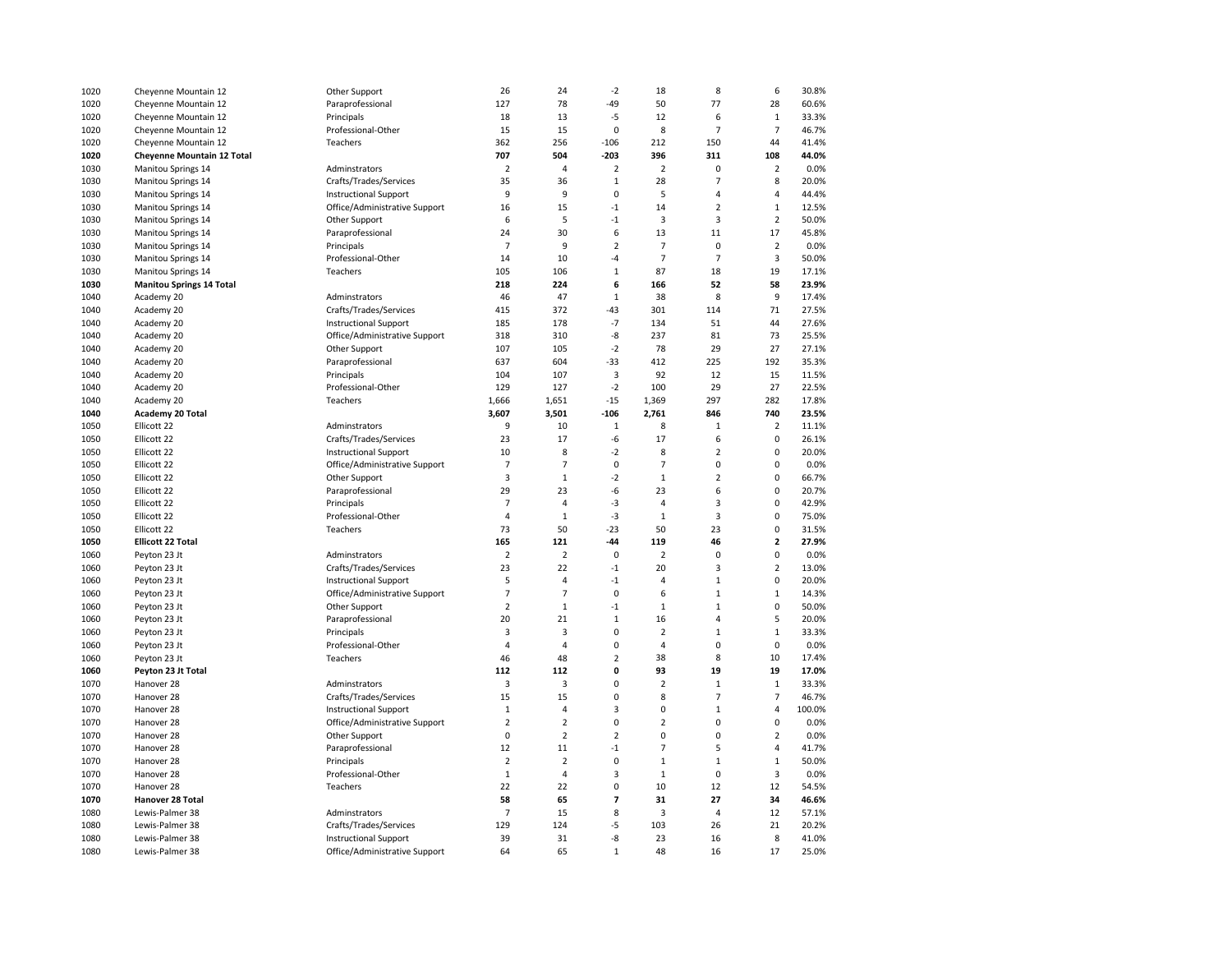| 1080 | Lewis-Palmer 38              | Other Support                 | 35             | 33             | $-2$                     | 24             | 11             | 9              | 31.4%  |
|------|------------------------------|-------------------------------|----------------|----------------|--------------------------|----------------|----------------|----------------|--------|
| 1080 | Lewis-Palmer 38              | Paraprofessional              | 158            | 148            | $-10$                    | 97             | 61             | 51             | 38.6%  |
| 1080 | Lewis-Palmer 38              | Principals                    | 23             | 23             | $\mathbf 0$              | 17             | 6              | 6              | 26.1%  |
| 1080 | Lewis-Palmer 38              | Professional-Other            | 20             | 19             | $-1$                     | 16             | $\overline{4}$ | $\overline{3}$ | 20.0%  |
| 1080 | Lewis-Palmer 38              | Teachers                      | 403            | 387            | $-16$                    | 314            | 89             | 73             | 22.1%  |
| 1080 | <b>Lewis-Palmer 38 Total</b> |                               | 878            | 845            | -33                      | 645            | 233            | 200            | 26.5%  |
| 1110 | District 49                  | Adminstrators                 | 60             | 51             | -9                       | 42             | 18             | 9              | 30.0%  |
| 1110 | District 49                  | Crafts/Trades/Services        | 276            | 292            | 16                       | 199            | 77             | 93             | 27.9%  |
| 1110 | District 49                  |                               | 131            | 150            | 19                       | 96             | 35             | 54             | 26.7%  |
|      |                              | <b>Instructional Support</b>  |                |                |                          |                |                |                |        |
| 1110 | District 49                  | Office/Administrative Support | 176            | 173            | $-3$                     | 130            | 46             | 43             | 26.1%  |
| 1110 | District 49                  | Other Support                 | 71             | 79             | 8                        | 52             | 19             | 27             | 26.8%  |
| 1110 | District 49                  | Paraprofessional              | 625            | 627            | $\overline{\mathbf{c}}$  | 412            | 213            | 215            | 34.1%  |
| 1110 | District 49                  | Principals                    | 92             | 90             | $-2$                     | 73             | 19             | 17             | 20.7%  |
| 1110 | District 49                  | Professional-Other            | 110            | 121            | 11                       | 92             | 18             | 29             | 16.4%  |
| 1110 | District 49                  | Teachers                      | 1,199          | 1,179          | $-20$                    | 949            | 250            | 230            | 20.9%  |
| 1110 | <b>District 49 Total</b>     |                               | 2,740          | 2,762          | 22                       | 2,045          | 695            | 717            | 25.4%  |
| 1120 | Edison 54 JT                 | Adminstrators                 | 1              | 1              | $\mathbf 0$              | $\mathbf{1}$   | 0              | 0              | 0.0%   |
| 1120 | Edison 54 JT                 | Crafts/Trades/Services        | 10             | 9              | $-1$                     | 6              | $\overline{4}$ | 3              | 40.0%  |
| 1120 | Edison 54 JT                 | <b>Instructional Support</b>  | $\mathbf 0$    | $\mathbf 0$    | $\mathbf 0$              | $\mathbf 0$    | $\mathbf 0$    | $\mathbf 0$    | 0.0%   |
| 1120 | Edison 54 JT                 | Office/Administrative Support | 4              | 4              | 0                        | 4              | $\mathbf 0$    | 0              | 0.0%   |
| 1120 | Edison 54 JT                 | Other Support                 | $\mathbf 0$    | 0              | 0                        | $\pmb{0}$      | $\mathbf 0$    | 0              | 0.0%   |
| 1120 | Edison 54 JT                 | Paraprofessional              | 3              | 3              | $\mathbf 0$              | $\overline{2}$ | $\mathbf 1$    | $\mathbf 1$    | 33.3%  |
| 1120 | Edison 54 JT                 | Principals                    | $\mathbf 2$    | $\mathbf{1}$   | $-1$                     | $\mathbf 1$    | $\mathbf{1}$   | 0              | 50.0%  |
| 1120 | Edison 54 JT                 | Professional-Other            | $\pmb{0}$      | $\mathbf 1$    | $\mathbf 1$              | $\pmb{0}$      | $\mathbf 0$    | $\mathbf 1$    | 0.0%   |
| 1120 | Edison 54 JT                 | Teachers                      | 15             | 13             | $-2$                     | 8              | $\overline{7}$ | 5              | 46.7%  |
| 1120 | <b>Edison 54 JT Total</b>    |                               | 35             | 32             | $-3$                     | 22             | 13             | 10             | 37.1%  |
| 1130 | Miami/Yoder 60 JT            | Adminstrators                 | $\mathbf{1}$   | $\mathbf{1}$   | $\mathbf 0$              | $\mathbf 1$    | $\mathbf 0$    | $\mathbf 0$    | 0.0%   |
| 1130 | Miami/Yoder 60 JT            | Crafts/Trades/Services        | 14             | 13             | $-1$                     | 10             | $\overline{4}$ | 3              | 28.6%  |
| 1130 | Miami/Yoder 60 JT            | <b>Instructional Support</b>  | $\overline{2}$ | $\overline{2}$ | $\mathbf 0$              | $\overline{2}$ | $\mathbf 0$    | 0              | 0.0%   |
| 1130 | Miami/Yoder 60 JT            | Office/Administrative Support | 4              | 4              | $\mathbf 0$              | $\overline{4}$ | $\mathbf 0$    | 0              | 0.0%   |
| 1130 | Miami/Yoder 60 JT            | Other Support                 | 2              | $\mathbf{1}$   | $-1$                     | $\mathbf{1}$   | $\mathbf{1}$   | 0              | 50.0%  |
| 1130 | Miami/Yoder 60 JT            | Paraprofessional              | 15             | 16             | $\mathbf{1}$             | 13             | $\overline{2}$ | 3              | 13.3%  |
| 1130 | Miami/Yoder 60 JT            | Principals                    | $\overline{2}$ | $\overline{2}$ | 0                        | $\overline{2}$ | 0              | 0              | 0.0%   |
| 1130 | Miami/Yoder 60 JT            | Professional-Other            | 3              | 4              | $\mathbf 1$              | 3              | $\mathbf 0$    | $1\,$          | 0.0%   |
| 1130 | Miami/Yoder 60 JT            | Teachers                      | 22             | 23             | $\mathbf{1}$             | 18             | $\overline{4}$ | 5              | 18.2%  |
| 1130 | Miami/Yoder 60 JT Total      |                               | 65             | 66             | 1                        |                | 11             | 12             | 16.9%  |
|      |                              |                               | 10             |                | 0                        | 54<br>9        |                |                | 10.0%  |
| 1140 | Canon City RE-1              | Adminstrators                 |                | 10             |                          |                | $\mathbf{1}$   | $\mathbf{1}$   |        |
| 1140 | Canon City RE-1              | Crafts/Trades/Services        | 79             | 80             | $\mathbf 1$              | 65             | 14             | 15             | 17.7%  |
| 1140 | Canon City RE-1              | <b>Instructional Support</b>  | 21             | 27             | 6                        | 15             | 6              | 12             | 28.6%  |
| 1140 | Canon City RE-1              | Office/Administrative Support | 34             | 34             | 0                        | 30             | $\overline{4}$ | 4              | 11.8%  |
| 1140 | Canon City RE-1              | Other Support                 | 18             | 18             | 0                        | 15             | 3              | 3              | 16.7%  |
| 1140 | Canon City RE-1              | Paraprofessional              | 111            | 106            | -5                       | 70             | 41             | 36             | 36.9%  |
| 1140 | Canon City RE-1              | Principals                    | 14             | 15             | $1\,$                    | 10             | 4              | 5              | 28.6%  |
| 1140 | Canon City RE-1              | Professional-Other            | 17             | 18             | $1\,$                    | 16             | $\mathbf{1}$   | $\overline{2}$ | 5.9%   |
| 1140 | Canon City RE-1              | Teachers                      | 241            | 232            | -9                       | 197            | 44             | 35             | 18.3%  |
| 1140 | Canon City RE-1 Total        |                               | 545            | 540            | -5                       | 427            | 118            | 113            | 21.7%  |
| 1150 | Fremont RE-2                 | Adminstrators                 | 4              | 4              | $\mathbf 0$              | 4              | 0              | 0              | 0.0%   |
| 1150 | Fremont RE-2                 | Crafts/Trades/Services        | 47             | 45             | $-2$                     | 38             | 9              | $\overline{7}$ | 19.1%  |
| 1150 | Fremont RE-2                 | <b>Instructional Support</b>  | 5              | $\overline{7}$ | $\overline{2}$           | 3              | $\overline{2}$ | 4              | 40.0%  |
| 1150 | Fremont RE-2                 | Office/Administrative Support | 10             | 10             | $\mathbf 0$              | 8              | $\overline{2}$ | $\overline{2}$ | 20.0%  |
| 1150 | Fremont RE-2                 | Other Support                 | 3              | $\overline{4}$ | $\mathbf 1$              | $\mathbf 2$    | $\mathbf 1$    | $\mathbf 2$    | 33.3%  |
| 1150 | Fremont RE-2                 | Paraprofessional              | 42             | 46             | 4                        | 30             | 12             | 16             | 28.6%  |
| 1150 | Fremont RE-2                 | Principals                    | 5              | 5              | 0                        | 4              | $\mathbf{1}$   | $\mathbf 1$    | 20.0%  |
| 1150 | Fremont RE-2                 | Professional-Other            | 6              | 8              | $\overline{2}$           | 5              | $\mathbf{1}$   | 3              | 16.7%  |
| 1150 | Fremont RE-2                 | Teachers                      | 82             | 82             | $\mathbf 0$              | 58             | 24             | 24             | 29.3%  |
| 1150 | Fremont RE-2 Total           |                               | 204            | 211            | $\overline{\phantom{a}}$ | 152            | 52             | 59             | 25.5%  |
| 1160 | Cotopaxi RE-3                | Adminstrators                 | $\mathbf{1}$   | $\mathbf 1$    | $\mathbf 0$              | $\mathbf{1}$   | $\mathbf 0$    | $\pmb{0}$      | 0.0%   |
| 1160 | Cotopaxi RE-3                | Crafts/Trades/Services        | 10             | 8              | $-2$                     | 5              | 5              | 3              | 50.0%  |
| 1160 | Cotopaxi RE-3                | <b>Instructional Support</b>  | $\mathbf{1}$   | $\mathbf{1}$   | $\mathbf 0$              | $\mathbf 0$    | $\mathbf{1}$   | $\mathbf 1$    | 100.0% |
| 1160 | Cotopaxi RE-3                | Office/Administrative Support | $\mathbf{1}$   | $\overline{2}$ | $\mathbf{1}$             | $\mathbf{1}$   | $\Omega$       | $\mathbf{1}$   | 0.0%   |
|      |                              |                               |                |                |                          |                |                |                |        |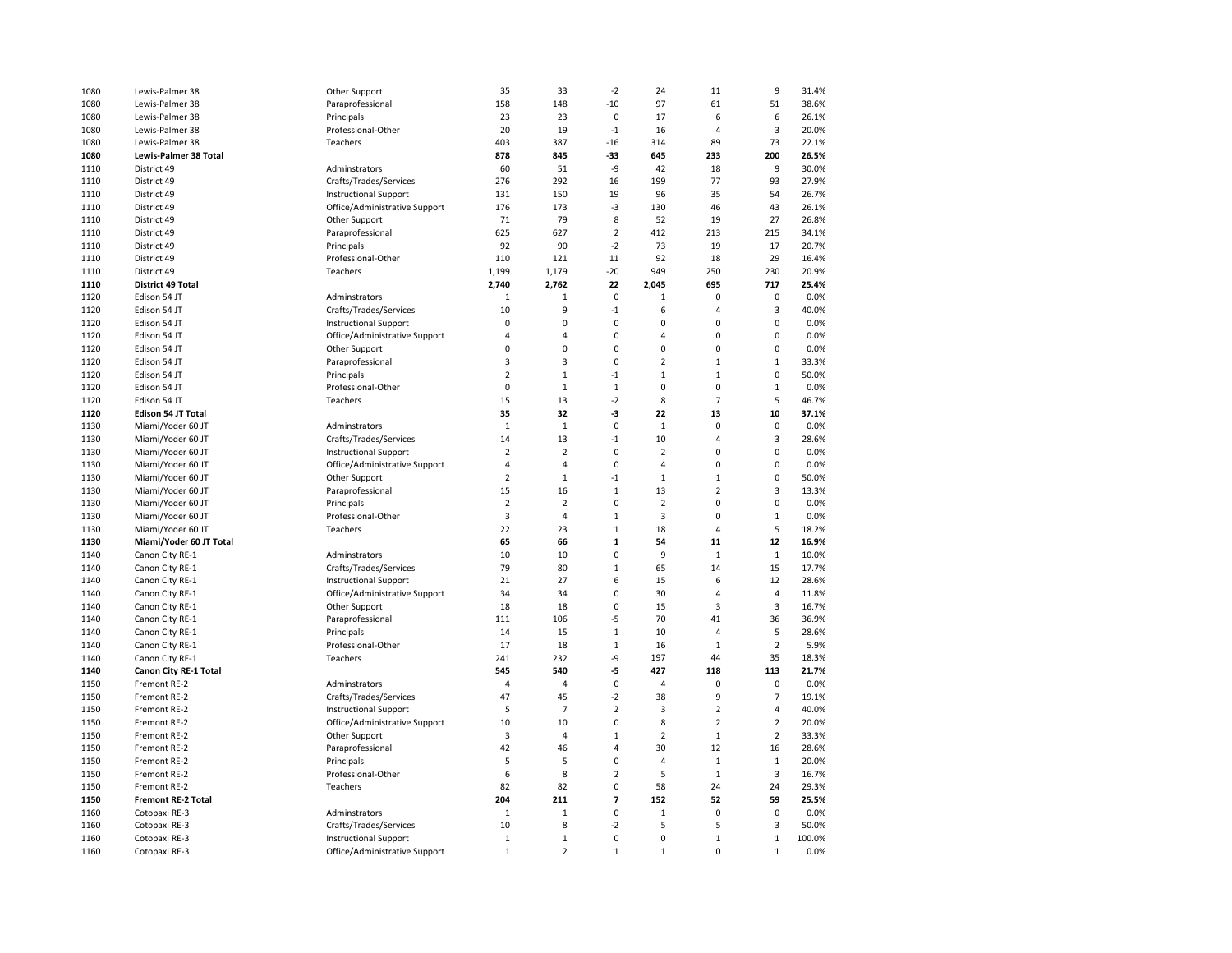| 1160         | Cotopaxi RE-3                   | Other Support                 | $\mathbf{1}$            | $\mathbf 1$    | 0                   | $\,1\,$                 | $\pmb{0}$      | $\pmb{0}$      | 0.0%   |
|--------------|---------------------------------|-------------------------------|-------------------------|----------------|---------------------|-------------------------|----------------|----------------|--------|
| 1160         | Cotopaxi RE-3                   | Paraprofessional              | 13                      | 11             | $-2$                | 9                       | 4              | $\mathbf 2$    | 30.8%  |
| 1160         | Cotopaxi RE-3                   | Principals                    | $\mathbf{1}$            | $\mathbf{1}$   | 0                   | $\mathbf{1}$            | $\mathbf 0$    | 0              | 0.0%   |
| 1160         | Cotopaxi RE-3                   | Professional-Other            | $\mathbf 0$             | $\mathbf 0$    | $\Omega$            | $\mathbf 0$             | $\mathbf 0$    | $\mathbf 0$    | 0.0%   |
| 1160         | Cotopaxi RE-3                   | Teachers                      | 19                      | 21             | $\overline{2}$      | 11                      | 8              | 10             | 42.1%  |
| 1160         | Cotopaxi RE-3 Total             |                               | 47                      | 46             | $-1$                | 29                      | 18             | 17             | 38.3%  |
| 1180         | Roaring Fork RE-1               | Adminstrators                 | $\overline{7}$          | 5              | $-2$                | 5                       | $\overline{2}$ | 0              | 28.6%  |
| 1180         | Roaring Fork RE-1               | Crafts/Trades/Services        | 97                      | 96             | $-1$                | 67                      | 30             | 29             | 30.9%  |
| 1180         | Roaring Fork RE-1               | <b>Instructional Support</b>  | 33                      | 41             | 8                   | 27                      | 6              | 14             | 18.2%  |
| 1180         | Roaring Fork RE-1               | Office/Administrative Support | 47                      | 46             | $-1$                | 36                      | 11             | 10             | 23.4%  |
| 1180         | Roaring Fork RE-1               | Other Support                 | 13                      | 15             | $\overline{2}$      | 12                      | $\mathbf{1}$   | 3              | 7.7%   |
| 1180         |                                 |                               | 83                      | 70             | $-13$               | 51                      | 32             | 19             | 38.6%  |
|              | Roaring Fork RE-1               | Paraprofessional              |                         |                |                     |                         | 5              |                |        |
| 1180         | Roaring Fork RE-1               | Principals                    | 26                      | 25             | $-1$<br>$\mathbf 0$ | 21                      |                | 4              | 19.2%  |
| 1180         | Roaring Fork RE-1               | Professional-Other            | 31                      | 31             |                     | 28                      | $\mathsf 3$    | 3              | 9.7%   |
| 1180         | Roaring Fork RE-1               | Teachers                      | 379                     | 361            | $-18$               | 307                     | 72             | 54             | 19.0%  |
| 1180         | <b>Roaring Fork RE-1 Total</b>  |                               | 716                     | 690            | $-26$               | 554                     | 162            | 136            | 22.6%  |
| 1195         | Garfield Re-2                   | Adminstrators                 | 9                       | 8              | $-1$                | $\overline{7}$          | $\overline{2}$ | $\mathbf 1$    | 22.2%  |
| 1195         | Garfield Re-2                   | Crafts/Trades/Services        | 116                     | 117            | $\mathbf 1$         | 94                      | 22             | 23             | 19.0%  |
| 1195         | Garfield Re-2                   | <b>Instructional Support</b>  | 38                      | 46             | 8                   | 32                      | 6              | 14             | 15.8%  |
| 1195         | Garfield Re-2                   | Office/Administrative Support | 41                      | 45             | 4                   | 32                      | 9              | 13             | 22.0%  |
| 1195         | Garfield Re-2                   | Other Support                 | 16                      | 16             | 0                   | 11                      | 5              | 5              | 31.3%  |
| 1195         | Garfield Re-2                   | Paraprofessional              | 198                     | 199            | $\mathbf 1$         | 121                     | 77             | 78             | 38.9%  |
| 1195         | Garfield Re-2                   | Principals                    | 21                      | 18             | $-3$                | 18                      | $\overline{3}$ | $\pmb{0}$      | 14.3%  |
| 1195         | Garfield Re-2                   | Professional-Other            | 8                       | 12             | 4                   | $\overline{\mathbf{3}}$ | 5              | 9              | 62.5%  |
| 1195         | Garfield Re-2                   | Teachers                      | 286                     | 305            | 19                  | 223                     | 63             | 82             | 22.0%  |
| 1195         | Garfield Re-2 Total             |                               | 733                     | 766            | 33                  | 541                     | 192            | 225            | 26.2%  |
| 1220         | Garfield 16                     | Adminstrators                 | $\overline{2}$          | $\mathbf 2$    | $\mathbf 0$         | $\overline{2}$          | $\Omega$       | $\mathbf 0$    | 0.0%   |
| 1220         | Garfield 16                     | Crafts/Trades/Services        | 37                      | 38             | $\mathbf{1}$        | 31                      | 6              | $\overline{7}$ | 16.2%  |
| 1220         | Garfield 16                     | <b>Instructional Support</b>  | $\overline{4}$          | 3              | $-1$                | $\overline{2}$          | $\overline{2}$ | $\mathbf 1$    | 50.0%  |
| 1220         | Garfield 16                     | Office/Administrative Support | 12                      | 14             | $\overline{2}$      | 11                      | $\mathbf{1}$   | 3              | 8.3%   |
| 1220         | Garfield 16                     | Other Support                 | $\mathbf{1}$            | $\overline{2}$ | $\mathbf{1}$        | $\mathbf{1}$            | $\mathbf 0$    | $\mathbf 1$    | 0.0%   |
| 1220         | Garfield 16                     | Paraprofessional              | 34                      | 32             | $-2$                | 20                      | 14             | 12             | 41.2%  |
| 1220         | Garfield 16                     | Principals                    | $\overline{7}$          | 6              | $-1$                | 5                       | $\overline{2}$ | $\mathbf 1$    | 28.6%  |
| 1220         | Garfield 16                     | Professional-Other            | 9                       | $\overline{7}$ | $-2$                | 5                       | $\overline{4}$ | $\overline{2}$ | 44.4%  |
| 1220         | Garfield 16                     | Teachers                      | 70                      | 72             | $\overline{2}$      | 53                      | 17             | 19             | 24.3%  |
| 1220         | Garfield 16 Total               |                               | 176                     | 176            | 0                   | 130                     | 46             | 46             | 26.1%  |
| 1330         | Gilpin County RE-1              | Adminstrators                 | $\overline{2}$          | $\mathbf{1}$   | $-1$                | $\mathbf{1}$            | $\mathbf{1}$   | $\mathbf 0$    | 50.0%  |
| 1330         | Gilpin County RE-1              | Crafts/Trades/Services        | 8                       | 6              | $-2$                | 3                       | 5              | 3              | 62.5%  |
| 1330         | Gilpin County RE-1              | <b>Instructional Support</b>  | 4                       | 3              | $-1$                | 3                       | $\mathbf{1}$   | 0              | 25.0%  |
| 1330         | <b>Gilpin County RE-1</b>       | Office/Administrative Support | 3                       | 3              | $\mathbf 0$         | $\mathbf{1}$            | $\overline{2}$ | $\overline{2}$ | 66.7%  |
| 1330         | <b>Gilpin County RE-1</b>       | Other Support                 | 0                       | 0              | $\Omega$            | 0                       | 0              | 0              | 0.0%   |
| 1330         | Gilpin County RE-1              | Paraprofessional              | 3                       | 6              | 3                   | $\mathbf{1}$            | $\overline{2}$ | 5              | 66.7%  |
| 1330         | Gilpin County RE-1              | Principals                    | $\overline{2}$          | $\overline{2}$ | 0                   | $\overline{2}$          | $\pmb{0}$      | 0              | 0.0%   |
| 1330         | Gilpin County RE-1              | Professional-Other            | 3                       | 4              | $\overline{1}$      | 3                       | $\pmb{0}$      | $\mathbf 1$    | 0.0%   |
| 1330         | Gilpin County RE-1              | Teachers                      | 32                      | 33             | $\mathbf{1}$        | 26                      | 6              | $\overline{7}$ | 18.8%  |
| 1330         | <b>Gilpin County RE-1 Total</b> |                               | 57                      | 58             | $\mathbf 1$         | 40                      | 17             | 18             | 29.8%  |
| 1340         | West Grand 1-JT                 | Adminstrators                 | $\overline{2}$          | $\mathbf 1$    | $-1$                | $\mathbf 0$             | $\overline{2}$ | $\mathbf 1$    | 100.0% |
| 1340         | West Grand 1-JT                 | Crafts/Trades/Services        | 11                      | 13             | $\overline{2}$      | $\overline{7}$          | $\overline{4}$ | 6              | 36.4%  |
| 1340         | West Grand 1-JT                 | <b>Instructional Support</b>  | $\overline{2}$          | 5              | 3                   | $1\,$                   | $\mathbf 1$    | 4              | 50.0%  |
| 1340         | West Grand 1-JT                 | Office/Administrative Support | $\overline{4}$          | 3              | $-1$                | $\overline{2}$          | $\overline{2}$ | $\mathbf 1$    | 50.0%  |
| 1340         | West Grand 1-JT                 | Other Support                 | $\mathbf{1}$            | $\,1\,$        | $\mathbf 0$         | $\pmb{0}$               | $\,1\,$        | $\mathbf 1$    | 100.0% |
|              | West Grand 1-JT                 | Paraprofessional              | $\overline{7}$          | 11             | 4                   | $\overline{4}$          | $\overline{3}$ | $\overline{7}$ | 42.9%  |
| 1340<br>1340 | West Grand 1-JT                 | Principals                    | $\overline{4}$          | 3              | $-1$                | $\overline{2}$          | $\overline{2}$ | $\mathbf 1$    | 50.0%  |
| 1340         | West Grand 1-JT                 | Professional-Other            | $\overline{2}$          | $\overline{4}$ | $\overline{2}$      | $1\,$                   | $\mathbf 1$    | 3              | 50.0%  |
| 1340         | West Grand 1-JT                 | Teachers                      | 39                      | 36             | $-3$                | 26                      | 13             | 10             | 33.3%  |
|              |                                 |                               |                         |                |                     |                         | 29             |                |        |
| 1340         | <b>West Grand 1-JT Total</b>    |                               | 72                      | 77             | 5                   | 43                      |                | 34             | 40.3%  |
| 1350         | East Grand 2                    | Adminstrators                 | $\overline{\mathbf{3}}$ | 3              | 0                   | $\overline{2}$          | $\mathbf 1$    | $\mathbf 1$    | 33.3%  |
| 1350         | East Grand 2                    | Crafts/Trades/Services        | 31                      | 28             | $-3$                | 21                      | 10             | $\overline{7}$ | 32.3%  |
| 1350         | East Grand 2                    | <b>Instructional Support</b>  | 14                      | 15             | $\mathbf{1}$        | 11                      | 3              | 4              | 21.4%  |
| 1350         | East Grand 2                    | Office/Administrative Support | 14                      | 14             | 0                   | 12                      | $\overline{2}$ | $\overline{2}$ | 14.3%  |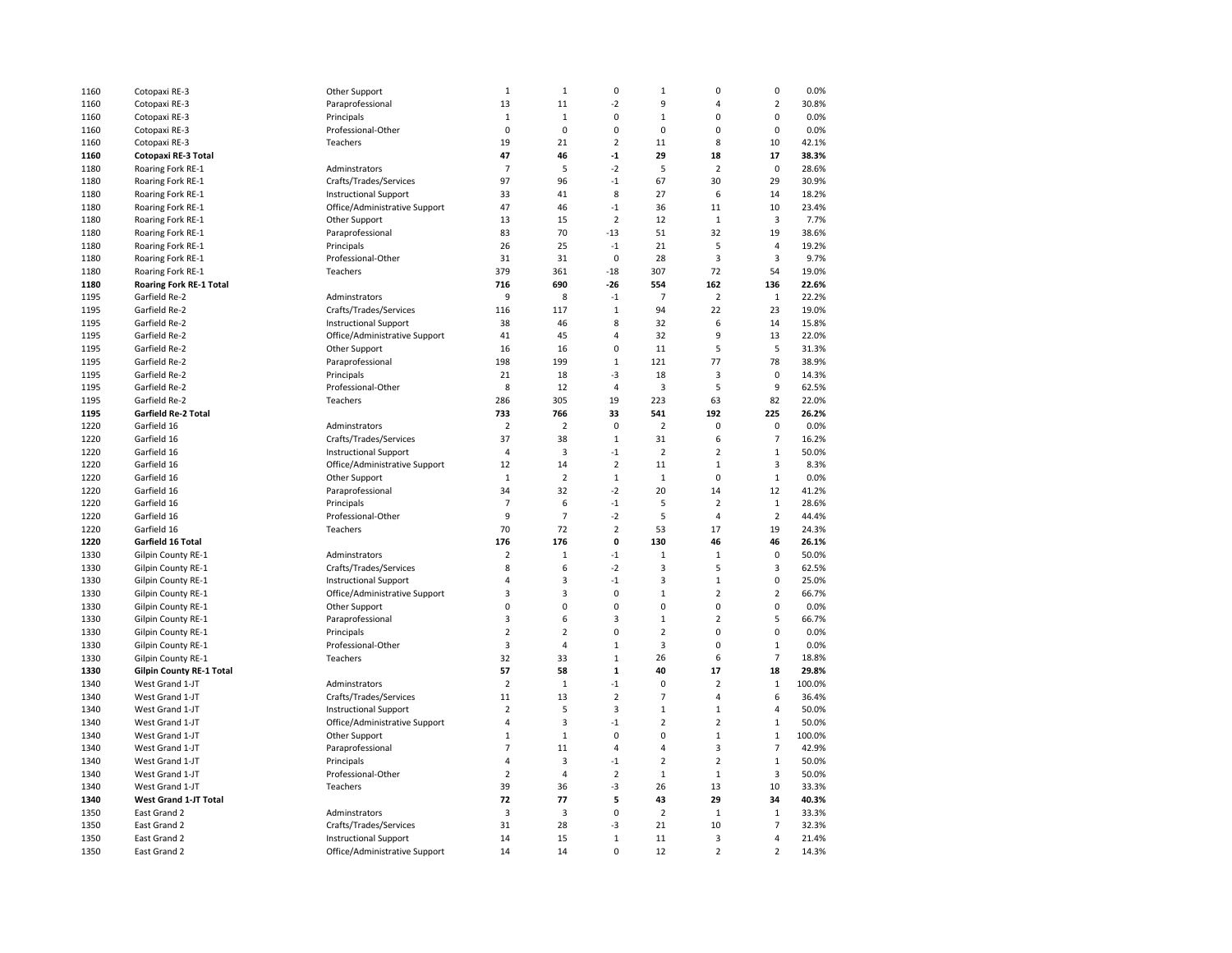| 1350 | East Grand 2                         | Other Support                 | $\overline{\mathbf{3}}$ | 3              | $\pmb{0}$      | $\overline{\mathbf{3}}$ | $\mathbf 0$    | 0              | 0.0%   |
|------|--------------------------------------|-------------------------------|-------------------------|----------------|----------------|-------------------------|----------------|----------------|--------|
| 1350 | East Grand 2                         | Paraprofessional              | 36                      | 29             | $-7$           | 26                      | 10             | 3              | 27.8%  |
| 1350 | East Grand 2                         | Principals                    | 6                       | 6              | 0              | 6                       | $\mathbf 0$    | 0              | 0.0%   |
| 1350 | East Grand 2                         | Professional-Other            | 5                       | 6              | $\mathbf{1}$   | $\mathbf{1}$            | $\overline{a}$ | 5              | 80.0%  |
| 1350 | East Grand 2                         | Teachers                      | 108                     | 107            | $-1$           | 97                      | 11             | 10             | 10.2%  |
| 1350 | <b>East Grand 2 Total</b>            |                               | 220                     | 211            | -9             | 179                     | 41             | 32             | 18.6%  |
| 1360 | Gunnison Watershed RE1J              | Adminstrators                 | 5                       | 6              | $\mathbf{1}$   | 5                       | $\mathbf 0$    | $\mathbf{1}$   | 0.0%   |
| 1360 | <b>Gunnison Watershed RE1J</b>       | Crafts/Trades/Services        | 33                      | 27             | $-6$           | 20                      | 13             | $\overline{7}$ | 39.4%  |
| 1360 | <b>Gunnison Watershed RE1J</b>       | <b>Instructional Support</b>  | 24                      | 24             | 0              | 20                      | $\overline{4}$ | 4              | 16.7%  |
| 1360 | Gunnison Watershed RE1J              | Office/Administrative Support | 15                      | 15             | 0              | 15                      | $\mathbf 0$    | 0              | 0.0%   |
| 1360 | Gunnison Watershed RE1J              | Other Support                 | 6                       | 9              | 3              | $\overline{3}$          | 3              | 6              | 50.0%  |
| 1360 | Gunnison Watershed RE1J              | Paraprofessional              | 48                      | 51             | 3              | 34                      | 14             | 17             | 29.2%  |
| 1360 | <b>Gunnison Watershed RE1J</b>       | Principals                    | 9                       | 10             | $\mathbf 1$    | 8                       | $\mathbf{1}$   | $\overline{2}$ | 11.1%  |
| 1360 | <b>Gunnison Watershed RE1J</b>       | Professional-Other            | 9                       | 11             | $\overline{2}$ | 9                       | $\pmb{0}$      | $\overline{2}$ | 0.0%   |
| 1360 | Gunnison Watershed RE1J              | Teachers                      | 150                     | 152            | $\overline{2}$ | 129                     | 21             | 23             | 14.0%  |
| 1360 | <b>Gunnison Watershed RE1J Total</b> |                               | 299                     | 305            | 6              | 243                     | 56             | 62             | 18.7%  |
| 1380 | Hinsdale County RE 1                 | Adminstrators                 | $\overline{3}$          | $\mathbf 2$    | $-1$           | $\overline{2}$          | $\mathbf{1}$   | $\mathbf 0$    | 33.3%  |
| 1380 | Hinsdale County RE 1                 | Crafts/Trades/Services        | $\overline{2}$          | 3              | $\mathbf 1$    | $\overline{2}$          | $\pmb{0}$      | $\mathbf 1$    | 0.0%   |
| 1380 | Hinsdale County RE 1                 | <b>Instructional Support</b>  | $\overline{\mathbf{3}}$ | $\overline{2}$ | $-1$           | $\overline{2}$          | $\mathbf{1}$   | 0              | 33.3%  |
| 1380 | Hinsdale County RE 1                 | Office/Administrative Support | $\overline{2}$          | $\mathbf{1}$   | $-1$           | $\mathbf{1}$            | $\mathbf{1}$   | 0              | 50.0%  |
| 1380 | Hinsdale County RE 1                 | Other Support                 | $\overline{2}$          | $\mathbf{1}$   | $-1$           | $\mathbf 0$             | $\overline{2}$ | $\mathbf 1$    | 100.0% |
| 1380 | Hinsdale County RE 1                 | Paraprofessional              | 5                       | 3              | $-2$           | $\mathbf{1}$            | $\overline{4}$ | $\overline{2}$ | 80.0%  |
| 1380 | Hinsdale County RE 1                 | Principals                    | 0                       | $\pmb{0}$      | 0              | 0                       | $\mathbf 0$    | 0              | 0.0%   |
| 1380 | Hinsdale County RE 1                 | Professional-Other            | $\overline{4}$          | 3              | $-1$           | 3                       | $\mathbf{1}$   | 0              | 25.0%  |
| 1380 | Hinsdale County RE 1                 | Teachers                      | 12                      | 12             | 0              | 10                      | $\overline{2}$ | $\overline{2}$ | 16.7%  |
| 1380 | Hinsdale County RE 1 Total           |                               | 33                      | 27             | -6             | 21                      | 12             | 6              | 36.4%  |
| 1390 | Huerfano Re-1                        | Adminstrators                 | $\mathbf{1}$            | 1              | 0              | $1\,$                   | $\mathbf 0$    | 0              | 0.0%   |
| 1390 | Huerfano Re-1                        | Crafts/Trades/Services        | 11                      | 11             | 0              | 11                      | $\mathbf 0$    | 0              | 0.0%   |
| 1390 | Huerfano Re-1                        | <b>Instructional Support</b>  | $\mathbf{1}$            | $\mathbf{1}$   | 0              | $1\,$                   | $\Omega$       | 0              | 0.0%   |
| 1390 | Huerfano Re-1                        | Office/Administrative Support | 5                       | 5              | 0              | 5                       | $\mathbf 0$    | 0              | 0.0%   |
| 1390 | Huerfano Re-1                        | Other Support                 | $\mathbf 0$             | $\pmb{0}$      | 0              | $\mathbf 0$             | $\mathbf 0$    | 0              | 0.0%   |
| 1390 | Huerfano Re-1                        | Paraprofessional              | 6                       | 13             | 7              | 6                       | $\mathbf 0$    | $\overline{7}$ | 0.0%   |
| 1390 | Huerfano Re-1                        | Principals                    | 2                       | $\overline{2}$ | $\Omega$       | $\overline{2}$          | $\mathbf 0$    | 0              | 0.0%   |
| 1390 | Huerfano Re-1                        | Professional-Other            | $\mathbf{1}$            | $\mathbf{1}$   | 0              | $\mathbf{1}$            | $\mathbf 0$    | 0              | 0.0%   |
| 1390 | Huerfano Re-1                        | Teachers                      | 25                      | 24             | $-1$           | 22                      | $\overline{3}$ | $\overline{2}$ | 12.0%  |
| 1390 | <b>Huerfano Re-1 Total</b>           |                               | 52                      | 58             | 6              | 49                      | 3              | 9              | 5.8%   |
| 1400 | La Veta Re-2                         | Adminstrators                 | $\mathbf{1}$            | $\mathbf{1}$   | 0              | $\mathbf{1}$            | $\mathbf 0$    | 0              | 0.0%   |
| 1400 | La Veta Re-2                         | Crafts/Trades/Services        | $\overline{4}$          | 6              | $\overline{2}$ | $\overline{4}$          | $\mathbf 0$    | $\overline{2}$ | 0.0%   |
| 1400 | La Veta Re-2                         | <b>Instructional Support</b>  | $\overline{2}$          | 3              | $\mathbf 1$    | $\mathbf{1}$            | $\mathbf{1}$   | $\overline{2}$ | 50.0%  |
| 1400 | La Veta Re-2                         | Office/Administrative Support | 3                       | 3              | 0              | 3                       | $\pmb{0}$      | 0              | 0.0%   |
| 1400 | La Veta Re-2                         | Other Support                 | $\mathbf{1}$            | $\mathbf{1}$   | $\Omega$       | $\mathbf{1}$            | $\mathbf 0$    | 0              | 0.0%   |
| 1400 | La Veta Re-2                         | Paraprofessional              | 5                       | 9              | 4              | 3                       | $\overline{2}$ | 6              | 40.0%  |
| 1400 | La Veta Re-2                         | Principals                    | $\overline{2}$          | $\mathbf 2$    | $\Omega$       | $\overline{2}$          | $\mathbf 0$    | 0              | 0.0%   |
| 1400 | La Veta Re-2                         | Professional-Other            | $\overline{4}$          | $\overline{7}$ | 3              | 3                       | $\mathbf{1}$   | 4              | 25.0%  |
| 1400 | La Veta Re-2                         | Teachers                      | 27                      | 27             | 0              | 23                      | $\overline{4}$ | 4              | 14.8%  |
| 1400 | La Veta Re-2 Total                   |                               | 49                      | 59             | 10             | 41                      | 8              | 18             | 16.3%  |
| 1410 | North Park R-1                       | Adminstrators                 | $\overline{2}$          | $1\,$          | $-1$           | $\mathbf 0$             | $\overline{2}$ | $\mathbf{1}$   | 100.0% |
| 1410 | North Park R-1                       | Crafts/Trades/Services        | $\Delta$                | 5              | $\mathbf 1$    | $1\,$                   | 3              | 4              | 75.0%  |
| 1410 | North Park R-1                       | <b>Instructional Support</b>  | 3                       | $\overline{2}$ | $-1$           | $\mathbf{1}$            | $\overline{2}$ | $\mathbf 1$    | 66.7%  |
| 1410 | North Park R-1                       | Office/Administrative Support | $\overline{2}$          | $\overline{2}$ | 0              | $\mathbf{1}$            | $\mathbf{1}$   | $\mathbf 1$    | 50.0%  |
| 1410 | North Park R-1                       | Other Support                 | $\mathbf 0$             | $\pmb{0}$      | 0              | $\mathbf 0$             | $\mathbf 0$    | 0              | 0.0%   |
| 1410 | North Park R-1                       | Paraprofessional              | 5                       | 10             | 5              | $\overline{4}$          | $\mathbf{1}$   | 6              | 20.0%  |
| 1410 | North Park R-1                       | Principals                    | $\overline{2}$          | $1\,$          | $-1$           | $\mathbf{1}$            | $\mathbf{1}$   | 0              | 50.0%  |
| 1410 | North Park R-1                       | Professional-Other            | 5                       | 6              | $\mathbf{1}$   | 3                       | $\overline{2}$ | 3              | 40.0%  |
| 1410 | North Park R-1                       | Teachers                      | 21                      | 16             | $-5$           | 12                      | 9              | 4              | 42.9%  |
| 1410 | North Park R-1 Total                 |                               | 44                      | 43             | $-1$           | 23                      | 21             | 20             | 47.7%  |
| 1420 | Jefferson County R-1                 | Adminstrators                 | 78                      | 81             | 3              | 64                      | 14             | 17             | 17.9%  |
| 1420 | Jefferson County R-1                 | Crafts/Trades/Services        | 1,407                   | 1,420          | 13             | 1,096                   | 311            | 324            | 22.1%  |
| 1420 | Jefferson County R-1                 | <b>Instructional Support</b>  | 725                     | 765            | 40             | 589                     | 136            | 176            | 18.8%  |
| 1420 | Jefferson County R-1                 | Office/Administrative Support | 689                     | 649            | $-40$          | 536                     | 153            | 113            | 22.2%  |
|      |                                      |                               |                         |                |                |                         |                |                |        |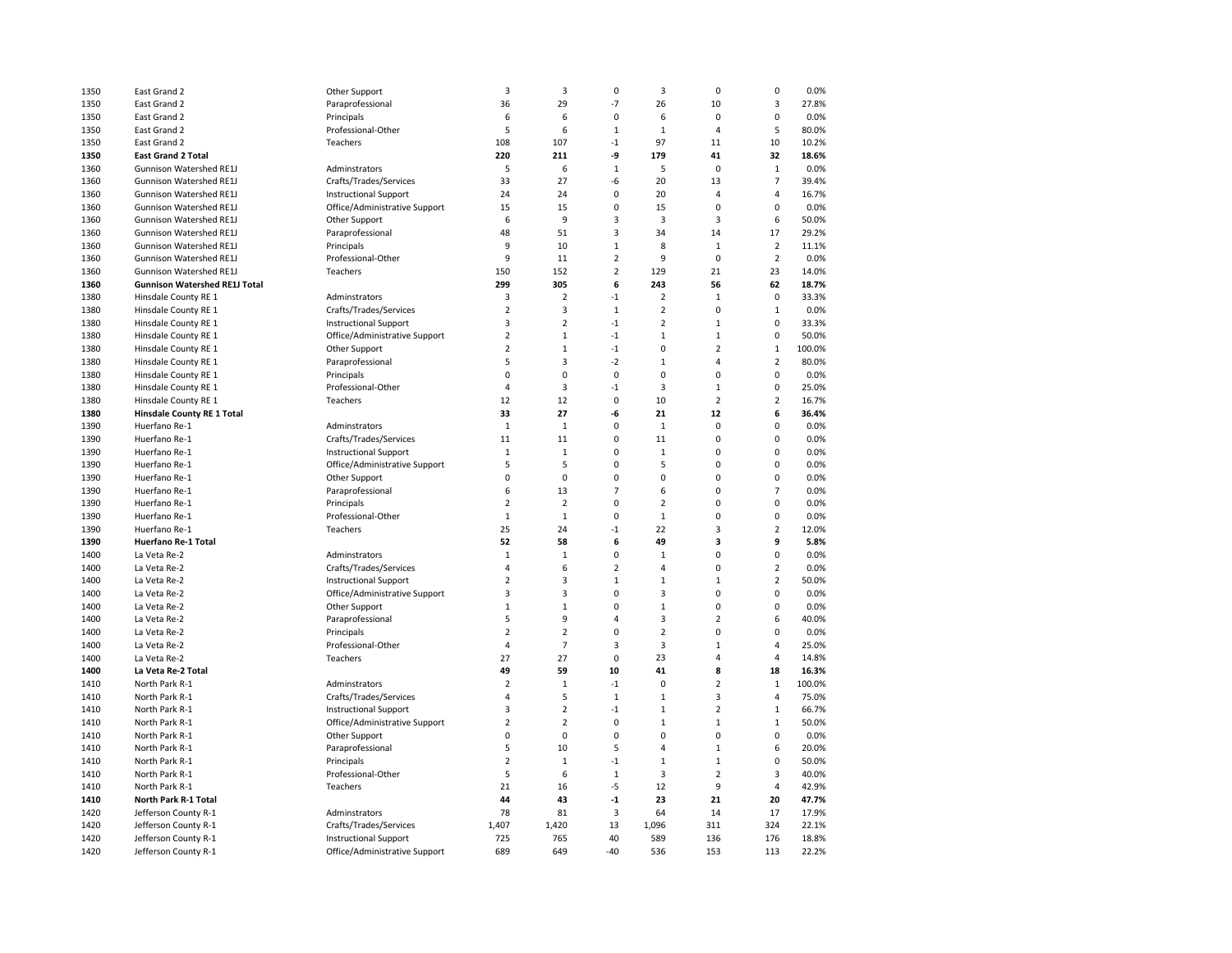| 1420 | Jefferson County R-1         | Other Support                 | 504            | 495            | -9             | 400            | 104            | 95             | 20.6%  |
|------|------------------------------|-------------------------------|----------------|----------------|----------------|----------------|----------------|----------------|--------|
| 1420 | Jefferson County R-1         | Paraprofessional              | 2,129          | 2,076          | $-53$          | 1,502          | 627            | 574            | 29.5%  |
| 1420 | Jefferson County R-1         | Principals                    | 346            | 349            | 3              | 302            | 44             | 47             | 12.7%  |
| 1420 | Jefferson County R-1         | Professional-Other            | 448            | 445            | $-3$           | 381            | 67             | 64             | 15.0%  |
| 1420 | Jefferson County R-1         | Teachers                      | 4,809          | 4,832          | 23             | 4,154          | 655            | 678            | 13.6%  |
| 1420 | Jefferson County R-1 Total   |                               | 11,135         | 11,112         | $-23$          | 9,024          | 2,111          | 2.088          | 19.0%  |
| 1430 | Eads RE-1                    | Adminstrators                 | $1\,$          | $\mathbf 1$    | $\pmb{0}$      | $\mathbf 1$    | 0              | 0              | 0.0%   |
| 1430 | Eads RE-1                    | Crafts/Trades/Services        | 10             | 10             | 0              | 9              | $\mathbf 1$    | 1              | 10.0%  |
| 1430 | Eads RE-1                    | <b>Instructional Support</b>  | $\overline{2}$ | $\overline{2}$ | 0              | $\overline{2}$ | $\mathbf 0$    | $\mathbf 0$    | 0.0%   |
| 1430 | Eads RE-1                    | Office/Administrative Support | $\overline{2}$ | $\overline{2}$ | 0              | $\overline{2}$ | 0              | 0              | 0.0%   |
| 1430 | Eads RE-1                    | Other Support                 | $\mathbf 0$    | $\mathbf 0$    | $\mathbf 0$    | $\mathbf 0$    | 0              | 0              | 0.0%   |
| 1430 | Eads RE-1                    | Paraprofessional              | 13             | 20             | $\overline{7}$ | 11             | $\overline{2}$ | 9              | 15.4%  |
| 1430 | Eads RE-1                    | Principals                    | $1\,$          | 2              | $1\,$          | $\mathbf 1$    | 0              | $\mathbf 1$    | 0.0%   |
|      |                              |                               |                |                |                |                |                | 0              |        |
| 1430 | Eads RE-1                    | Professional-Other            | $1\,$          | $\mathbf{1}$   | 0              | $1\,$          | 0              |                | 0.0%   |
| 1430 | Eads RE-1                    | Teachers                      | 19             | 20             | $1\,$          | 16             | 3              | 4              | 15.8%  |
| 1430 | <b>Eads RE-1 Total</b>       |                               | 49             | 58             | 9              | 43             | 6              | 15             | 12.2%  |
| 1440 | Plainview RE-2               | Adminstrators                 | $1\,$          | $\overline{2}$ | $\,1\,$        | $\mathbf 1$    | 0              | $\mathbf{1}$   | 0.0%   |
| 1440 | Plainview RE-2               | Crafts/Trades/Services        | 6              | 5              | $-1$           | 4              | $\overline{2}$ | $\mathbf 1$    | 33.3%  |
| 1440 | Plainview RE-2               | <b>Instructional Support</b>  | 0              | 0              | 0              | 0              | 0              | 0              | 0.0%   |
| 1440 | Plainview RE-2               | Office/Administrative Support | $\overline{2}$ | $\mathbf 1$    | $-1$           | $\mathbf 1$    | $\mathbf 1$    | 0              | 50.0%  |
| 1440 | Plainview RE-2               | Other Support                 | $\mathbf 0$    | 0              | $\mathbf 0$    | $\mathbf 0$    | 0              | $\mathbf 0$    | 0.0%   |
| 1440 | Plainview RE-2               | Paraprofessional              | 9              | $\overline{7}$ | $-2$           | 5              | 4              | $\overline{2}$ | 44.4%  |
| 1440 | Plainview RE-2               | Principals                    | $\mathbf 1$    | $\overline{2}$ | $\,1\,$        | $\mathbf 1$    | 0              | $\mathbf 1$    | 0.0%   |
| 1440 | Plainview RE-2               | Professional-Other            | $\overline{2}$ | $\mathbf 1$    | $-1$           | $\mathbf 1$    | $\mathbf 1$    | 0              | 50.0%  |
| 1440 | Plainview RE-2               | Teachers                      | $\overline{7}$ | 8              | $1\,$          | 5              | $\overline{2}$ | 3              | 28.6%  |
| 1440 | <b>Plainview RE-2 Total</b>  |                               | 28             | 26             | $-2$           | 18             | 10             | 8              | 35.7%  |
| 1450 | Arriba-Flagler C-20          | Adminstrators                 | $\mathbf{1}$   | $\mathbf{1}$   | $\mathbf 0$    | $\mathbf 0$    | $\,1\,$        | $\mathbf{1}$   | 100.0% |
| 1450 | Arriba-Flagler C-20          | Crafts/Trades/Services        | 11             | 9              | $-2$           | $\overline{7}$ | 4              | $\overline{2}$ | 36.4%  |
| 1450 | Arriba-Flagler C-20          | <b>Instructional Support</b>  | $1\,$          | $\pmb{0}$      | $-1$           | 0              | $\mathbf 1$    | $\mathbf 0$    | 100.0% |
| 1450 | Arriba-Flagler C-20          | Office/Administrative Support | $\overline{2}$ | $\overline{2}$ | $\mathbf 0$    | $\overline{2}$ | 0              | $\mathbf 0$    | 0.0%   |
| 1450 | Arriba-Flagler C-20          | Other Support                 | $\mathbf 0$    | 0              | $\mathbf 0$    | 0              | $\mathbf 0$    | $\mathbf 0$    | 0.0%   |
| 1450 | Arriba-Flagler C-20          | Paraprofessional              | 6              | $\overline{7}$ | $\mathbf{1}$   | 5              | $\mathbf 1$    | $\overline{2}$ | 16.7%  |
| 1450 | Arriba-Flagler C-20          | Principals                    | $1\,$          | $\mathbf 1$    | $\Omega$       | $\mathbf 1$    | 0              | 0              | 0.0%   |
| 1450 | Arriba-Flagler C-20          | Professional-Other            | $1\,$          | $\mathbf 2$    | $1\,$          | $\mathbf 1$    | $\mathbf 0$    | $\mathbf 1$    | 0.0%   |
| 1450 | Arriba-Flagler C-20          | Teachers                      | 18             | 18             | $\mathbf 0$    | 12             | 6              | 6              | 33.3%  |
| 1450 | Arriba-Flagler C-20 Total    |                               | 41             | 40             | $-1$           | 28             | 13             | 12             | 31.7%  |
| 1460 | Hi-Plains R-23               | Adminstrators                 | $1\,$          | $\mathbf{1}$   | $\mathbf 0$    | 0              | $\mathbf 1$    | $\mathbf 1$    | 100.0% |
| 1460 | Hi-Plains R-23               | Crafts/Trades/Services        | 9              | 9              | $\Omega$       | 6              | 3              | 3              | 33.3%  |
| 1460 | Hi-Plains R-23               | <b>Instructional Support</b>  | $\overline{2}$ | $\mathbf 1$    | $-1$           | $\mathbf 1$    | $\mathbf 1$    | $\mathbf 0$    | 50.0%  |
| 1460 | Hi-Plains R-23               | Office/Administrative Support | $\overline{2}$ | $\overline{2}$ | 0              | $\overline{2}$ | $\mathbf 0$    | $\mathbf 0$    | 0.0%   |
| 1460 | Hi-Plains R-23               | Other Support                 | 0              | 0              | 0              | 0              | 0              | $\mathbf 0$    | 0.0%   |
| 1460 | Hi-Plains R-23               | Paraprofessional              | 5              | 5              | $\mathbf 0$    | $\overline{2}$ | 3              | 3              | 60.0%  |
| 1460 | Hi-Plains R-23               | Principals                    | $\mathbf 0$    | $\mathbf{1}$   | $\mathbf{1}$   | 0              | 0              | $\mathbf{1}$   | 0.0%   |
| 1460 | Hi-Plains R-23               | Professional-Other            | $1\,$          | $\overline{2}$ | $1\,$          | $\mathbf 1$    | 0              | $\mathbf 1$    | 0.0%   |
| 1460 | Hi-Plains R-23               | Teachers                      | 15             | 18             | 3              | 13             | $\overline{2}$ | 5              | 13.3%  |
| 1460 | Hi-Plains R-23 Total         |                               | 35             | 39             | 4              | 25             | 10             | 14             | 28.6%  |
| 1480 |                              | Adminstrators                 | $\mathbf{1}$   | $\mathbf{1}$   | 0              | $\mathbf{1}$   | $\mathbf 0$    | $\mathbf 0$    | 0.0%   |
|      | Stratton R-4<br>Stratton R-4 |                               | 6              | 8              | $\overline{2}$ | 6              | $\mathbf 0$    | $\overline{2}$ | 0.0%   |
| 1480 |                              | Crafts/Trades/Services        |                |                |                |                |                |                |        |
| 1480 | Stratton R-4                 | <b>Instructional Support</b>  | $\mathbf 1$    | $\mathbf 1$    | $\pmb{0}$      | $\mathbf 1$    | 0              | 0              | 0.0%   |
| 1480 | Stratton R-4                 | Office/Administrative Support | 3              | 3              | 0              | 3              | 0              | 0              | 0.0%   |
| 1480 | Stratton R-4                 | Other Support                 | $\mathbf 1$    | $\mathbf{1}$   | 0              | $\mathbf 1$    | 0              | 0              | 0.0%   |
| 1480 | Stratton R-4                 | Paraprofessional              | 9              | 10             | $1\,$          | 8              | $\mathbf 1$    | $\overline{2}$ | 11.1%  |
| 1480 | Stratton R-4                 | Principals                    | $\mathbf{1}$   | $\mathbf 1$    | $\mathbf 0$    | $\mathbf 0$    | $\mathbf 1$    | $\mathbf 1$    | 100.0% |
| 1480 | Stratton R-4                 | Professional-Other            | $\mathbf 0$    | $1\,$          | $\,1\,$        | 0              | 0              | $\mathbf{1}$   | 0.0%   |
| 1480 | Stratton R-4                 | Teachers                      | 19             | 16             | -3             | 13             | 6              | 3              | 31.6%  |
| 1480 | <b>Stratton R-4 Total</b>    |                               | 41             | 42             | $\mathbf 1$    | 33             | 8              | 9              | 19.5%  |
| 1490 | Bethune R-5                  | Adminstrators                 | $\mathbf 1$    | $\mathbf 1$    | $\pmb{0}$      | $\mathbf 1$    | 0              | 0              | 0.0%   |
| 1490 | Bethune R-5                  | Crafts/Trades/Services        | $\overline{7}$ | 5              | $-2$           | $\overline{4}$ | 3              | $\,1\,$        | 42.9%  |
| 1490 | Bethune R-5                  | <b>Instructional Support</b>  | $\mathbf 1$    | $\overline{2}$ | $\,1\,$        | $\mathbf 1$    | 0              | $\mathbf 1$    | 0.0%   |
| 1490 | Bethune R-5                  | Office/Administrative Support | $\overline{2}$ | $\overline{2}$ | $\mathbf 0$    | $\overline{2}$ | 0              | 0              | 0.0%   |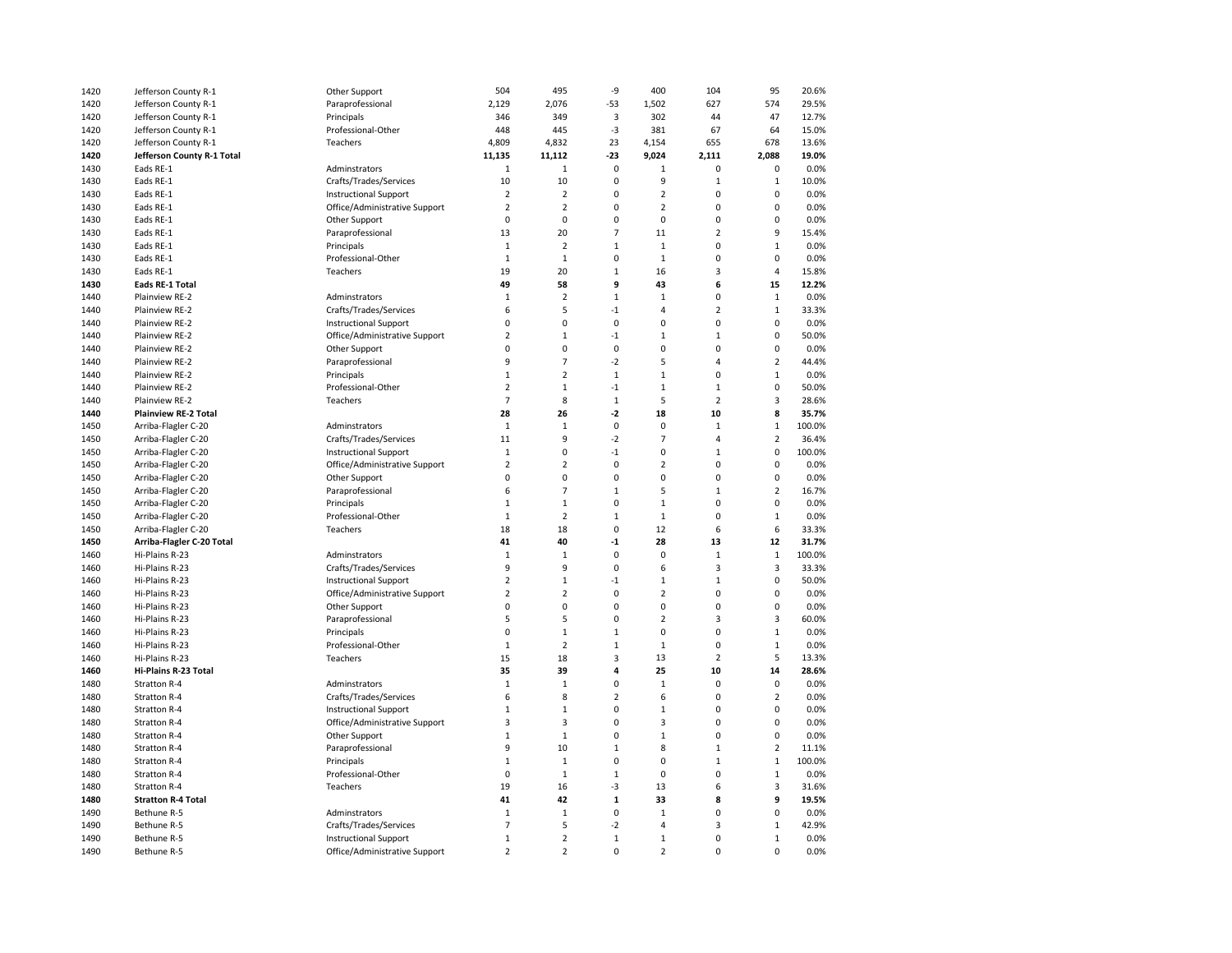| 1490 | Bethune R-5                   | Other Support                 | 0              | 0              | $\pmb{0}$                   | 0              | 0                       | $\mathbf 0$             | 0.0%   |
|------|-------------------------------|-------------------------------|----------------|----------------|-----------------------------|----------------|-------------------------|-------------------------|--------|
| 1490 | Bethune R-5                   | Paraprofessional              | 5              | $\overline{7}$ | $\overline{2}$              | 3              | $\overline{2}$          | 4                       | 40.0%  |
| 1490 | Bethune R-5                   | Principals                    | $\mathbf 0$    | 0              | 0                           | 0              | $\mathbf 0$             | $\mathbf 0$             | 0.0%   |
| 1490 | Bethune R-5                   | Professional-Other            | 0              | 0              | 0                           | 0              | $\mathbf 0$             | 0                       | 0.0%   |
| 1490 | Bethune R-5                   | Teachers                      | 15             | 15             | 0                           | 10             | 5                       | 5                       | 33.3%  |
| 1490 | <b>Bethune R-5 Total</b>      |                               | 31             | 32             | $\mathbf 1$                 | 21             | 10                      | 11                      | 32.3%  |
| 1500 | <b>Burlington RE-6J</b>       | Adminstrators                 | $\mathbf{1}$   | 0              | $-1$                        | $\mathbf 0$    | $\mathbf 1$             | $\mathbf 0$             | 100.0% |
| 1500 | Burlington RE-6J              | Crafts/Trades/Services        | 16             | 15             | $-1$                        | 13             | 3                       | $\overline{2}$          | 18.8%  |
| 1500 | <b>Burlington RE-6J</b>       | <b>Instructional Support</b>  | 4              | $\overline{3}$ | $-1$                        | 3              | $\mathbf{1}$            | $\mathbf 0$             | 25.0%  |
| 1500 | <b>Burlington RE-6J</b>       | Office/Administrative Support | $\overline{7}$ | 5              | $-2$                        | 5              | $\overline{2}$          | 0                       | 28.6%  |
| 1500 | <b>Burlington RE-6J</b>       | Other Support                 | $\mathbf 1$    | $\mathbf{1}$   | 0                           | $\mathbf{1}$   | 0                       | 0                       | 0.0%   |
| 1500 |                               |                               | 18             | 18             | 0                           | 12             | 6                       | 6                       | 33.3%  |
|      | Burlington RE-6J              | Paraprofessional              | $\overline{2}$ |                |                             | $\overline{2}$ | $\mathbf 0$             |                         |        |
| 1500 | Burlington RE-6J              | Principals                    |                | 3              | $\mathbf 1$<br>$\mathbf{1}$ |                | $\mathbf 0$             | $1\,$                   | 0.0%   |
| 1500 | <b>Burlington RE-6J</b>       | Professional-Other            | $\mathbf{1}$   | $\overline{2}$ |                             | $\,1$          |                         | $\mathbf 1$             | 0.0%   |
| 1500 | <b>Burlington RE-6J</b>       | Teachers                      | 48             | 48             | 0                           | 40             | 8                       | 8                       | 16.7%  |
| 1500 | <b>Burlington RE-6J Total</b> |                               | 98             | 95             | -3                          | 77             | 21                      | 18                      | 21.4%  |
| 1510 | Lake County R-1               | Adminstrators                 | 5              | 4              | -1                          | 3              | $\overline{2}$          | $\mathbf{1}$            | 40.0%  |
| 1510 | Lake County R-1               | Crafts/Trades/Services        | 33             | 34             | $\,1\,$                     | 27             | 6                       | $\overline{7}$          | 18.2%  |
| 1510 | Lake County R-1               | <b>Instructional Support</b>  | 10             | 8              | $-2$                        | 6              | $\overline{4}$          | $\overline{2}$          | 40.0%  |
| 1510 | Lake County R-1               | Office/Administrative Support | 9              | 9              | $\mathbf 0$                 | $\overline{7}$ | $\overline{2}$          | $\overline{2}$          | 22.2%  |
| 1510 | Lake County R-1               | Other Support                 | 8              | $\overline{7}$ | -1                          | 5              | $\overline{\mathbf{3}}$ | $\overline{2}$          | 37.5%  |
| 1510 | Lake County R-1               | Paraprofessional              | 48             | 42             | -6                          | 27             | 21                      | 15                      | 43.8%  |
| 1510 | Lake County R-1               | Principals                    | 5              | 5              | $\mathbf 0$                 | 3              | $\overline{2}$          | $\overline{2}$          | 40.0%  |
| 1510 | Lake County R-1               | Professional-Other            | 15             | 13             | $-2$                        | $11\,$         | 4                       | $\overline{2}$          | 26.7%  |
| 1510 | Lake County R-1               | Teachers                      | 61             | 56             | $-5$                        | 42             | 19                      | 14                      | 31.1%  |
| 1510 | Lake County R-1 Total         |                               | 194            | 178            | -16                         | 131            | 63                      | 47                      | 32.5%  |
| 1520 | Durango 9-R                   | Adminstrators                 | 17             | 19             | $\overline{2}$              | 10             | $\overline{7}$          | 9                       | 41.2%  |
| 1520 | Durango 9-R                   | Crafts/Trades/Services        | 91             | 93             | $\overline{2}$              | 74             | 17                      | 19                      | 18.7%  |
| 1520 | Durango 9-R                   | <b>Instructional Support</b>  | 58             | 73             | 15                          | 40             | 18                      | 33                      | 31.0%  |
| 1520 | Durango 9-R                   | Office/Administrative Support | 57             | 53             | $-4$                        | 38             | 19                      | 15                      | 33.3%  |
| 1520 | Durango 9-R                   | Other Support                 | 27             | 26             | $-1$                        | 23             | $\overline{4}$          | $\overline{\mathbf{3}}$ | 14.8%  |
| 1520 | Durango 9-R                   | Paraprofessional              | 106            | 107            | $\mathbf{1}$                | 64             | 42                      | 43                      | 39.6%  |
| 1520 | Durango 9-R                   | Principals                    | 28             | 28             | 0                           | 22             | 6                       | 6                       | 21.4%  |
| 1520 | Durango 9-R                   | Professional-Other            | 20             | 22             | $\overline{2}$              | 16             | $\overline{4}$          | 6                       | 20.0%  |
| 1520 | Durango 9-R                   | Teachers                      | 398            | 388            | $-10$                       | 307            | 91                      | 81                      | 22.9%  |
| 1520 | Durango 9-R Total             |                               | 802            | 809            | $\overline{7}$              | 594            | 208                     | 215                     | 25.9%  |
| 1530 | Bayfield 10 Jt-R              | Adminstrators                 | 5              | $\overline{4}$ | $-1$                        | 3              | $\overline{2}$          | $\mathbf{1}$            | 40.0%  |
| 1530 | Bayfield 10 Jt-R              | Crafts/Trades/Services        | 33             | 28             | -5                          | 24             | 9                       | $\overline{4}$          | 27.3%  |
| 1530 | Bayfield 10 Jt-R              | <b>Instructional Support</b>  | 11             | 12             | $1\,$                       | $\overline{7}$ | 4                       | 5                       | 36.4%  |
| 1530 | Bayfield 10 Jt-R              | Office/Administrative Support | 8              | $\overline{7}$ | $-1$                        | 6              | $\overline{2}$          | $\mathbf 1$             | 25.0%  |
| 1530 | Bayfield 10 Jt-R              | Other Support                 | $\overline{7}$ | 4              | -3                          | $\overline{4}$ | 3                       | 0                       | 42.9%  |
| 1530 | Bayfield 10 Jt-R              | Paraprofessional              | 29             | 27             | $-2$                        | 19             | 10                      | 8                       | 34.5%  |
| 1530 | Bayfield 10 Jt-R              | Principals                    | 4              | 5              | $\,1\,$                     | $\mathbf 1$    | $\overline{\mathbf{3}}$ | 4                       | 75.0%  |
| 1530 | Bayfield 10 Jt-R              | Professional-Other            | 10             | 7              | -3                          | 6              | $\overline{4}$          | $\mathbf 1$             | 40.0%  |
| 1530 | Bayfield 10 Jt-R              | Teachers                      | 106            | 101            | -5                          | 73             | 33                      | 28                      | 31.1%  |
| 1530 | Bayfield 10 Jt-R Total        |                               | 213            | 195            | $-18$                       | 143            | 70                      | 52                      | 32.9%  |
| 1540 | Ignacio 11 JT                 | Adminstrators                 | 4              | 4              | $\pmb{0}$                   | 3              | $\mathbf{1}$            | $\mathbf 1$             | 25.0%  |
| 1540 | Ignacio 11 JT                 | Crafts/Trades/Services        | 28             | 24             | -4                          | 22             | 6                       | $\overline{2}$          | 21.4%  |
| 1540 | Ignacio 11 JT                 | <b>Instructional Support</b>  | 6              | $\overline{7}$ | $\mathbf 1$                 | 5              | $\mathbf 1$             | $\overline{2}$          | 16.7%  |
| 1540 | Ignacio 11 JT                 | Office/Administrative Support | 10             | 10             | 0                           | 9              | $\mathbf{1}$            | $\mathbf 1$             | 10.0%  |
| 1540 | Ignacio 11 JT                 | Other Support                 | 3              | $\sqrt{4}$     | $\mathbf 1$                 | $\overline{2}$ | $\mathbf 1$             | $\overline{2}$          | 33.3%  |
| 1540 | Ignacio 11 JT                 | Paraprofessional              | 16             | 17             | $\mathbf 1$                 | 13             | 3                       | 4                       | 18.8%  |
| 1540 | Ignacio 11 JT                 | Principals                    | 5              | 5              | 0                           | 4              | $\mathbf 1$             | $\,1\,$                 | 20.0%  |
| 1540 | Ignacio 11 JT                 | Professional-Other            | 6              | 6              | 0                           | 6              | $\mathbf 0$             | $\mathbf 0$             | 0.0%   |
| 1540 | Ignacio 11 JT                 | Teachers                      | 67             | 67             | $\mathbf 0$                 | 57             | 10                      | 10                      | 14.9%  |
| 1540 | Ignacio 11 JT Total           |                               | 145            | 144            | $-1$                        | 121            | 24                      | 23                      | 16.6%  |
| 1550 | Poudre R-1                    | Adminstrators                 | 33             | 34             | $1\,$                       | 27             | 6                       | $\overline{7}$          | 18.2%  |
| 1550 | Poudre R-1                    |                               | 454            | 500            | 46                          | 370            | 84                      | 130                     | 18.5%  |
|      |                               | Crafts/Trades/Services        |                |                |                             |                |                         |                         |        |
| 1550 | Poudre R-1                    | <b>Instructional Support</b>  | 256            | 264            | 8                           | 220            | 36                      | 44                      | 14.1%  |
| 1550 | Poudre R-1                    | Office/Administrative Support | 242            | 265            | 23                          | 198            | 44                      | 67                      | 18.2%  |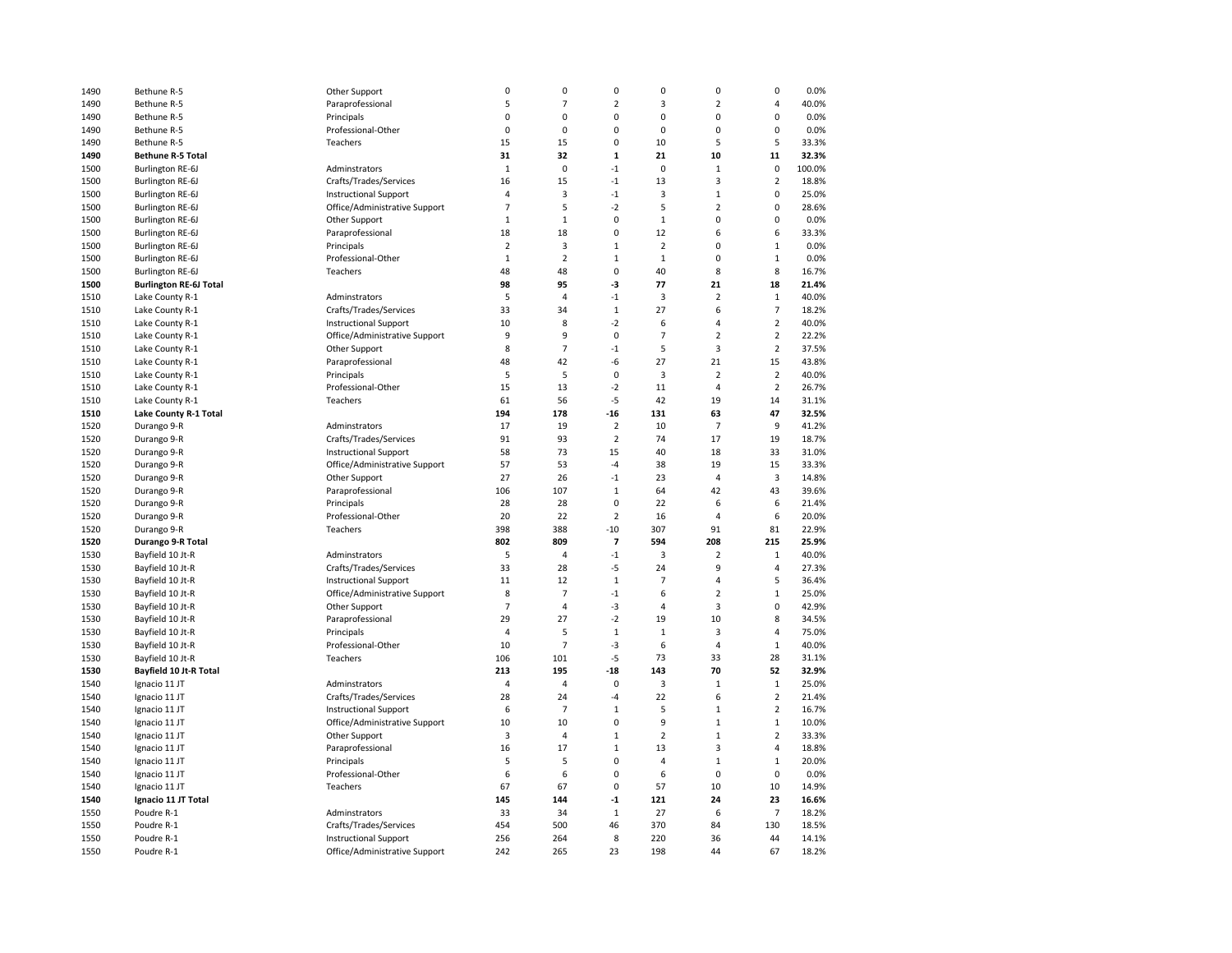| 1550         | Poudre R-1                                                | Other Support                  | 131            | 135            | $\overline{a}$          | 110            | 21             | 25             | 16.0%        |
|--------------|-----------------------------------------------------------|--------------------------------|----------------|----------------|-------------------------|----------------|----------------|----------------|--------------|
| 1550         | Poudre R-1                                                | Paraprofessional               | 737            | 878            | 141                     | 518            | 219            | 360            | 29.7%        |
| 1550         | Poudre R-1                                                | Principals                     | 120            | 122            | 2                       | 111            | 9              | 11             | 7.5%         |
| 1550         | Poudre R-1                                                | Professional-Other             | 161            | 163            | $\overline{2}$          | 139            | 22             | 24             | 13.7%        |
| 1550         | Poudre R-1                                                | Teachers                       | 1,940          | 1,891          | $-49$                   | 1,678          | 262            | 213            | 13.5%        |
| 1550         | Poudre R-1 Total                                          |                                | 4,074          | 4,252          | 178                     | 3,371          | 703            | 881            | 17.3%        |
| 1560         | Thompson R2-J                                             | Adminstrators                  | 27             | 30             | 3                       | 26             | $\mathbf{1}$   | $\overline{4}$ | 3.7%         |
| 1560         | Thompson R2-J                                             | Crafts/Trades/Services         | 298            | 293            | -5                      | 240            | 58             | 53             | 19.5%        |
| 1560         | Thompson R2-J                                             | <b>Instructional Support</b>   | 184            | 210            | 26                      | 143            | 41             | 67             | 22.3%        |
| 1560         | Thompson R2-J                                             | Office/Administrative Support  | 152            | 159            | $\overline{7}$          | 123            | 29             | 36             | 19.1%        |
| 1560         | Thompson R2-J                                             | Other Support                  | 101            | 102            | $1\,$                   | 87             | 14             | 15             | 13.9%        |
| 1560         | Thompson R2-J                                             | Paraprofessional               | 342            | 363            | 21                      | 235            | 107            | 128            | 31.3%        |
| 1560         | Thompson R2-J                                             | Principals                     | 57             | 60             | 3                       | 54             | 3              | 6              | 5.3%         |
| 1560         | Thompson R2-J                                             | Professional-Other             | 83             | 76             | $-7$                    | 61             | 22             | 15             | 26.5%        |
| 1560         | Thompson R2-J                                             | Teachers                       | 937            | 951            | 14                      | 798            | 139            | 153            | 14.8%        |
| 1560         | Thompson R2-J Total                                       |                                | 2,181          | 2,244          | 63                      | 1,767          | 414            | 477            | 19.0%        |
| 1570         | Estes Park R-3                                            | Adminstrators                  | 5              | 5              | $\mathbf 0$             | 5              | $\mathbf 0$    | 0              | 0.0%         |
| 1570         | Estes Park R-3                                            | Crafts/Trades/Services         | 25             | 24             | $-1$                    | 18             | $\overline{7}$ | 6              | 28.0%        |
| 1570         | Estes Park R-3                                            | <b>Instructional Support</b>   | 9              | 8              | $-1$                    | 3              | 6              | 5              | 66.7%        |
| 1570         | Estes Park R-3                                            | Office/Administrative Support  | 12             | 12             | $\pmb{0}$               | 9              | 3              | $\mathsf 3$    | 25.0%        |
| 1570         | Estes Park R-3                                            | Other Support                  | 6              | 6              | $\pmb{0}$               | 4              | $\overline{2}$ | $\overline{2}$ | 33.3%        |
| 1570         | Estes Park R-3                                            | Paraprofessional               | 21             | 19             | $-2$                    | 12             | 9              | $\overline{7}$ | 42.9%        |
| 1570         | Estes Park R-3                                            | Principals                     | 5              | 6              | $\mathbf{1}$            | 4              | $\mathbf 1$    | $\overline{2}$ | 20.0%        |
| 1570         | Estes Park R-3                                            | Professional-Other             | 14             | 15             | $\mathbf 1$             | 12             | $\overline{2}$ | 3              | 14.3%        |
| 1570         | Estes Park R-3                                            | Teachers                       | 83             | 87             | $\overline{\mathbf{4}}$ | 64             | 19             | 23             | 22.9%        |
| 1570         | <b>Estes Park R-3 Total</b>                               |                                | 180            | 182            | $\overline{\mathbf{c}}$ | 131            | 49             | 51             | 27.2%        |
| 1580         | Trinidad 1                                                | Adminstrators                  | 4              | 3              | $-1$                    | 3              | $\mathbf 1$    | $\pmb{0}$      | 25.0%        |
| 1580         | Trinidad 1                                                | Crafts/Trades/Services         | 20             | 19             | $^{\text{{\small -1}}}$ | 16             | 4              | 3              | 20.0%        |
| 1580         | Trinidad 1                                                | <b>Instructional Support</b>   | 5              | 4              | $^{\text{{\small -1}}}$ | $\overline{4}$ | $\mathbf{1}$   | $\mathbf 0$    | 20.0%        |
| 1580         | Trinidad 1                                                | Office/Administrative Support  | 8              | 3              | $-5$                    | 3              | 5              | $\mathbf 0$    | 62.5%        |
| 1580         | Trinidad 1                                                | Other Support                  | $\overline{2}$ | $\overline{2}$ | $\mathbf 0$             | $\overline{2}$ | 0              | $\pmb{0}$      | 0.0%         |
| 1580         | Trinidad 1                                                | Paraprofessional               | 8              | 11             | 3                       | 8              | $\mathbf 0$    | 3              | 0.0%         |
| 1580         | Trinidad 1                                                | Principals                     | 5              | 5              | 0                       | $\overline{4}$ | $\mathbf{1}$   | $\mathbf{1}$   | 20.0%        |
| 1580         | Trinidad 1                                                | Professional-Other             | $\overline{4}$ | 6              | $\overline{2}$          | $\overline{2}$ | $\overline{2}$ | $\overline{4}$ | 50.0%        |
| 1580         | Trinidad 1                                                | Teachers                       | 50             | 45             | $-5$                    | 38             | 12             | $\overline{7}$ | 24.0%        |
| 1580         | <b>Trinidad 1 Total</b>                                   |                                | 106            | 98             | -8                      | 80             | 26             | 18             | 24.5%        |
| 1590         | Primero Reorganized 2                                     | Adminstrators                  | $\mathbf{1}$   | $\mathbf 1$    | $\mathbf 0$             | $\mathbf{1}$   | $\mathbf 0$    | $\mathbf 0$    | 0.0%         |
| 1590         | Primero Reorganized 2                                     | Crafts/Trades/Services         | 12             | 10             | $-2$                    | 10             | $\overline{2}$ | $\mathbf 0$    | 16.7%        |
| 1590         | Primero Reorganized 2                                     | <b>Instructional Support</b>   | $\overline{2}$ | $\mathbf 0$    | $-2$                    | 0              | $\overline{2}$ | $\mathbf 0$    | 100.0%       |
| 1590         | Primero Reorganized 2                                     | Office/Administrative Support  | $\overline{2}$ | $\overline{2}$ | $\pmb{0}$               | $\overline{2}$ | 0              | $\pmb{0}$      | 0.0%         |
| 1590         | Primero Reorganized 2                                     | Other Support                  | $\mathbf 1$    | 0              | $-1$                    | 0              | $\mathbf{1}$   | $\pmb{0}$      | 100.0%       |
| 1590         | Primero Reorganized 2                                     | Paraprofessional               | 5              | 5              | 0                       | 5              | 0              | 0              | 0.0%         |
| 1590         | Primero Reorganized 2                                     | Principals                     | $\mathbf 1$    | 0              | $-1$                    | 0              | $\mathbf{1}$   | $\mathbf 0$    | 100.0%       |
| 1590         | Primero Reorganized 2                                     | Professional-Other             | $\overline{2}$ | $\overline{2}$ | 0                       | $\overline{2}$ | $\Omega$       | $\mathbf 0$    | 0.0%         |
| 1590         | Primero Reorganized 2                                     | Teachers                       | 20             | 19             | $-1$                    | 19             | $\mathbf{1}$   | $\mathbf 0$    | 5.0%         |
| 1590         | <b>Primero Reorganized 2 Total</b>                        |                                | 46             | 39             | $-7$                    | 39             | 7              | $\pmb{0}$      | 15.2%        |
| 1600         | Hoehne Reorganized 3                                      | Adminstrators                  | $\mathbf 1$    | $\,1\,$        | 0                       | $\mathbf 1$    | 0              | 0              | 0.0%         |
| 1600         | Hoehne Reorganized 3                                      | Crafts/Trades/Services         | 11             | 14             | 3                       | 9              | $\overline{2}$ | 5              | 18.2%        |
| 1600         | Hoehne Reorganized 3                                      | <b>Instructional Support</b>   | $\mathbf 1$    | 2              | $\mathbf{1}$            | $\mathbf{1}$   | $\Omega$       | $\mathbf{1}$   | 0.0%         |
| 1600         | Hoehne Reorganized 3                                      | Office/Administrative Support  | 3              | 3              | 0                       | $\overline{2}$ | $\mathbf 1$    | $\mathbf 1$    | 33.3%        |
| 1600         | Hoehne Reorganized 3                                      | Other Support                  | $\mathbf 1$    | $\mathbf 1$    | $\mathbf 0$             | 0              | $\mathbf 1$    | $\mathbf 1$    | 100.0%       |
|              |                                                           |                                | 4              | $\overline{2}$ | $-2$                    | $\mathbf 1$    | 3              | $\mathbf{1}$   | 75.0%        |
| 1600<br>1600 | Hoehne Reorganized 3<br>Hoehne Reorganized 3              | Paraprofessional<br>Principals | $\mathbf 1$    | $\mathbf 1$    | 0                       | $\mathbf 1$    | $\overline{0}$ | $\pmb{0}$      | 0.0%         |
| 1600         |                                                           | Professional-Other             | $\mathbf{1}$   | $\,1\,$        | $\mathbf 0$             | $\mathbf 1$    | $\mathbf 0$    | $\mathbf 0$    | 0.0%         |
| 1600         | Hoehne Reorganized 3                                      | Teachers                       | 22             | 21             | $-1$                    | 18             | 4              | $\mathsf 3$    | 18.2%        |
| 1600         | Hoehne Reorganized 3<br><b>Hoehne Reorganized 3 Total</b> |                                | 45             | 46             | $\mathbf 1$             | 34             | 11             | 12             | 24.4%        |
|              |                                                           |                                | $\mathbf 1$    | $\mathbf 1$    | $\pmb{0}$               | $\mathbf 1$    | 0              | $\pmb{0}$      | 0.0%         |
| 1620         | Aguilar Reorganized 6                                     | Adminstrators                  | $\overline{4}$ | 4              | $\mathbf 0$             | $\overline{4}$ | $\mathbf 0$    | $\pmb{0}$      | 0.0%         |
| 1620         | Aguilar Reorganized 6                                     | Crafts/Trades/Services         | 0              | 0              | 0                       | 0              | $\mathbf 0$    | $\mathbf 0$    |              |
| 1620         | Aguilar Reorganized 6                                     | <b>Instructional Support</b>   | $\overline{2}$ | $\overline{2}$ | $\mathbf 0$             | $\overline{2}$ | $\Omega$       | $\mathbf 0$    | 0.0%<br>0.0% |
| 1620         | Aguilar Reorganized 6                                     | Office/Administrative Support  |                |                |                         |                |                |                |              |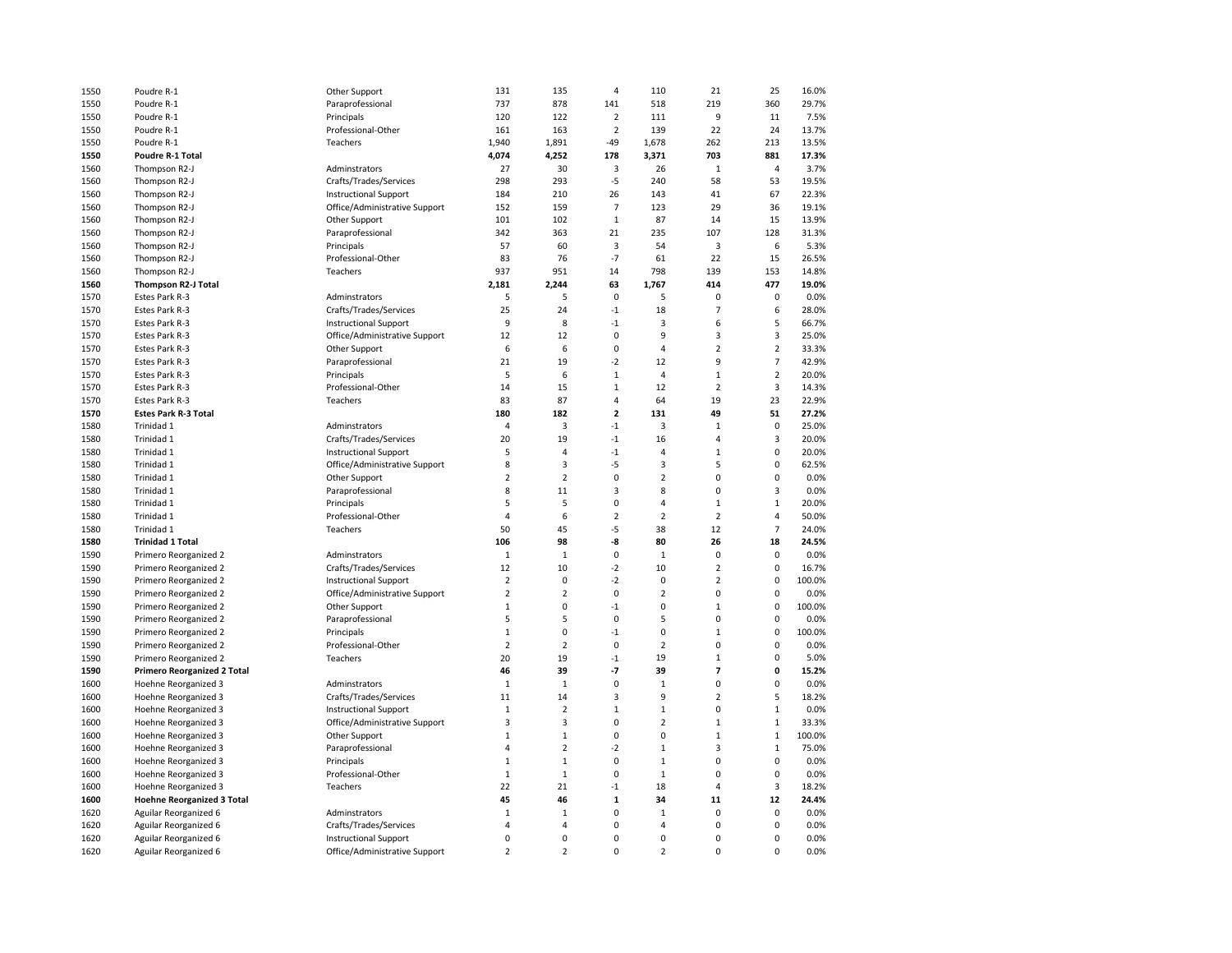| 1620 | Aguilar Reorganized 6               | Other Support                 | 1                       | $\mathbf 1$    | $\pmb{0}$      | $\mathbf 1$    | $\mathbf 0$    | $\pmb{0}$                | 0.0%   |
|------|-------------------------------------|-------------------------------|-------------------------|----------------|----------------|----------------|----------------|--------------------------|--------|
| 1620 | Aguilar Reorganized 6               | Paraprofessional              | 6                       | 5              | $-1$           | 5              | $\mathbf 1$    | $\pmb{0}$                | 16.7%  |
| 1620 | Aguilar Reorganized 6               | Principals                    | $\mathbf 1$             | $\mathbf 1$    | $\mathbf 0$    | $\mathbf{1}$   | $\Omega$       | $\mathbf 0$              | 0.0%   |
| 1620 | Aguilar Reorganized 6               | Professional-Other            | 0                       | $\Omega$       | $\mathbf 0$    | 0              | $\mathbf 0$    | $\mathbf 0$              | 0.0%   |
| 1620 | Aguilar Reorganized 6               | Teachers                      | 9                       | 10             | $\mathbf 1$    | 9              | 0              | $\mathbf 1$              | 0.0%   |
| 1620 | <b>Aguilar Reorganized 6 Total</b>  |                               | 24                      | 24             | 0              | 23             | $\mathbf{1}$   | ${\bf 1}$                | 4.2%   |
| 1750 | <b>Branson Reorganized 82</b>       | Adminstrators                 | $\mathbf{1}$            | $\mathbf{1}$   | 0              | $\mathbf{1}$   | $\Omega$       | $\mathbf 0$              | 0.0%   |
| 1750 | Branson Reorganized 82              | Crafts/Trades/Services        | 5                       | 5              | 0              | 5              | $\mathbf 0$    | $\mathbf 0$              | 0.0%   |
|      |                                     |                               |                         |                |                |                |                |                          |        |
| 1750 | <b>Branson Reorganized 82</b>       | <b>Instructional Support</b>  | $\overline{2}$          | $\overline{2}$ | 0              | $\overline{2}$ | 0              | $\pmb{0}$                | 0.0%   |
| 1750 | <b>Branson Reorganized 82</b>       | Office/Administrative Support | 4                       | 4              | 0              | 4              | $\mathbf 0$    | $\mathbf 0$              | 0.0%   |
| 1750 | <b>Branson Reorganized 82</b>       | Other Support                 | 0                       | 0              | 0              | 0              | $\mathbf 0$    | $\mathbf 0$              | 0.0%   |
| 1750 | <b>Branson Reorganized 82</b>       | Paraprofessional              | $\overline{2}$          | 4              | $\overline{2}$ | $\mathbf{1}$   | $\mathbf{1}$   | $\overline{3}$           | 50.0%  |
| 1750 | <b>Branson Reorganized 82</b>       | Principals                    | $1\,$                   | $\overline{2}$ | $\mathbf 1$    | $1\,$          | 0              | $\mathbf 1$              | 0.0%   |
| 1750 | <b>Branson Reorganized 82</b>       | Professional-Other            | 5                       | 4              | $-1$           | 4              | $\mathbf{1}$   | $\pmb{0}$                | 20.0%  |
| 1750 | Branson Reorganized 82              | Teachers                      | 35                      | 36             | $\mathbf{1}$   | 30             | 5              | 6                        | 14.3%  |
| 1750 | <b>Branson Reorganized 82 Total</b> |                               | 55                      | 58             | 3              | 48             | $\overline{7}$ | 10                       | 12.7%  |
| 1760 | Kim Reorganized 88                  | Adminstrators                 | $\mathbf 1$             | $\mathbf{1}$   | 0              | $\mathbf 0$    | $\mathbf{1}$   | $\,1\,$                  | 100.0% |
| 1760 | Kim Reorganized 88                  | Crafts/Trades/Services        | 6                       | 8              | $\overline{2}$ | 5              | $\mathbf{1}$   | 3                        | 16.7%  |
| 1760 | Kim Reorganized 88                  | <b>Instructional Support</b>  | $1\,$                   | $\mathbf 1$    | 0              | 0              | $\mathbf{1}$   | $\mathbf{1}$             | 100.0% |
| 1760 | Kim Reorganized 88                  | Office/Administrative Support | $\overline{\mathbf{c}}$ | 3              | $\mathbf 1$    | $\overline{2}$ | 0              | $\mathbf{1}$             | 0.0%   |
| 1760 | Kim Reorganized 88                  | Other Support                 | 0                       | 0              | 0              | $\overline{0}$ | $\mathbf 0$    | $\mathbf 0$              | 0.0%   |
| 1760 | Kim Reorganized 88                  | Paraprofessional              | $\mathbf 1$             | $\mathbf 1$    | 0              | $\mathbf 1$    | 0              | $\pmb{0}$                | 0.0%   |
| 1760 | Kim Reorganized 88                  | Principals                    | 0                       | 0              | 0              | $\mathbf 0$    | $\overline{0}$ | 0                        | 0.0%   |
| 1760 | Kim Reorganized 88                  | Professional-Other            | $\mathbf 1$             | $\mathbf 1$    | 0              | $\mathbf 1$    | $\overline{0}$ | $\pmb{0}$                | 0.0%   |
| 1760 | Kim Reorganized 88                  | Teachers                      | 9                       | 9              | $\mathbf 0$    | 8              | $\mathbf{1}$   | $\mathbf 1$              | 11.1%  |
| 1760 | Kim Reorganized 88 Total            |                               | 21                      | 24             | 3              | 17             | 4              | $\overline{\phantom{a}}$ | 19.0%  |
| 1780 | Genoa-Hugo C113                     | Adminstrators                 | $\mathbf{1}$            | $\mathbf{1}$   | 0              | $1\,$          | $\mathbf 0$    | $\pmb{0}$                | 0.0%   |
| 1780 | Genoa-Hugo C113                     | Crafts/Trades/Services        | 6                       | $\overline{7}$ | $1\,$          | 6              | $\overline{0}$ | $1\,$                    | 0.0%   |
| 1780 | Genoa-Hugo C113                     | <b>Instructional Support</b>  | 0                       | 0              | 0              | 0              | $\mathbf 0$    | $\mathbf 0$              | 0.0%   |
| 1780 | Genoa-Hugo C113                     | Office/Administrative Support | $\overline{\mathbf{c}}$ | $\overline{2}$ | $\mathbf 0$    | $\overline{2}$ | $\mathbf 0$    | $\mathbf 0$              | 0.0%   |
| 1780 | Genoa-Hugo C113                     | Other Support                 | 0                       | 0              | $\mathbf 0$    | $\mathbf 0$    | $\mathbf 0$    | $\pmb{0}$                | 0.0%   |
| 1780 | Genoa-Hugo C113                     | Paraprofessional              | 9                       | 8              | $-1$           | 5              | 4              | 3                        | 44.4%  |
| 1780 | Genoa-Hugo C113                     | Principals                    | $\mathbf{1}$            | $\mathbf{1}$   | 0              | $\mathbf{1}$   | $\Omega$       | $\mathbf 0$              | 0.0%   |
| 1780 | Genoa-Hugo C113                     | Professional-Other            | $\mathbf 0$             | 0              | $\mathbf 0$    | $\mathbf 0$    | $\mathbf 0$    | $\mathbf 0$              | 0.0%   |
| 1780 |                                     | Teachers                      | 19                      | 20             | $\mathbf 1$    | 17             | $\overline{2}$ | 3                        | 10.5%  |
|      | Genoa-Hugo C113                     |                               | 38                      |                | $\mathbf{1}$   | 32             |                | $\overline{7}$           |        |
| 1780 | Genoa-Hugo C113 Total               |                               |                         | 39             | 0              | $\mathbf 0$    | 6              |                          | 15.8%  |
| 1790 | Limon RE-4J                         | Adminstrators                 | $\mathbf{1}$            | $\mathbf{1}$   |                |                | $\mathbf{1}$   | $\mathbf{1}$             | 100.0% |
| 1790 | Limon RE-4J                         | Crafts/Trades/Services        | 12                      | 12             | $\mathbf 0$    | 10             | $\overline{2}$ | $\overline{2}$           | 16.7%  |
| 1790 | Limon RE-4J                         | <b>Instructional Support</b>  | $\overline{2}$          | $1\,$          | $-1$           | $1\,$          | $\mathbf 1$    | $\pmb{0}$                | 50.0%  |
| 1790 | Limon RE-4J                         | Office/Administrative Support | 3                       | 3              | 0              | 3              | $\overline{0}$ | $\pmb{0}$                | 0.0%   |
| 1790 | Limon RE-4J                         | Other Support                 | $1\,$                   | $\mathbf 1$    | 0              | $\mathbf 1$    | 0              | 0                        | 0.0%   |
| 1790 | Limon RE-4J                         | Paraprofessional              | 14                      | 15             | $\mathbf{1}$   | 9              | 5              | 6                        | 35.7%  |
| 1790 | Limon RE-4J                         | Principals                    | $\overline{2}$          | $\overline{2}$ | 0              | $\mathbf 2$    | $\mathbf 0$    | $\mathbf 0$              | 0.0%   |
| 1790 | Limon RE-4J                         | Professional-Other            | $\overline{2}$          | $\overline{2}$ | 0              | $\overline{2}$ | $\mathbf 0$    | $\pmb{0}$                | 0.0%   |
| 1790 | Limon RE-4J                         | Teachers                      | 35                      | 35             | 0              | 34             | $\mathbf 1$    | $\mathbf{1}$             | 2.9%   |
| 1790 | Limon RE-4J Total                   |                               | 72                      | 72             | 0              | 62             | 10             | 10                       | 13.9%  |
| 1810 | Karval RE-23                        | Adminstrators                 | $\mathbf 1$             | $\mathbf 1$    | 0              | $\mathbf 1$    | $\mathbf 0$    | $\mathbf 0$              | 0.0%   |
| 1810 | Karval RE-23                        | Crafts/Trades/Services        | $\overline{7}$          | $\overline{7}$ | 0              | 7              | 0              | $\pmb{0}$                | 0.0%   |
| 1810 | Karval RE-23                        | <b>Instructional Support</b>  | 0                       | $\mathbf 1$    | $\mathbf 1$    | 0              | 0              | $\,1\,$                  | 0.0%   |
| 1810 | Karval RE-23                        | Office/Administrative Support | $\overline{2}$          | $\overline{2}$ | 0              | $\overline{2}$ | 0              | $\pmb{0}$                | 0.0%   |
| 1810 | Karval RE-23                        | Other Support                 | $\mathbf 1$             | $\mathbf 1$    | $\pmb{0}$      | $1\,$          | $\mathbf 0$    | $\mathbf 0$              | 0.0%   |
| 1810 | Karval RE-23                        | Paraprofessional              | 5                       | $\overline{7}$ | $\overline{2}$ | 3              | $\overline{2}$ | $\sqrt{4}$               | 40.0%  |
| 1810 | Karval RE-23                        | Principals                    | 0                       | 0              | 0              | 0              | $\overline{0}$ | $\pmb{0}$                | 0.0%   |
| 1810 | Karval RE-23                        | Professional-Other            | $\mathbf 0$             | 0              | 0              | $\mathbf 0$    | 0              | $\pmb{0}$                | 0.0%   |
| 1810 | Karval RE-23                        | Teachers                      | $\overline{7}$          | 8              | $\mathbf{1}$   | $\overline{7}$ | $\mathbf 0$    | $\mathbf 1$              | 0.0%   |
| 1810 | Karval RE-23 Total                  |                               | 23                      | 27             | 4              | 21             | $\overline{2}$ | 6                        | 8.7%   |
| 1828 | Valley RE-1                         | Adminstrators                 | $\overline{7}$          | 6              | $-1$           | 5              | $\overline{2}$ | $\mathbf 1$              | 28.6%  |
| 1828 | Valley RE-1                         | Crafts/Trades/Services        | 56                      | 54             | $-2$           | 51             | 5              | 3                        | 8.9%   |
| 1828 | Valley RE-1                         | <b>Instructional Support</b>  | 5                       | 4              | $-1$           | 3              | $\overline{2}$ | $\mathbf 1$              | 40.0%  |
| 1828 | Valley RE-1                         | Office/Administrative Support | 20                      | 14             | $-6$           | 14             | 6              | $\Omega$                 | 30.0%  |
|      |                                     |                               |                         |                |                |                |                |                          |        |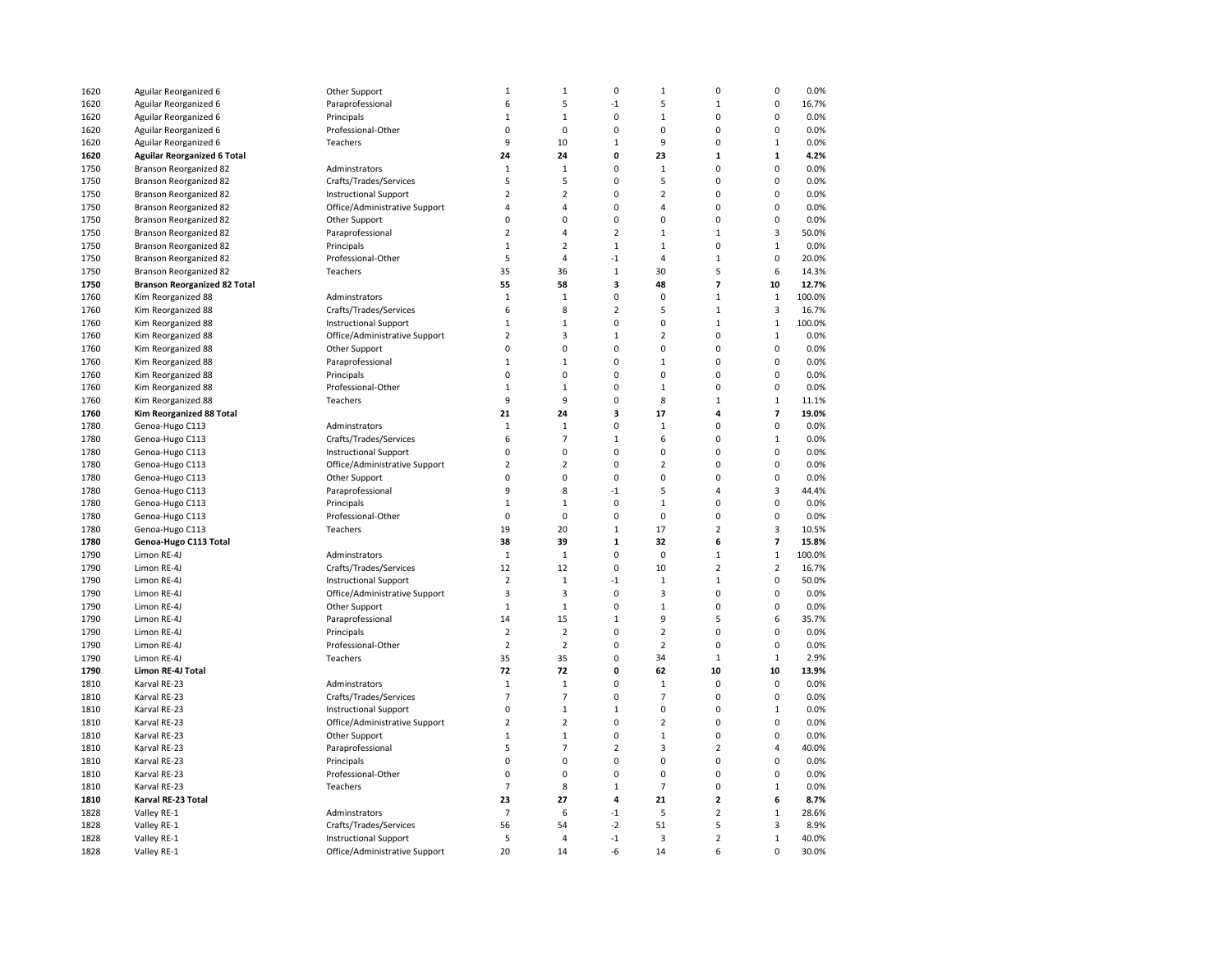| 1828 | Valley RE-1                | Other Support                 | 8              | 6              | $-2$           | 6                       | $\overline{2}$ | $\pmb{0}$               | 25.0%  |
|------|----------------------------|-------------------------------|----------------|----------------|----------------|-------------------------|----------------|-------------------------|--------|
| 1828 | Valley RE-1                | Paraprofessional              | 86             | 71             | $-15$          | 53                      | 33             | 18                      | 38.4%  |
| 1828 | Valley RE-1                | Principals                    | 10             | $\overline{7}$ | $-3$           | $\overline{7}$          | 3              | $\mathbf 0$             | 30.0%  |
| 1828 | Valley RE-1                | Professional-Other            | 13             | 9              | $-4$           | 9                       | $\overline{4}$ | $\mathbf 0$             | 30.8%  |
| 1828 | Valley RE-1                | Teachers                      | 144            | 104            | $-40$          | 98                      | 46             | 6                       | 31.9%  |
| 1828 | <b>Valley RE-1 Total</b>   |                               | 349            | 275            | $-74$          | 246                     | 103            | 29                      | 29.5%  |
| 1850 | Frenchman RE-3             | Adminstrators                 | $\mathbf 1$    | $\mathbf{1}$   | $\mathbf 0$    | $\mathbf 1$             | 0              | 0                       | 0.0%   |
| 1850 | Frenchman RE-3             | Crafts/Trades/Services        | 5              | 4              | $-1$           | $\overline{4}$          | $\mathbf{1}$   | $\mathbf 0$             | 20.0%  |
| 1850 | Frenchman RE-3             | <b>Instructional Support</b>  | $\mathbf 1$    | 0              | $-1$           | 0                       | $\mathbf 1$    | $\pmb{0}$               | 100.0% |
| 1850 | Frenchman RE-3             | Office/Administrative Support | $\overline{2}$ | $\overline{2}$ | $\pmb{0}$      | $\overline{2}$          | $\overline{0}$ | $\pmb{0}$               | 0.0%   |
| 1850 | Frenchman RE-3             | Other Support                 | 0              | 0              | 0              | 0                       | 0              | 0                       | 0.0%   |
| 1850 | Frenchman RE-3             | Paraprofessional              | $\overline{7}$ | 6              | $-1$           | 6                       | $\mathbf{1}$   | 0                       | 14.3%  |
| 1850 | Frenchman RE-3             | Principals                    | $\mathbf{1}$   | $\mathbf{1}$   | 0              | $\mathbf{1}$            | 0              | $\mathbf 0$             | 0.0%   |
| 1850 | Frenchman RE-3             | Professional-Other            | 3              | 3              | $\pmb{0}$      | $\overline{2}$          | $\mathbf{1}$   | $\mathbf 1$             | 33.3%  |
|      | Frenchman RE-3             |                               | 20             | 20             | 0              | 19                      | $\mathbf 1$    | $\mathbf{1}$            | 5.0%   |
| 1850 |                            | Teachers                      |                |                | -3             |                         | 5              | $\overline{\mathbf{2}}$ | 12.5%  |
| 1850 | Frenchman RE-3 Total       |                               | 40             | 37             | $\mathbf 0$    | 35                      | 0              |                         |        |
| 1860 | Buffalo RE-4J              | Adminstrators                 | $\mathbf 1$    | $\mathbf{1}$   |                | $1\,$                   | $\overline{a}$ | $\pmb{0}$               | 0.0%   |
| 1860 | Buffalo RE-4J              | Crafts/Trades/Services        | 8              | $\overline{7}$ | $-1$           | 4                       |                | 3                       | 50.0%  |
| 1860 | Buffalo RE-4J              | <b>Instructional Support</b>  | $\overline{2}$ | $\overline{2}$ | $\pmb{0}$      | $\overline{2}$          | $\mathbf 0$    | $\pmb{0}$               | 0.0%   |
| 1860 | Buffalo RE-4J              | Office/Administrative Support | 4              | 4              | $\pmb{0}$      | 4                       | $\overline{0}$ | $\pmb{0}$               | 0.0%   |
| 1860 | Buffalo RE-4J              | Other Support                 | 0              | $\mathbf 0$    | 0              | 0                       | $\mathbf 0$    | $\mathbf 0$             | 0.0%   |
| 1860 | Buffalo RE-4J              | Paraprofessional              | 11             | 11             | 0              | 10                      | $\mathbf 1$    | $\,1\,$                 | 9.1%   |
| 1860 | Buffalo RE-4J              | Principals                    | $\overline{2}$ | $\overline{2}$ | 0              | $\overline{2}$          | 0              | $\pmb{0}$               | 0.0%   |
| 1860 | Buffalo RE-4J              | Professional-Other            | 0              | 0              | $\mathbf 0$    | 0                       | $\overline{0}$ | $\mathbf 0$             | 0.0%   |
| 1860 | Buffalo RE-4J              | Teachers                      | 23             | 23             | $\mathbf 0$    | 22                      | $\mathbf{1}$   | $\mathbf 1$             | 4.3%   |
| 1860 | <b>Buffalo RE-4J Total</b> |                               | 51             | 50             | $-1$           | 45                      | 6              | 5                       | 11.8%  |
| 1870 | Plateau RE-5               | Adminstrators                 | $\,1\,$        | $\mathbf 1$    | $\mathbf 0$    | $\pmb{0}$               | $\mathbf 1$    | $\mathbf 1$             | 100.0% |
| 1870 | Plateau RE-5               | Crafts/Trades/Services        | 8              | 8              | 0              | 6                       | $\overline{2}$ | $\overline{2}$          | 25.0%  |
| 1870 | Plateau RE-5               | <b>Instructional Support</b>  | $\mathbf{1}$   | $\mathbf{1}$   | 0              | $\mathbf{1}$            | 0              | $\mathbf 0$             | 0.0%   |
| 1870 | Plateau RE-5               | Office/Administrative Support | $\overline{2}$ | $\overline{2}$ | 0              | $\overline{2}$          | $\Omega$       | $\mathbf 0$             | 0.0%   |
| 1870 | Plateau RE-5               | Other Support                 | 0              | 0              | $\pmb{0}$      | 0                       | $\Omega$       | $\pmb{0}$               | 0.0%   |
| 1870 | Plateau RE-5               | Paraprofessional              | 8              | 5              | -3             | 3                       | 5              | $\overline{2}$          | 62.5%  |
| 1870 | Plateau RE-5               | Principals                    | 1              | 1              | 0              | $\mathbf 1$             | 0              | 0                       | 0.0%   |
| 1870 | Plateau RE-5               | Professional-Other            | $\mathbf{1}$   | $\mathbf{1}$   | $\mathbf 0$    | $\mathbf{1}$            | $\mathbf 0$    | $\mathbf 0$             | 0.0%   |
| 1870 | Plateau RE-5               | Teachers                      | 19             | 18             | $-1$           | 14                      | 5              | 4                       | 26.3%  |
| 1870 | Plateau RE-5 Total         |                               | 41             | 37             | -4             | 28                      | 13             | 9                       | 31.7%  |
| 1980 | De Beque 49JT              | Adminstrators                 | 1              | $\mathbf 1$    | 0              | 0                       | 1              | $1\,$                   | 100.0% |
| 1980 | De Beque 49JT              | Crafts/Trades/Services        | 0              | $\mathbf 0$    | $\mathbf 0$    | $\mathbf 0$             | $\mathbf 0$    | $\mathbf 0$             | 0.0%   |
| 1980 | De Beque 49JT              | <b>Instructional Support</b>  | $\overline{2}$ | 3              | $\mathbf{1}$   | $\mathbf{1}$            | $\mathbf{1}$   | $\overline{2}$          | 50.0%  |
| 1980 | De Beque 49JT              | Office/Administrative Support | $\mathbf 1$    | 0              | $-1$           | 0                       | $\mathbf{1}$   | $\pmb{0}$               | 100.0% |
| 1980 | De Beque 49JT              | Other Support                 | 0              | 0              | 0              | 0                       | 0              | 0                       | 0.0%   |
| 1980 | De Beque 49JT              | Paraprofessional              | $\overline{2}$ | $\overline{2}$ | 0              | $\mathbf 1$             | $\mathbf 1$    | $\mathbf{1}$            | 50.0%  |
| 1980 | De Beque 49JT              | Principals                    | 0              | 0              | $\pmb{0}$      | 0                       | 0              | $\mathbf 0$             | 0.0%   |
| 1980 | De Beque 49JT              | Professional-Other            | 5              | 0              | -5             | 0                       | 5              | $\pmb{0}$               | 100.0% |
| 1980 | De Beque 49JT              | Teachers                      | 17             | 11             | -6             | 3                       | 14             | 8                       | 82.4%  |
| 1980 | De Beque 49JT Total        |                               | 28             | 17             | $-11$          | 5                       | 23             | 12                      | 82.1%  |
| 1990 | Plateau Valley 50          | Adminstrators                 | $\mathbf 1$    | $\,1\,$        | $\pmb{0}$      | $\mathbf 1$             | 0              | $\pmb{0}$               | 0.0%   |
| 1990 | Plateau Valley 50          | Crafts/Trades/Services        | 9              | 10             | $\mathbf{1}$   | 8                       | $\mathbf{1}$   | $\mathbf 2$             | 11.1%  |
| 1990 | Plateau Valley 50          | <b>Instructional Support</b>  | $\overline{2}$ | 2              | $\mathbf 0$    | $\overline{2}$          | 0              | $\pmb{0}$               | 0.0%   |
| 1990 | Plateau Valley 50          | Office/Administrative Support | 3              | 4              | $1\,$          | $\overline{2}$          | $\mathbf{1}$   | $\overline{2}$          | 33.3%  |
| 1990 | Plateau Valley 50          | Other Support                 | 0              | $\mathbf 0$    | $\mathbf 0$    | 0                       | $\mathbf 0$    | $\mathbf 0$             | 0.0%   |
| 1990 | Plateau Valley 50          | Paraprofessional              | 8              | 6              | $-2$           | $\overline{\mathbf{4}}$ | 4              | $\mathbf 2$             | 50.0%  |
| 1990 | Plateau Valley 50          | Principals                    | $\mathbf 1$    | 3              | $\overline{2}$ | $\mathbf 1$             | $\mathbf 0$    | $\overline{2}$          | 0.0%   |
| 1990 | Plateau Valley 50          | Professional-Other            | $\mathbf{1}$   | $\mathbf{1}$   | 0              | $\mathbf{1}$            | $\mathbf 0$    | $\mathbf 0$             | 0.0%   |
| 1990 | Plateau Valley 50          | Teachers                      | 25             | 27             | $\overline{2}$ | 20                      | 5              | $\overline{7}$          | 20.0%  |
| 1990 | Plateau Valley 50 Total    |                               | 50             | 54             | 4              | 39                      | 11             | 15                      | 22.0%  |
|      |                            |                               | 29             | 33             |                | 25                      | 4              | 8                       | 13.8%  |
| 2000 | Mesa County Valley 51      | Adminstrators                 |                |                | 4              |                         |                |                         |        |
| 2000 | Mesa County Valley 51      | Crafts/Trades/Services        | 315            | 325            | 10             | 269                     | 46             | 56                      | 14.6%  |
| 2000 | Mesa County Valley 51      | <b>Instructional Support</b>  | 162            | 181            | 19             | 136                     | 26             | 45                      | 16.0%  |
| 2000 | Mesa County Valley 51      | Office/Administrative Support | 186            | 180            | $-6$           | 148                     | 38             | 32                      | 20.4%  |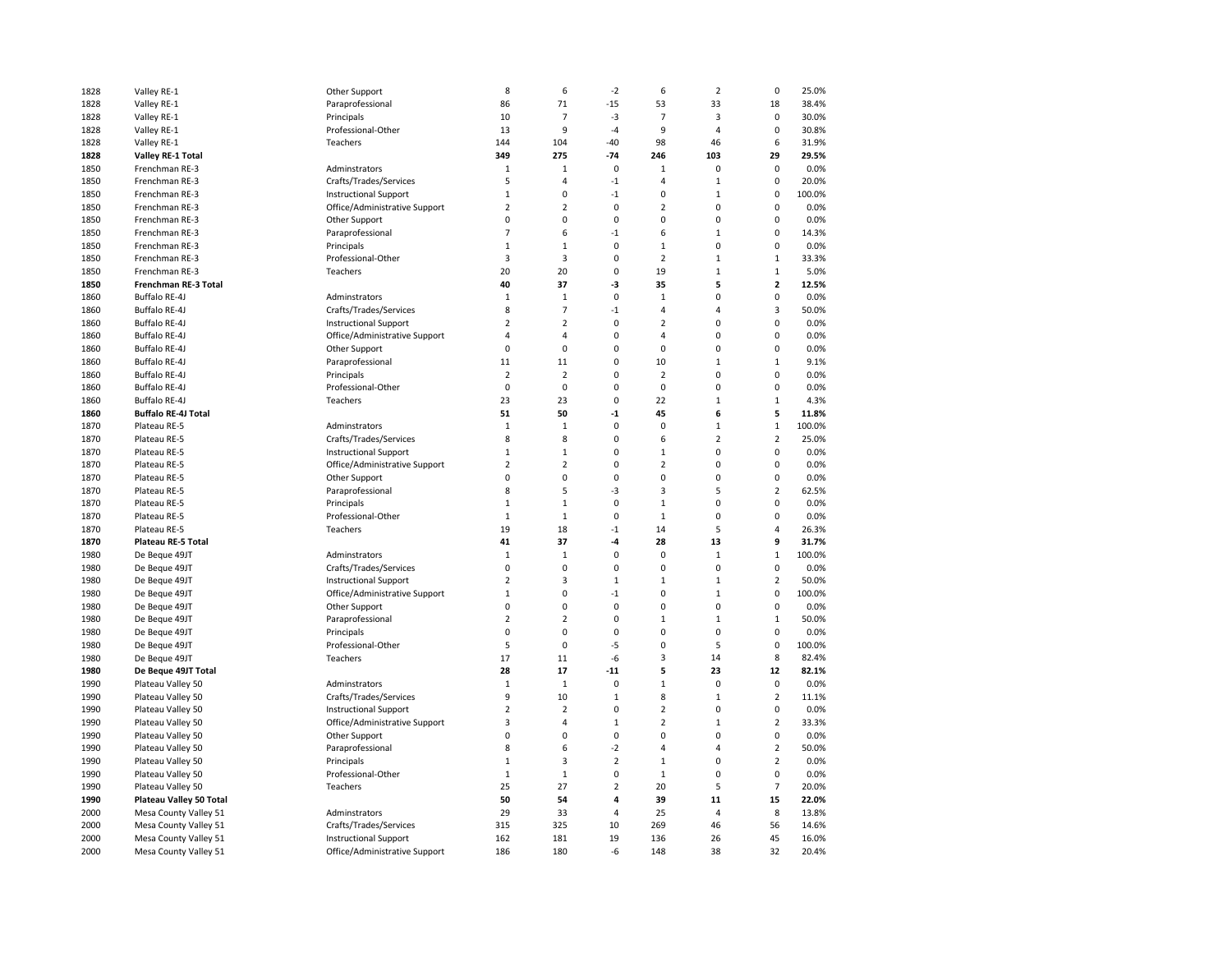| 2000 | Mesa County Valley 51                            | Other Support                 | 121                     | 136            | 15             | 100            | 21             | 36             | 17.4%        |
|------|--------------------------------------------------|-------------------------------|-------------------------|----------------|----------------|----------------|----------------|----------------|--------------|
| 2000 | Mesa County Valley 51                            | Paraprofessional              | 649                     | 612            | $-37$          | 489            | 160            | 123            | 24.7%        |
| 2000 | Mesa County Valley 51                            | Principals                    | 91                      | 89             | $-2$           | 81             | 10             | 8              | 11.0%        |
| 2000 | Mesa County Valley 51                            | Professional-Other            | 88                      | 101            | 13             | 69             | 19             | 32             | 21.6%        |
| 2000 | Mesa County Valley 51                            | Teachers                      | 1,355                   | 1,342          | $-13$          | 1,180          | 175            | 162            | 12.9%        |
| 2000 | <b>Mesa County Valley 51 Total</b>               |                               | 2,996                   | 2,999          | 3              | 2,497          | 499            | 502            | 16.7%        |
| 2010 | Creede School District                           | Adminstrators                 | $\mathbf{1}$            | $\mathbf 1$    | 0              | $\mathbf 1$    | 0              | $\pmb{0}$      | 0.0%         |
| 2010 | Creede School District                           | Crafts/Trades/Services        | $\overline{\mathbf{3}}$ | 3              | 0              | $\overline{2}$ | $\mathbf{1}$   | $\mathbf 1$    | 33.3%        |
| 2010 | Creede School District                           | <b>Instructional Support</b>  | $\pmb{0}$               | 0              | 0              | 0              | 0              | $\mathbf 0$    | 0.0%         |
| 2010 | Creede School District                           | Office/Administrative Support | 3                       | $\overline{2}$ | $-1$           | $\mathbf{1}$   | $\overline{2}$ | $\mathbf{1}$   | 66.7%        |
| 2010 | Creede School District                           | Other Support                 | $\overline{2}$          | $\overline{2}$ | 0              | $\overline{2}$ | 0              | $\mathbf 0$    | 0.0%         |
| 2010 | Creede School District                           | Paraprofessional              | $\pmb{0}$               | 0              | 0              | 0              | 0              | 0              | 0.0%         |
| 2010 | Creede School District                           | Principals                    | $1\,$                   | $\overline{2}$ | $\mathbf 1$    | $\mathbf 1$    | 0              | $\mathbf 1$    | 0.0%         |
| 2010 |                                                  | Professional-Other            | $\overline{2}$          | $\overline{2}$ | 0              | $\overline{2}$ | 0              | $\pmb{0}$      | 0.0%         |
| 2010 | Creede School District<br>Creede School District | Teachers                      | 13                      | 16             | 3              | 11             | $\overline{2}$ | 5              | 15.4%        |
| 2010 |                                                  |                               | 25                      | 28             | 3              | 20             | 5              | 8              | 20.0%        |
|      | <b>Creede School District Total</b>              |                               |                         |                | 0              |                | $\mathbf 0$    | $\mathbf 0$    |              |
| 2020 | Moffat County RE: No 1                           | Adminstrators                 | 6                       | 6              |                | 6              |                |                | 0.0%         |
| 2020 | Moffat County RE: No 1                           | Crafts/Trades/Services        | 49                      | 55             | 6              | 41             | 8              | 14             | 16.3%        |
| 2020 | Moffat County RE: No 1                           | <b>Instructional Support</b>  | 25                      | 28             | 3              | 15             | 10             | 13             | 40.0%        |
| 2020 | Moffat County RE: No 1                           | Office/Administrative Support | 19                      | 18             | $-1$           | 14             | 5              | $\overline{4}$ | 26.3%        |
| 2020 | Moffat County RE: No 1                           | Other Support                 | 8                       | 12             | $\overline{4}$ | 6              | $\overline{2}$ | 6              | 25.0%        |
| 2020 | Moffat County RE: No 1                           | Paraprofessional              | 75                      | 87             | 12             | 43             | 32             | 44             | 42.7%        |
| 2020 | Moffat County RE: No 1                           | Principals                    | 8                       | 8              | $\pmb{0}$      | 5              | 3              | $\mathsf 3$    | 37.5%        |
| 2020 | Moffat County RE: No 1                           | Professional-Other            | 10                      | 10             | $\mathbf 0$    | 9              | $\mathbf 1$    | $\mathbf{1}$   | 10.0%        |
| 2020 | Moffat County RE: No 1                           | Teachers                      | 122                     | 123            | $1\,$          | 99             | 23             | 24             | 18.9%        |
| 2020 | Moffat County RE: No 1 Total                     |                               | 322                     | 347            | 25             | 238            | 84             | 109            | 26.1%        |
| 2035 | Montezuma-Cortez RE-1                            | Adminstrators                 | 15                      | 10             | $-5$           | 5              | 10             | 5              | 66.7%        |
| 2035 | Montezuma-Cortez RE-1                            | Crafts/Trades/Services        | 65                      | 66             | $\,1\,$        | 52             | 13             | 14             | 20.0%        |
| 2035 | Montezuma-Cortez RE-1                            | <b>Instructional Support</b>  | 16                      | 22             | 6              | 12             | $\overline{4}$ | 10             | 25.0%        |
| 2035 | Montezuma-Cortez RE-1                            | Office/Administrative Support | 34                      | 34             | 0              | 27             | $\overline{7}$ | $\overline{7}$ | 20.6%        |
| 2035 | Montezuma-Cortez RE-1                            | Other Support                 | 13                      | 16             | 3              | 5              | 8              | 11             | 61.5%        |
| 2035 | Montezuma-Cortez RE-1                            | Paraprofessional              | 75                      | 80             | 5              | 43             | 32             | 37             | 42.7%        |
| 2035 | Montezuma-Cortez RE-1                            | Principals                    | 14                      | 17             | 3              | 12             | $\overline{2}$ | 5              | 14.3%        |
| 2035 | Montezuma-Cortez RE-1                            | Professional-Other            | 8                       | 13             | 5              | $\overline{7}$ | $\mathbf{1}$   | 6              | 12.5%        |
| 2035 | Montezuma-Cortez RE-1                            | Teachers                      | 169                     | 161            | -8             | 128            | 41             | 33             | 24.3%        |
| 2035 | Montezuma-Cortez RE-1 Total                      |                               | 409                     | 419            | 10             | 291            | 118            | 128            | 28.9%        |
| 2055 | Dolores RE-4A                                    | Adminstrators                 | $\overline{2}$          | $\overline{2}$ | 0              | $\mathbf{1}$   | $\mathbf{1}$   | $\mathbf{1}$   | 50.0%        |
| 2055 | Dolores RE-4A                                    | Crafts/Trades/Services        | 18                      | 14             | $-4$           | 11             | $\overline{7}$ | 3              | 38.9%        |
| 2055 | Dolores RE-4A                                    | <b>Instructional Support</b>  | 3                       | 7              | 4              | 3              | 0              | $\overline{4}$ | 0.0%         |
| 2055 | Dolores RE-4A                                    | Office/Administrative Support | 9                       | 9              | 0              | 8              | $\mathbf 1$    | $\mathbf{1}$   | 11.1%        |
| 2055 | Dolores RE-4A                                    | Other Support                 | $\overline{2}$          | $\overline{2}$ | 0              | 0              | 2              | $\overline{2}$ | 100.0%       |
| 2055 | Dolores RE-4A                                    | Paraprofessional              | 19                      | 17             | $-2$           | 12             | $\overline{7}$ | 5              | 36.8%        |
| 2055 | Dolores RE-4A                                    | Principals                    | $\overline{3}$          | 3              | 0              | 3              | 0              | $\mathbf 0$    | 0.0%         |
| 2055 | Dolores RE-4A                                    | Professional-Other            | 4                       | 5              | $\mathbf 1$    | 4              | 0              | $\mathbf 1$    | 0.0%         |
| 2055 | Dolores RE-4A                                    | Teachers                      | 52                      | 56             | 4              | 44             | 8              | 12             | 15.4%        |
| 2055 | <b>Dolores RE-4A Total</b>                       |                               | 112                     | 115            | 3              | 86             | 26             | 29             | 23.2%        |
| 2070 | Mancos Re-6                                      | Adminstrators                 | 3                       | 4              | $\mathbf 1$    | $\overline{2}$ | $\mathbf 1$    | $\overline{2}$ | 33.3%        |
| 2070 | Mancos Re-6                                      | Crafts/Trades/Services        | 16                      | 13             | $-3$           | 8              | 8              | 5              | 50.0%        |
|      |                                                  |                               | 3                       | 4              | $\mathbf 1$    | 3              | 0              | $\mathbf 1$    |              |
| 2070 | Mancos Re-6                                      | <b>Instructional Support</b>  | $\overline{7}$          | $\overline{7}$ | $\pmb{0}$      | $\overline{7}$ | 0              | $\pmb{0}$      | 0.0%<br>0.0% |
| 2070 | Mancos Re-6                                      | Office/Administrative Support |                         |                |                |                |                |                |              |
| 2070 | Mancos Re-6                                      | Other Support                 | 4                       | $\overline{2}$ | $-2$           | $\mathbf 1$    | 3              | $\mathbf{1}$   | 75.0%        |
| 2070 | Mancos Re-6                                      | Paraprofessional              | $\overline{7}$          | 9              | $\overline{2}$ | 5              | $\overline{2}$ | $\overline{4}$ | 28.6%        |
| 2070 | Mancos Re-6                                      | Principals                    | $\overline{2}$          | $\overline{2}$ | 0              | $\overline{2}$ | 0              | $\pmb{0}$      | 0.0%         |
| 2070 | Mancos Re-6                                      | Professional-Other            | $\mathbf{1}$            | 5              | 4              | $\mathbf 1$    | $\mathbf 0$    | $\overline{4}$ | 0.0%         |
| 2070 | Mancos Re-6                                      | Teachers                      | 34                      | 36             | $\overline{2}$ | 29             | 5              | $\overline{7}$ | 14.7%        |
| 2070 | <b>Mancos Re-6 Total</b>                         |                               | 77                      | 82             | 5              | 58             | 19             | 24             | 24.7%        |
| 2180 | Montrose County RE-1J                            | Adminstrators                 | $\overline{7}$          | $\overline{7}$ | 0              | 6              | $\mathbf 1$    | $\mathbf{1}$   | 14.3%        |
| 2180 | Montrose County RE-1J                            | Crafts/Trades/Services        | 81                      | 79             | $-2$           | 68             | 13             | 11             | 16.0%        |
| 2180 | Montrose County RE-1J                            | <b>Instructional Support</b>  | 46                      | 50             | 4              | 34             | 12             | 16             | 26.1%        |
| 2180 | Montrose County RE-1J                            | Office/Administrative Support | 43                      | 43             | 0              | 32             | 11             | 11             | 25.6%        |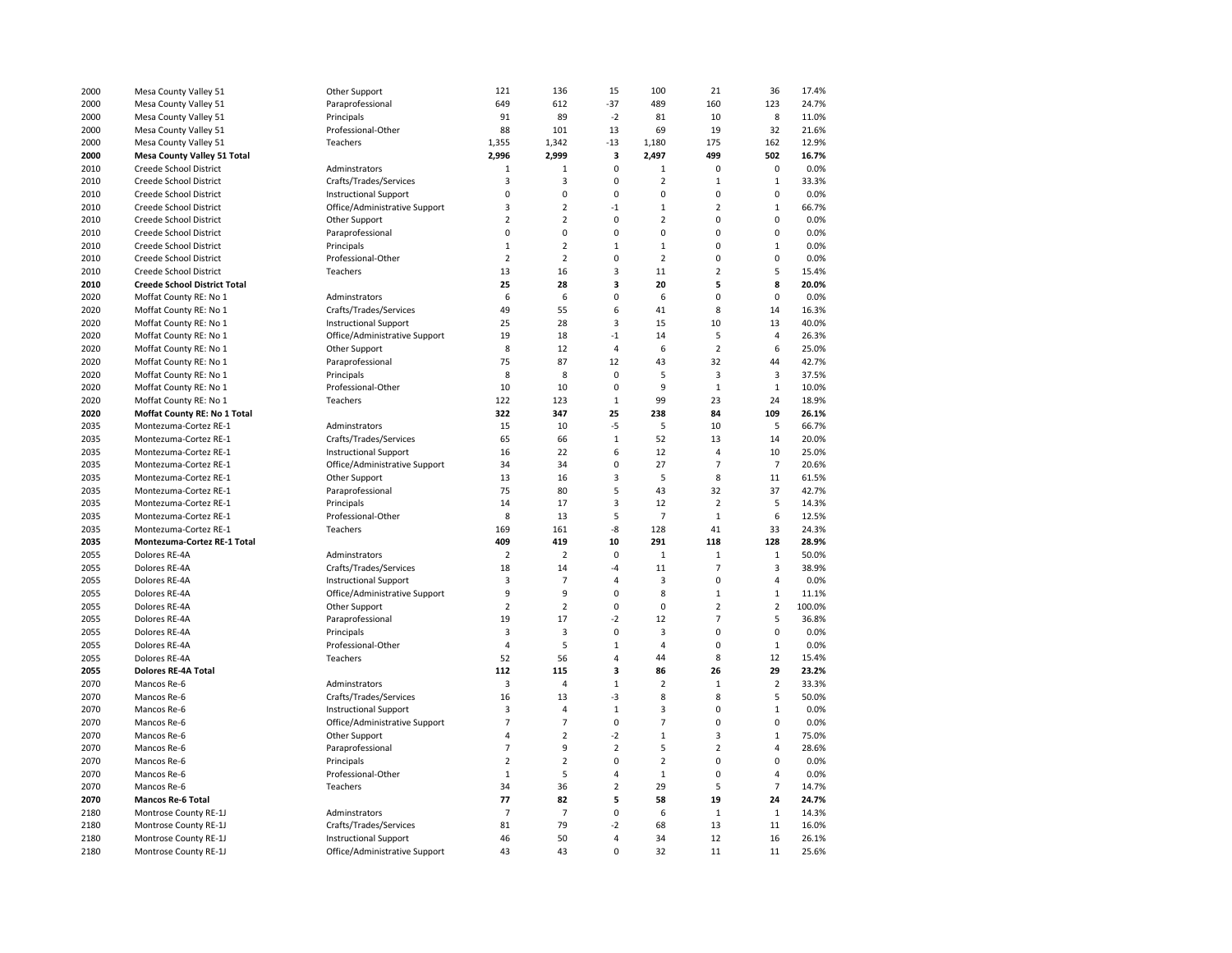| 2180         | Montrose County RE-1J              | Other Support                                                 | 22             | 22             | $\mathbf 0$             | 19                   | 3                   | 3                             | 13.6%          |
|--------------|------------------------------------|---------------------------------------------------------------|----------------|----------------|-------------------------|----------------------|---------------------|-------------------------------|----------------|
| 2180         | Montrose County RE-1J              | Paraprofessional                                              | 131            | 134            | 3                       | 95                   | 36                  | 39                            | 27.5%          |
| 2180         | Montrose County RE-1J              | Principals                                                    | 20             | 19             | $-1$                    | 17                   | 3                   | $\overline{2}$                | 15.0%          |
| 2180         | Montrose County RE-1J              | Professional-Other                                            | 30             | 33             | 3                       | 21                   | 9                   | 12                            | 30.0%          |
| 2180         | Montrose County RE-1J              | Teachers                                                      | 336            | 349            | 13                      | 276                  | 60                  | 73                            | 17.9%          |
| 2180         | <b>Montrose County RE-1J Total</b> |                                                               | 716            | 736            | 20                      | 568                  | 148                 | 168                           | 20.7%          |
| 2190         | West End RE-2                      | Adminstrators                                                 | $\overline{2}$ | $\mathbf 1$    | $-1$                    | $\mathbf 1$          | $\mathbf 1$         | $\pmb{0}$                     | 50.0%          |
| 2190         | West End RE-2                      | Crafts/Trades/Services                                        | 14             | 15             | $\,1\,$                 | 13                   | $\mathbf{1}$        | $\overline{2}$                | 7.1%           |
| 2190         | West End RE-2                      | <b>Instructional Support</b>                                  | 4              | 4              | 0                       | 3                    | $\mathbf 1$         | $\mathbf{1}$                  | 25.0%          |
| 2190         | West End RE-2                      | Office/Administrative Support                                 | 6              | 5              | $-1$                    | 5                    | $\mathbf{1}$        | $\mathbf 0$                   | 16.7%          |
| 2190         | West End RE-2                      | Other Support                                                 | $\mathbf 1$    | $\mathbf 1$    | $\mathbf 0$             | $\mathbf 1$          | $\Omega$            | $\mathbf 0$                   | 0.0%           |
| 2190         | West End RE-2                      | Paraprofessional                                              | 18             | 20             | $\overline{2}$          | 13                   | 5                   | $\overline{7}$                | 27.8%          |
| 2190         | West End RE-2                      | Principals                                                    | 3              | 3              | 0                       | $\overline{2}$       | $\mathbf 1$         | $\mathbf 1$                   | 33.3%          |
| 2190         | West End RE-2                      | Professional-Other                                            | $\overline{2}$ | $\overline{2}$ | 0                       | $\mathbf 1$          | $\mathbf 1$         | $\mathbf{1}$                  | 50.0%          |
| 2190         | West End RE-2                      | Teachers                                                      | 22             | 21             | $-1$                    | 15                   | $\overline{7}$      | 6                             | 31.8%          |
|              |                                    |                                                               | 72             | 72             | 0                       | 54                   | 18                  | 18                            | 25.0%          |
| 2190         | West End RE-2 Total                |                                                               |                |                | 0                       | $\overline{4}$       | $\overline{2}$      |                               |                |
| 2395         | Brush RE-2(J)                      | Adminstrators                                                 | 6              | 6              |                         |                      |                     | $\mathbf 2$                   | 33.3%          |
| 2395         | Brush RE-2(J)                      | Crafts/Trades/Services                                        | 26             | 26             | 0                       | 19                   | $\overline{7}$      | $\overline{7}$                | 26.9%          |
| 2395         | Brush RE-2(J)                      | <b>Instructional Support</b>                                  | 5              | 5              | 0                       | 3                    | $\overline{2}$      | $\mathbf 2$                   | 40.0%          |
| 2395         | Brush RE-2(J)                      | Office/Administrative Support                                 | 9              | 9              | 0                       | 9                    | 0                   | $\pmb{0}$                     | 0.0%           |
| 2395         | Brush RE-2(J)                      | Other Support                                                 | $\overline{2}$ | $\overline{2}$ | 0                       | $\overline{2}$       | $\mathbf 0$         | $\pmb{0}$                     | 0.0%           |
| 2395         | Brush RE-2(J)                      | Paraprofessional                                              | 50             | 52             | $\mathbf 2$             | 33                   | 17                  | 19                            | 34.0%          |
| 2395         | Brush RE-2(J)                      | Principals                                                    | $\overline{7}$ | $\overline{7}$ | 0                       | $\overline{7}$       | 0                   | $\pmb{0}$                     | 0.0%           |
| 2395         | Brush RE-2(J)                      | Professional-Other                                            | 3              | 3              | $\mathbf 0$             | 3                    | $\mathbf 0$         | $\pmb{0}$                     | 0.0%           |
| 2395         | Brush RE-2(J)                      | Teachers                                                      | 101            | 99             | $-2$                    | 88                   | 13                  | 11                            | 12.9%          |
| 2395         | Brush RE-2(J) Total                |                                                               | 209            | 209            | $\mathbf{0}$            | 168                  | 41                  | 41                            | 19.6%          |
| 2405         | Fort Morgan Re-3                   | Adminstrators                                                 | 10             | 9              | $-1$                    | $\overline{7}$       | 3                   | $\overline{2}$                | 30.0%          |
| 2405         | Fort Morgan Re-3                   | Crafts/Trades/Services                                        | 86             | 92             | 6                       | 73                   | 13                  | 19                            | 15.1%          |
| 2405         | Fort Morgan Re-3                   | <b>Instructional Support</b>                                  | 27             | 35             | 8                       | 22                   | 5                   | 13                            | 18.5%          |
| 2405         | Fort Morgan Re-3                   | Office/Administrative Support                                 | 30             | 33             | 3                       | 23                   | $\overline{7}$      | 10                            | 23.3%          |
| 2405         | Fort Morgan Re-3                   | Other Support                                                 | 12             | 12             | $\mathbf 0$             | 9                    | 3                   | $\overline{3}$                | 25.0%          |
| 2405         | Fort Morgan Re-3                   | Paraprofessional                                              | 107            | 118            | 11                      | 75                   | 32                  | 43                            | 29.9%          |
| 2405         | Fort Morgan Re-3                   | Principals                                                    | 11             | 13             | $\overline{2}$          | 9                    | $\overline{2}$      | $\overline{4}$                | 18.2%          |
| 2405         | Fort Morgan Re-3                   | Professional-Other                                            | 17             | 17             | $\mathbf 0$             | 12                   | 5                   | 5                             | 29.4%          |
| 2405         | Fort Morgan Re-3                   | Teachers                                                      | 210            | 208            | $-2$                    | 163                  | 47                  | 45                            | 22.4%          |
| 2405         | Fort Morgan Re-3 Total             |                                                               | 510            | 537            | 27                      | 393                  | 117                 | 144                           | 22.9%          |
| 2505         | Weldon Valley RE-20(J)             | Adminstrators                                                 | $\mathbf 1$    | $\mathbf{1}$   | 0                       | 0                    | $\mathbf{1}$        | $\mathbf{1}$                  | 100.0%         |
| 2505         | Weldon Valley RE-20(J)             | Crafts/Trades/Services                                        | $\overline{7}$ | 8              | $\mathbf{1}$            | $\overline{7}$       | $\mathbf 0$         | $\mathbf{1}$                  | 0.0%           |
| 2505         | Weldon Valley RE-20(J)             | <b>Instructional Support</b>                                  | $\mathbf 1$    | $\,1\,$        | 0                       | $\mathbf 1$          | $\overline{0}$      | $\pmb{0}$                     | 0.0%           |
| 2505         | Weldon Valley RE-20(J)             | Office/Administrative Support                                 | $\mathbf 1$    | 1              | 0                       | $\mathbf 1$          | 0                   | 0                             | 0.0%           |
| 2505         | Weldon Valley RE-20(J)             | Other Support                                                 | 0              | 0              | 0                       | 0                    | 0                   | 0                             | 0.0%           |
| 2505         | Weldon Valley RE-20(J)             | Paraprofessional                                              | $\overline{7}$ | 9              | $\overline{2}$          | 6                    | $\mathbf{1}$        | 3                             | 14.3%          |
| 2505         | Weldon Valley RE-20(J)             | Principals                                                    | $\mathbf 1$    | $\,1\,$        | 0                       | $\mathbf 0$          | $\mathbf{1}$        | $\mathbf{1}$                  | 100.0%         |
| 2505         | Weldon Valley RE-20(J)             | Professional-Other                                            | $\overline{2}$ | $\,1\,$        | $-1$                    | $\mathbf 1$          | $\mathbf{1}$        | $\pmb{0}$                     | 50.0%          |
| 2505         | Weldon Valley RE-20(J)             | Teachers                                                      | 19             | 19             | $\pmb{0}$               | 15                   | 4                   | $\overline{4}$                | 21.1%          |
| 2505         | Weldon Valley RE-20(J) Total       |                                                               | 39             | 41             | $\overline{\mathbf{c}}$ | 31                   | 8                   | 10                            | 20.5%          |
| 2515         | Wiggins RE-50(J)                   | Adminstrators                                                 | $\mathbf 1$    | $\,1\,$        | 0                       | $\mathbf 1$          | $\overline{0}$      | 0                             | 0.0%           |
| 2515         | Wiggins RE-50(J)                   | Crafts/Trades/Services                                        | 15             | 15             | 0                       | 14                   | $\mathbf{1}$        | $\mathbf 1$                   | 6.7%           |
| 2515         | Wiggins RE-50(J)                   | <b>Instructional Support</b>                                  | 4              | $\overline{7}$ | 3                       | 4                    | $\Omega$            | 3                             | 0.0%           |
| 2515         | Wiggins RE-50(J)                   | Office/Administrative Support                                 | 4              | 4              | $\pmb{0}$               | 3                    | $\mathbf 1$         | $\mathbf 1$                   | 25.0%          |
| 2515         | Wiggins RE-50(J)                   | Other Support                                                 | $\mathbf 1$    | 0              | $-1$                    | 0                    | $\mathbf{1}$        | 0                             | 100.0%         |
|              |                                    |                                                               |                |                |                         |                      |                     |                               |                |
| 2515<br>2515 | Wiggins RE-50(J)                   | Paraprofessional<br>Principals                                | 16<br>3        | 22<br>4        | 6<br>$\mathbf 1$        | 12<br>$\overline{2}$ | 4<br>$\mathbf{1}$   | 10<br>$\overline{2}$          | 25.0%<br>33.3% |
|              | Wiggins RE-50(J)                   |                                                               |                |                |                         |                      |                     |                               |                |
| 2515         | Wiggins RE-50(J)                   | Professional-Other                                            | 5              | 6              | $\mathbf 1$             | $\overline{4}$       | $\mathbf{1}$        | $\mathbf 2$                   | 20.0%          |
| 2515         | Wiggins RE-50(J)                   | Teachers                                                      | 42             | 43             | $\,1\,$                 | 34                   | 8                   | 9                             | 19.0%          |
| 2515         | Wiggins RE-50(J) Total             |                                                               | 91             | 102            | 11                      | 74                   | 17                  | 28                            | 18.7%          |
|              |                                    |                                                               |                |                |                         |                      |                     |                               | 0.0%           |
| 2520         | East Otero R-1                     | Adminstrators                                                 | $\overline{2}$ | 3              | $\,1\,$                 | $\mathbf 2$          | 0                   | $\,1\,$                       |                |
| 2520         | East Otero R-1                     | Crafts/Trades/Services                                        | 20             | 24             | $\overline{4}$          | 20                   | $\mathbf 0$         | $\overline{4}$                | 0.0%           |
| 2520<br>2520 | East Otero R-1<br>East Otero R-1   | <b>Instructional Support</b><br>Office/Administrative Support | 6<br>13        | 5<br>11        | $-1$<br>$-2$            | 3<br>9               | 3<br>$\overline{a}$ | $\mathbf 2$<br>$\overline{2}$ | 50.0%<br>30.8% |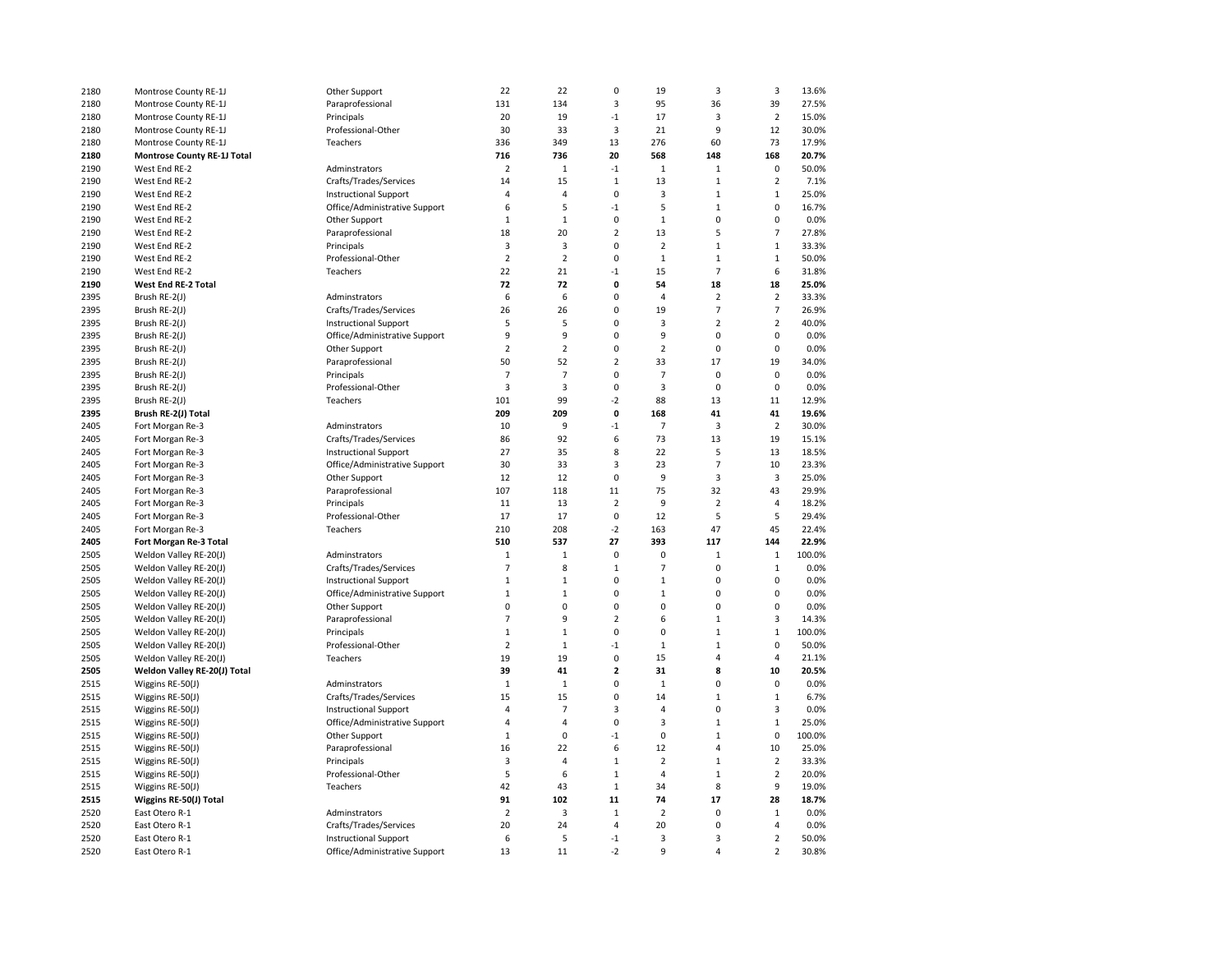| 2520 | East Otero R-1       | Other Support                 | $\overline{2}$ | $\overline{\mathbf{c}}$ | $\mathbf 0$             | $\overline{2}$ | $\mathbf 0$    | $\mathbf 0$             | 0.0%           |
|------|----------------------|-------------------------------|----------------|-------------------------|-------------------------|----------------|----------------|-------------------------|----------------|
| 2520 | East Otero R-1       | Paraprofessional              | 56             | 66                      | 10                      | 33             | 23             | 33                      | 41.1%          |
| 2520 | East Otero R-1       | Principals                    | 8              | 10                      | $\mathbf 2$             | 8              | $\mathbf 0$    | $\overline{2}$          | 0.0%           |
| 2520 | East Otero R-1       | Professional-Other            | 5              | 5                       | $\mathbf 0$             | $\overline{4}$ | $\mathbf{1}$   | $\mathbf{1}$            | 20.0%          |
| 2520 | East Otero R-1       | Teachers                      | 91             | 95                      | $\overline{\mathbf{4}}$ | 75             | 16             | 20                      | 17.6%          |
| 2520 | East Otero R-1 Total |                               | 203            | 221                     | 18                      | 156            | 47             | 65                      | 23.2%          |
| 2530 | Rocky Ford R-2       | Adminstrators                 | $\mathbf{1}$   | $1\,$                   | 0                       | $\mathbf{1}$   | $\mathbf 0$    | $\mathbf 0$             | 0.0%           |
| 2530 | Rocky Ford R-2       | Crafts/Trades/Services        | 9              | 10                      | $\mathbf{1}$            | 8              | $\mathbf{1}$   | $\overline{2}$          | 11.1%          |
| 2530 | Rocky Ford R-2       | <b>Instructional Support</b>  | $\overline{7}$ | 5                       | $-2$                    | 3              | $\overline{4}$ | $\overline{2}$          | 57.1%          |
| 2530 | Rocky Ford R-2       | Office/Administrative Support | $\overline{7}$ | $\overline{7}$          | $\pmb{0}$               | 6              | $\mathbf{1}$   | $\mathbf 1$             | 14.3%          |
| 2530 | Rocky Ford R-2       | Other Support                 | $\mathbf 1$    | $\mathbf 1$             | 0                       | $\mathbf{1}$   | 0              | $\mathbf 0$             | 0.0%           |
|      |                      |                               | 29             | 36                      | $\overline{7}$          | 25             | $\overline{4}$ |                         |                |
| 2530 | Rocky Ford R-2       | Paraprofessional              |                |                         | 0                       |                |                | 11                      | 13.8%<br>25.0% |
| 2530 | Rocky Ford R-2       | Principals                    | $\overline{4}$ | $\overline{4}$          |                         | 3              | $\mathbf{1}$   | $\mathbf{1}$            |                |
| 2530 | Rocky Ford R-2       | Professional-Other            | $\overline{4}$ | 5                       | $\mathbf{1}$            | $\overline{2}$ | $\overline{2}$ | $\overline{\mathbf{3}}$ | 50.0%          |
| 2530 | Rocky Ford R-2       | Teachers                      | 50             | 52                      | $\overline{2}$          | 38             | 12             | 14                      | 24.0%          |
| 2530 | Rocky Ford R-2 Total |                               | 112            | 121                     | 9                       | 87             | 25             | 34                      | 22.3%          |
| 2535 | Manzanola 3J         | Adminstrators                 | $\mathbf 1$    | $\mathbf 1$             | 0                       | $\mathbf{1}$   | 0              | $\mathbf 0$             | 0.0%           |
| 2535 | Manzanola 3J         | Crafts/Trades/Services        | 6              | 6                       | 0                       | 6              | $\mathbf 0$    | $\mathbf 0$             | 0.0%           |
| 2535 | Manzanola 3J         | <b>Instructional Support</b>  | 3              | 2                       | $-1$                    | $\mathbf{1}$   | $\overline{2}$ | $\mathbf 1$             | 66.7%          |
| 2535 | Manzanola 3J         | Office/Administrative Support | 3              | 3                       | $\pmb{0}$               | 3              | 0              | 0                       | 0.0%           |
| 2535 | Manzanola 3J         | Other Support                 | $\overline{2}$ | $\mathbf{1}$            | $-1$                    | $\mathbf 1$    | $\mathbf{1}$   | $\pmb{0}$               | 50.0%          |
| 2535 | Manzanola 3J         | Paraprofessional              | 6              | 6                       | 0                       | 5              | $\mathbf{1}$   | $\mathbf 1$             | 16.7%          |
| 2535 | Manzanola 3J         | Principals                    | $\mathbf 1$    | $\mathbf 1$             | 0                       | $\mathbf{1}$   | $\mathbf 0$    | 0                       | 0.0%           |
| 2535 | Manzanola 3J         | Professional-Other            | 0              | $\mathbf 1$             | $\mathbf{1}$            | 0              | $\mathbf 0$    | $\mathbf 1$             | 0.0%           |
| 2535 | Manzanola 3J         | Teachers                      | 15             | 16                      | $\mathbf 1$             | 14             | $\mathbf{1}$   | $\overline{2}$          | 6.7%           |
| 2535 | Manzanola 3J Total   |                               | 37             | 37                      | 0                       | 32             | 5              | 5                       | 13.5%          |
| 2540 | Fowler R-4J          | Adminstrators                 | $\mathbf{1}$   | $\mathbf{1}$            | 0                       | $\mathbf{1}$   | 0              | 0                       | 0.0%           |
| 2540 | Fowler R-4J          | Crafts/Trades/Services        | 14             | 15                      | $\mathbf 1$             | 12             | $\overline{2}$ | 3                       | 14.3%          |
| 2540 | Fowler R-4J          | <b>Instructional Support</b>  | 3              | 3                       | 0                       | 3              | $\mathbf 0$    | 0                       | 0.0%           |
| 2540 | Fowler R-4J          | Office/Administrative Support | 3              | 3                       | 0                       | 3              | $\mathbf 0$    | $\mathbf 0$             | 0.0%           |
| 2540 | Fowler R-4J          | Other Support                 | $\mathbf 1$    | $\mathbf{1}$            | 0                       | $\mathbf 1$    | $\mathbf 0$    | 0                       | 0.0%           |
| 2540 | Fowler R-4J          | Paraprofessional              | $\overline{7}$ | $\overline{7}$          | 0                       | $\overline{7}$ | 0              | 0                       | 0.0%           |
| 2540 | Fowler R-4J          | Principals                    | $\overline{2}$ | $\overline{2}$          | 0                       | $\overline{2}$ | $\mathbf 0$    | $\pmb{0}$               | 0.0%           |
| 2540 | Fowler R-4J          | Professional-Other            | $\mathbf 1$    | $\mathbf 1$             | $\mathbf 0$             | $\mathbf 1$    | $\mathbf 0$    | $\mathbf 0$             | 0.0%           |
| 2540 | Fowler R-4J          | Teachers                      | 35             | 36                      | $\mathbf 1$             | 32             | 3              | 4                       | 8.6%           |
| 2540 | Fowler R-4J Total    |                               | 67             | 69                      | $\overline{\mathbf{c}}$ | 62             | 5              | 7                       | 7.5%           |
| 2560 | Cheraw 31            | Adminstrators                 | $\mathbf 1$    | $\mathbf 1$             | 0                       | $\mathbf 1$    | $\mathbf 0$    | $\pmb{0}$               | 0.0%           |
| 2560 | Cheraw 31            | Crafts/Trades/Services        | 0              | $\mathbf 0$             | 0                       | 0              | $\mathbf 0$    | $\mathbf 0$             | 0.0%           |
| 2560 | Cheraw 31            | <b>Instructional Support</b>  | $\overline{2}$ | $\overline{2}$          | 0                       | $\overline{2}$ | $\mathbf 0$    | $\mathbf 0$             | 0.0%           |
| 2560 | Cheraw 31            | Office/Administrative Support | 4              | 4                       | 0                       | 4              | 0              | $\pmb{0}$               | 0.0%           |
| 2560 | Cheraw 31            | Other Support                 | $\mathbf 0$    | 0                       | 0                       | 0              | $\mathbf 0$    | $\pmb{0}$               | 0.0%           |
| 2560 | Cheraw 31            | Paraprofessional              | $\overline{4}$ | 8                       | 4                       | 3              | $\mathbf{1}$   | 5                       | 25.0%          |
| 2560 | Cheraw 31            | Principals                    | $\mathbf{1}$   | $\mathbf{1}$            | 0                       | $\mathbf{1}$   | $\mathbf 0$    | 0                       | 0.0%           |
| 2560 | Cheraw 31            | Professional-Other            | $\mathbf 0$    | 0                       | 0                       | $\mathbf 0$    | $\mathbf 0$    | 0                       | 0.0%           |
|      | Cheraw 31            | Teachers                      | 23             | 21                      | $-2$                    | 19             | 4              | $\overline{2}$          | 17.4%          |
| 2560 |                      |                               |                |                         |                         |                |                |                         |                |
| 2560 | Cheraw 31 Total      |                               | 35             | 37                      | $\overline{2}$          | 30             | 5              | $\overline{7}$          | 14.3%          |
| 2570 | Swink 33             | Adminstrators                 | $\mathbf{1}$   | $\mathbf{1}$            | 0                       | $\mathbf{1}$   | $\mathbf 0$    | $\mathbf 0$             | 0.0%           |
| 2570 | Swink 33             | Crafts/Trades/Services        | 10             | 9                       | $-1$                    | $\overline{7}$ | $\overline{3}$ | $\overline{2}$          | 30.0%          |
| 2570 | Swink 33             | <b>Instructional Support</b>  | 3              | $\overline{2}$          | $-1$                    | $\overline{2}$ | $\mathbf{1}$   | 0                       | 33.3%          |
| 2570 | Swink 33             | Office/Administrative Support | 3              | 3                       | $\pmb{0}$               | 3              | 0              | $\pmb{0}$               | 0.0%           |
| 2570 | Swink 33             | Other Support                 | $\mathbf{1}$   | $\overline{2}$          | $\mathbf 1$             | $\mathbf{1}$   | 0              | $\mathbf{1}$            | 0.0%           |
| 2570 | Swink 33             | Paraprofessional              | $\overline{7}$ | 10                      | 3                       | 6              | $\mathbf{1}$   | 4                       | 14.3%          |
| 2570 | Swink 33             | Principals                    | $\overline{2}$ | $\overline{2}$          | 0                       | $\mathbf{1}$   | $\mathbf 1$    | $\mathbf 1$             | 50.0%          |
| 2570 | Swink 33             | Professional-Other            | $\overline{4}$ | 4                       | 0                       | 3              | $\mathbf 1$    | $\mathbf{1}$            | 25.0%          |
| 2570 | Swink 33             | Teachers                      | 28             | 30                      | $\overline{2}$          | 22             | 6              | 8                       | 21.4%          |
| 2570 | Swink 33 Total       |                               | 59             | 63                      | 4                       | 46             | 13             | 17                      | 22.0%          |
| 2580 | Ouray R-1            | Adminstrators                 | $\mathbf 1$    | $\mathbf 1$             | 0                       | $\mathbf{1}$   | 0              | $\pmb{0}$               | 0.0%           |
| 2580 | Ouray R-1            | Crafts/Trades/Services        | 3              | 5                       | $\overline{2}$          | 3              | $\mathbf 0$    | $\overline{2}$          | 0.0%           |
| 2580 | Ouray R-1            | <b>Instructional Support</b>  | $\overline{2}$ | 3                       | $\mathbf 1$             | $\overline{2}$ | 0              | $\mathbf 1$             | 0.0%           |
| 2580 | Ouray R-1            | Office/Administrative Support | $\mathbf 1$    | 1                       | 0                       | $\mathbf 1$    | $\mathbf 0$    | 0                       | 0.0%           |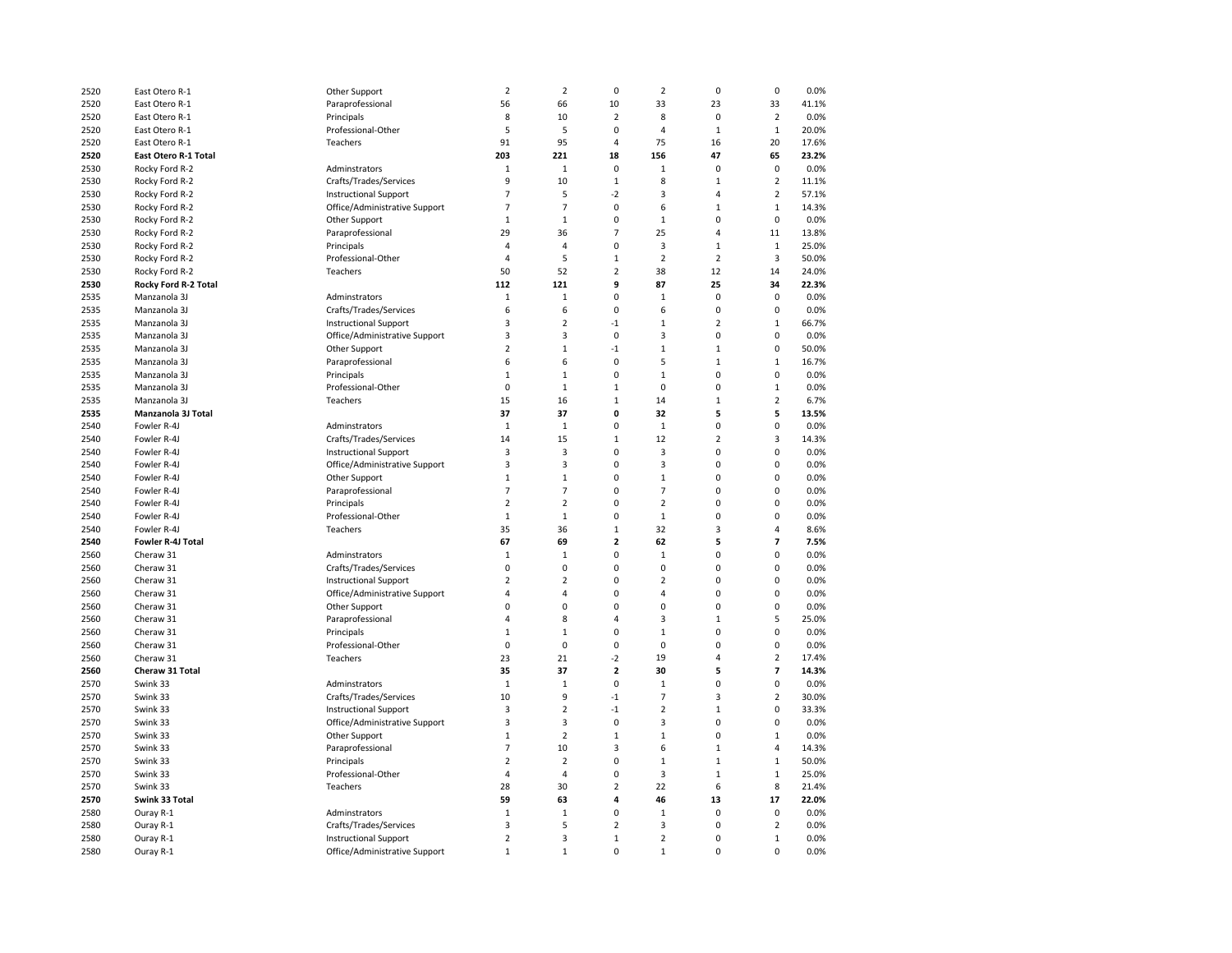| 2580 | Ouray R-1                     | Other Support                 | $\overline{2}$ | $\overline{2}$       | $\mathbf 0$             | $\overline{2}$ | 0                  | $\mathbf 0$             | 0.0%           |
|------|-------------------------------|-------------------------------|----------------|----------------------|-------------------------|----------------|--------------------|-------------------------|----------------|
| 2580 | Ouray R-1                     | Paraprofessional              | 6              | 3                    | -3                      | $\overline{2}$ | $\overline{4}$     | $\mathbf{1}$            | 66.7%          |
| 2580 | Ouray R-1                     | Principals                    | $\mathbf{1}$   | $\mathbf{1}$         | $\mathbf 0$             | $\mathbf{1}$   | $\mathbf 0$        | $\mathbf 0$             | 0.0%           |
| 2580 | Ouray R-1                     | Professional-Other            | 5              | 4                    | $-1$                    | $\overline{4}$ | $\mathbf{1}$       | $\mathbf 0$             | 20.0%          |
| 2580 | Ouray R-1                     | Teachers                      | 24             | 25                   | $\mathbf{1}$            | 23             | $\mathbf{1}$       | $\overline{2}$          | 4.2%           |
| 2580 | Ouray R-1 Total               |                               | 45             | 45                   | 0                       | 39             | 6                  | 6                       | 13.3%          |
| 2590 | Ridgway R-2                   | Adminstrators                 | $\overline{2}$ | $\,1\,$              | $-1$                    | $\mathbf{1}$   | $\mathbf 1$        | 0                       | 50.0%          |
| 2590 | Ridgway R-2                   | Crafts/Trades/Services        | 10             | $\overline{7}$       | -3                      | $\overline{7}$ | 3                  | 0                       | 30.0%          |
| 2590 | Ridgway R-2                   | <b>Instructional Support</b>  | $\overline{4}$ | $\overline{4}$       | $\mathbf 0$             | $\overline{3}$ | $\mathbf{1}$       | $\mathbf{1}$            | 25.0%          |
|      |                               |                               |                |                      |                         |                |                    |                         |                |
| 2590 | Ridgway R-2                   | Office/Administrative Support | 5              | 4                    | $-1$                    | $\overline{4}$ | $\mathbf{1}$       | 0                       | 20.0%          |
| 2590 | Ridgway R-2                   | Other Support                 | $\mathbf{1}$   | $1\,$                | 0                       | $\mathbf{1}$   | 0                  | 0                       | 0.0%           |
| 2590 | Ridgway R-2                   | Paraprofessional              | 12             | 12                   | 0                       | 9              | 3                  | 3                       | 25.0%          |
| 2590 | Ridgway R-2                   | Principals                    | $\overline{2}$ | $\overline{2}$       | $\mathbf 0$             | $\mathbf{1}$   | $\mathbf 1$        | $\,1\,$                 | 50.0%          |
| 2590 | Ridgway R-2                   | Professional-Other            | 6              | 4                    | $-2$                    | $\overline{4}$ | $\mathbf 2$        | $\mathbf 0$             | 33.3%          |
| 2590 | Ridgway R-2                   | Teachers                      | 34             | 34                   | $\mathbf 0$             | 27             | $\overline{7}$     | $\overline{7}$          | 20.6%          |
| 2590 | Ridgway R-2 Total             |                               | 76             | 69                   | $-7$                    | 57             | 19                 | 12                      | 25.0%          |
| 2600 | Platte Canyon 1               | Adminstrators                 | $\overline{7}$ | 6                    | $-1$                    | 5              | $\overline{2}$     | $\mathbf{1}$            | 28.6%          |
| 2600 | Platte Canyon 1               | Crafts/Trades/Services        | 25             | 19                   | -6                      | 16             | 9                  | $\overline{3}$          | 36.0%          |
| 2600 | Platte Canyon 1               | <b>Instructional Support</b>  | 6              | 6                    | $\mathbf 0$             | 3              | 3                  | $\overline{\mathbf{3}}$ | 50.0%          |
| 2600 | Platte Canyon 1               | Office/Administrative Support | 5              | $\sqrt{4}$           | $-1$                    | 4              | $\mathbf 1$        | $\mathbf 0$             | 20.0%          |
| 2600 | Platte Canyon 1               | Other Support                 | $\pmb{0}$      | $\mathbf 0$          | $\mathbf 0$             | $\pmb{0}$      | 0                  | $\pmb{0}$               | 0.0%           |
| 2600 | Platte Canyon 1               | Paraprofessional              | 28             | 26                   | $-2$                    | 25             | 3                  | $\mathbf 1$             | 10.7%          |
| 2600 | Platte Canyon 1               | Principals                    | 6              | 6                    | $\mathbf 0$             | 6              | $\mathbf 0$        | $\pmb{0}$               | 0.0%           |
| 2600 | Platte Canyon 1               | Professional-Other            | 9              | 10                   | $\mathbf 1$             | 4              | 5                  | 6                       | 55.6%          |
| 2600 | Platte Canyon 1               | Teachers                      | 58             | 56                   | $-2$                    | 50             | 8                  | 6                       | 13.8%          |
| 2600 | <b>Platte Canyon 1 Total</b>  |                               | 144            | 133                  | $-11$                   | 113            | 31                 | 20                      | 21.5%          |
| 2610 | Park County RE-2              | Adminstrators                 | $\mathbf{1}$   | $\mathbf 1$          | $\mathbf 0$             | $\,1\,$        | $\mathbf 0$        | $\mathbf 0$             | 0.0%           |
| 2610 | Park County RE-2              | Crafts/Trades/Services        | 15             | 17                   | $\overline{2}$          | 12             | $\overline{3}$     | 5                       | 20.0%          |
| 2610 | Park County RE-2              | <b>Instructional Support</b>  | $\,1\,$        | 3                    | $\overline{2}$          | $\mathbf 0$    | $\mathbf 1$        | 3                       | 100.0%         |
| 2610 | Park County RE-2              | Office/Administrative Support | 6              | 8                    | $\overline{2}$          | 4              | $\overline{2}$     | $\overline{4}$          | 33.3%          |
| 2610 | Park County RE-2              | Other Support                 | 5              | $\overline{4}$       | $-1$                    | $\mathbf{1}$   | $\overline{4}$     | 3                       | 80.0%          |
| 2610 | Park County RE-2              | Paraprofessional              | 29             | 29                   | $\mathbf 0$             | 17             | 12                 | 12                      | 41.4%          |
| 2610 | Park County RE-2              | Principals                    | 4              | 4                    | 0                       | $\overline{2}$ | $\overline{2}$     | $\overline{2}$          | 50.0%          |
| 2610 | Park County RE-2              | Professional-Other            | 12             | 12                   | 0                       | 10             | $\overline{2}$     | $\overline{2}$          | 16.7%          |
| 2610 | Park County RE-2              | Teachers                      | 50             | 51                   | $\mathbf{1}$            | 35             | 15                 | 16                      | 30.0%          |
| 2610 | <b>Park County RE-2 Total</b> |                               | 123            | 129                  | 6                       | 82             | 41                 | 47                      | 33.3%          |
| 2620 | Holyoke Re-1J                 | Adminstrators                 | $\mathbf{1}$   | $\mathbf{1}$         | $\mathbf 0$             | $\mathbf{1}$   | $\mathbf 0$        | $\mathbf 0$             | 0.0%           |
| 2620 | Holyoke Re-1J                 | Crafts/Trades/Services        | 10             | 12                   | $\overline{2}$          | 8              | $\overline{2}$     | 4                       | 20.0%          |
| 2620 | Holyoke Re-1J                 | <b>Instructional Support</b>  | 4              | 3                    | $-1$                    | $\overline{2}$ | $\overline{2}$     | $1\,$                   | 50.0%          |
| 2620 | Holyoke Re-1J                 | Office/Administrative Support | 5              | 5                    | 0                       | 5              | 0                  | 0                       | 0.0%           |
| 2620 | Holyoke Re-1J                 | Other Support                 | 0              | 0                    | $\mathbf 0$             | $\mathbf 0$    | $\mathbf 0$        | 0                       | 0.0%           |
| 2620 | Holyoke Re-1J                 | Paraprofessional              | 19             | 18                   | $-1$                    | 12             | $\overline{7}$     | 6                       | 36.8%          |
| 2620 | Holyoke Re-1J                 | Principals                    | $\overline{2}$ | $\overline{2}$       | 0                       | $\overline{2}$ | 0                  | $\pmb{0}$               | 0.0%           |
| 2620 | Holyoke Re-1J                 | Professional-Other            | $1\,$          | $\mathbf{1}$         | 0                       | $\,1\,$        | 0                  | $\mathbf 0$             | 0.0%           |
| 2620 | Holyoke Re-1J                 | Teachers                      | 38             | 43                   | 5                       | 31             | $\overline{7}$     | 12                      | 18.4%          |
|      |                               |                               | 80             |                      | 5                       | 62             |                    | 23                      |                |
| 2620 | Holyoke Re-1J Total           |                               | $\overline{2}$ | 85<br>$\overline{2}$ | 0                       | $\,1\,$        | 18<br>$\mathbf{1}$ | $\mathbf{1}$            | 22.5%<br>50.0% |
| 2630 | Haxtun RE-2J                  | Adminstrators                 |                | $\overline{7}$       |                         |                | $\overline{2}$     | $\overline{\mathbf{3}}$ |                |
| 2630 | Haxtun RE-2J                  | Crafts/Trades/Services        | 6              |                      | $\mathbf 1$             | 4              |                    |                         | 33.3%          |
| 2630 | Haxtun RE-2J                  | <b>Instructional Support</b>  | $\overline{2}$ | $\overline{2}$       | 0                       | $1\,$          | $\mathbf{1}$       | $\mathbf 1$             | 50.0%          |
| 2630 | Haxtun RE-2J                  | Office/Administrative Support | $\overline{2}$ | $\overline{2}$       | 0                       | $\mathbf 0$    | $\overline{2}$     | $\overline{2}$          | 100.0%         |
| 2630 | Haxtun RE-2J                  | Other Support                 | $\pmb{0}$      | 0                    | $\mathbf 0$             | $\pmb{0}$      | $\pmb{0}$          | $\pmb{0}$               | 0.0%           |
| 2630 | Haxtun RE-2J                  | Paraprofessional              | 11             | 13                   | $\overline{2}$          | 11             | $\mathbf 0$        | $\overline{2}$          | 0.0%           |
| 2630 | Haxtun RE-2J                  | Principals                    | $\overline{2}$ | $\mathbf 2$          | 0                       | $\,1\,$        | $\mathbf{1}$       | $\mathbf 1$             | 50.0%          |
| 2630 | Haxtun RE-2J                  | Professional-Other            | $\mathbf 0$    | $\mathbf 0$          | $\mathbf 0$             | $\mathbf 0$    | $\mathbf 0$        | $\mathbf 0$             | 0.0%           |
| 2630 | Haxtun RE-2J                  | Teachers                      | 28             | 29                   | $\mathbf 1$             | 22             | 6                  | $\overline{7}$          | 21.4%          |
| 2630 | Haxtun RE-2J Total            |                               | 53             | 57                   | $\overline{\mathbf{a}}$ | 40             | 13                 | 17                      | 24.5%          |
| 2640 | Aspen 1                       | Adminstrators                 | 9              | $\overline{7}$       | $-2$                    | $\overline{4}$ | 5                  | 3                       | 55.6%          |
| 2640 | Aspen 1                       | Crafts/Trades/Services        | 40             | 34                   | -6                      | 26             | 14                 | 8                       | 35.0%          |
| 2640 | Aspen 1                       | <b>Instructional Support</b>  | 19             | 22                   | 3                       | 11             | 8                  | 11                      | 42.1%          |
| 2640 | Aspen 1                       | Office/Administrative Support | 12             | 12                   | $\Omega$                | $\overline{7}$ | 5                  | 5                       | 41.7%          |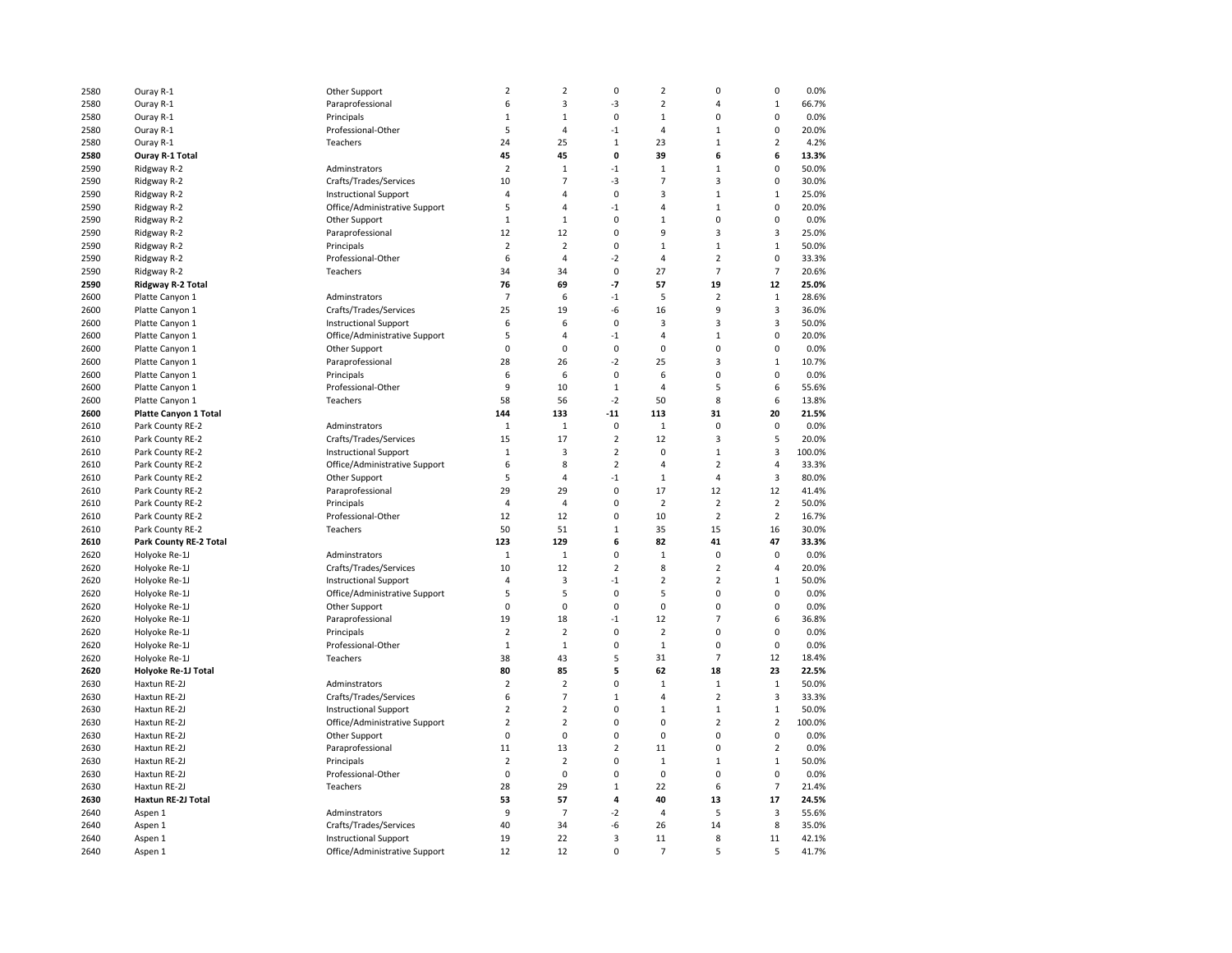| 2640 | Aspen 1                 | Other Support                 | 11             | 8              | $-3$                    | 5              | 6              | 3              | 54.5%  |
|------|-------------------------|-------------------------------|----------------|----------------|-------------------------|----------------|----------------|----------------|--------|
| 2640 | Aspen 1                 | Paraprofessional              | 42             | 35             | $-7$                    | 21             | 21             | 14             | 50.0%  |
| 2640 | Aspen 1                 | Principals                    | 6              | $\overline{7}$ | $1\,$                   | 3              | 3              | $\overline{4}$ | 50.0%  |
| 2640 | Aspen 1                 | Professional-Other            | 17             | 22             | 5                       | $\overline{7}$ | 10             | 15             | 58.8%  |
| 2640 | Aspen 1                 | Teachers                      | 135            | 132            | $-3$                    | 112            | 23             | 20             | 17.0%  |
| 2640 | Aspen 1 Total           |                               | 291            | 279            | $-12$                   | 196            | 95             | 83             | 32.6%  |
| 2650 | Granada RE-1            | Adminstrators                 | $\mathbf 0$    | 1              | $\,1\,$                 | 0              | 0              | $\mathbf 1$    | 0.0%   |
| 2650 | Granada RE-1            | Crafts/Trades/Services        | 8              | 8              | 0                       | 7              | $\mathbf{1}$   | $\mathbf{1}$   | 12.5%  |
| 2650 | Granada RE-1            | <b>Instructional Support</b>  | $\overline{3}$ | 3              | 0                       | 3              | 0              | $\mathbf 0$    | 0.0%   |
| 2650 | Granada RE-1            | Office/Administrative Support | $\overline{2}$ | $\overline{2}$ | 0                       | $\overline{2}$ | $\Omega$       | $\mathbf 0$    | 0.0%   |
| 2650 | Granada RE-1            | Other Support                 | $\mathbf 0$    | 0              | 0                       | 0              | $\overline{0}$ | $\pmb{0}$      | 0.0%   |
| 2650 | Granada RE-1            | Paraprofessional              | 6              | 4              | $-2$                    | 3              | 3              | $1\,$          | 50.0%  |
| 2650 | Granada RE-1            | Principals                    | $1\,$          | 0              | $-1$                    | 0              | $\mathbf{1}$   | 0              | 100.0% |
| 2650 | Granada RE-1            | Professional-Other            | $\overline{2}$ | 2              | $\mathbf 0$             | $\mathbf{1}$   | $\mathbf{1}$   | $\mathbf{1}$   | 50.0%  |
|      |                         | Teachers                      |                |                | $\mathbf{1}$            |                | 5              | 6              |        |
| 2650 | Granada RE-1            |                               | 18             | 19             |                         | 13             |                |                | 27.8%  |
| 2650 | Granada RE-1 Total      |                               | 40             | 39             | -1                      | 29             | 11             | 10             | 27.5%  |
| 2660 | Lamar Re-2              | Adminstrators                 | 1              | $\mathbf{1}$   | $\mathbf 0$             | 0              | $\mathbf 1$    | $\mathbf{1}$   | 100.0% |
| 2660 | Lamar Re-2              | Crafts/Trades/Services        | 17             | 18             | $\mathbf 1$             | 14             | 3              | 4              | 17.6%  |
| 2660 | Lamar Re-2              | <b>Instructional Support</b>  | 6              | $\overline{7}$ | $\mathbf 1$             | 6              | 0              | $\mathbf{1}$   | 0.0%   |
| 2660 | Lamar Re-2              | Office/Administrative Support | 15             | 15             | 0                       | 14             | $\mathbf{1}$   | $1\,$          | 6.7%   |
| 2660 | Lamar Re-2              | Other Support                 | 3              | 3              | 0                       | $\overline{2}$ | $\mathbf 1$    | $\mathbf 1$    | 33.3%  |
| 2660 | Lamar Re-2              | Paraprofessional              | 48             | 56             | 8                       | 38             | 10             | 18             | 20.8%  |
| 2660 | Lamar Re-2              | Principals                    | 9              | 9              | 0                       | 9              | 0              | 0              | 0.0%   |
| 2660 | Lamar Re-2              | Professional-Other            | 4              | 4              | 0                       | 3              | $\mathbf{1}$   | $\mathbf{1}$   | 25.0%  |
| 2660 | Lamar Re-2              | Teachers                      | 101            | 97             | $-4$                    | 92             | 9              | 5              | 8.9%   |
| 2660 | Lamar Re-2 Total        |                               | 204            | 210            | 6                       | 178            | 26             | 32             | 12.7%  |
| 2670 | Holly RE-3              | Adminstrators                 | $\mathbf{1}$   | $\mathbf{1}$   | 0                       | 0              | $\mathbf 1$    | $1\,$          | 100.0% |
| 2670 | Holly RE-3              | Crafts/Trades/Services        | 9              | 8              | $-1$                    | 8              | $\mathbf 1$    | $\pmb{0}$      | 11.1%  |
| 2670 | Holly RE-3              | <b>Instructional Support</b>  | $\mathbf 0$    | 0              | $\mathbf 0$             | 0              | $\mathbf 0$    | $\mathbf 0$    | 0.0%   |
| 2670 | Holly RE-3              | Office/Administrative Support | 3              | 3              | $\mathbf 0$             | $\mathbf{1}$   | $\overline{2}$ | $\overline{2}$ | 66.7%  |
| 2670 | Holly RE-3              | Other Support                 | $1\,$          | $\overline{2}$ | $\,1\,$                 | $\mathbf{1}$   | 0              | $\mathbf{1}$   | 0.0%   |
| 2670 | Holly RE-3              | Paraprofessional              | 11             | 9              | $-2$                    | 8              | 3              | $\mathbf{1}$   | 27.3%  |
| 2670 | Holly RE-3              | Principals                    | $\mathbf{1}$   | $\mathbf 1$    | 0                       | 0              | $\mathbf{1}$   | $\mathbf{1}$   | 100.0% |
| 2670 | Holly RE-3              | Professional-Other            | $\mathbf 0$    | $\mathbf 0$    | $\mathbf 0$             | $\mathbf 0$    | $\mathbf 0$    | $\mathbf 0$    | 0.0%   |
| 2670 | Holly RE-3              | Teachers                      | 19             | 17             | $-2$                    | 13             | 6              | $\overline{a}$ | 31.6%  |
| 2670 | <b>Holly RE-3 Total</b> |                               | 45             | 41             | $-4$                    | 31             | 14             | 10             | 31.1%  |
| 2680 | Wiley RE-13 Jt          | Adminstrators                 | $\mathbf{1}$   | $\mathbf{1}$   | 0                       | $\mathbf{1}$   | $\mathbf 0$    | $\mathbf 0$    | 0.0%   |
| 2680 | Wiley RE-13 Jt          | Crafts/Trades/Services        | 6              | $\overline{7}$ | $\mathbf{1}$            | $\overline{4}$ | $\overline{2}$ | $\overline{3}$ | 33.3%  |
| 2680 | Wiley RE-13 Jt          | <b>Instructional Support</b>  | $\overline{4}$ | $\mathbf{1}$   | $-3$                    | $\mathbf{1}$   | 3              | $\mathbf 0$    | 75.0%  |
| 2680 | Wiley RE-13 Jt          | Office/Administrative Support | $\overline{2}$ | 4              | $\overline{2}$          | $\mathbf 1$    | $\mathbf 1$    | 3              | 50.0%  |
| 2680 | Wiley RE-13 Jt          | Other Support                 | $\mathbf 0$    | $\mathbf{1}$   | $\mathbf 1$             | 0              | $\overline{0}$ | $\mathbf 1$    | 0.0%   |
| 2680 | Wiley RE-13 Jt          | Paraprofessional              | 10             | 12             | $\overline{2}$          | 9              | $\mathbf 1$    | 3              | 10.0%  |
| 2680 | Wiley RE-13 Jt          | Principals                    | $1\,$          | $\mathbf{1}$   | 0                       | $\mathbf{1}$   | 0              | 0              | 0.0%   |
| 2680 | Wiley RE-13 Jt          | Professional-Other            | $\overline{2}$ | $\mathbf 0$    | $-2$                    | 0              | $\overline{2}$ | $\pmb{0}$      | 100.0% |
| 2680 | Wiley RE-13 Jt          | Teachers                      | 19             | 22             | 3                       | 14             | 5              | 8              | 26.3%  |
| 2680 | Wiley RE-13 Jt Total    |                               | 45             | 49             | 4                       | 31             | 14             | 18             | 31.1%  |
| 2690 | Pueblo City 60          | Adminstrators                 | 23             | 26             | 3                       | 20             | 3              | 6              | 13.0%  |
| 2690 | Pueblo City 60          | Crafts/Trades/Services        | 331            | 224            | $-107$                  | 192            | 139            | 32             | 42.0%  |
| 2690 | Pueblo City 60          | <b>Instructional Support</b>  | 137            | 173            | 36                      | 106            | 31             | 67             | 22.6%  |
| 2690 | Pueblo City 60          | Office/Administrative Support | 110            | 110            | $\pmb{0}$               | 90             | 20             | 20             | 18.2%  |
|      | Pueblo City 60          |                               | 47             |                | $\overline{\mathbf{3}}$ |                | 6              | 9              | 12.8%  |
| 2690 |                         | Other Support                 |                | 50             |                         | 41             |                |                |        |
| 2690 | Pueblo City 60          | Paraprofessional              | 381            | 392            | 11<br>$-3$              | 306            | 75<br>9        | 86             | 19.7%  |
| 2690 | Pueblo City 60          | Principals                    | 62             | 59             |                         | 53             |                | 6              | 14.5%  |
| 2690 | Pueblo City 60          | Professional-Other            | 76             | 83             | $\overline{7}$          | 66             | 10             | 17             | 13.2%  |
| 2690 | Pueblo City 60          | Teachers                      | 931            | 897            | $-34$                   | 742            | 189            | 155            | 20.3%  |
| 2690 | Pueblo City 60 Total    |                               | 2,098          | 2,014          | $-84$                   | 1,616          | 482            | 398            | 23.0%  |
| 2700 | Pueblo County 70        | Adminstrators                 | 11             | 22             | 11                      | 10             | $\mathbf 1$    | 12             | 9.1%   |
| 2700 | Pueblo County 70        | Crafts/Trades/Services        | 141            | 149            | 8                       | 114            | 27             | 35             | 19.1%  |
| 2700 | Pueblo County 70        | <b>Instructional Support</b>  | 30             | 32             | $\overline{2}$          | 26             | 4              | 6              | 13.3%  |
| 2700 | Pueblo County 70        | Office/Administrative Support | 50             | 55             | 5                       | 45             | 5              | 10             | 10.0%  |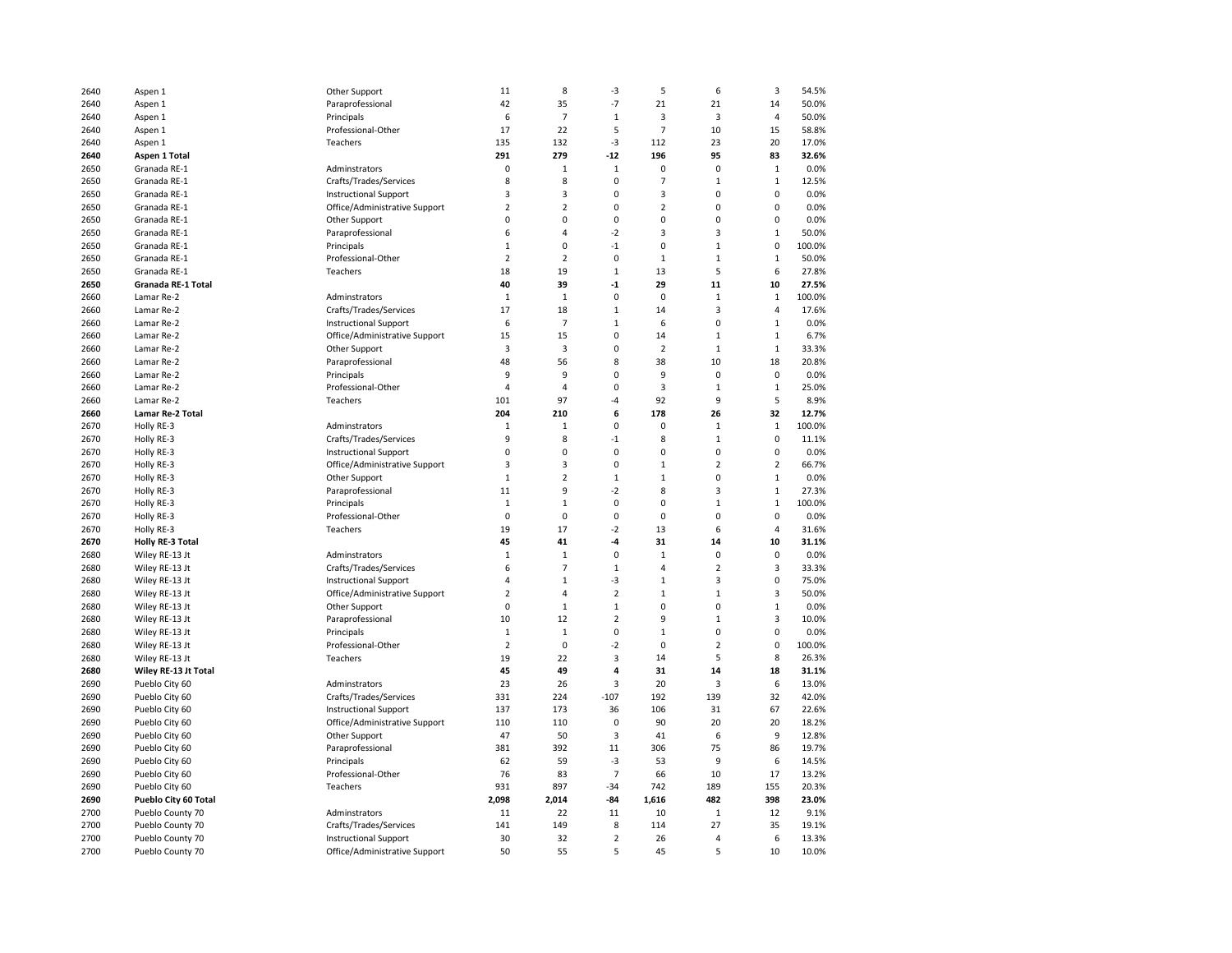| 2700         | Pueblo County 70                           | Other Support                 | 36             | 36             | $\mathbf 0$             | 31             | 5              | 5                        | 13.9% |
|--------------|--------------------------------------------|-------------------------------|----------------|----------------|-------------------------|----------------|----------------|--------------------------|-------|
| 2700         | Pueblo County 70                           | Paraprofessional              | 161            | 205            | 44                      | 138            | 23             | 67                       | 14.3% |
| 2700         | Pueblo County 70                           | Principals                    | 40             | 40             | $\mathbf 0$             | 29             | 11             | 11                       | 27.5% |
| 2700         | Pueblo County 70                           | Professional-Other            | 37             | 35             | $-2$                    | 23             | 14             | 12                       | 37.8% |
| 2700         | Pueblo County 70                           | Teachers                      | 527            | 544            | 17                      | 471            | 56             | 73                       | 10.6% |
| 2700         | Pueblo County 70 Total                     |                               | 1,033          | 1,118          | 85                      | 887            | 146            | 231                      | 14.1% |
| 2710         | Meeker RE-1                                | Adminstrators                 | $\mathbf 1$    | 1              | $\pmb{0}$               | 1              | 0              | $\pmb{0}$                | 0.0%  |
| 2710         | Meeker RE-1                                | Crafts/Trades/Services        | 13             | 17             | 4                       | 10             | 3              | $\overline{7}$           | 23.1% |
| 2710         | Meeker RE-1                                | <b>Instructional Support</b>  | 3              | $\overline{4}$ | $\mathbf{1}$            | 3              | $\mathbf 0$    | $\mathbf{1}$             | 0.0%  |
| 2710         | Meeker RE-1                                | Office/Administrative Support | $\overline{7}$ | 5              | $-2$                    | $\overline{4}$ | 3              | $\mathbf{1}$             | 42.9% |
| 2710         | Meeker RE-1                                | Other Support                 | 0              | 0              | $\pmb{0}$               | 0              | $\overline{0}$ | $\pmb{0}$                | 0.0%  |
| 2710         | Meeker RE-1                                | Paraprofessional              | 19             | 17             | $-2$                    | 10             | 9              | $\overline{7}$           | 47.4% |
| 2710         | Meeker RE-1                                | Principals                    | 3              | 3              | $\mathbf 0$             | $\overline{2}$ | $\mathbf{1}$   | $\mathbf{1}$             | 33.3% |
| 2710         | Meeker RE-1                                | Professional-Other            | $\overline{4}$ | 4              | $\mathbf 0$             | $\overline{4}$ | $\mathbf 0$    | $\mathbf 0$              | 0.0%  |
|              |                                            | Teachers                      | 50             |                | $\mathbf{1}$            |                | 5              | 6                        |       |
| 2710         | Meeker RE-1                                |                               |                | 51             | $\overline{\mathbf{c}}$ | 45             |                |                          | 10.0% |
| 2710         | Meeker RE-1 Total                          |                               | 100            | 102            |                         | 79             | 21             | 23                       | 21.0% |
| 2720         | Rangely RE-4                               | Adminstrators                 | $\overline{2}$ | $\mathbf 1$    | $-1$                    | $1\,$          | $\mathbf 1$    | $\pmb{0}$                | 50.0% |
| 2720         | Rangely RE-4                               | Crafts/Trades/Services        | 18             | 21             | 3                       | 14             | 4              | $\overline{7}$           | 22.2% |
| 2720         | Rangely RE-4                               | <b>Instructional Support</b>  | $\mathbf 1$    | $\overline{2}$ | $\,1\,$                 | $1\,$          | $\mathbf 0$    | $\mathbf{1}$             | 0.0%  |
| 2720         | Rangely RE-4                               | Office/Administrative Support | $\overline{4}$ | 4              | 0                       | $\overline{4}$ | $\overline{0}$ | $\pmb{0}$                | 0.0%  |
| 2720         | Rangely RE-4                               | Other Support                 | 0              | 0              | $\mathbf 0$             | 0              | $\mathbf 0$    | $\pmb{0}$                | 0.0%  |
| 2720         | Rangely RE-4                               | Paraprofessional              | 23             | 20             | $-3$                    | 17             | 6              | $\overline{\mathbf{3}}$  | 26.1% |
| 2720         | Rangely RE-4                               | Principals                    | $\overline{2}$ | $\overline{2}$ | $\pmb{0}$               | $\mathbf{1}$   | $\mathbf 1$    | $\mathbf{1}$             | 50.0% |
| 2720         | Rangely RE-4                               | Professional-Other            | $\overline{2}$ | $\overline{2}$ | $\pmb{0}$               | $\mathbf 1$    | $\mathbf 1$    | $\mathbf 1$              | 50.0% |
| 2720         | Rangely RE-4                               | Teachers                      | 36             | 34             | $-2$                    | 26             | 10             | 8                        | 27.8% |
| 2720         | <b>Rangely RE-4 Total</b>                  |                               | 88             | 86             | $-2$                    | 65             | 23             | 21                       | 26.1% |
| 2730         | Upper Rio Grande School District C-7       | Adminstrators                 | 4              | 3              | $-1$                    | $\overline{2}$ | $\overline{2}$ | $\mathbf{1}$             | 50.0% |
| 2730         | Upper Rio Grande School District C-7       | Crafts/Trades/Services        | 14             | 16             | $\overline{2}$          | 11             | 3              | 5                        | 21.4% |
| 2730         | Upper Rio Grande School District C-7       | <b>Instructional Support</b>  | 3              | 4              | $\,1\,$                 | 3              | $\mathbf 0$    | $\mathbf 1$              | 0.0%  |
| 2730         | Upper Rio Grande School District C-7       | Office/Administrative Support | 5              | 6              | $\mathbf{1}$            | 5              | $\mathbf 0$    | $\mathbf{1}$             | 0.0%  |
| 2730         | Upper Rio Grande School District C-7       | Other Support                 | $\overline{2}$ | $\mathbf 1$    | $^{\text{-}1}$          | $\mathbf 1$    | $\mathbf 1$    | $\pmb{0}$                | 50.0% |
| 2730         | Upper Rio Grande School District C-7       | Paraprofessional              | 10             | 12             | 2                       | $\overline{7}$ | 3              | 5                        | 30.0% |
| 2730         | Upper Rio Grande School District C-7       | Principals                    | $\overline{2}$ | $\overline{2}$ | 0                       | $\mathbf{1}$   | $\mathbf{1}$   | $\mathbf{1}$             | 50.0% |
| 2730         | Upper Rio Grande School District C-7       | Professional-Other            | $\overline{2}$ | $\overline{2}$ | $\mathbf 0$             | $\overline{2}$ | $\mathbf 0$    | $\mathbf 0$              | 0.0%  |
| 2730         | Upper Rio Grande School District C-7       | Teachers                      | 33             | 36             | 3                       | 27             | 6              | 9                        | 18.2% |
| 2730         | Upper Rio Grande School District C-7 Total |                               | 75             | 82             | $\overline{7}$          | 59             | 16             | 23                       | 21.3% |
| 2740         | Monte Vista C-8                            | Adminstrators                 | $1\,$          | $\,1\,$        | 0                       | $\mathbf{1}$   | $\mathbf 0$    | $\mathbf 0$              | 0.0%  |
| 2740         | Monte Vista C-8                            | Crafts/Trades/Services        | 24             | 28             | $\overline{4}$          | 18             | 6              | 10                       | 25.0% |
| 2740         | Monte Vista C-8                            | <b>Instructional Support</b>  | 10             | 15             | 5                       | 8              | $\overline{2}$ | $\overline{7}$           | 20.0% |
| 2740         | Monte Vista C-8                            | Office/Administrative Support | 10             | 11             | $\,1\,$                 | 9              | $\mathbf 1$    | $\overline{2}$           | 10.0% |
| 2740         | Monte Vista C-8                            | Other Support                 | 4              | 3              | $-1$                    | 3              | $\mathbf{1}$   | $\pmb{0}$                | 25.0% |
| 2740         | Monte Vista C-8                            | Paraprofessional              | 27             | 31             | 4                       | 18             | 9              | 13                       | 33.3% |
| 2740         | Monte Vista C-8                            | Principals                    | 5              | 5              | 0                       | 5              | 0              | 0                        | 0.0%  |
| 2740         | Monte Vista C-8                            | Professional-Other            | 6              | 6              | 0                       | 6              | $\mathbf 0$    | $\mathbf 0$              | 0.0%  |
| 2740         | Monte Vista C-8                            | Teachers                      | 78             | 84             | 6                       | 56             | 22             | 28                       | 28.2% |
| 2740         | Monte Vista C-8 Total                      |                               | 165            | 184            | 19                      | 124            | 41             | 60                       | 24.8% |
| 2750         | Sargent RE-33J                             | Adminstrators                 | $\mathbf 1$    | $\mathbf 1$    | 0                       | $\mathbf 1$    | 0              | 0                        | 0.0%  |
| 2750         | Sargent RE-33J                             | Crafts/Trades/Services        | 10             | 8              | $-2$                    | 8              | $\overline{2}$ | $\pmb{0}$                | 20.0% |
| 2750         | Sargent RE-33J                             | <b>Instructional Support</b>  | 3              | 3              | $\mathbf 0$             | $\overline{2}$ | $\mathbf{1}$   | $\mathbf 1$              | 33.3% |
| 2750         | Sargent RE-33J                             | Office/Administrative Support | 3              | 3              | $\pmb{0}$               | 3              | 0              | $\pmb{0}$                | 0.0%  |
| 2750         | Sargent RE-33J                             | Other Support                 | $\mathbf 1$    | $\overline{2}$ | $\,1\,$                 | $\mathbf 1$    | $\mathbf 0$    | $\mathbf 1$              | 0.0%  |
|              |                                            |                               | 3              | $\overline{2}$ | $-1$                    | $\overline{2}$ | $\mathbf 1$    | $\pmb{0}$                | 33.3% |
| 2750<br>2750 | Sargent RE-33J                             | Paraprofessional              | $\overline{2}$ | $\overline{2}$ | $\pmb{0}$               | $\overline{2}$ | $\overline{0}$ | $\pmb{0}$                | 0.0%  |
|              | Sargent RE-33J                             | Principals                    |                |                | $\mathbf 0$             | 5              | $\mathbf 0$    | $\mathbf 0$              |       |
| 2750         | Sargent RE-33J                             | Professional-Other            | 5              | 5              |                         |                |                |                          | 0.0%  |
| 2750         | Sargent RE-33J                             | Teachers                      | 32             | 28             | $-4$                    | 23             | 9              | 5                        | 28.1% |
| 2750         | Sargent RE-33J Total                       |                               | 60             | 54             | -6                      | 47             | 13             | $\overline{\phantom{a}}$ | 21.7% |
| 2760         | Hayden RE-1                                | Adminstrators                 | 0              | $\mathbf 2$    | $\mathbf 2$             | 0              | 0              | $\overline{2}$           | 0.0%  |
| 2760         | Hayden RE-1                                | Crafts/Trades/Services        | 0              | 10             | 10                      | 0              | $\mathbf 0$    | 10                       | 0.0%  |
| 2760         | Hayden RE-1                                | <b>Instructional Support</b>  | $\overline{2}$ | 3              | $\mathbf 1$             | $\mathbf{1}$   | $\mathbf{1}$   | $\mathbf 2$              | 50.0% |
| 2760         | Hayden RE-1                                | Office/Administrative Support | $\mathbf 0$    | 3              | $\overline{\mathbf{3}}$ | $\mathbf 0$    | $\Omega$       | $\overline{3}$           | 0.0%  |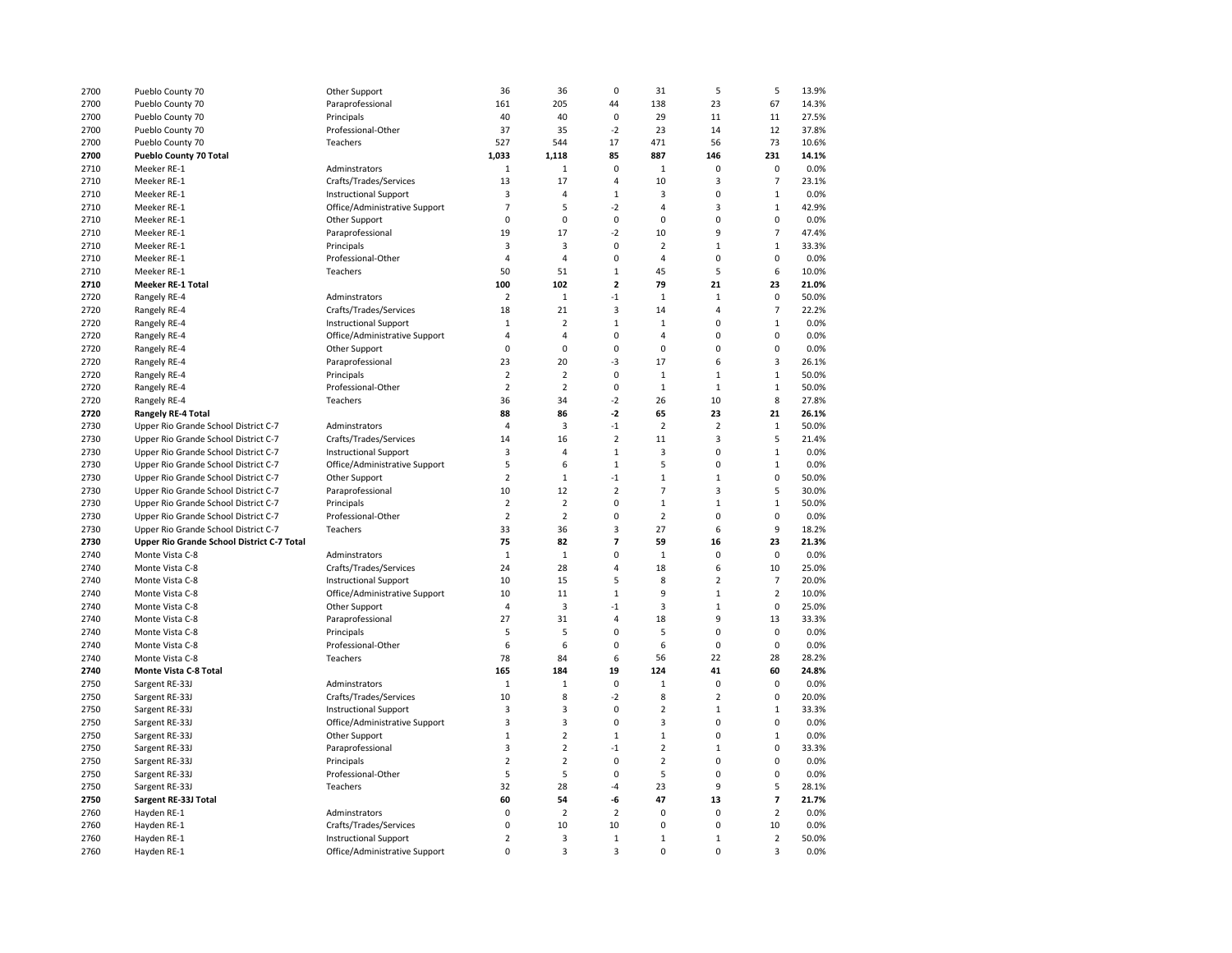| 2760 | Hayden RE-1                         | Other Support                 | 0                              | $\mathbf 1$                      | $1\,$                         | 0                   | $\pmb{0}$                        | $\mathbf 1$         | 0.0%            |
|------|-------------------------------------|-------------------------------|--------------------------------|----------------------------------|-------------------------------|---------------------|----------------------------------|---------------------|-----------------|
| 2760 | Hayden RE-1                         | Paraprofessional              | $\pmb{0}$                      | 10                               | 10                            | $\mathbf 0$         | $\mathbf 0$                      | 10                  | 0.0%            |
| 2760 | Hayden RE-1                         | Principals                    | $\mathbf{1}$                   | 3                                | $\overline{2}$                | $\mathbf{1}$        | $\mathbf 0$                      | $\overline{2}$      | 0.0%            |
| 2760 | Hayden RE-1                         | Professional-Other            | $\mathbf 0$                    | $\overline{4}$                   | $\overline{4}$                | $\mathbf 0$         | $\mathbf 0$                      | $\overline{4}$      | 0.0%            |
| 2760 | Hayden RE-1                         | Teachers                      | 32                             | 32                               | $\mathbf 0$                   | 21                  | 11                               | 11                  | 34.4%           |
| 2760 | Hayden RE-1 Total                   |                               | 35                             | 68                               | 33                            | 23                  | 12                               | 45                  | 34.3%           |
| 2770 | Steamboat Springs RE-2              | Adminstrators                 | 10                             | 10                               | 0                             | 9                   | $\mathbf{1}$                     | $\mathbf 1$         | 10.0%           |
| 2770 | Steamboat Springs RE-2              | Crafts/Trades/Services        | 39                             | 40                               | $\mathbf 1$                   | 30                  | 9                                | 10                  | 23.1%           |
| 2770 | Steamboat Springs RE-2              | <b>Instructional Support</b>  | 26                             | 25                               | $-1$                          | 17                  | 9                                | 8                   | 34.6%           |
| 2770 | Steamboat Springs RE-2              | Office/Administrative Support | 18                             | 18                               | $\mathbf 0$                   | 14                  | $\overline{4}$                   | $\overline{4}$      | 22.2%           |
| 2770 | Steamboat Springs RE-2              | Other Support                 | 5                              | $\overline{7}$                   | $\overline{2}$                | 5                   | $\pmb{0}$                        | $\overline{2}$      | 0.0%            |
| 2770 | Steamboat Springs RE-2              | Paraprofessional              | 49                             | 49                               | 0                             | 32                  | 17                               | 17                  | 34.7%           |
| 2770 | <b>Steamboat Springs RE-2</b>       | Principals                    | 10                             | 13                               | 3                             | 9                   | $\mathbf{1}$                     | 4                   | 10.0%           |
| 2770 | <b>Steamboat Springs RE-2</b>       | Professional-Other            | 9                              | 10                               | $1\,$                         | 8                   | $\mathbf{1}$                     | $\overline{2}$      | 11.1%           |
| 2770 | Steamboat Springs RE-2              | Teachers                      | 176                            | 203                              | 27                            | 154                 | 22                               | 49                  | 12.5%           |
| 2770 | <b>Steamboat Springs RE-2 Total</b> |                               | 342                            | 375                              | 33                            | 278                 | 64                               | 97                  | 18.7%           |
| 2780 | South Routt RE 3                    | Adminstrators                 | 1                              | $1\,$                            | 0                             | $\mathbf 1$         | $\mathbf 0$                      | $\mathbf 0$         | 0.0%            |
| 2780 | South Routt RE 3                    | Crafts/Trades/Services        | 14                             | 12                               | $-2$                          | 9                   | 5                                | 3                   | 35.7%           |
| 2780 | South Routt RE 3                    | <b>Instructional Support</b>  | $\overline{2}$                 | $\overline{2}$                   | 0                             | $\mathbf 1$         | $\mathbf 1$                      | $\mathbf 1$         | 50.0%           |
| 2780 | South Routt RE 3                    | Office/Administrative Support | $\overline{4}$                 | $\mathsf 3$                      | $-1$                          | 3                   | $\,1\,$                          | 0                   | 25.0%           |
| 2780 | South Routt RE 3                    | Other Support                 | $\mathbf{1}$                   | $\,1\,$                          | $\mathbf 0$                   | $\mathbf 1$         | $\pmb{0}$                        | 0                   | 0.0%            |
| 2780 | South Routt RE 3                    | Paraprofessional              | 11                             | 13                               | $\overline{2}$                | 6                   | 5                                | $\overline{7}$      | 45.5%           |
| 2780 | South Routt RE 3                    | Principals                    | $\mathbf{1}$                   | $\overline{2}$                   | $\mathbf 1$                   | $\mathbf{1}$        | $\mathbf 0$                      | $\mathbf 1$         | 0.0%            |
| 2780 | South Routt RE 3                    | Professional-Other            | 3                              | $\overline{3}$                   | $\mathbf 0$                   | $\overline{2}$      | $\mathbf{1}$                     | $\mathbf 1$         | 33.3%           |
| 2780 | South Routt RE 3                    | Teachers                      | 30                             | 31                               | $\mathbf{1}$                  | 22                  | 8                                | 9                   | 26.7%           |
| 2780 | South Routt RE 3 Total              |                               | 67                             | 68                               | $\mathbf 1$                   | 46                  | 21                               | 22                  | 31.3%           |
| 2790 | Mountain Valley RE 1                | Adminstrators                 | $\mathbf{1}$                   | $\mathbf 1$                      | $\mathbf 0$                   | $\mathbf{1}$        | $\mathbf 0$                      | $\mathbf 0$         | 0.0%            |
| 2790 | Mountain Valley RE 1                | Crafts/Trades/Services        | 9                              | $\overline{7}$                   | $-2$                          | 6                   | 3                                | $\mathbf 1$         | 33.3%           |
| 2790 | Mountain Valley RE 1                | <b>Instructional Support</b>  | $\overline{4}$                 | 3                                | $-1$                          | $\mathbf 1$         | $\overline{3}$                   | $\overline{2}$      | 75.0%           |
| 2790 | Mountain Valley RE 1                |                               | $\mathbf{1}$                   | $\overline{2}$                   | $\mathbf{1}$                  | $\mathbf{1}$        | $\mathbf 0$                      | $\mathbf{1}$        | 0.0%            |
| 2790 |                                     | Office/Administrative Support | $\,1\,$                        |                                  | 0                             | $\mathbf 0$         | $\mathbf{1}$                     | $\mathbf 1$         | 100.0%          |
|      | Mountain Valley RE 1                | Other Support                 | 2                              | $\,1\,$                          |                               | $\mathbf{1}$        |                                  | $\overline{7}$      |                 |
| 2790 | Mountain Valley RE 1                | Paraprofessional              | $\mathbf{1}$                   | 8                                | 6<br>0                        | 0                   | $\mathbf{1}$<br>$\mathbf{1}$     |                     | 50.0%           |
| 2790 | Mountain Valley RE 1                | Principals                    |                                | $\mathbf{1}$                     |                               |                     |                                  | $\mathbf 1$         | 100.0%          |
| 2790 | Mountain Valley RE 1                | Professional-Other            | $\overline{2}$                 | $\overline{4}$                   | $\overline{2}$                | $\mathbf 1$         | $\mathbf{1}$                     | 3                   | 50.0%           |
| 2790 | Mountain Valley RE 1                | Teachers                      | 13                             | 14                               | $\mathbf 1$                   | $\overline{7}$      | 6                                | $\overline{7}$      | 46.2%           |
| 2790 | <b>Mountain Valley RE 1 Total</b>   |                               | 34                             | 41                               | $\overline{7}$                | 18                  | 16                               | 23                  | 47.1%           |
| 2800 | Moffat 2                            | Adminstrators                 | $\overline{7}$                 | 6                                | $-1$                          | 6                   | $\mathbf{1}$                     | $\mathbf 0$         | 14.3%           |
| 2800 | Moffat 2                            | Crafts/Trades/Services        | 12                             | 13                               | $\mathbf 1$<br>$\overline{2}$ | 8<br>$\overline{2}$ | $\overline{4}$<br>$\overline{2}$ | 5<br>4              | 33.3%<br>50.0%  |
| 2800 | Moffat 2                            | <b>Instructional Support</b>  | $\overline{4}$                 | 6                                |                               |                     |                                  | $\overline{2}$      |                 |
| 2800 | Moffat 2                            | Office/Administrative Support | $1\,$                          | $\overline{2}$                   | $\mathbf 1$                   | 0                   | $\mathbf{1}$<br>$\mathbf{1}$     |                     | 100.0%          |
| 2800 | Moffat 2                            | Other Support                 | $\overline{2}$                 | $\mathbf 1$                      | $-1$                          | $\mathbf 1$         |                                  | 0                   | 50.0%           |
| 2800 | Moffat 2                            | Paraprofessional              | 12                             | 12                               | 0                             | 8                   | $\overline{4}$                   | 4<br>$\overline{2}$ | 33.3%<br>100.0% |
| 2800 | Moffat 2                            | Principals                    | $\mathbf{1}$<br>$\overline{2}$ | $\overline{2}$<br>$\overline{2}$ | $\mathbf 1$<br>$\mathbf 0$    | 0<br>$\overline{2}$ | $\mathbf{1}$<br>$\mathbf 0$      | 0                   | 0.0%            |
| 2800 | Moffat 2                            | Professional-Other            | 22                             |                                  | $\mathbf{1}$                  | 14                  | 8                                | 9                   |                 |
| 2800 | Moffat 2                            | Teachers                      |                                | 23                               |                               |                     |                                  |                     | 36.4%           |
| 2800 | Moffat 2 Total                      |                               | 63                             | 67                               | 4                             | 41                  | 22                               | 26                  | 34.9%           |
| 2810 | Center 26 JT                        | Adminstrators                 | 6                              | 5                                | $-1$                          | 4                   | $\overline{2}$                   | $\mathbf 1$         | 33.3%           |
| 2810 | Center 26 JT                        | Crafts/Trades/Services        | 19                             | 19                               | 0                             | 15                  | $\overline{4}$                   | 4                   | 21.1%           |
| 2810 | Center 26 JT                        | <b>Instructional Support</b>  | 11                             | 6                                | -5                            | 5                   | 6                                | $\mathbf 1$         | 54.5%           |
| 2810 | Center 26 JT                        | Office/Administrative Support | 9                              | 6                                | -3                            | 5                   | $\overline{4}$                   | $\mathbf 1$         | 44.4%           |
| 2810 | Center 26 JT                        | Other Support                 | 3                              | $\overline{2}$                   | $-1$                          | $\overline{2}$      | $\mathbf 1$                      | 0                   | 33.3%           |
| 2810 | Center 26 JT                        | Paraprofessional              | 33                             | 25                               | -8                            | 19                  | 14                               | 6                   | 42.4%           |
| 2810 | Center 26 JT                        | Principals                    | 3                              | 5                                | $\overline{2}$                | $\overline{2}$      | $\mathbf{1}$                     | 3                   | 33.3%           |
| 2810 | Center 26 JT                        | Professional-Other            | 5                              | $\overline{4}$                   | $-1$                          | $\overline{2}$      | $\overline{\mathbf{3}}$          | $\overline{2}$      | 60.0%           |
| 2810 | Center 26 JT                        | Teachers                      | 44                             | 47                               | $\overline{\mathbf{3}}$       | 34                  | 10                               | 13                  | 22.7%           |
| 2810 | Center 26 JT Total                  |                               | 133                            | 119                              | $-14$                         | 88                  | 45                               | 31                  | 33.8%           |
| 2820 | Silverton 1                         | Adminstrators                 | $\mathbf 1$                    | $\mathbf 1$                      | 0                             | $\mathbf 1$         | $\mathbf 0$                      | 0                   | 0.0%            |
| 2820 | Silverton 1                         | Crafts/Trades/Services        | $\mathbf{1}$                   | $\mathbf 1$                      | $\mathbf 0$                   | $\mathbf 1$         | $\mathbf 0$                      | $\mathbf 0$         | 0.0%            |
| 2820 | Silverton 1                         | <b>Instructional Support</b>  | $\overline{2}$                 | 3                                | $\mathbf{1}$                  | $\overline{2}$      | $\mathbf 0$                      | $\mathbf 1$         | 0.0%            |
| 2820 | Silverton 1                         | Office/Administrative Support | $\mathbf 1$                    | $\overline{2}$                   | $\mathbf 1$                   | $\mathbf 1$         | $\mathbf 0$                      | $\mathbf 1$         | 0.0%            |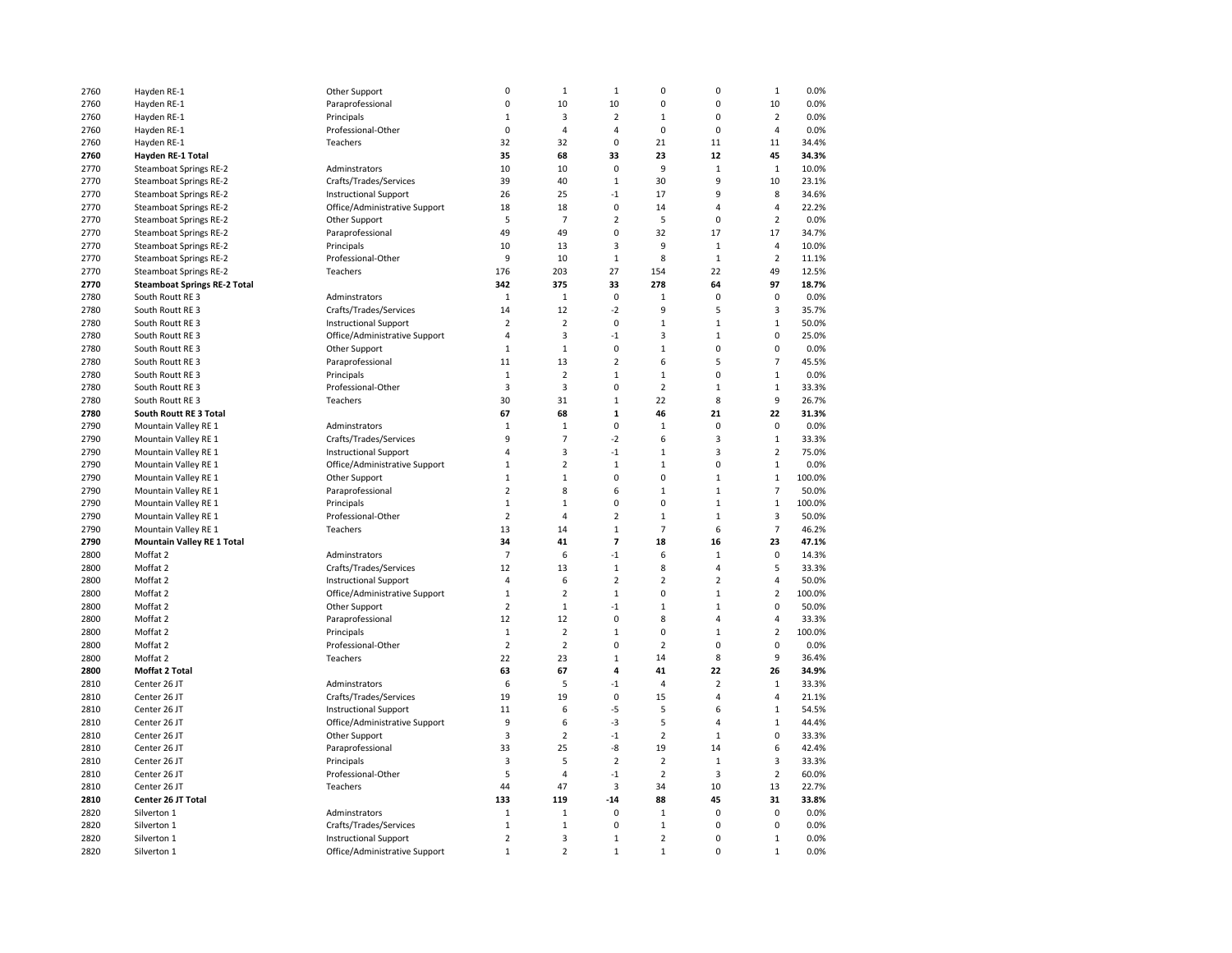| 2820 | Silverton 1                         | Other Support                 | $\overline{2}$          | $\mathbf 1$             | $^{\text{-}1}$ | $\mathbf{1}$            | $\mathbf 1$    | 0              | 50.0%  |
|------|-------------------------------------|-------------------------------|-------------------------|-------------------------|----------------|-------------------------|----------------|----------------|--------|
| 2820 | Silverton 1                         | Paraprofessional              | $1\,$                   | $\mathbf{1}$            | 0              | $\mathbf 0$             | $\mathbf{1}$   | $\mathbf 1$    | 100.0% |
| 2820 | Silverton 1                         | Principals                    | $\mathbf{1}$            | $\mathbf{1}$            | 0              | $\mathbf{1}$            | $\mathbf 0$    | 0              | 0.0%   |
| 2820 | Silverton 1                         | Professional-Other            | $\mathbf 0$             | $\mathbf 0$             | 0              | $\mathbf 0$             | $\mathbf 0$    | 0              | 0.0%   |
| 2820 | Silverton 1                         | Teachers                      | 12                      | 10                      | $-2$           | 10                      | $\overline{2}$ | 0              | 16.7%  |
| 2820 | <b>Silverton 1 Total</b>            |                               | 21                      | 20                      | $-1$           | 17                      | $\overline{a}$ | 3              | 19.0%  |
| 2830 | Telluride R-1                       | Adminstrators                 | 3                       | 3                       | 0              | $1\,$                   | $\overline{2}$ | $\overline{2}$ | 66.7%  |
| 2830 | Telluride R-1                       | Crafts/Trades/Services        | 8                       | $\mathbf{1}$            | $-7$           | 0                       | 8              | $\mathbf{1}$   | 100.0% |
| 2830 | Telluride R-1                       | <b>Instructional Support</b>  | 12                      | 30                      | 18             | 8                       | $\overline{4}$ | 22             | 33.3%  |
| 2830 | Telluride R-1                       | Office/Administrative Support | 10                      | $\mathbf{1}$            | -9             | $\mathbf{1}$            | 9              | 0              | 90.0%  |
| 2830 | Telluride R-1                       | Other Support                 | 5                       | 3                       | $-2$           | $\overline{2}$          | $\overline{3}$ | $\mathbf{1}$   | 60.0%  |
| 2830 | Telluride R-1                       | Paraprofessional              | 18                      | 13                      | -5             | $\overline{7}$          | 11             | 6              | 61.1%  |
| 2830 | Telluride R-1                       | Principals                    | 3                       | 3                       | 0              | 3                       | $\mathbf 0$    | 0              | 0.0%   |
| 2830 | Telluride R-1                       |                               | 13                      | 6                       | $-7$           | $\overline{4}$          | 9              | $\overline{2}$ | 69.2%  |
|      |                                     | Professional-Other            |                         |                         | $-17$          |                         | 31             |                |        |
| 2830 | Telluride R-1                       | Teachers                      | 98                      | 81                      |                | 67                      |                | 14             | 31.6%  |
| 2830 | <b>Telluride R-1 Total</b>          |                               | 170                     | 141                     | $-29$          | 93                      | 77             | 48             | 45.3%  |
| 2840 | Norwood R-2J                        | Adminstrators                 | $1\,$                   | $\mathbf 1$             | 0              | $\mathbf 0$             | $\mathbf{1}$   | $\mathbf 1$    | 100.0% |
| 2840 | Norwood R-2J                        | Crafts/Trades/Services        | 10                      | 10                      | 0              | $\overline{7}$          | $\overline{3}$ | 3              | 30.0%  |
| 2840 | Norwood R-2J                        | <b>Instructional Support</b>  | $\overline{2}$          | $\mathbf{1}$            | $-1$           | $\mathbf{1}$            | $\mathbf 1$    | 0              | 50.0%  |
| 2840 | Norwood R-2J                        | Office/Administrative Support | 3                       | 3                       | 0              | $\overline{2}$          | $\mathbf{1}$   | $\mathbf{1}$   | 33.3%  |
| 2840 | Norwood R-2J                        | Other Support                 | $\mathbf{1}$            | $\mathbf{1}$            | 0              | $\mathbf{1}$            | $\mathbf 0$    | $\mathbf 0$    | 0.0%   |
| 2840 | Norwood R-2J                        | Paraprofessional              | $\overline{7}$          | 8                       | $\mathbf 1$    | 6                       | $\mathbf 1$    | $\overline{2}$ | 14.3%  |
| 2840 | Norwood R-2J                        | Principals                    | $\overline{2}$          | $\mathbf 1$             | $-1$           | $\mathbf 0$             | $\overline{2}$ | $\mathbf{1}$   | 100.0% |
| 2840 | Norwood R-2J                        | Professional-Other            | $\mathbf{1}$            | $\mathbf{1}$            | 0              | $\mathbf{1}$            | $\pmb{0}$      | 0              | 0.0%   |
| 2840 | Norwood R-2J                        | Teachers                      | 21                      | 18                      | $-3$           | 13                      | 8              | 5              | 38.1%  |
| 2840 | Norwood R-2J Total                  |                               | 48                      | 44                      | -4             | 31                      | 17             | 13             | 35.4%  |
| 2862 | Julesburg Re-1                      | Adminstrators                 | $\overline{3}$          | $\overline{\mathbf{3}}$ | $\mathbf 0$    | $\,1\,$                 | $\overline{2}$ | $\overline{2}$ | 66.7%  |
| 2862 | Julesburg Re-1                      | Crafts/Trades/Services        | $\overline{2}$          | $\mathbf 2$             | $\mathbf 0$    | $\overline{2}$          | $\pmb{0}$      | 0              | 0.0%   |
| 2862 | Julesburg Re-1                      | <b>Instructional Support</b>  | 6                       | $\overline{9}$          | 3              | 5                       | $\mathbf{1}$   | 4              | 16.7%  |
| 2862 | Julesburg Re-1                      | Office/Administrative Support | 3                       | 3                       | 0              | 3                       | $\pmb{0}$      | 0              | 0.0%   |
| 2862 | Julesburg Re-1                      | Other Support                 | $\mathbf 0$             | $\mathbf 0$             | $\Omega$       | $\mathbf 0$             | $\mathbf 0$    | 0              | 0.0%   |
| 2862 | Julesburg Re-1                      | Paraprofessional              | 8                       | 8                       | 0              | 5                       | $\overline{3}$ | 3              | 37.5%  |
| 2862 | Julesburg Re-1                      | Principals                    | $\overline{2}$          | $\overline{a}$          | $\overline{2}$ | $\overline{2}$          | $\Omega$       | $\overline{2}$ | 0.0%   |
| 2862 | Julesburg Re-1                      | Professional-Other            | $\overline{\mathbf{3}}$ | $\mathbf 2$             | $-1$           | $\overline{2}$          | $\mathbf{1}$   | $\mathbf 0$    | 33.3%  |
| 2862 | Julesburg Re-1                      | Teachers                      | 55                      | 51                      | $-4$           | 40                      | 15             | 11             | 27.3%  |
| 2862 | Julesburg Re-1 Total                |                               | 82                      | 82                      | 0              | 60                      | 22             | 22             | 26.8%  |
| 2865 | <b>Revere School District</b>       | Adminstrators                 | $\mathbf{1}$            | $\mathbf 1$             | 0              | $\mathbf{1}$            | $\Omega$       | $\mathbf 0$    | 0.0%   |
| 2865 | Revere School District              | Crafts/Trades/Services        | 3                       | 3                       | 0              | $\overline{\mathbf{3}}$ | $\Omega$       | 0              | 0.0%   |
| 2865 | <b>Revere School District</b>       | <b>Instructional Support</b>  | $1\,$                   | $\mathbf 1$             | 0              | $1\,$                   | $\mathbf 0$    | 0              | 0.0%   |
| 2865 | <b>Revere School District</b>       | Office/Administrative Support | $\mathbf{1}$            | $\mathbf{1}$            | $\Omega$       | $\mathbf 0$             | $\mathbf{1}$   | $\mathbf 1$    | 100.0% |
| 2865 | <b>Revere School District</b>       | Other Support                 | 0                       | $\mathbf 0$             | $\Omega$       | 0                       | $\mathbf 0$    | 0              | 0.0%   |
| 2865 | <b>Revere School District</b>       | Paraprofessional              | $\overline{4}$          | $\overline{4}$          | $\Omega$       | $\overline{4}$          | $\mathbf 0$    | 0              | 0.0%   |
| 2865 | <b>Revere School District</b>       | Principals                    | $\mathbf{1}$            | $\mathbf{1}$            | $\Omega$       | $\mathbf{1}$            | $\mathbf 0$    | $\mathbf 0$    | 0.0%   |
| 2865 | <b>Revere School District</b>       | Professional-Other            | $\mathbf{1}$            | $\mathbf 1$             | 0              | $1\,$                   | $\pmb{0}$      | 0              | 0.0%   |
|      |                                     |                               |                         |                         |                |                         |                | $\overline{2}$ |        |
| 2865 | <b>Revere School District</b>       | Teachers                      | 17                      | 16                      | $-1$           | 14                      | 3              |                | 17.6%  |
| 2865 | <b>Revere School District Total</b> |                               | 29                      | 28                      | $-1$           | 25                      | $\overline{a}$ | 3              | 13.8%  |
| 3000 | Summit RE-1                         | Adminstrators                 | 8                       | $\overline{7}$          | $-1$           | 5                       | $\overline{3}$ | $\overline{2}$ | 37.5%  |
| 3000 | Summit RE-1                         | Crafts/Trades/Services        | 53                      | 65                      | 12             | 47                      | 6              | 18             | 11.3%  |
| 3000 | Summit RE-1                         | <b>Instructional Support</b>  | 51                      | 43                      | -8             | 32                      | 19             | 11             | 37.3%  |
| 3000 | Summit RE-1                         | Office/Administrative Support | 27                      | 29                      | $\overline{2}$ | 19                      | 8              | 10             | 29.6%  |
| 3000 | Summit RE-1                         | Other Support                 | 18                      | 19                      | $\mathbf 1$    | 16                      | $\overline{2}$ | 3              | 11.1%  |
| 3000 | Summit RE-1                         | Paraprofessional              | 39                      | 48                      | 9              | 21                      | 18             | 27             | 46.2%  |
| 3000 | Summit RE-1                         | Principals                    | 15                      | 15                      | 0              | 13                      | $\overline{2}$ | $\overline{2}$ | 13.3%  |
| 3000 | Summit RE-1                         | Professional-Other            | 14                      | 24                      | 10             | 8                       | 6              | 16             | 42.9%  |
| 3000 | Summit RE-1                         | Teachers                      | 275                     | 287                     | 12             | 239                     | 36             | 48             | 13.1%  |
| 3000 | <b>Summit RE-1 Total</b>            |                               | 500                     | 537                     | 37             | 400                     | 100            | 137            | 20.0%  |
| 3010 | Cripple Creek-Victor RE-1           | Adminstrators                 | $1\,$                   | $\mathbf{1}$            | 0              | $1\,$                   | $\pmb{0}$      | 0              | 0.0%   |
| 3010 | Cripple Creek-Victor RE-1           | Crafts/Trades/Services        | 15                      | 12                      | $-3$           | 9                       | 6              | 3              | 40.0%  |
| 3010 | Cripple Creek-Victor RE-1           | <b>Instructional Support</b>  | 5                       | 6                       | $\mathbf 1$    | 5                       | $\pmb{0}$      | $\mathbf 1$    | 0.0%   |
| 3010 | Cripple Creek-Victor RE-1           | Office/Administrative Support | 8                       | 11                      | 3              | 8                       | $\mathbf 0$    | 3              | 0.0%   |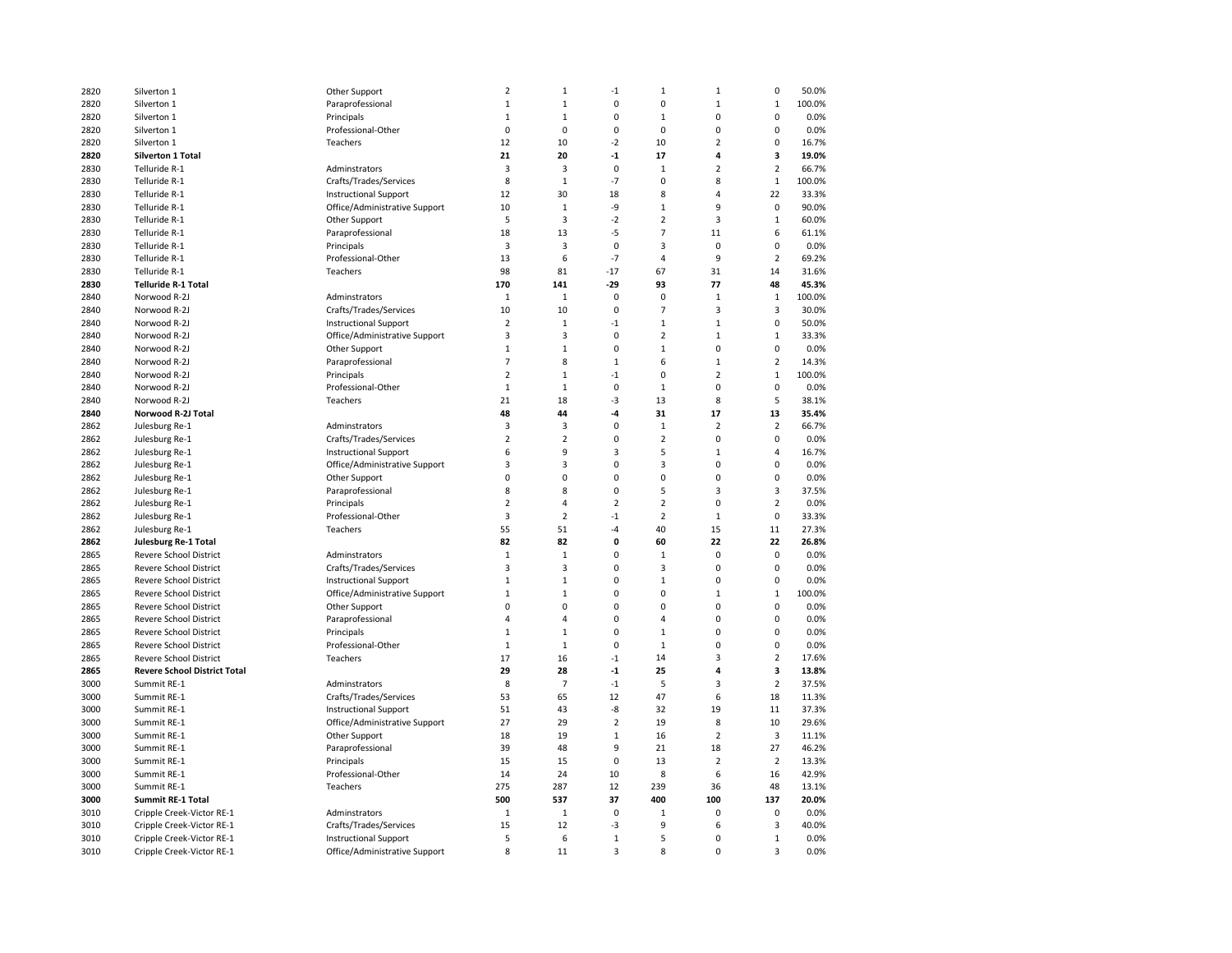| 3010 | Cripple Creek-Victor RE-1              | Other Support                 | $\mathbf{1}$            | $\mathbf{1}$   | 0                 | $\mathbf{1}$            | $\mathbf 0$             | $\mathbf 0$             | 0.0%   |
|------|----------------------------------------|-------------------------------|-------------------------|----------------|-------------------|-------------------------|-------------------------|-------------------------|--------|
| 3010 | Cripple Creek-Victor RE-1              | Paraprofessional              | 28                      | 30             | $\overline{2}$    | 19                      | 9                       | 11                      | 32.1%  |
| 3010 | Cripple Creek-Victor RE-1              | Principals                    | $\overline{2}$          | $\overline{2}$ | 0                 | $\overline{2}$          | $\mathbf 0$             | 0                       | 0.0%   |
| 3010 | Cripple Creek-Victor RE-1              | Professional-Other            | $\overline{2}$          | 3              | $\mathbf 1$       | $\mathbf{1}$            | $\mathbf{1}$            | $\overline{2}$          | 50.0%  |
| 3010 | Cripple Creek-Victor RE-1              | Teachers                      | 31                      | 28             | -3                | 18                      | 13                      | 10                      | 41.9%  |
| 3010 | <b>Cripple Creek-Victor RE-1 Total</b> |                               | 93                      | 94             | $\mathbf{1}$      | 64                      | 29                      | 30                      | 31.2%  |
| 3020 | Woodland Park Re-2                     | Adminstrators                 | 6                       | 6              | 0                 | $\overline{\mathbf{3}}$ | 3                       | $\overline{\mathbf{3}}$ | 50.0%  |
| 3020 | Woodland Park Re-2                     | Crafts/Trades/Services        | 32                      | 31             | $-1$              | 28                      | 4                       | 3                       | 12.5%  |
| 3020 | Woodland Park Re-2                     | <b>Instructional Support</b>  | 25                      | 20             | -5                | 15                      | 10                      | 5                       | 40.0%  |
| 3020 | Woodland Park Re-2                     | Office/Administrative Support | 23                      | 22             | $-1$              | 14                      | 9                       | 8                       | 39.1%  |
|      |                                        |                               | 9                       |                |                   |                         | 5                       |                         |        |
| 3020 | Woodland Park Re-2                     | Other Support                 |                         | 10             | $\mathbf 1$       | $\overline{4}$          |                         | 6                       | 55.6%  |
| 3020 | Woodland Park Re-2                     | Paraprofessional              | 69                      | 60             | -9                | 36                      | 33                      | 24                      | 47.8%  |
| 3020 | Woodland Park Re-2                     | Principals                    | 8                       | 8              | 0                 | 8                       | 0                       | $\pmb{0}$               | 0.0%   |
| 3020 | Woodland Park Re-2                     | Professional-Other            | 13                      | 14             | $\mathbf 1$       | 9                       | $\overline{4}$          | 5                       | 30.8%  |
| 3020 | Woodland Park Re-2                     | Teachers                      | 145                     | 135            | $-10$             | 103                     | 42                      | 32                      | 29.0%  |
| 3020 | <b>Woodland Park Re-2 Total</b>        |                               | 330                     | 306            | $-24$             | 220                     | 110                     | 86                      | 33.3%  |
| 3030 | Akron R-1                              | Adminstrators                 | $\overline{2}$          | $\mathbf 2$    | $\mathbf 0$       | $\overline{2}$          | $\mathbf 0$             | $\pmb{0}$               | 0.0%   |
| 3030 | Akron R-1                              | Crafts/Trades/Services        | 11                      | 9              | $-2$              | 8                       | $\overline{\mathbf{3}}$ | $\mathbf 1$             | 27.3%  |
| 3030 | Akron R-1                              | <b>Instructional Support</b>  | 3                       | $\overline{4}$ | $\mathbf 1$       | 3                       | $\mathbf 0$             | $\mathbf 1$             | 0.0%   |
| 3030 | Akron R-1                              | Office/Administrative Support | 5                       | $\overline{4}$ | $-1$              | 3                       | $\overline{2}$          | $\mathbf 1$             | 40.0%  |
| 3030 | Akron R-1                              | Other Support                 | $\pmb{0}$               | 0              | $\mathbf 0$       | $\pmb{0}$               | $\Omega$                | 0                       | 0.0%   |
| 3030 | Akron R-1                              | Paraprofessional              | 31                      | 32             | $\mathbf 1$       | 24                      | $\overline{7}$          | 8                       | 22.6%  |
| 3030 | Akron R-1                              | Principals                    | $\overline{2}$          | $\mathbf 2$    | $\mathbf 0$       | $\overline{2}$          | $\mathbf 0$             | 0                       | 0.0%   |
| 3030 | Akron R-1                              | Professional-Other            | 8                       | 8              | $\mathbf 0$       | 6                       | $\overline{2}$          | $\overline{2}$          | 25.0%  |
| 3030 | Akron R-1                              | Teachers                      | 34                      | 35             | $\mathbf{1}$      | 33                      | $\mathbf{1}$            | $\overline{2}$          | 2.9%   |
| 3030 | <b>Akron R-1 Total</b>                 |                               | 96                      | 96             | 0                 | 81                      | 15                      | 15                      | 15.6%  |
| 3040 | Arickaree R-2                          | Adminstrators                 | $\,1\,$                 | $\mathbf 1$    | $\mathbf 0$       | $\mathbf 0$             | $\mathbf{1}$            | $\mathbf 1$             | 100.0% |
| 3040 | Arickaree R-2                          | Crafts/Trades/Services        | 3                       | 3              | $\mathbf 0$       | 3                       | $\mathbf 0$             | 0                       | 0.0%   |
| 3040 | Arickaree R-2                          | <b>Instructional Support</b>  | 2                       | $\mathbf{1}$   | $-1$              | $\mathbf{1}$            | $\mathbf{1}$            | 0                       | 50.0%  |
| 3040 | Arickaree R-2                          | Office/Administrative Support | $\overline{3}$          | 3              | $\mathbf 0$       | $\overline{2}$          | $\mathbf{1}$            | $\mathbf{1}$            | 33.3%  |
| 3040 | Arickaree R-2                          | Other Support                 | $\pmb{0}$               | 0              | 0                 | $\pmb{0}$               | $\mathbf 0$             | 0                       | 0.0%   |
| 3040 | Arickaree R-2                          | Paraprofessional              | $\overline{2}$          | 5              | 3                 | $\pmb{0}$               | $\overline{2}$          | 5                       | 100.0% |
| 3040 | Arickaree R-2                          | Principals                    | $1\,$                   | $\mathbf 1$    | 0                 | 0                       | $\mathbf{1}$            | $\mathbf 1$             | 100.0% |
| 3040 | Arickaree R-2                          | Professional-Other            | $\mathbf 0$             | $\mathbf 0$    | $\mathbf 0$       | $\mathbf 0$             | $\mathbf 0$             | $\mathbf 0$             | 0.0%   |
| 3040 | Arickaree R-2                          | Teachers                      | 16                      | 12             | -4                | 10                      | 6                       | $\overline{2}$          | 37.5%  |
| 3040 | Arickaree R-2 Total                    |                               | 28                      | 26             | $-2$              | 16                      | 12                      | 10                      | 42.9%  |
| 3050 | Otis R-3                               | Adminstrators                 |                         | $\mathbf 1$    | 0                 | 0                       | $\mathbf{1}$            | $\mathbf 1$             | 100.0% |
|      |                                        |                               | 1                       |                |                   | 5                       | $\overline{4}$          |                         |        |
| 3050 | Otis R-3                               | Crafts/Trades/Services        | 9                       | 6              | -3<br>$\mathbf 0$ |                         |                         | $\mathbf{1}$            | 44.4%  |
| 3050 | Otis R-3                               | <b>Instructional Support</b>  | 3                       | 3              |                   | $\overline{2}$          | $\mathbf{1}$            | $\mathbf 1$             | 33.3%  |
| 3050 | Otis R-3                               | Office/Administrative Support | 3                       | 3              | $\mathbf 0$       | 3                       | $\mathbf 0$             | 0                       | 0.0%   |
| 3050 | Otis R-3                               | Other Support                 | $\pmb{0}$               | 0              | 0                 | $\pmb{0}$               | $\pmb{0}$               | 0                       | 0.0%   |
| 3050 | Otis R-3                               | Paraprofessional              | 5                       | 9              | 4                 | $\overline{4}$          | $\mathbf{1}$            | 5                       | 20.0%  |
| 3050 | Otis R-3                               | Principals                    | $\,1\,$                 | $\mathbf 0$    | $-1$              | $\pmb{0}$               | $\mathbf{1}$            | 0                       | 100.0% |
| 3050 | Otis R-3                               | Professional-Other            | $\overline{2}$          | $\overline{2}$ | $\mathbf 0$       | $\overline{2}$          | $\mathbf 0$             | 0                       | 0.0%   |
| 3050 | Otis R-3                               | Teachers                      | 20                      | 20             | $\mathbf 0$       | 16                      | $\overline{4}$          | 4                       | 20.0%  |
| 3050 | Otis R-3 Total                         |                               | 44                      | 44             | 0                 | 32                      | 12                      | 12                      | 27.3%  |
| 3060 | Lone Star 101                          | Adminstrators                 | $1\,$                   | $1\,$          | $\mathbf 0$       | $\mathbf{1}$            | $\mathbf 0$             | $\pmb{0}$               | 0.0%   |
| 3060 | Lone Star 101                          | Crafts/Trades/Services        | 5                       | 5              | 0                 | 5                       | $\mathbf 0$             | 0                       | 0.0%   |
| 3060 | Lone Star 101                          | <b>Instructional Support</b>  | $\mathbf{1}$            | $1\,$          | 0                 | $\mathbf{1}$            | $\mathbf 0$             | 0                       | 0.0%   |
| 3060 | Lone Star 101                          | Office/Administrative Support | $\mathbf 2$             | $\overline{2}$ | $\mathbf 0$       | $\mathbf 2$             | $\mathbf 0$             | 0                       | 0.0%   |
| 3060 | Lone Star 101                          | Other Support                 | $\pmb{0}$               | $\pmb{0}$      | $\mathbf 0$       | $\pmb{0}$               | $\mathbf 0$             | 0                       | 0.0%   |
| 3060 | Lone Star 101                          | Paraprofessional              | $\overline{\mathbf{3}}$ | 3              | $\mathbf 0$       | $\overline{2}$          | $\mathbf{1}$            | $\mathbf 1$             | 33.3%  |
| 3060 | Lone Star 101                          | Principals                    | $\mathbf 0$             | 0              | 0                 | $\pmb{0}$               | $\mathbf 0$             | 0                       | 0.0%   |
| 3060 | Lone Star 101                          | Professional-Other            | $\mathbf{1}$            | $\mathbf 1$    | $\mathbf 0$       | $\mathbf{1}$            | $\mathbf 0$             | 0                       | 0.0%   |
| 3060 | Lone Star 101                          | Teachers                      | 15                      | 13             | $-2$              | 12                      | $\overline{3}$          | $\mathbf 1$             | 20.0%  |
| 3060 | Lone Star 101 Total                    |                               | 28                      | 26             | $-2$              | 24                      | $\overline{a}$          | $\overline{\mathbf{2}}$ | 14.3%  |
| 3070 | Woodlin R-104                          | Adminstrators                 | $\overline{2}$          | $1\,$          | $-1$              | $\mathbf{1}$            | $\mathbf{1}$            | 0                       | 50.0%  |
| 3070 | Woodlin R-104                          | Crafts/Trades/Services        | $\overline{7}$          | $\overline{7}$ | 0                 | 6                       | $\mathbf{1}$            | $\mathbf 1$             | 14.3%  |
| 3070 | Woodlin R-104                          | <b>Instructional Support</b>  | $\mathbf{1}$            | 3              | $\overline{2}$    | $\mathbf 0$             | $\mathbf{1}$            | 3                       | 100.0% |
| 3070 | Woodlin R-104                          | Office/Administrative Support | $\overline{2}$          | $\overline{2}$ | $\Omega$          | $\overline{2}$          | $\Omega$                | $\Omega$                | 0.0%   |
|      |                                        |                               |                         |                |                   |                         |                         |                         |        |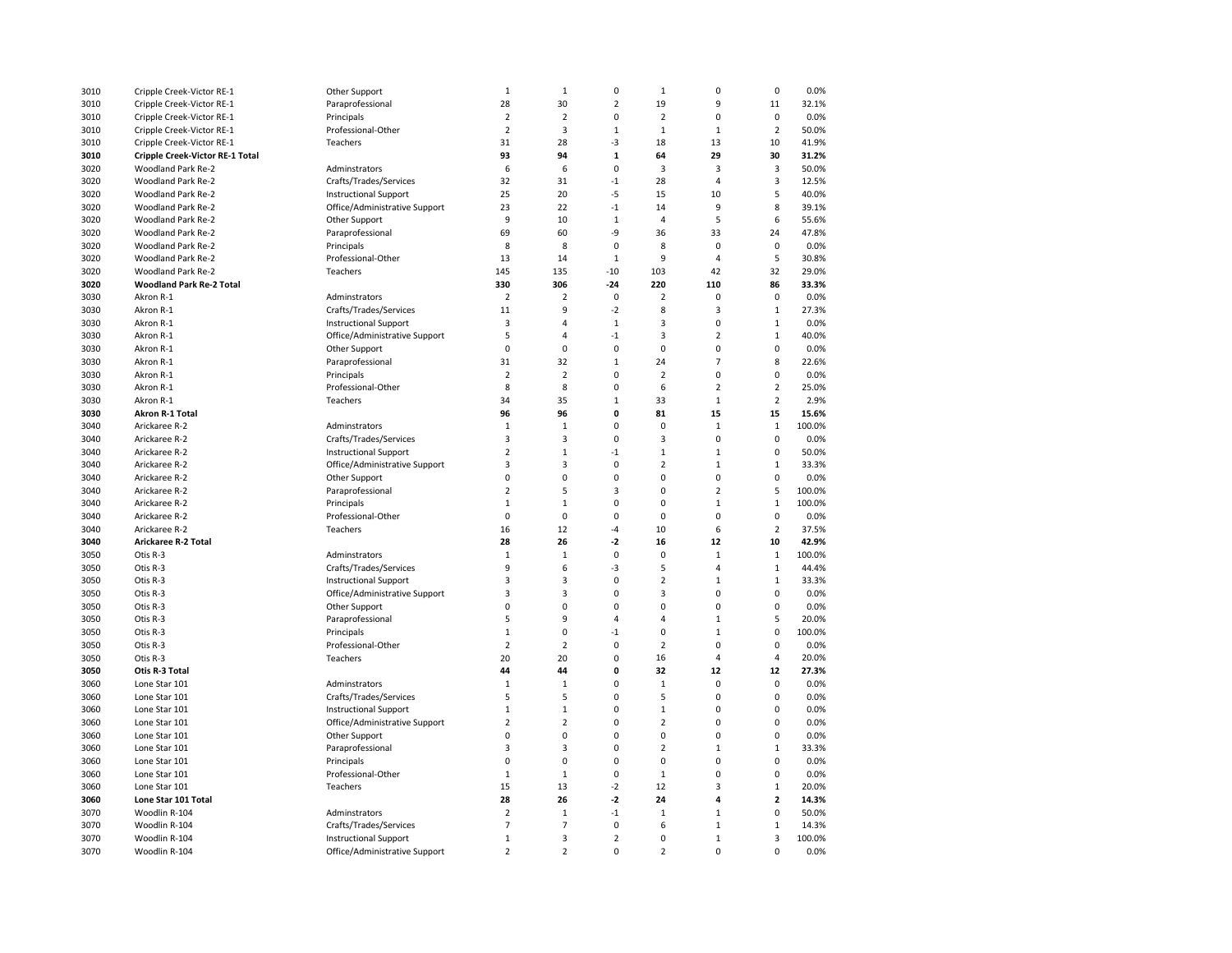| 3070 | Woodlin R-104                           | Other Support                 | $\mathbf 0$    | 0              | $\pmb{0}$      | $\mathbf 0$    | $\mathbf 0$    | $\pmb{0}$               | 0.0%          |
|------|-----------------------------------------|-------------------------------|----------------|----------------|----------------|----------------|----------------|-------------------------|---------------|
| 3070 | Woodlin R-104                           | Paraprofessional              | 3              | 5              | $\overline{2}$ | 3              | $\mathbf 0$    | $\overline{2}$          | 0.0%          |
| 3070 | Woodlin R-104                           | Principals                    | $\mathbf 1$    | 0              | $-1$           | $\mathbf 0$    | $\mathbf{1}$   | $\pmb{0}$               | 100.0%        |
| 3070 | Woodlin R-104                           | Professional-Other            | $\mathbf{1}$   | $\overline{2}$ | $\mathbf{1}$   | $\mathbf 1$    | $\mathbf 0$    | $\mathbf 1$             | 0.0%          |
| 3070 | Woodlin R-104                           | Teachers                      | 12             | 12             | $\mathbf 0$    | 9              | $\overline{3}$ | $\overline{\mathbf{3}}$ | 25.0%         |
| 3070 | Woodlin R-104 Total                     |                               | 29             | 32             | 3              | 22             | $\overline{7}$ | 10                      | 24.1%         |
| 3080 | Weld County RE-1                        | Adminstrators                 | 3              | 5              | $\overline{2}$ | 3              | $\mathbf 0$    | $\overline{2}$          | 0.0%          |
| 3080 | Weld County RE-1                        | Crafts/Trades/Services        | 58             | 59             | $\mathbf{1}$   | 50             | 8              | 9                       | 13.8%         |
| 3080 | Weld County RE-1                        | <b>Instructional Support</b>  | 16             | 21             | 5              | 12             | $\overline{4}$ | 9                       | 25.0%         |
| 3080 | Weld County RE-1                        | Office/Administrative Support | 15             | 16             | $\mathbf 1$    | 11             | $\overline{4}$ | 5                       | 26.7%         |
| 3080 | Weld County RE-1                        | Other Support                 | $\overline{2}$ | $\mathbf 1$    | $-1$           | $\mathbf{1}$   | $\mathbf{1}$   | $\mathbf 0$             | 50.0%         |
|      |                                         |                               | 55             | 59             | 4              | 41             | 14             | 18                      |               |
| 3080 | Weld County RE-1                        | Paraprofessional              | 8              |                | 0              |                |                | $\mathbf 0$             | 25.5%<br>0.0% |
| 3080 | Weld County RE-1                        | Principals                    |                | 8              |                | 8              | $\mathbf 0$    |                         |               |
| 3080 | Weld County RE-1                        | Professional-Other            | 10             | 9              | $-1$           | 6              | $\overline{4}$ | $\overline{\mathbf{3}}$ | 40.0%         |
| 3080 | Weld County RE-1                        | Teachers                      | 148            | 152            | 4              | 125            | 23             | 27                      | 15.5%         |
| 3080 | <b>Weld County RE-1 Total</b>           |                               | 315            | 330            | 15             | 257            | 58             | 73                      | 18.4%         |
| 3085 | Eaton RE-2                              | Adminstrators                 | 3              | 3              | 0              | 3              | $\mathbf 0$    | $\mathbf 0$             | 0.0%          |
| 3085 | Eaton RE-2                              | Crafts/Trades/Services        | 35             | 33             | $-2$           | 23             | 12             | 10                      | 34.3%         |
| 3085 | Eaton RE-2                              | <b>Instructional Support</b>  | $\overline{7}$ | 11             | 4              | 5              | $\overline{2}$ | 6                       | 28.6%         |
| 3085 | Eaton RE-2                              | Office/Administrative Support | 11             | 11             | 0              | 9              | $\overline{2}$ | $\overline{2}$          | 18.2%         |
| 3085 | Eaton RE-2                              | Other Support                 | $\overline{2}$ | $\overline{2}$ | 0              | $\overline{2}$ | 0              | $\mathsf 0$             | 0.0%          |
| 3085 | Eaton RE-2                              | Paraprofessional              | 45             | 44             | -1             | 32             | 13             | 12                      | 28.9%         |
| 3085 | Eaton RE-2                              | Principals                    | 9              | 9              | 0              | $\overline{7}$ | $\overline{2}$ | $\overline{2}$          | 22.2%         |
| 3085 | Eaton RE-2                              | Professional-Other            | 8              | 8              | 0              | 6              | $\overline{2}$ | $\overline{2}$          | 25.0%         |
| 3085 | Eaton RE-2                              | Teachers                      | 123            | 121            | $-2$           | 104            | 19             | 17                      | 15.4%         |
| 3085 | <b>Eaton RE-2 Total</b>                 |                               | 243            | 242            | $-1$           | 191            | 52             | 51                      | 21.4%         |
| 3090 | Weld County School District RE-3J       | Adminstrators                 | 6              | 6              | 0              | 6              | 0              | $\mathbf 0$             | 0.0%          |
| 3090 | Weld County School District RE-3J       | Crafts/Trades/Services        | 38             | 43             | 5              | 30             | 8              | 13                      | 21.1%         |
| 3090 | Weld County School District RE-3J       | <b>Instructional Support</b>  | $\overline{7}$ | 9              | $\overline{2}$ | 6              | $\mathbf{1}$   | $\overline{3}$          | 14.3%         |
| 3090 | Weld County School District RE-3J       | Office/Administrative Support | 24             | 25             | $\mathbf 1$    | 19             | 5              | 6                       | 20.8%         |
| 3090 | Weld County School District RE-3J       | Other Support                 | 12             | 12             | 0              | $\overline{7}$ | 5              | 5                       | 41.7%         |
| 3090 | Weld County School District RE-3J       | Paraprofessional              | 49             | 55             | 6              | 38             | 11             | 17                      | 22.4%         |
| 3090 | Weld County School District RE-3J       | Principals                    | 9              | 9              | 0              | 8              | $\mathbf{1}$   | $\mathbf{1}$            | 11.1%         |
| 3090 | Weld County School District RE-3J       | Professional-Other            | $\overline{7}$ | 8              | $\mathbf 1$    | $\overline{7}$ | $\mathbf 0$    | $\,1\,$                 | 0.0%          |
| 3090 | Weld County School District RE-3J       | Teachers                      | 174            | 182            | 8              | 145            | 29             | 37                      | 16.7%         |
| 3090 | Weld County School District RE-3J Total |                               | 326            | 349            | 23             | 266            | 60             | 83                      | 18.4%         |
| 3100 | Windsor RE-4                            | Adminstrators                 | 17             | 18             | $1\,$          | 15             | $\overline{2}$ | 3                       | 11.8%         |
| 3100 | Windsor RE-4                            | Crafts/Trades/Services        | 135            | 147            | 12             | 102            | 33             | 45                      | 24.4%         |
| 3100 | Windsor RE-4                            | <b>Instructional Support</b>  | 53             | 56             | $\overline{3}$ | 44             | 9              | 12                      | 17.0%         |
| 3100 | Windsor RE-4                            | Office/Administrative Support | 55             | 58             | 3              | 47             | 8              | 11                      | 14.5%         |
| 3100 | Windsor RE-4                            | Other Support                 | 26             | 28             | $\overline{2}$ | 22             | $\overline{4}$ | 6                       | 15.4%         |
| 3100 | Windsor RE-4                            | Paraprofessional              | 148            | 165            | 17             | 97             | 51             | 68                      | 34.5%         |
| 3100 | Windsor RE-4                            | Principals                    | 30             | 27             | $-3$           | 25             | 5              | $\overline{2}$          | 16.7%         |
| 3100 | Windsor RE-4                            | Professional-Other            | 15             | 21             | 6              | 13             | $\overline{2}$ | 8                       | 13.3%         |
|      |                                         |                               |                |                |                |                |                |                         |               |
| 3100 | Windsor RE-4                            | Teachers                      | 442            | 473            | 31             | 379            | 63             | 94                      | 14.3%         |
| 3100 | <b>Windsor RE-4 Total</b>               |                               | 921            | 993            | 72             | 744            | 177            | 249                     | 19.2%         |
| 3110 | Johnstown-Milliken RE-5J                | Adminstrators                 | 6              | $\overline{7}$ | $\mathbf{1}$   | 4              | $\overline{2}$ | $\overline{\mathbf{3}}$ | 33.3%         |
| 3110 | Johnstown-Milliken RE-5J                | Crafts/Trades/Services        | 23             | 17             | $-6$           | 16             | $\overline{7}$ | $\mathbf{1}$            | 30.4%         |
| 3110 | Johnstown-Milliken RE-5J                | <b>Instructional Support</b>  | 15             | 20             | 5              | 6              | 9              | 14                      | 60.0%         |
| 3110 | Johnstown-Milliken RE-5J                | Office/Administrative Support | 23             | 25             | $\overline{2}$ | 19             | 4              | 6                       | 17.4%         |
| 3110 | Johnstown-Milliken RE-5J                | Other Support                 | 16             | 20             | 4              | 13             | 3              | $\overline{7}$          | 18.8%         |
| 3110 | Johnstown-Milliken RE-5J                | Paraprofessional              | 57             | 73             | 16             | 47             | 10             | 26                      | 17.5%         |
| 3110 | Johnstown-Milliken RE-5J                | Principals                    | 12             | 13             | $\mathbf 1$    | 9              | $\overline{3}$ | $\overline{4}$          | 25.0%         |
| 3110 | Johnstown-Milliken RE-5J                | Professional-Other            | 5              | 10             | 5              | 5              | $\mathbf 0$    | 5                       | 0.0%          |
| 3110 | Johnstown-Milliken RE-5J                | Teachers                      | 209            | 224            | 15             | 178            | 31             | 46                      | 14.8%         |
| 3110 | Johnstown-Milliken RE-5J Total          |                               | 366            | 409            | 43             | 297            | 69             | 112                     | 18.9%         |
| 3120 | Greeley 6                               | Adminstrators                 | 54             | 58             | 4              | 43             | 11             | 15                      | 20.4%         |
| 3120 | Greeley 6                               | Crafts/Trades/Services        | 384            | 375            | -9             | 303            | 81             | 72                      | 21.1%         |
| 3120 | Greeley 6                               | <b>Instructional Support</b>  | 153            | 167            | 14             | 114            | 39             | 53                      | 25.5%         |
| 3120 | Greeley 6                               | Office/Administrative Support | 116            | 118            | $\overline{2}$ | 93             | 23             | 25                      | 19.8%         |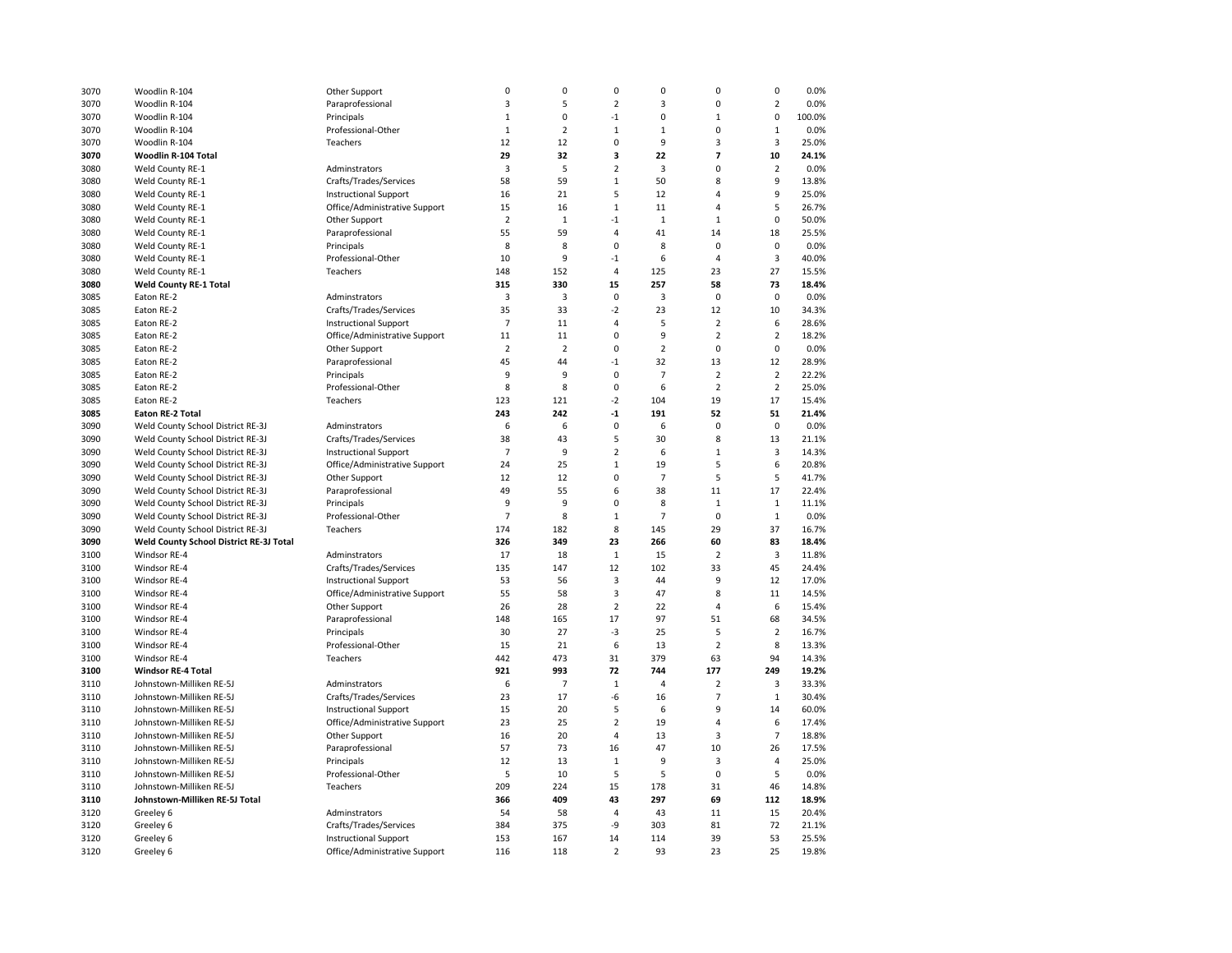| 3120 | Greeley 6                                | Other Support                 | 117            | 112                     | $-5$           | 93             | 24             | 19             | 20.5% |
|------|------------------------------------------|-------------------------------|----------------|-------------------------|----------------|----------------|----------------|----------------|-------|
| 3120 | Greeley 6                                | Paraprofessional              | 335            | 345                     | 10             | 222            | 113            | 123            | 33.7% |
| 3120 | Greeley 6                                | Principals                    | 83             | 86                      | 3              | 72             | 11             | 14             | 13.3% |
| 3120 | Greeley 6                                | Professional-Other            | 101            | 106                     | 5              | 84             | 17             | 22             | 16.8% |
| 3120 | Greeley 6                                | Teachers                      | 1,247          | 1,270                   | 23             | 1,049          | 198            | 221            | 15.9% |
| 3120 | <b>Greeley 6 Total</b>                   |                               | 2,590          | 2,637                   | 47             | 2,073          | 517            | 564            | 20.0% |
| 3130 | Platte Valley RE-7                       | Adminstrators                 | 3              | 3                       | $\mathbf 0$    | 3              | $\mathbf 0$    | 0              | 0.0%  |
| 3130 | Platte Valley RE-7                       | Crafts/Trades/Services        | 25             | 24                      | $-1$           | 22             | 3              | $\overline{2}$ | 12.0% |
| 3130 | Platte Valley RE-7                       | <b>Instructional Support</b>  | 8              | 9                       | $\mathbf{1}$   | $\overline{7}$ | $\mathbf{1}$   | $\overline{2}$ | 12.5% |
| 3130 | Platte Valley RE-7                       | Office/Administrative Support | 11             | 11                      | $\pmb{0}$      | 10             | $\mathbf 1$    | $\mathbf 1$    | 9.1%  |
| 3130 | Platte Valley RE-7                       | Other Support                 | $\overline{2}$ | $\overline{2}$          | $\mathbf 0$    | $\overline{2}$ | 0              | $\mathbf 0$    | 0.0%  |
| 3130 | Platte Valley RE-7                       | Paraprofessional              | 23             | 20                      | -3             | 16             | $\overline{7}$ | $\overline{4}$ | 30.4% |
| 3130 | Platte Valley RE-7                       | Principals                    | 6              | 6                       | 0              | 5              | $\mathbf{1}$   | $\mathbf{1}$   | 16.7% |
| 3130 | Platte Valley RE-7                       | Professional-Other            | $\overline{3}$ | $\overline{\mathbf{3}}$ | 0              | $\overline{2}$ | $\mathbf{1}$   | $\mathbf{1}$   | 33.3% |
| 3130 | Platte Valley RE-7                       | Teachers                      | 79             | 81                      | $\overline{2}$ | 73             | 6              | 8              | 7.6%  |
| 3130 | <b>Platte Valley RE-7 Total</b>          |                               | 160            | 159                     | -1             | 140            | 20             | 19             | 12.5% |
| 3140 | Weld Re-8 Schools                        | Adminstrators                 | 3              | 4                       | $1\,$          | $\overline{2}$ | $\mathbf{1}$   | $\overline{2}$ | 33.3% |
| 3140 | Weld Re-8 Schools                        | Crafts/Trades/Services        | 44             | 44                      | 0              | 33             | 11             | 11             | 25.0% |
| 3140 | Weld Re-8 Schools                        | <b>Instructional Support</b>  | 14             | 16                      | $\overline{2}$ | 9              | 5              | $\overline{7}$ | 35.7% |
| 3140 | Weld Re-8 Schools                        | Office/Administrative Support | 10             | 12                      | $\overline{2}$ | 8              | $\overline{2}$ | $\sqrt{4}$     | 20.0% |
| 3140 | Weld Re-8 Schools                        | Other Support                 | 13             | 9                       | -4             | 6              | $\overline{7}$ | $\overline{3}$ | 53.8% |
| 3140 | Weld Re-8 Schools                        | Paraprofessional              | 50             | 61                      | 11             | 40             | 10             | 21             | 20.0% |
| 3140 | Weld Re-8 Schools                        | Principals                    | 10             | 10                      | 0              | $\overline{7}$ | 3              | 3              | 30.0% |
| 3140 | Weld Re-8 Schools                        | Professional-Other            | 26             | 26                      | $\mathbf 0$    | 21             | 5              | 5              | 19.2% |
| 3140 | Weld Re-8 Schools                        | Teachers                      | 146            | 137                     | -9             | 106            | 40             | 31             | 27.4% |
| 3140 | Weld Re-8 Schools Total                  |                               | 316            | 319                     | 3              | 232            | 84             | 87             | 26.6% |
|      |                                          |                               | 5              | 5                       | 0              | 5              | 0              | 0              | 0.0%  |
| 3145 | Ault-Highland RE-9                       | Adminstrators                 | 28             | 29                      | $\mathbf 1$    | 23             | 5              | 6              | 17.9% |
| 3145 | Ault-Highland RE-9<br>Ault-Highland RE-9 | Crafts/Trades/Services        | $\overline{4}$ | $\overline{\mathbf{3}}$ | $-1$           | 3              | $\mathbf{1}$   | $\mathbf 0$    | 25.0% |
| 3145 |                                          | <b>Instructional Support</b>  |                |                         |                |                |                |                |       |
| 3145 | Ault-Highland RE-9                       | Office/Administrative Support | 9              | 8                       | $-1$           | 8              | $\mathbf 1$    | $\pmb{0}$      | 11.1% |
| 3145 | Ault-Highland RE-9                       | Other Support                 | $\mathbf{1}$   | $\mathbf{1}$            | $\mathbf 0$    | $\,1\,$        | $\mathbf 0$    | $\pmb{0}$      | 0.0%  |
| 3145 | Ault-Highland RE-9                       | Paraprofessional              | 26             | 26                      | 0              | 13             | 13             | 13             | 50.0% |
| 3145 | Ault-Highland RE-9                       | Principals                    | $\overline{4}$ | 5                       | $\mathbf 1$    | 4              | $\mathbf 0$    | $\mathbf{1}$   | 0.0%  |
| 3145 | Ault-Highland RE-9                       | Professional-Other            | $\overline{4}$ | 4                       | 0              | $\overline{4}$ | $\mathbf 0$    | $\mathbf 0$    | 0.0%  |
| 3145 | Ault-Highland RE-9                       | Teachers                      | 65             | 69                      | 4              | 46             | 19             | 23             | 29.2% |
| 3145 | <b>Ault-Highland RE-9 Total</b>          |                               | 146            | 150                     | 4              | 107            | 39             | 43             | 26.7% |
| 3146 | Briggsdale RE-10                         | Adminstrators                 | 3              | 5                       | $\overline{2}$ | $\mathbf 1$    | $\overline{2}$ | $\overline{4}$ | 66.7% |
| 3146 | Briggsdale RE-10                         | Crafts/Trades/Services        | 9              | 11                      | $\overline{2}$ | 9              | $\mathbf 0$    | $\overline{2}$ | 0.0%  |
| 3146 | Briggsdale RE-10                         | <b>Instructional Support</b>  | $\mathbf 0$    | $\mathbf 0$             | 0              | 0              | 0              | $\mathbf 0$    | 0.0%  |
| 3146 | Briggsdale RE-10                         | Office/Administrative Support | $\,1\,$        | $\mathbf 1$             | 0              | $\mathbf 1$    | 0              | $\pmb{0}$      | 0.0%  |
| 3146 | Briggsdale RE-10                         | Other Support                 | $\mathbf 0$    | $\mathbf 0$             | 0              | 0              | 0              | $\pmb{0}$      | 0.0%  |
| 3146 | Briggsdale RE-10                         | Paraprofessional              | 11             | 13                      | $\overline{2}$ | 10             | $\mathbf{1}$   | 3              | 9.1%  |
| 3146 | Briggsdale RE-10                         | Principals                    | $\mathbf{1}$   | $1\,$                   | 0              | $\mathbf{1}$   | $\Omega$       | $\mathbf 0$    | 0.0%  |
| 3146 | Briggsdale RE-10                         | Professional-Other            | $\overline{2}$ | $\overline{2}$          | 0              | $\overline{2}$ | $\Omega$       | $\mathbf 0$    | 0.0%  |
| 3146 | Briggsdale RE-10                         | Teachers                      | 19             | 20                      | $\mathbf 1$    | 16             | 3              | $\overline{4}$ | 15.8% |
| 3146 | <b>Briggsdale RE-10 Total</b>            |                               | 46             | 53                      | $\overline{7}$ | 40             | 6              | 13             | 13.0% |
| 3147 | Prairie RE-11                            | Adminstrators                 | $\mathbf{1}$   | $\mathbf{1}$            | 0              | $\mathbf{1}$   | $\Omega$       | $\mathbf 0$    | 0.0%  |
| 3147 | Prairie RE-11                            | Crafts/Trades/Services        | 9              | 10                      | $\mathbf{1}$   | 9              | $\Omega$       | $\mathbf{1}$   | 0.0%  |
| 3147 | Prairie RE-11                            | <b>Instructional Support</b>  | $\overline{3}$ | 3                       | 0              | 3              | $\Omega$       | $\mathbf 0$    | 0.0%  |
| 3147 | Prairie RE-11                            | Office/Administrative Support | $1\,$          | $\mathbf 1$             | 0              | $\mathbf 1$    | $\overline{0}$ | $\pmb{0}$      | 0.0%  |
| 3147 | Prairie RE-11                            | Other Support                 | 0              | 0                       | 0              | 0              | 0              | 0              | 0.0%  |
| 3147 | Prairie RE-11                            | Paraprofessional              | 3              | $\overline{2}$          | -1             | $\overline{2}$ | $\mathbf{1}$   | 0              | 33.3% |
| 3147 | Prairie RE-11                            | Principals                    | $1\,$          | $\mathbf 1$             | 0              | $\mathbf{1}$   | $\Omega$       | $\mathbf 0$    | 0.0%  |
| 3147 | Prairie RE-11                            | Professional-Other            | $\mathbf{1}$   | $\mathbf{1}$            | 0              | $\,1$          | 0              | $\mathbf 0$    | 0.0%  |
| 3147 | Prairie RE-11                            | Teachers                      | 19             | 18                      | $-1$           | 17             | $\overline{2}$ | $\mathbf 1$    | 10.5% |
| 3147 | Prairie RE-11 Total                      |                               | 38             | 37                      | -1             | 35             | 3              | $\mathbf 2$    | 7.9%  |
| 3148 | Pawnee RE-12                             | Adminstrators                 | $1\,$          | $\mathbf 1$             | 0              | $\mathbf 1$    | 0              | $\pmb{0}$      | 0.0%  |
| 3148 | Pawnee RE-12                             | Crafts/Trades/Services        | $\overline{4}$ | 5                       | $\mathbf 1$    | $\overline{4}$ | 0              | $\mathbf{1}$   | 0.0%  |
| 3148 | Pawnee RE-12                             | <b>Instructional Support</b>  | $\overline{2}$ | $\overline{2}$          | 0              | $\overline{2}$ | 0              | 0              | 0.0%  |
| 3148 | Pawnee RE-12                             | Office/Administrative Support | $\overline{2}$ | $\overline{2}$          | 0              | $\mathbf 1$    | $\mathbf{1}$   | $\mathbf 1$    | 50.0% |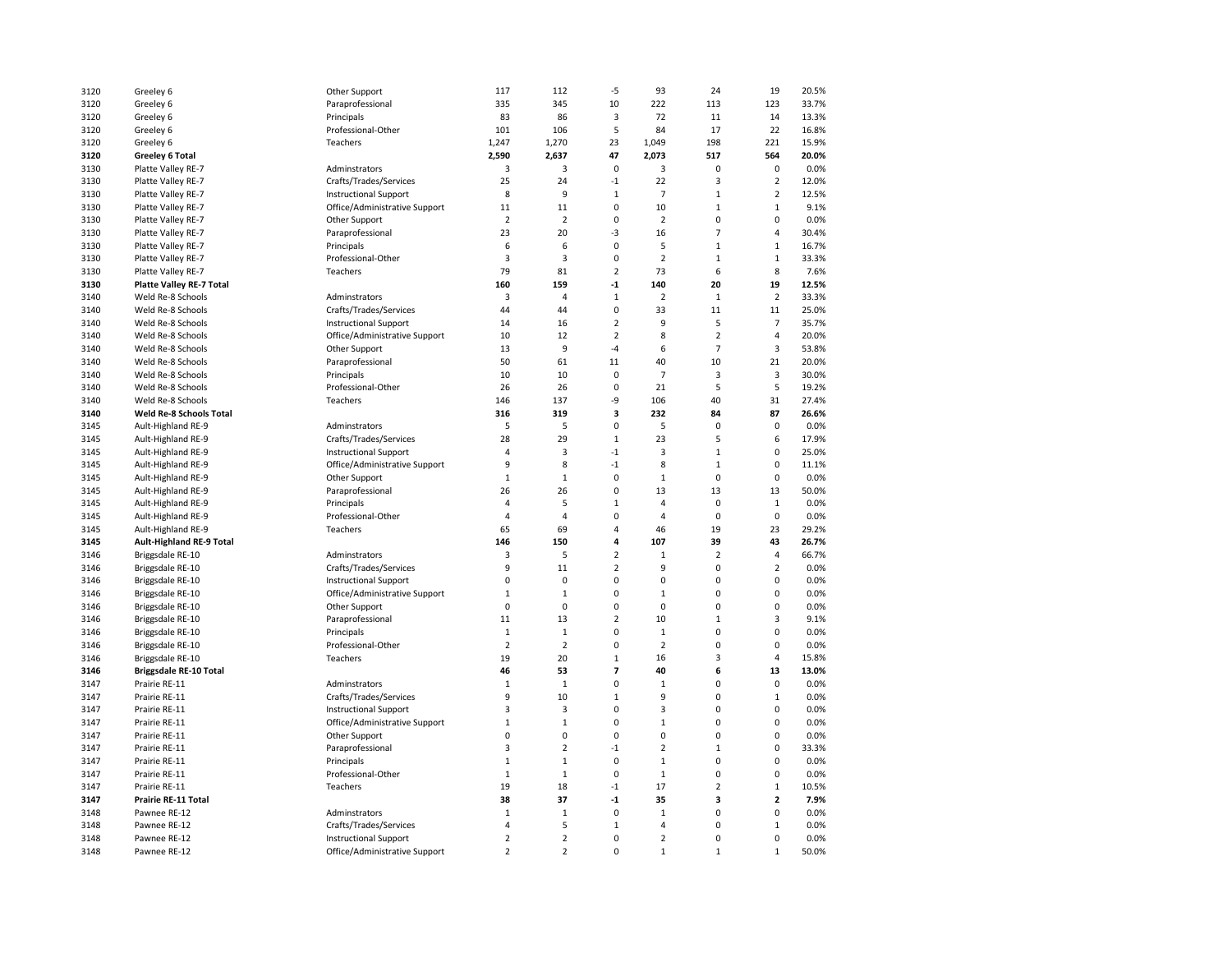| 3148 | Pawnee RE-12                          | Other Support                 | $\pmb{0}$      | $\pmb{0}$      | 0              | $\pmb{0}$      | $\pmb{0}$               | 0              | 0.0%   |
|------|---------------------------------------|-------------------------------|----------------|----------------|----------------|----------------|-------------------------|----------------|--------|
| 3148 | Pawnee RE-12                          | Paraprofessional              | $1\,$          | $\mathbf{1}$   | 0              | $\mathbf{1}$   | $\mathbf 0$             | 0              | 0.0%   |
| 3148 | Pawnee RE-12                          | Principals                    | $\mathbf 0$    | $\mathbf 0$    | $\Omega$       | $\mathbf 0$    | $\mathbf 0$             | 0              | 0.0%   |
| 3148 | Pawnee RE-12                          | Professional-Other            | $\mathbf 0$    | $\mathbf 0$    | $\Omega$       | $\mathbf 0$    | $\mathbf 0$             | 0              | 0.0%   |
| 3148 | Pawnee RE-12                          | Teachers                      | 12             | 12             | $\mathbf 0$    | 12             | $\mathbf 0$             | 0              | 0.0%   |
| 3148 | <b>Pawnee RE-12 Total</b>             |                               | 22             | 23             | $\mathbf{1}$   | 21             | $\mathbf{1}$            | $\overline{2}$ | 4.5%   |
| 3200 | Yuma 1                                | Adminstrators                 | 3              | $\overline{2}$ | $-1$           | $\overline{2}$ | $\mathbf{1}$            | 0              | 33.3%  |
| 3200 | Yuma 1                                | Crafts/Trades/Services        | 18             | 20             | 2              | 12             | 6                       | 8              | 33.3%  |
| 3200 | Yuma 1                                | <b>Instructional Support</b>  | 3              | $\overline{3}$ | 0              | $\overline{3}$ | $\mathbf 0$             | 0              | 0.0%   |
| 3200 | Yuma 1                                | Office/Administrative Support | 13             | 11             | $-2$           | 9              | $\overline{4}$          | $\overline{2}$ | 30.8%  |
| 3200 | Yuma 1                                | Other Support                 | $\mathbf{1}$   | $\mathbf{1}$   | 0              | $\mathbf{1}$   | $\mathbf 0$             | 0              | 0.0%   |
| 3200 | Yuma 1                                | Paraprofessional              | 26             | 29             | 3              | 18             | 8                       | 11             | 30.8%  |
| 3200 | Yuma 1                                | Principals                    | 5              | 6              | $\mathbf 1$    | $\overline{4}$ | $\mathbf{1}$            | $\overline{2}$ | 20.0%  |
| 3200 | Yuma 1                                |                               | $\overline{2}$ | $\overline{2}$ | 0              | $\overline{2}$ | 0                       | 0              | 0.0%   |
|      |                                       | Professional-Other            |                |                |                |                | 8                       |                |        |
| 3200 | Yuma 1                                | Teachers                      | 65             | 63             | $-2$           | 57             |                         | 6              | 12.3%  |
| 3200 | Yuma 1 Total                          |                               | 136            | 137            | $\mathbf 1$    | 108            | 28                      | 29             | 20.6%  |
| 3210 | Wray RD-2                             | Adminstrators                 | $\overline{2}$ | $\mathbf{1}$   | $-1$           | $1\,$          | $\mathbf{1}$            | $\pmb{0}$      | 50.0%  |
| 3210 | Wray RD-2                             | Crafts/Trades/Services        | 21             | 24             | 3              | 18             | $\overline{\mathbf{3}}$ | 6              | 14.3%  |
| 3210 | Wray RD-2                             | <b>Instructional Support</b>  | 3              | 3              | 0              | 3              | $\pmb{0}$               | 0              | 0.0%   |
| 3210 | Wray RD-2                             | Office/Administrative Support | $\overline{7}$ | $\overline{7}$ | 0              | 6              | $\mathbf{1}$            | $\mathbf{1}$   | 14.3%  |
| 3210 | Wray RD-2                             | Other Support                 | $\mathbf{1}$   | $\mathbf 0$    | $-1$           | $\mathbf 0$    | $\mathbf{1}$            | $\mathbf 0$    | 100.0% |
| 3210 | Wray RD-2                             | Paraprofessional              | 22             | 23             | $\mathbf 1$    | 15             | $\overline{7}$          | 8              | 31.8%  |
| 3210 | Wray RD-2                             | Principals                    | $\overline{4}$ | $\overline{4}$ | 0              | $\overline{4}$ | $\pmb{0}$               | 0              | 0.0%   |
| 3210 | Wray RD-2                             | Professional-Other            | $\overline{4}$ | 4              | 0              | 3              | $\mathbf{1}$            | $\mathbf 1$    | 25.0%  |
| 3210 | Wray RD-2                             | Teachers                      | 53             | 52             | $-1$           | 50             | 3                       | $\overline{2}$ | 5.7%   |
| 3210 | Wray RD-2 Total                       |                               | 117            | 118            | $\mathbf 1$    | 100            | 17                      | 18             | 14.5%  |
| 3220 | Idalia RJ-3                           | Adminstrators                 | $\mathbf 1$    | $\,1\,$        | $\Omega$       | $\,1\,$        | $\mathbf 0$             | $\mathbf 0$    | 0.0%   |
| 3220 | Idalia RJ-3                           | Crafts/Trades/Services        | 10             | 10             | $\overline{0}$ | 10             | $\pmb{0}$               | 0              | 0.0%   |
| 3220 | Idalia RJ-3                           | <b>Instructional Support</b>  | 0              | $\mathbf{1}$   | $\mathbf 1$    | $\mathbf 0$    | $\mathbf 0$             | $\mathbf{1}$   | 0.0%   |
| 3220 | Idalia RJ-3                           | Office/Administrative Support | 3              | 3              | 0              | 3              | $\mathbf 0$             | 0              | 0.0%   |
| 3220 | Idalia RJ-3                           | Other Support                 | $\mathbf 0$    | $\mathbf 0$    | 0              | $\mathbf 0$    | $\mathbf 0$             | 0              | 0.0%   |
| 3220 | Idalia RJ-3                           | Paraprofessional              | 5              | 5              | 0              | $\overline{4}$ | $\mathbf{1}$            | $\mathbf 1$    | 20.0%  |
| 3220 | Idalia RJ-3                           | Principals                    | $1\,$          | $\mathbf 1$    | 0              | $1\,$          | $\Omega$                | 0              | 0.0%   |
| 3220 | Idalia RJ-3                           | Professional-Other            | $\mathbf{1}$   | $\mathbf{1}$   | 0              | $\mathbf{1}$   | $\mathbf 0$             | 0              | 0.0%   |
| 3220 | Idalia RJ-3                           | Teachers                      | 19             | 19             | 0              | 16             | 3                       | 3              | 15.8%  |
| 3220 | <b>Idalia RJ-3 Total</b>              |                               | 40             | 41             | $\mathbf 1$    | 36             | 4                       | 5              | 10.0%  |
| 3230 | Liberty J-4                           | Adminstrators                 | $\mathbf{1}$   | $\mathbf 1$    | 0              | $\mathbf{1}$   | $\Omega$                | 0              | 0.0%   |
| 3230 | Liberty J-4                           | Crafts/Trades/Services        | $\overline{2}$ | $\overline{2}$ | 0              | $\overline{2}$ | $\pmb{0}$               | 0              | 0.0%   |
| 3230 | Liberty J-4                           | <b>Instructional Support</b>  | $\mathbf 0$    | $\overline{2}$ | $\overline{2}$ | $\mathbf 0$    | $\mathbf 0$             | $\overline{2}$ | 0.0%   |
| 3230 | Liberty J-4                           | Office/Administrative Support | 2              | $\overline{2}$ | 0              | $\overline{2}$ | $\mathbf 0$             | 0              | 0.0%   |
| 3230 | Liberty J-4                           | Other Support                 | 0              | $\mathbf 0$    | $\Omega$       | $\mathbf 0$    | $\mathbf 0$             | 0              | 0.0%   |
| 3230 | Liberty J-4                           | Paraprofessional              | $\overline{2}$ | $\overline{2}$ | $\Omega$       | $\mathbf{1}$   | $\mathbf{1}$            | $\mathbf 1$    | 50.0%  |
| 3230 | Liberty J-4                           | Principals                    | $\mathbf 0$    | $\mathbf 0$    | $\Omega$       | $\mathbf 0$    | $\mathbf 0$             | $\mathbf 0$    | 0.0%   |
| 3230 | Liberty J-4                           | Professional-Other            | $\mathbf 0$    | $\pmb{0}$      | 0              | $\mathbf 0$    | $\pmb{0}$               | 0              | 0.0%   |
| 3230 | Liberty J-4                           | Teachers                      | 13             | 11             | $-2$           | 9              | $\overline{4}$          | 2              | 30.8%  |
| 3230 | Liberty J-4 Total                     |                               | 20             | 20             | 0              | 15             | 5                       | 5              | 25.0%  |
| 8001 | Charter School Institute              | Adminstrators                 | 58             | 66             | 8              | 44             | 14                      | 22             | 24.1%  |
| 8001 | Charter School Institute              | Crafts/Trades/Services        | 158            | 176            | 18             | 122            | 36                      | 54             | 22.8%  |
| 8001 | Charter School Institute              | <b>Instructional Support</b>  | 125            | 147            | 22             | 83             | 42                      | 64             | 33.6%  |
|      |                                       |                               |                |                |                |                |                         |                |        |
| 8001 | Charter School Institute              | Office/Administrative Support | 161            | 164            | 3              | 114            | 47                      | 50             | 29.2%  |
| 8001 | Charter School Institute              | Other Support                 | 100            | 92             | -8             | 55             | 45                      | 37             | 45.0%  |
| 8001 | Charter School Institute              | Paraprofessional              | 404            | 465            | 61             | 231            | 173                     | 234            | 42.8%  |
| 8001 | Charter School Institute              | Principals                    | 92             | 89             | -3             | 68             | 24                      | 21             | 26.1%  |
| 8001 | Charter School Institute              | Professional-Other            | 108            | 129            | 21             | 73             | 35                      | 56             | 32.4%  |
| 8001 | Charter School Institute              | Teachers                      | 1,163          | 1,226          | 63             | 831            | 332                     | 395            | 28.5%  |
| 8001 | <b>Charter School Institute Total</b> |                               | 2,369          | 2,554          | 185            | 1,621          | 748                     | 933            | 31.6%  |
| 8104 | Division of Youth Services            | Adminstrators                 | 0              | $\pmb{0}$      | 0              | $\pmb{0}$      | $\pmb{0}$               | 0              | 0.0%   |
| 8104 | Division of Youth Services            | Crafts/Trades/Services        | 0              | $\mathbf 0$    | 0              | $\mathbf 0$    | $\mathbf 0$             | $\pmb{0}$      | 0.0%   |
| 8104 | Division of Youth Services            | <b>Instructional Support</b>  | $\mathbf 1$    | $\pmb{0}$      | $-1$           | $\mathbf 0$    | $\mathbf 1$             | 0              | 100.0% |
| 8104 | Division of Youth Services            | Office/Administrative Support | 4              | $\overline{4}$ | 0              | 3              | $\mathbf{1}$            | $\mathbf{1}$   | 25.0%  |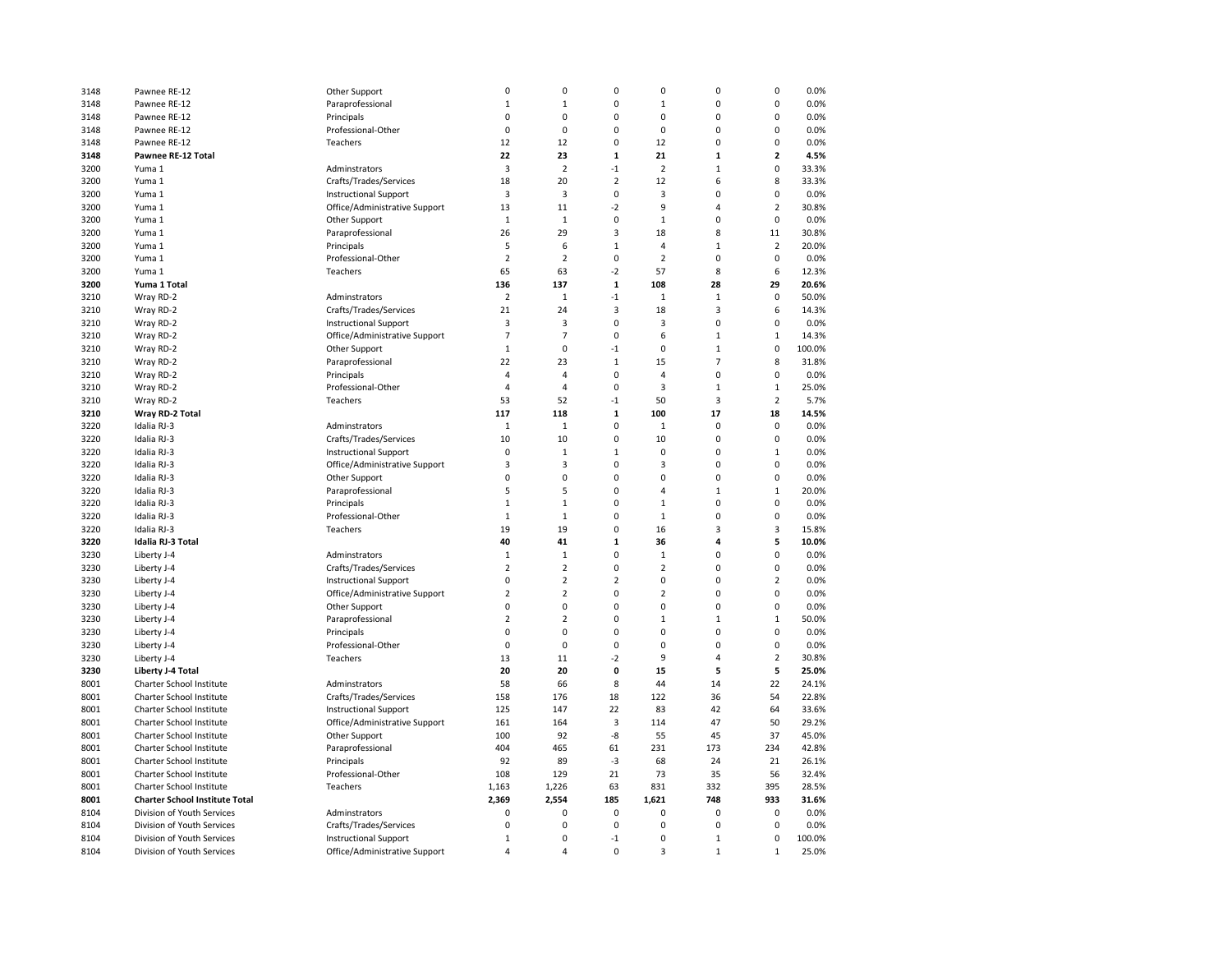| 8104 | Division of Youth Services                   | Other Support                 | $\mathbf 0$    | $\mathbf 0$    | 0              | $\mathbf 0$    | $\mathbf 0$    | 0              | 0.0%  |
|------|----------------------------------------------|-------------------------------|----------------|----------------|----------------|----------------|----------------|----------------|-------|
| 8104 | Division of Youth Services                   | Paraprofessional              | $\pmb{0}$      | $\mathbf 1$    | $\mathbf 1$    | $\pmb{0}$      | $\pmb{0}$      | $\mathbf 1$    | 0.0%  |
| 8104 | Division of Youth Services                   | Principals                    | $\overline{4}$ | 3              | $-1$           | $\overline{2}$ | $\overline{2}$ | $\mathbf 1$    | 50.0% |
| 8104 | Division of Youth Services                   | Professional-Other            | $\overline{2}$ | $\overline{2}$ | 0              | $\overline{2}$ | $\mathbf 0$    | 0              | 0.0%  |
| 8104 | Division of Youth Services                   | Teachers                      | 41             | 34             | $-7$           | 22             | 19             | 12             | 46.3% |
| 8104 | Division of Youth Services Total             |                               | 52             | 44             | -8             | 29             | 23             | 15             | 44.2% |
| 9000 | Colorado School for the Deaf and Blind       | Adminstrators                 | $\overline{2}$ | $\overline{2}$ | 0              | $\overline{2}$ | $\pmb{0}$      | 0              | 0.0%  |
| 9000 | Colorado School for the Deaf and Blind       | Crafts/Trades/Services        | $\pmb{0}$      | $\mathbf 0$    | $\mathbf 0$    | $\pmb{0}$      | $\pmb{0}$      | 0              | 0.0%  |
| 9000 | Colorado School for the Deaf and Blind       | <b>Instructional Support</b>  | $\overline{7}$ | 5              | $-2$           | $\overline{4}$ | $\overline{3}$ | $\mathbf 1$    | 42.9% |
| 9000 | Colorado School for the Deaf and Blind       | Office/Administrative Support | $\overline{4}$ | 4              | $\mathbf 0$    | $\overline{4}$ | $\mathbf 0$    | $\mathbf 0$    | 0.0%  |
| 9000 | Colorado School for the Deaf and Blind       | Other Support                 | 18             | 18             | $\mathbf 0$    | 17             | $\mathbf{1}$   | $\mathbf{1}$   | 5.6%  |
| 9000 | Colorado School for the Deaf and Blind       | Paraprofessional              | 8              | 11             | 3              | 4              | 4              | $\overline{7}$ | 50.0% |
| 9000 | Colorado School for the Deaf and Blind       | Principals                    | $\overline{4}$ | $\sqrt{4}$     | $\mathbf 0$    | $\overline{4}$ | $\mathbf 0$    | 0              | 0.0%  |
| 9000 | Colorado School for the Deaf and Blind       | Professional-Other            | $1\,$          | $\mathbf{1}$   | 0              | $\mathbf{1}$   | $\pmb{0}$      | 0              | 0.0%  |
| 9000 | Colorado School for the Deaf and Blind       | Teachers                      | 34             | 38             | 4              | 30             | $\overline{4}$ | 8              | 11.8% |
|      | Colorado School for the Deaf and Blind Total |                               | 78             | 83             | 5              | 66             | 12             | 17             | 15.4% |
| 9000 |                                              |                               | 5              | $\overline{4}$ | $-1$           | $\overline{4}$ | $\mathbf{1}$   | $\mathbf 0$    |       |
| 9025 | East Central BOCES                           | Adminstrators                 |                |                |                |                |                |                | 20.0% |
| 9025 | East Central BOCES                           | Crafts/Trades/Services        | $\,1\,$        | $\mathbf 1$    | $\mathbf 0$    | $\mathbf{1}$   | $\pmb{0}$      | 0              | 0.0%  |
| 9025 | East Central BOCES                           | <b>Instructional Support</b>  | $1\,$          | $\mathbf{1}$   | $\mathbf 0$    | $\mathbf{1}$   | $\mathbf 0$    | 0              | 0.0%  |
| 9025 | <b>East Central BOCES</b>                    | Office/Administrative Support | $\overline{2}$ | $\overline{2}$ | 0              | $\overline{2}$ | $\mathbf 0$    | $\mathbf 0$    | 0.0%  |
| 9025 | <b>East Central BOCES</b>                    | Other Support                 | 31             | 30             | $-1$           | 23             | 8              | $\overline{7}$ | 25.8% |
| 9025 | East Central BOCES                           | Paraprofessional              | 25             | 29             | 4              | 17             | 8              | 12             | 32.0% |
| 9025 | East Central BOCES                           | Principals                    | $\pmb{0}$      | $\mathbf 0$    | $\mathbf 0$    | $\pmb{0}$      | $\mathbf 0$    | 0              | 0.0%  |
| 9025 | <b>East Central BOCES</b>                    | Professional-Other            | 15             | 16             | $\mathbf 1$    | 14             | $\mathbf{1}$   | $\overline{2}$ | 6.7%  |
| 9025 | <b>East Central BOCES</b>                    | Teachers                      | 8              | 11             | 3              | $\overline{7}$ | $\mathbf{1}$   | 4              | 12.5% |
| 9025 | <b>East Central BOCES Total</b>              |                               | 88             | 94             | 6              | 69             | 19             | 25             | 21.6% |
| 9030 | <b>Mountain BOCES</b>                        | Adminstrators                 | $\overline{a}$ | $\overline{4}$ | $\mathbf 0$    | $\overline{a}$ | $\Omega$       | 0              | 0.0%  |
| 9030 | <b>Mountain BOCES</b>                        | Crafts/Trades/Services        | $\Omega$       | $\Omega$       | $\Omega$       | $\Omega$       | $\Omega$       | $\Omega$       | 0.0%  |
| 9030 | <b>Mountain BOCES</b>                        | <b>Instructional Support</b>  | 5              | $\overline{4}$ | $-1$           | $\overline{4}$ | $\mathbf{1}$   | 0              | 20.0% |
| 9030 | <b>Mountain BOCES</b>                        | Office/Administrative Support | 3              | $\overline{2}$ | $-1$           | $\overline{2}$ | $\mathbf{1}$   | 0              | 33.3% |
| 9030 | <b>Mountain BOCES</b>                        | Other Support                 | $\overline{2}$ | $\mathbf{1}$   | $-1$           | $\mathbf{1}$   | $\mathbf{1}$   | $\mathbf 0$    | 50.0% |
| 9030 | <b>Mountain BOCES</b>                        | Paraprofessional              | $\mathbf{1}$   | 5              | 4              | $\mathbf{1}$   | $\mathbf 0$    | 4              | 0.0%  |
| 9030 | <b>Mountain BOCES</b>                        | Principals                    | $\mathbf 0$    | $\mathbf 0$    | $\mathbf 0$    | $\mathbf 0$    | $\mathbf 0$    | $\mathbf 0$    | 0.0%  |
| 9030 | <b>Mountain BOCES</b>                        | Professional-Other            | $\mathbf 0$    | $1\,$          | $\mathbf{1}$   | $\mathbf 0$    | $\mathbf 0$    | $\mathbf 1$    | 0.0%  |
| 9030 | <b>Mountain BOCES</b>                        | Teachers                      | $\mathbf{1}$   | $1\,$          | 0              | $\mathbf{1}$   | $\mathbf 0$    | 0              | 0.0%  |
| 9030 | <b>Mountain BOCES Total</b>                  |                               | 16             | 18             | $\overline{2}$ | 13             | 3              | 5              | 18.8% |
| 9035 | <b>Centennial BOCES</b>                      | Adminstrators                 | 8              | 9              | $\mathbf{1}$   | 8              | $\mathbf 0$    | $\mathbf{1}$   | 0.0%  |
| 9035 | <b>Centennial BOCES</b>                      | Crafts/Trades/Services        | $\mathbf{1}$   | $\mathbf{1}$   | $\mathbf 0$    | $\mathbf{1}$   | $\mathbf 0$    | $\mathbf 0$    | 0.0%  |
| 9035 | Centennial BOCES                             | <b>Instructional Support</b>  | $\,1\,$        | $\mathbf 1$    | 0              | $\mathbf 1$    | $\pmb{0}$      | 0              | 0.0%  |
| 9035 | Centennial BOCES                             | Office/Administrative Support | 12             | 15             | 3              | 10             | $\overline{2}$ | 5              | 16.7% |
| 9035 | Centennial BOCES                             | Other Support                 | 26             | 25             | $-1$           | 22             | $\overline{4}$ | 3              | 15.4% |
| 9035 | Centennial BOCES                             | Paraprofessional              | 31             | 34             | 3              | 22             | 9              | 12             | 29.0% |
| 9035 | Centennial BOCES                             | Principals                    | $\mathbf{1}$   | $1\,$          | 0              | $\mathbf{1}$   | $\mathbf 0$    | 0              | 0.0%  |
| 9035 | Centennial BOCES                             | Professional-Other            | 17             | 15             | $-2$           | 15             | $\overline{2}$ | 0              | 11.8% |
| 9035 | Centennial BOCES                             | Teachers                      | 18             | 17             | $-1$           | 15             | 3              | $\overline{2}$ | 16.7% |
| 9035 | <b>Centennial BOCES Total</b>                |                               | 115            | 118            | 3              | 95             | 20             | 23             | 17.4% |
| 9040 | Northeast BOCES                              | Adminstrators                 | $\overline{2}$ | $\overline{2}$ | $\mathbf 0$    | $\overline{2}$ | $\mathbf 0$    | 0              | 0.0%  |
| 9040 | Northeast BOCES                              | Crafts/Trades/Services        | $\mathbf 0$    | $\mathbf 0$    | $\mathbf 0$    | $\mathbf 0$    | $\mathbf 0$    | 0              | 0.0%  |
| 9040 |                                              |                               | 3              | 4              | $\mathbf{1}$   | 3              | $\pmb{0}$      | $\mathbf{1}$   | 0.0%  |
|      | Northeast BOCES                              | <b>Instructional Support</b>  | $\overline{7}$ | $\overline{7}$ | 0              | 6              | $\mathbf{1}$   | $\mathbf 1$    |       |
| 9040 | Northeast BOCES                              | Office/Administrative Support |                |                |                |                |                |                | 14.3% |
| 9040 | Northeast BOCES                              | Other Support                 | 21             | 22             | $\mathbf 1$    | 20             | $\mathbf 1$    | $\overline{2}$ | 4.8%  |
| 9040 | Northeast BOCES                              | Paraprofessional              | 17             | 14             | -3             | 8              | 9              | 6              | 52.9% |
| 9040 | Northeast BOCES                              | Principals                    | $\mathbf 0$    | $\mathbf 0$    | 0              | $\pmb{0}$      | $\mathbf 0$    | 0              | 0.0%  |
| 9040 | Northeast BOCES                              | Professional-Other            | 9              | 12             | 3              | $\overline{7}$ | $\overline{2}$ | 5              | 22.2% |
| 9040 | Northeast BOCES                              | Teachers                      | $\overline{4}$ | 3              | $-1$           | $\overline{2}$ | $\overline{2}$ | $\mathbf 1$    | 50.0% |
| 9040 | <b>Northeast BOCES Total</b>                 |                               | 63             | 64             | $\mathbf{1}$   | 48             | 15             | 16             | 23.8% |
| 9045 | Pikes Peak BOCES                             | Adminstrators                 | 3              | 6              | 3              | 3              | $\mathbf 0$    | 3              | 0.0%  |
| 9045 | Pikes Peak BOCES                             | Crafts/Trades/Services        | $\mathbf{1}$   | $1\,$          | $\mathbf 0$    | $\mathbf{1}$   | $\Omega$       | 0              | 0.0%  |
| 9045 | Pikes Peak BOCES                             | <b>Instructional Support</b>  | $\overline{2}$ | $\overline{2}$ | $\mathbf 0$    | $\mathbf{1}$   | $\mathbf{1}$   | $\mathbf 1$    | 50.0% |
| 9045 | Pikes Peak BOCES                             | Office/Administrative Support | 6              | 5              | $-1$           | $\overline{2}$ | $\overline{A}$ | 3              | 66.7% |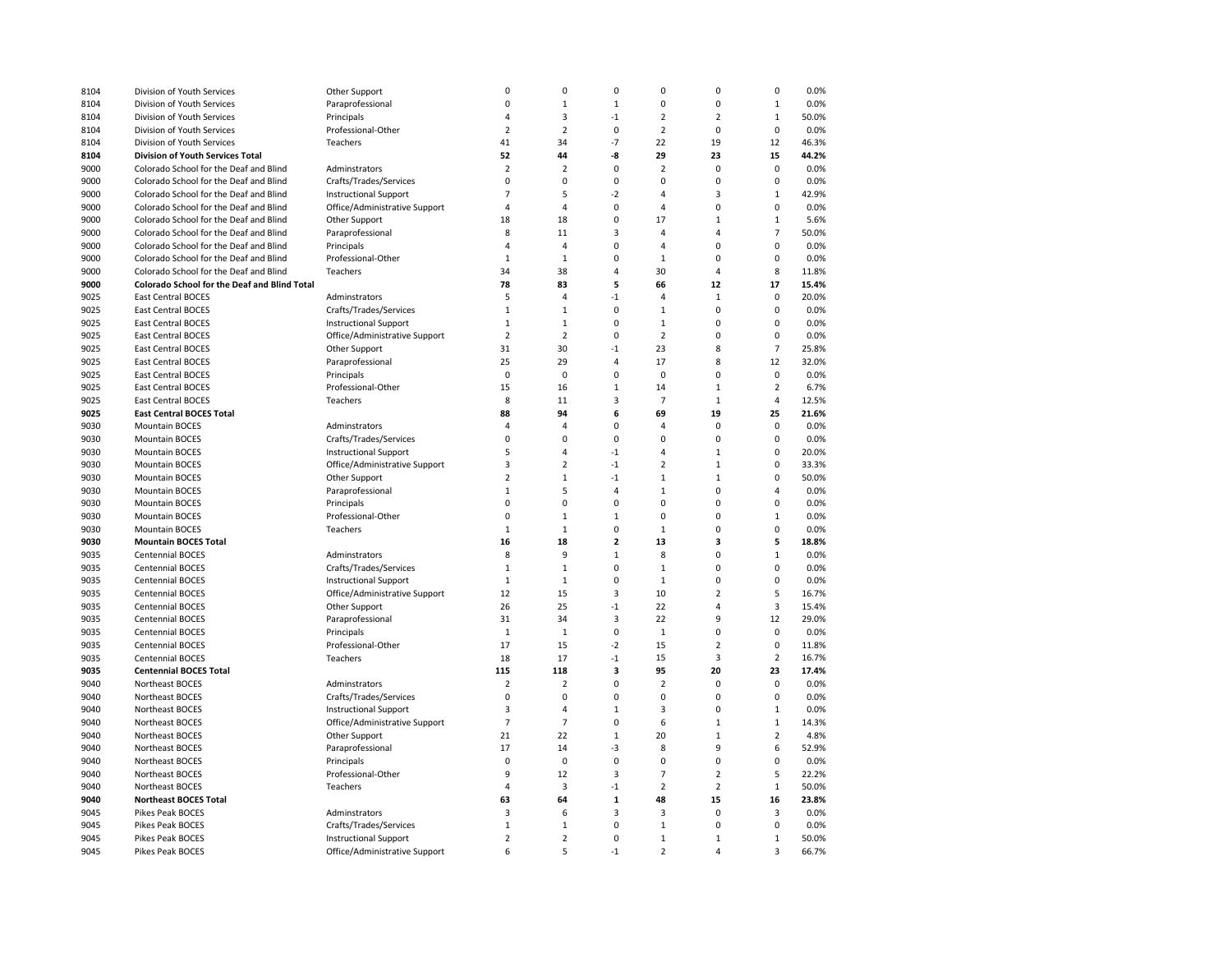| 9045         | Pikes Peak BOCES                                   | Other Support                    | 19             | 20             | $1\,$          | 14             | 5              | 6              | 26.3%         |
|--------------|----------------------------------------------------|----------------------------------|----------------|----------------|----------------|----------------|----------------|----------------|---------------|
| 9045         | Pikes Peak BOCES                                   | Paraprofessional                 | 28             | 26             | $-2$           | $\overline{7}$ | 21             | 19             | 75.0%         |
| 9045         | <b>Pikes Peak BOCES</b>                            | Principals                       | 3              | $\mathbf{1}$   | $-2$           | $\mathbf{1}$   | $\overline{2}$ | $\mathbf 0$    | 66.7%         |
| 9045         | Pikes Peak BOCES                                   | Professional-Other               | 11             | 6              | $-5$           | 6              | 5              | $\mathbf 0$    | 45.5%         |
| 9045         | Pikes Peak BOCES                                   | Teachers                         | 17             | $\overline{7}$ | $-10$          | 5              | 12             | $\overline{2}$ | 70.6%         |
| 9045         | <b>Pikes Peak BOCES Total</b>                      |                                  | 90             | 74             | $-16$          | 40             | 50             | 34             | 55.6%         |
| 9050         | San Juan BOCES                                     | Adminstrators                    | $\overline{4}$ | 5              | $\mathbf{1}$   | $\overline{4}$ | $\mathbf 0$    | $\mathbf{1}$   | 0.0%          |
| 9050         | San Juan BOCES                                     | Crafts/Trades/Services           | 0              | 0              | $\mathbf 0$    | $\mathbf 0$    | $\mathbf 0$    | $\mathbf 0$    | 0.0%          |
| 9050         | San Juan BOCES                                     | <b>Instructional Support</b>     | 3              | $\overline{2}$ | $-1$           | $\overline{2}$ | $\mathbf{1}$   | $\mathbf 0$    | 33.3%         |
| 9050         | San Juan BOCES                                     | Office/Administrative Support    | 4              | 3              | $-1$           | 3              | $\mathbf 1$    | 0              | 25.0%         |
| 9050         | San Juan BOCES                                     | Other Support                    | 14             | 22             | 8              | 8              | 6              | 14             | 42.9%         |
| 9050         | San Juan BOCES                                     | Paraprofessional                 | $\overline{7}$ | 4              | -3             | 3              | $\overline{4}$ | $\mathbf{1}$   | 57.1%         |
| 9050         | San Juan BOCES                                     | Principals                       | $\mathbf{1}$   | $\mathbf{1}$   | $\mathbf 0$    | $\mathbf{1}$   | $\mathbf 0$    | $\mathbf 0$    | 0.0%          |
| 9050         | San Juan BOCES                                     | Professional-Other               | 10             | 9              | $-1$           | $\overline{7}$ | 3              | $\overline{2}$ | 30.0%         |
| 9050         | San Juan BOCES                                     | Teachers                         | 27             | 27             | $\mathbf 0$    | 19             | 8              | 8              | 29.6%         |
| 9050         | San Juan BOCES Total                               |                                  | 70             | 73             | 3              | 47             | 23             | 26             | 32.9%         |
| 9055         | San Luis Valley BOCES                              | Adminstrators                    | 3              | $\overline{2}$ | $-1$           | $1\,$          | $\overline{2}$ | $\mathbf 1$    | 66.7%         |
| 9055         | San Luis Valley BOCES                              | Crafts/Trades/Services           | $\mathbf 0$    | $\pmb{0}$      | $\mathbf 0$    | $\mathbf 0$    | $\pmb{0}$      | 0              | 0.0%          |
| 9055         | San Luis Valley BOCES                              | <b>Instructional Support</b>     | 5              | 3              | $-2$           | $\overline{2}$ | $\overline{3}$ | $\mathbf 1$    | 60.0%         |
| 9055         | San Luis Valley BOCES                              | Office/Administrative Support    | 6              | 4              | $-2$           | $\overline{4}$ | $\overline{2}$ | $\mathbf 0$    | 33.3%         |
| 9055         | San Luis Valley BOCES                              | Other Support                    | 6              | 9              | 3              | $\overline{4}$ | $\overline{2}$ | 5              | 33.3%         |
| 9055         | San Luis Valley BOCES                              | Paraprofessional                 | 3              | $\mathbf{1}$   | $-2$           | $1\,$          | $\overline{2}$ | 0              | 66.7%         |
| 9055         | San Luis Valley BOCES                              |                                  | $\Omega$       | $\mathbf 0$    | $\mathbf 0$    | $\mathbf 0$    | $\mathbf 0$    | $\mathbf 0$    | 0.0%          |
| 9055         | San Luis Valley BOCES                              | Principals<br>Professional-Other | 8              | 8              | $\mathbf 0$    | 8              | $\pmb{0}$      | $\mathbf 0$    | 0.0%          |
|              |                                                    |                                  | 0              | $\pmb{0}$      | $\mathbf 0$    | $\mathbf 0$    | $\mathbf 0$    | $\mathbf 0$    |               |
| 9055<br>9055 | San Luis Valley BOCES                              | Teachers                         | 31             | 27             | -4             | 20             | 11             | 7              | 0.0%<br>35.5% |
| 9060         | San Luis Valley BOCES Total<br>South Central BOCES | Adminstrators                    | $\overline{2}$ | $\overline{2}$ | $\mathbf 0$    | $\mathbf 0$    | $\overline{2}$ | $\overline{2}$ | 100.0%        |
|              | South Central BOCES                                |                                  | $\mathbf{1}$   | $\mathbf{1}$   | $\mathbf 0$    | $\mathbf{1}$   | $\Omega$       | $\mathbf 0$    |               |
| 9060         |                                                    | Crafts/Trades/Services           | $\mathbf 0$    | $\mathbf 0$    | $\mathbf 0$    | $\mathbf 0$    | $\mathbf 0$    |                | 0.0%          |
| 9060         | South Central BOCES                                | <b>Instructional Support</b>     |                | $\overline{2}$ |                |                | $\mathbf 0$    | 0              | 0.0%          |
| 9060         | South Central BOCES                                | Office/Administrative Support    | $\mathbf{1}$   |                | $\mathbf{1}$   | $\mathbf{1}$   |                | $\,1\,$        | 0.0%          |
| 9060         | South Central BOCES                                | Other Support                    | 16             | 17             | $\mathbf{1}$   | 9              | $\overline{7}$ | 8              | 43.8%         |
| 9060         | South Central BOCES                                | Paraprofessional                 | $\overline{2}$ | $\mathbf{1}$   | $-1$           | $\mathbf{1}$   | $\mathbf{1}$   | $\mathbf 0$    | 50.0%         |
| 9060         | South Central BOCES                                | Principals                       | $\Omega$       | 0              | $\Omega$       | $\pmb{0}$      | $\pmb{0}$      | 0              | 0.0%          |
| 9060         | South Central BOCES                                | Professional-Other               | $\overline{2}$ | $\overline{2}$ | $\mathbf 0$    | 2              | $\mathbf 0$    | $\mathbf 0$    | 0.0%          |
| 9060         | South Central BOCES                                | Teachers                         | $\overline{4}$ | 3              | $-1$           | $\mathbf{1}$   | $\overline{3}$ | $\overline{2}$ | 75.0%         |
| 9060         | <b>South Central BOCES Total</b>                   |                                  | 28             | 28             | 0              | 15             | 13             | 13             | 46.4%         |
| 9075         | Southeastern BOCES                                 | Adminstrators                    | $\overline{2}$ | $\overline{2}$ | $\mathbf 0$    | $\overline{2}$ | $\mathbf 0$    | $\mathbf 0$    | 0.0%          |
| 9075         | Southeastern BOCES                                 | Crafts/Trades/Services           | $\mathbf{1}$   | $\mathbf 1$    | $\mathbf 0$    | $1\,$          | $\pmb{0}$      | 0              | 0.0%          |
| 9075         | Southeastern BOCES                                 | <b>Instructional Support</b>     | $\mathbf{1}$   | 0              | $-1$           | 0              | $\mathbf{1}$   | 0              | 100.0%        |
| 9075         | Southeastern BOCES                                 | Office/Administrative Support    | 3              | 3              | $\mathbf 0$    | 2              | $\mathbf{1}$   | $\mathbf 1$    | 33.3%         |
| 9075         | Southeastern BOCES                                 | Other Support                    | 15             | 13             | $-2$           | 9              | 6              | 4              | 40.0%         |
| 9075         | Southeastern BOCES                                 | Paraprofessional                 | 6              | 8              | $\overline{2}$ | 5              | $\mathbf 1$    | 3              | 16.7%         |
| 9075         | Southeastern BOCES                                 | Principals                       | $\pmb{0}$      | $\pmb{0}$      | $\mathbf 0$    | $\mathbf 0$    | $\pmb{0}$      | $\mathbf 0$    | 0.0%          |
| 9075         | Southeastern BOCES                                 | Professional-Other               | $\overline{7}$ | 6              | $-1$           | 5              | $\overline{2}$ | $\mathbf{1}$   | 28.6%         |
| 9075         | Southeastern BOCES                                 | Teachers                         | $\overline{2}$ | $\mathbf{1}$   | $-1$           | $\mathbf{1}$   | $\mathbf{1}$   | 0              | 50.0%         |
| 9075         | Southeastern BOCES Total                           |                                  | 37             | 34             | $-3$           | 25             | 12             | 9              | 32.4%         |
| 9095         | Northwest Colo BOCES                               | Adminstrators                    | 3              | $\overline{4}$ | $1\,$          | $\overline{2}$ | $\mathbf 1$    | $\overline{2}$ | 33.3%         |
| 9095         | Northwest Colo BOCES                               | Crafts/Trades/Services           | 0              | $\pmb{0}$      | $\mathbf 0$    | 0              | $\pmb{0}$      | $\mathbf 0$    | 0.0%          |
| 9095         | Northwest Colo BOCES                               | <b>Instructional Support</b>     | 4              | $\overline{2}$ | $-2$           | $\overline{2}$ | $\overline{2}$ | 0              | 50.0%         |
| 9095         | Northwest Colo BOCES                               | Office/Administrative Support    | $\overline{2}$ | $\overline{2}$ | $\mathbf 0$    | $\overline{2}$ | $\mathbf 0$    | 0              | 0.0%          |
| 9095         | Northwest Colo BOCES                               | Other Support                    | 27             | 25             | $-2$           | 20             | $\overline{7}$ | 5              | 25.9%         |
| 9095         | Northwest Colo BOCES                               | Paraprofessional                 | $\mathbf 0$    | $\pmb{0}$      | $\mathbf 0$    | $\mathbf 0$    | $\mathbf 0$    | $\mathbf 0$    | 0.0%          |
| 9095         | Northwest Colo BOCES                               | Principals                       | 0              | $\pmb{0}$      | $\mathbf 0$    | $\mathbf 0$    | $\mathbf 0$    | 0              | 0.0%          |
| 9095         | Northwest Colo BOCES                               | Professional-Other               | $\overline{2}$ | $\mathbf{1}$   | $-1$           | $\mathbf 0$    | $\overline{2}$ | $\mathbf{1}$   | 100.0%        |
| 9095         | Northwest Colo BOCES                               | Teachers                         | $\mathbf 0$    | $\mathbf{1}$   | $\mathbf{1}$   | $\mathbf 0$    | $\mathbf 0$    | $\mathbf 1$    | 0.0%          |
| 9095         | Northwest Colo BOCES Total                         |                                  | 38             | 35             | -3             | 26             | 12             | 9              | 31.6%         |
| 9120         | <b>Adams County BOCES</b>                          | Adminstrators                    | $\,1\,$        | $\mathbf{1}$   | $\mathbf 0$    | $1\,$          | $\mathbf 0$    | 0              | 0.0%          |
| 9120         | <b>Adams County BOCES</b>                          | Crafts/Trades/Services           | 0              | $\mathbf 0$    | 0              | $\mathbf 0$    | $\mathbf 0$    | $\mathbf 0$    | 0.0%          |
| 9120         | <b>Adams County BOCES</b>                          | <b>Instructional Support</b>     | $\Omega$       | $\mathbf 0$    | $\mathbf 0$    | $\mathbf 0$    | $\Omega$       | $\mathbf 0$    | 0.0%          |
| 9120         | Adams County BOCES                                 | Office/Administrative Support    | $\Omega$       | $\Omega$       | $\Omega$       | $\Omega$       | $\Omega$       | $\Omega$       | 0.0%          |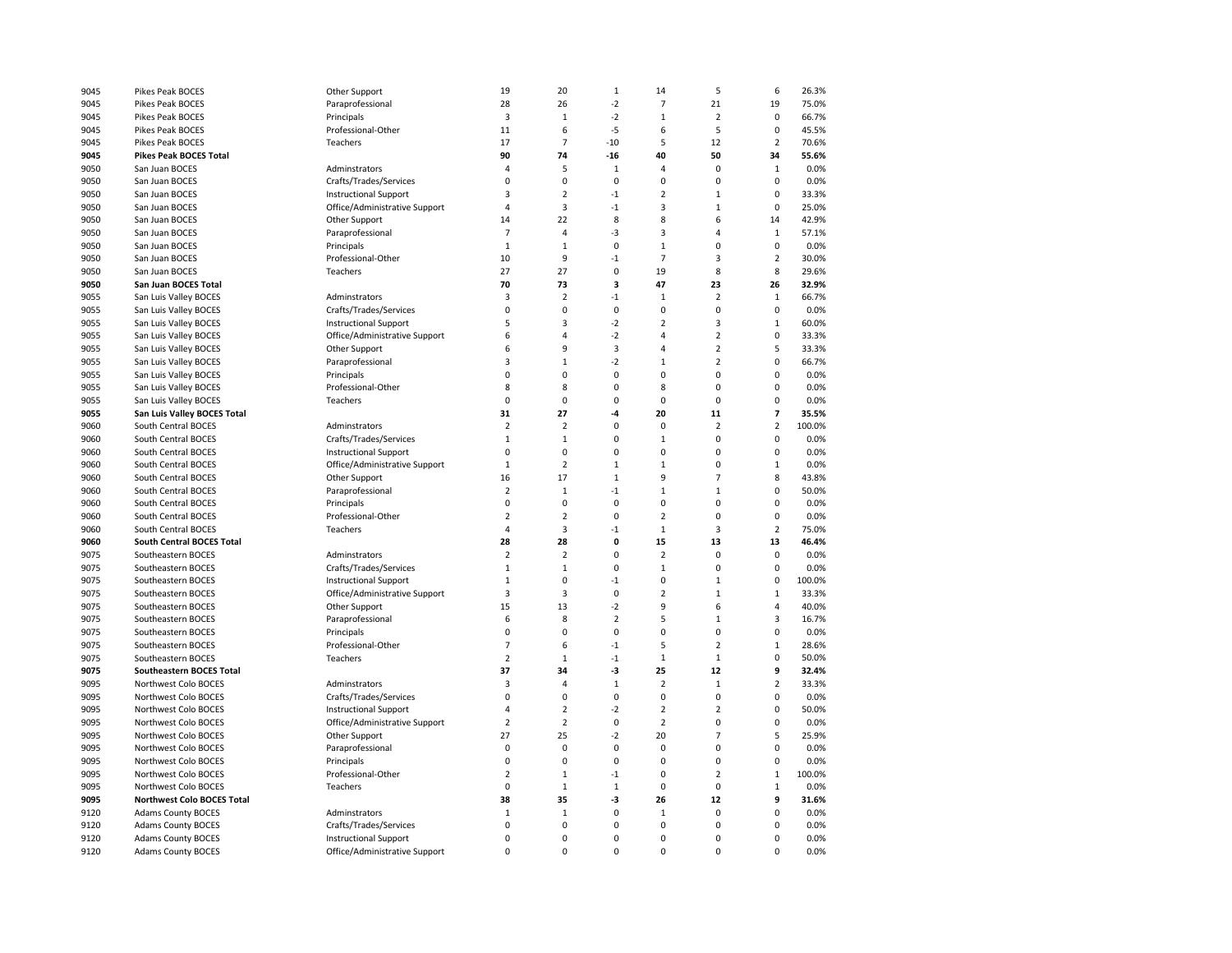| 9120 | <b>Adams County BOCES</b>        | Other Support                 | 0                       | $\mathbf 0$    | 0                       | $\mathbf 0$             | $\mathbf 0$    | 0              | 0.0%   |
|------|----------------------------------|-------------------------------|-------------------------|----------------|-------------------------|-------------------------|----------------|----------------|--------|
| 9120 | <b>Adams County BOCES</b>        | Paraprofessional              | $\mathbf 0$             | 0              | 0                       | $\mathbf 0$             | $\pmb{0}$      | 0              | 0.0%   |
| 9120 | <b>Adams County BOCES</b>        | Principals                    | $\mathbf 0$             | 0              | 0                       | $\mathbf 0$             | $\mathbf 0$    | 0              | 0.0%   |
| 9120 | <b>Adams County BOCES</b>        | Professional-Other            | $\overline{2}$          | $\overline{2}$ | $\Omega$                | $\overline{2}$          | $\mathbf 0$    | O              | 0.0%   |
| 9120 | <b>Adams County BOCES</b>        | Teachers                      | 0                       | $\mathbf 0$    | $\Omega$                | $\mathbf 0$             | $\mathbf 0$    | 0              | 0.0%   |
| 9120 | <b>Adams County BOCES Total</b>  |                               | 3                       | 3              | $\mathbf{0}$            | $\overline{\mathbf{3}}$ | $\mathbf{0}$   | 0              | 0.0%   |
| 9125 | Rio Blanco BOCES                 | Adminstrators                 | $\mathbf{1}$            | $\mathbf{1}$   | $\Omega$                | $\mathbf{1}$            | $\mathbf 0$    | 0              | 0.0%   |
| 9125 | Rio Blanco BOCES                 | Crafts/Trades/Services        | $\pmb{0}$               | $\pmb{0}$      | 0                       | $\mathbf 0$             | $\pmb{0}$      | 0              | 0.0%   |
| 9125 | Rio Blanco BOCES                 | <b>Instructional Support</b>  | 0                       | 0              | 0                       | 0                       | $\mathbf 0$    | 0              | 0.0%   |
| 9125 | Rio Blanco BOCES                 | Office/Administrative Support | $\overline{2}$          | $\overline{2}$ | 0                       | $\overline{2}$          | $\mathbf 0$    | O              | 0.0%   |
|      |                                  |                               | 5                       | 5              | $\Omega$                | 5                       | $\mathbf 0$    | 0              | 0.0%   |
| 9125 | Rio Blanco BOCES                 | Other Support                 |                         |                | $\Omega$                |                         |                |                |        |
| 9125 | Rio Blanco BOCES                 | Paraprofessional              | 3                       | 3              |                         | $\overline{3}$          | $\mathbf 0$    | $\mathbf 0$    | 0.0%   |
| 9125 | Rio Blanco BOCES                 | Principals                    | $\pmb{0}$               | $\pmb{0}$      | $\Omega$                | $\mathbf 0$             | $\pmb{0}$      | 0              | 0.0%   |
| 9125 | Rio Blanco BOCES                 | Professional-Other            | $\overline{2}$          | $\overline{2}$ | $\overline{0}$          | $\overline{2}$          | $\pmb{0}$      | 0              | 0.0%   |
| 9125 | Rio Blanco BOCES                 | Teachers                      | 0                       | $\pmb{0}$      | 0                       | $\mathbf 0$             | $\pmb{0}$      | 0              | 0.0%   |
| 9125 | Rio Blanco BOCES Total           |                               | 13                      | 13             | 0                       | 13                      | 0              | 0              | 0.0%   |
| 9130 | <b>Expeditionary BOCES</b>       | Adminstrators                 | $\overline{4}$          | 3              | $-1$                    | 3                       | $\mathbf{1}$   | 0              | 25.0%  |
| 9130 | <b>Expeditionary BOCES</b>       | Crafts/Trades/Services        | $\mathbf{1}$            | $\mathbf 1$    | 0                       | $1\,$                   | $\mathbf 0$    | 0              | 0.0%   |
| 9130 | <b>Expeditionary BOCES</b>       | <b>Instructional Support</b>  | $\mathbf{1}$            | $\mathbf 2$    | $\mathbf 1$             | $1\,$                   | $\mathbf 0$    | $\mathbf{1}$   | 0.0%   |
| 9130 | <b>Expeditionary BOCES</b>       | Office/Administrative Support | $\overline{2}$          | $\mathbf 2$    | $\overline{0}$          | $\overline{2}$          | $\pmb{0}$      | 0              | 0.0%   |
| 9130 | <b>Expeditionary BOCES</b>       | Other Support                 | 0                       | $\mathbf{1}$   | $\mathbf 1$             | $\mathbf 0$             | $\mathbf 0$    | $\mathbf{1}$   | 0.0%   |
| 9130 | <b>Expeditionary BOCES</b>       | Paraprofessional              | $1\,$                   | $\mathbf{1}$   | 0                       | $\mathbf 0$             | $\mathbf{1}$   | $\mathbf{1}$   | 100.0% |
| 9130 | <b>Expeditionary BOCES</b>       | Principals                    | $1\,$                   | $\mathbf{1}$   | 0                       | $\mathbf{1}$            | $\mathbf 0$    | 0              | 0.0%   |
| 9130 | <b>Expeditionary BOCES</b>       | Professional-Other            | $\mathbf 0$             | $\mathbf 2$    | $\overline{\mathbf{c}}$ | $\pmb{0}$               | $\mathbf 0$    | $\overline{2}$ | 0.0%   |
| 9130 | <b>Expeditionary BOCES</b>       | Teachers                      | 21                      | 22             | $\mathbf 1$             | 12                      | 9              | 10             | 42.9%  |
| 9130 | <b>Expeditionary BOCES Total</b> |                               | 31                      | 35             | 4                       | 20                      | 11             | 15             | 35.5%  |
| 9135 | <b>Grand Valley BOCES</b>        | Adminstrators                 | $\mathbf 0$             | $\pmb{0}$      | 0                       | $\mathbf 0$             | $\mathbf 0$    | 0              | 0.0%   |
| 9135 | <b>Grand Valley BOCES</b>        | Crafts/Trades/Services        | 5                       | $\overline{4}$ | $-1$                    | $\overline{4}$          | $\mathbf{1}$   | 0              | 20.0%  |
| 9135 | <b>Grand Valley BOCES</b>        | <b>Instructional Support</b>  | $\Omega$                | $\mathbf 0$    | $\mathbf 0$             | $\mathbf 0$             | $\Omega$       | 0              | 0.0%   |
| 9135 | Grand Valley BOCES               | Office/Administrative Support | $\mathbf{1}$            | $\mathbf{1}$   | 0                       | $\mathbf{1}$            | $\mathbf 0$    | 0              | 0.0%   |
| 9135 | <b>Grand Valley BOCES</b>        | Other Support                 | $\mathbf 0$             | $\pmb{0}$      | 0                       | $\mathbf 0$             | $\mathbf 0$    | 0              | 0.0%   |
| 9135 | <b>Grand Valley BOCES</b>        | Paraprofessional              | 0                       | $\mathbf 0$    | 0                       | $\mathbf 0$             | $\mathbf 0$    | 0              | 0.0%   |
| 9135 | <b>Grand Valley BOCES</b>        | Principals                    | 0                       | $\mathbf 0$    | $\Omega$                | $\mathbf 0$             | $\mathbf 0$    | 0              | 0.0%   |
|      |                                  | Professional-Other            | $\mathbf{1}$            | $\mathbf{1}$   | $\mathbf 0$             | $\mathbf{1}$            | $\mathbf 0$    | $\mathbf 0$    | 0.0%   |
| 9135 | <b>Grand Valley BOCES</b>        |                               | $\Omega$                |                |                         |                         | $\Omega$       |                |        |
| 9135 | <b>Grand Valley BOCES</b>        | Teachers                      |                         | $\mathbf 0$    | $\mathbf 0$             | $\mathbf 0$             |                | $\mathbf 0$    | 0.0%   |
| 9135 | <b>Grand Valley BOCES Total</b>  |                               | $\overline{7}$          | 6              | $-1$                    | 6                       | $\mathbf 1$    | 0              | 14.3%  |
| 9140 | Mt Evans BOCES                   | Adminstrators                 | $\mathbf{1}$            | $\mathbf{1}$   | 0                       | $\mathbf{1}$            | $\mathbf 0$    | 0              | 0.0%   |
| 9140 | Mt Evans BOCES                   | Crafts/Trades/Services        | $\mathbf 0$             | $\mathbf 0$    | 0                       | $\mathbf 0$             | $\mathbf 0$    | 0              | 0.0%   |
| 9140 | Mt Evans BOCES                   | <b>Instructional Support</b>  | 0                       | $\mathbf 0$    | $\Omega$                | $\mathbf 0$             | $\mathbf 0$    | 0              | 0.0%   |
| 9140 | Mt Evans BOCES                   | Office/Administrative Support | $\mathbf{1}$            | $\mathbf{1}$   | $\Omega$                | $\mathbf{1}$            | $\mathbf 0$    | $\mathbf 0$    | 0.0%   |
| 9140 | Mt Evans BOCES                   | Other Support                 | 11                      | 11             | $\Omega$                | 8                       | $\overline{3}$ | 3              | 27.3%  |
| 9140 | Mt Evans BOCES                   | Paraprofessional              | $\mathbf 0$             | $\pmb{0}$      | $\Omega$                | $\mathbf 0$             | $\pmb{0}$      | 0              | 0.0%   |
| 9140 | Mt Evans BOCES                   | Principals                    | $\mathbf 0$             | $\pmb{0}$      | 0                       | $\mathbf 0$             | $\mathbf 0$    | 0              | 0.0%   |
| 9140 | Mt Evans BOCES                   | Professional-Other            | 2                       | 3              | $\mathbf{1}$            | $\mathbf{1}$            | $\mathbf{1}$   | $\overline{2}$ | 50.0%  |
| 9140 | Mt Evans BOCES                   | Teachers                      | $\mathbf{1}$            | $\mathbf{1}$   | 0                       | $\mathbf 0$             | $\mathbf{1}$   | $\mathbf 1$    | 100.0% |
| 9140 | Mt Evans BOCES Total             |                               | 16                      | 17             | $\mathbf{1}$            | 11                      | 5              | 6              | 31.3%  |
| 9145 | Uncompahgre BOCES                | Adminstrators                 | $\mathbf 0$             | $\mathbf{1}$   | $\mathbf{1}$            | $\mathbf 0$             | $\mathbf 0$    | $\mathbf{1}$   | 0.0%   |
| 9145 | Uncompahgre BOCES                | Crafts/Trades/Services        | $\mathbf 0$             | $\pmb{0}$      | 0                       | $\mathbf 0$             | $\mathbf 0$    | 0              | 0.0%   |
| 9145 | Uncompahgre BOCES                | <b>Instructional Support</b>  | 2                       | $\overline{2}$ | 0                       | $\overline{2}$          | 0              | 0              | 0.0%   |
| 9145 | Uncompahgre BOCES                | Office/Administrative Support | $\overline{2}$          | $\mathbf{1}$   | $-1$                    | $\mathbf{1}$            | $\mathbf{1}$   | 0              | 50.0%  |
| 9145 | <b>Uncompahgre BOCES</b>         | Other Support                 | 11                      | 11             | 0                       | 9                       | $\overline{2}$ | $\overline{2}$ | 18.2%  |
| 9145 | <b>Uncompahgre BOCES</b>         | Paraprofessional              | 2                       | $\mathbf 0$    | $-2$                    | $\mathbf 0$             | $\overline{2}$ | 0              | 100.0% |
| 9145 | Uncompahgre BOCES                | Principals                    | 0                       | $\mathbf 0$    | $\mathbf 0$             | $\mathbf 0$             | $\mathbf 0$    | $\mathbf 0$    | 0.0%   |
| 9145 | Uncompahgre BOCES                | Professional-Other            | 3                       | $\overline{4}$ | $\mathbf 1$             | $\overline{2}$          | $\mathbf{1}$   | $\overline{2}$ | 33.3%  |
| 9145 | Uncompahgre BOCES                | Teachers                      | $\overline{\mathbf{3}}$ | 4              | $\mathbf{1}$            | $\overline{3}$          | $\mathbf 0$    | $\mathbf 1$    | 0.0%   |
| 9145 | <b>Uncompahgre BOCES Total</b>   |                               | 23                      | 23             | 0                       | 17                      | 6              | 6              | 26.1%  |
| 9150 | Santa Fe Trail BOCES             | Adminstrators                 | $1\,$                   | $\mathbf{1}$   | 0                       | $\mathbf{1}$            | $\mathbf 0$    | 0              | 0.0%   |
|      |                                  |                               | $\mathbf{1}$            |                | $\mathbf 0$             | $\mathbf{1}$            | $\mathbf 0$    | 0              |        |
| 9150 | Santa Fe Trail BOCES             | Crafts/Trades/Services        |                         | $\mathbf{1}$   |                         |                         |                |                | 0.0%   |
| 9150 | Santa Fe Trail BOCES             | <b>Instructional Support</b>  | $\mathbf{1}$            | $\overline{2}$ | $\overline{1}$          | $1\,$                   | $\pmb{0}$      | $\mathbf{1}$   | 0.0%   |
| 9150 | Santa Fe Trail BOCES             | Office/Administrative Support | $\overline{2}$          | $\overline{2}$ | $\Omega$                | $\overline{2}$          | $\mathbf 0$    | 0              | 0.0%   |